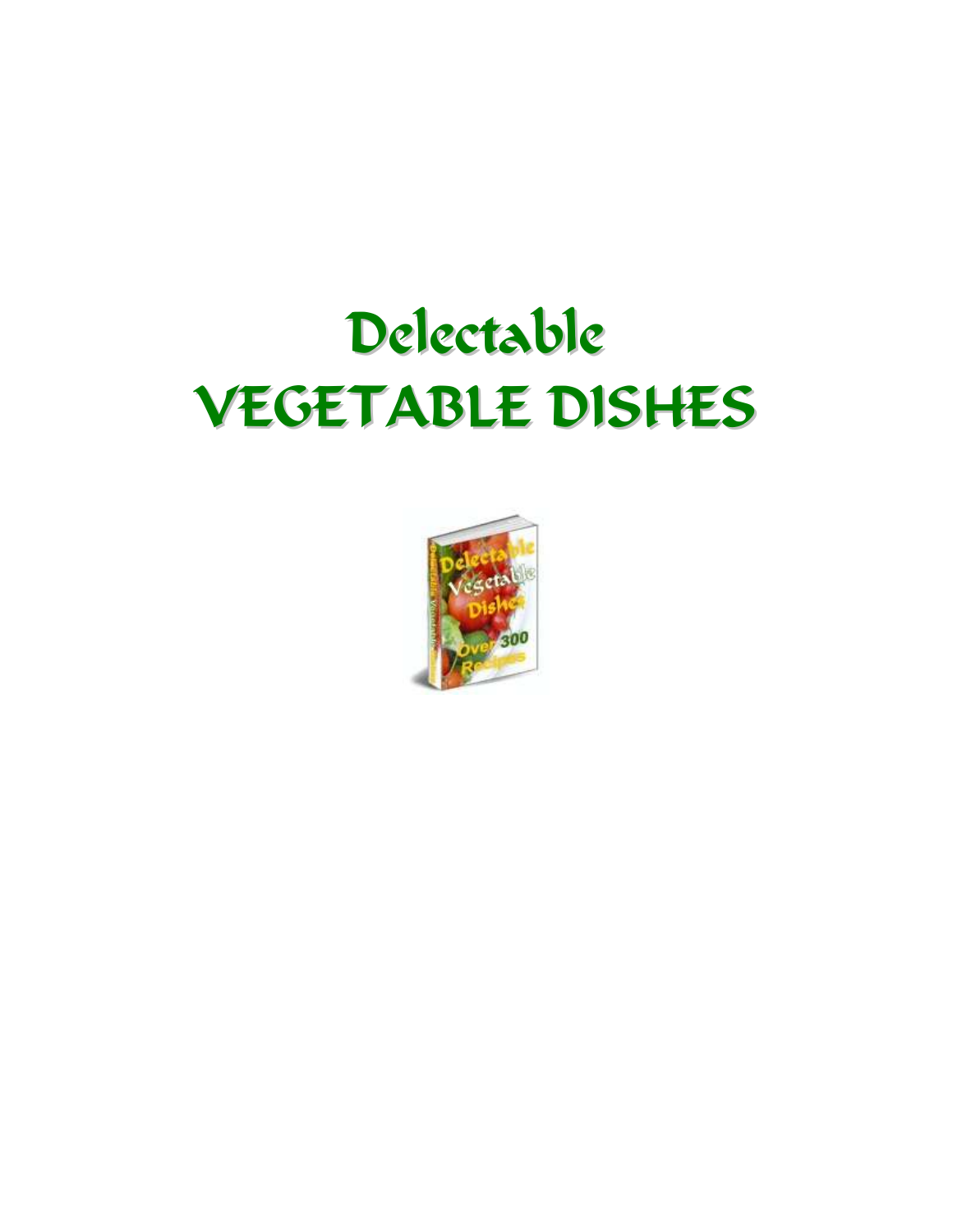Legal Notice: We have used our best efforts in preparing this ebook and the accompanying materials. We make no representation or warranties with respect to the accuracy, applicability, fitness, or completeness of the contents of this ebook. The information contained in this ebook is strictly for informational purposes.

This ebook doesn't come with any warranties (express or implied), merchantability, or fitness for any particular purpose. We shall in no event be held liable to any party for any direct, indirect, punitive, special, incidental or other consequential damages arising directly or indirectly from any use of this material, which is provided "as is", and without warranties.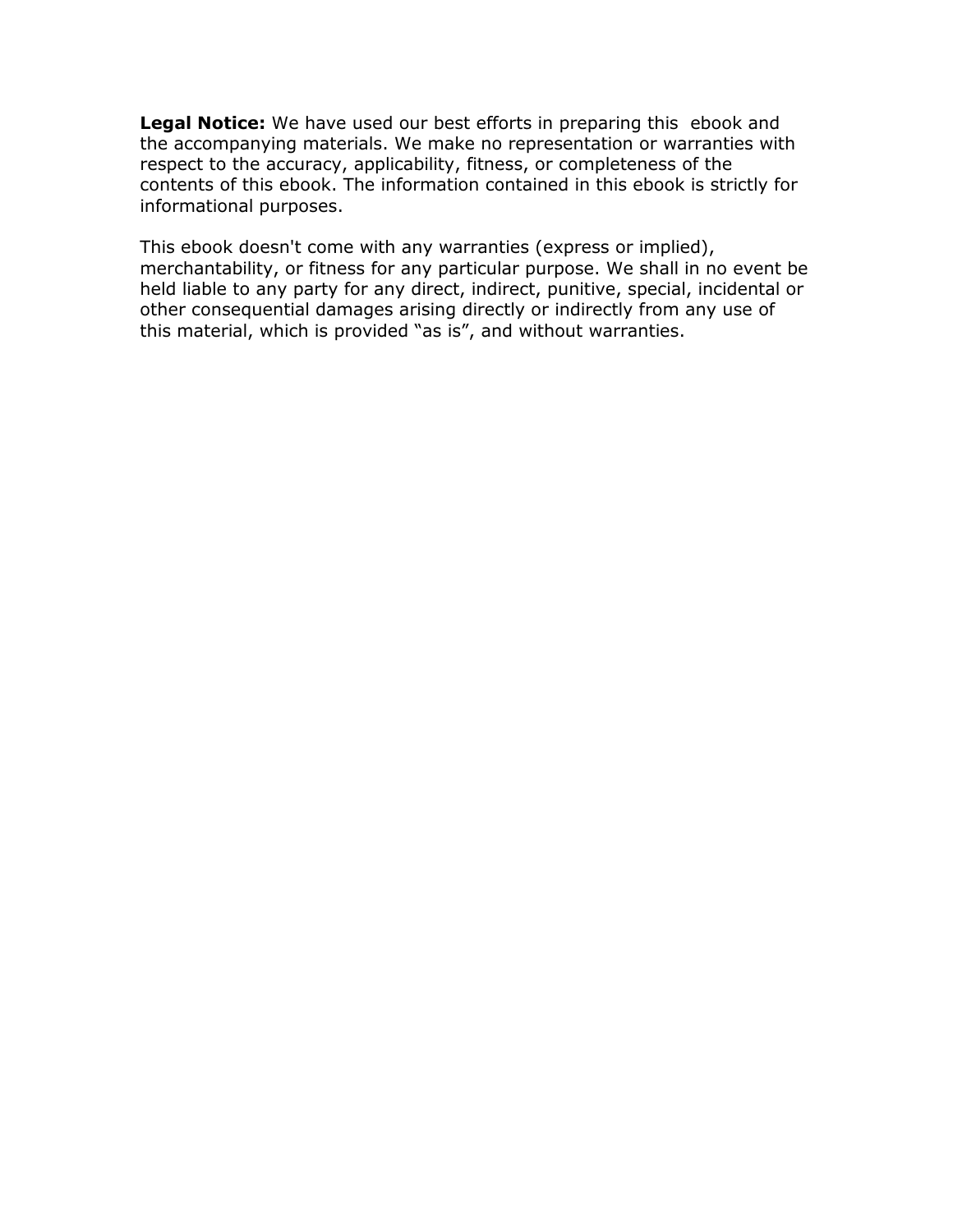# **Table of Contents**

Click on a title to go directly to recipe

| PENNE WITH BASIL, PLUM TOMATOES & SALT CURED OLIVES 20 |  |
|--------------------------------------------------------|--|
|                                                        |  |
|                                                        |  |
|                                                        |  |
|                                                        |  |
|                                                        |  |
|                                                        |  |
|                                                        |  |
|                                                        |  |
|                                                        |  |
|                                                        |  |
|                                                        |  |
|                                                        |  |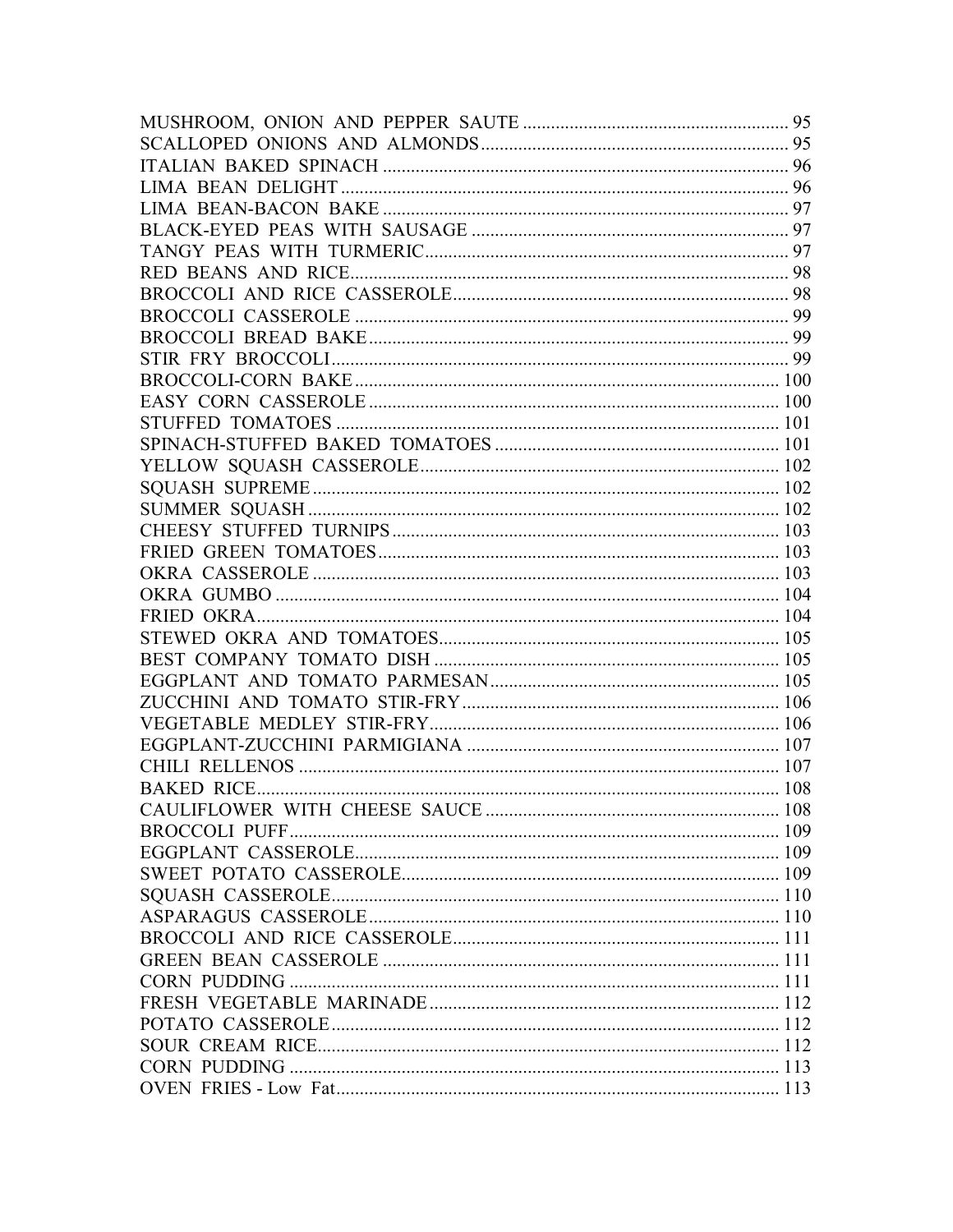| GRILLED SWEET POTATOES WITH CILANTRO SAUCE 117 |  |
|------------------------------------------------|--|
|                                                |  |
|                                                |  |
|                                                |  |
|                                                |  |
|                                                |  |
|                                                |  |
|                                                |  |
|                                                |  |
|                                                |  |
|                                                |  |
|                                                |  |
|                                                |  |
|                                                |  |
|                                                |  |
|                                                |  |
|                                                |  |
|                                                |  |
|                                                |  |
|                                                |  |
|                                                |  |
|                                                |  |
|                                                |  |
|                                                |  |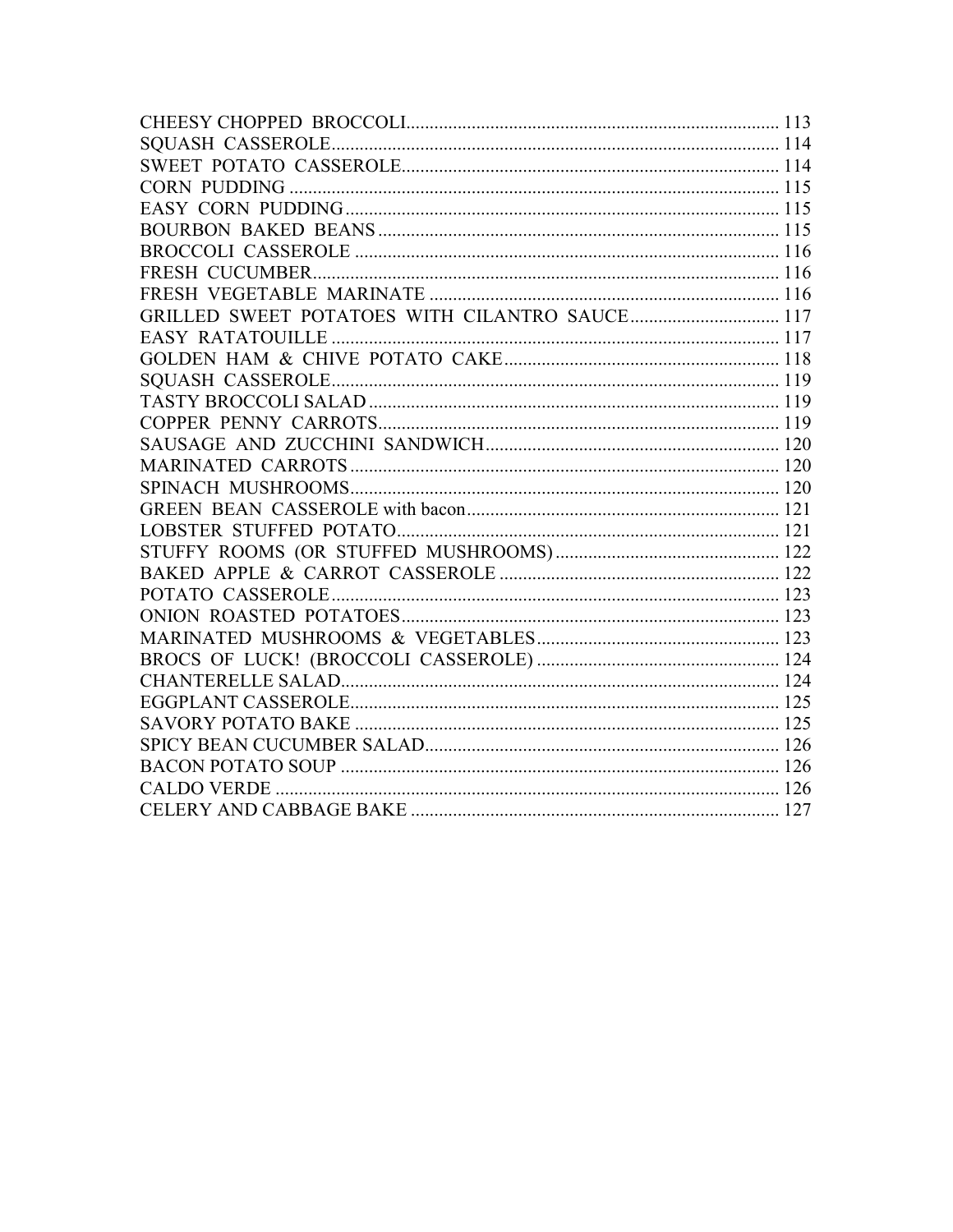# <span id="page-9-0"></span>CANNED STEWED TOMATOES

About 30 tomatoes, scalded and cut up 3 green peppers, chopped 3 onions, chopped 6 stalks celery, chopped 2 tbsp. celery salt 4 tbsp. sugar 1 tsp. salt

(Adjust amount of green peppers, onions and celery to your tastes.) Mix together and pack in sterilized jars. Wipe jar tops, remove air bubbles and seal! Process 45 minutes in boiling water bath.

------------------------

#### FETTUCCINE WITH SHELLFISH, TOMATOES, OLIVES

6 tbsp. olive oil 2 lbs. ripe tomatoes, peeled and chopped 3 tbsp. drained capers 2 tbsp. chopped anchovies 1 tbsp. chopped garlic 3/4 lb. med. shrimp, peeled 1/2 lb. sea scallops, halved 2 tbsp. chopped, pitted Kalamato olives 1 lb. fettuccine Light red wine like a bezujolias or Garbaresco

Heat 4 tablespoon oil in heavy large skillet over high heat. Add tomatoes, capers, anchovies and garlic and cook until tomatoes release their juices and mixture thickens, about 10 minutes. Add shrimp and scallops and saute until cooked through about 2 to 3 minutes. Meanwhile, cook pasta in large pot, until al dente drain and transfer pasta to bowl. Toss with 2 tablespoons oil. Add pasta to seafood mixture and toss to heat through. Serve.

------------------------

#### FROM THE SPINACH PATCH OF STEPHEN VOUGHT

 3/4 lb. bulk sausage (Jimmy Dean's) 1 (16 oz.) loaf frozen bread 1 (10 oz.) pkg. frozen chopped spinach 8 oz. shredded Mozzarella cheese

Thaw dough and spinach overnight in refrigerator. Drain spinach well. Cook and drain sausage; set aside. Roll dough into 15x8 rectangle. Sprinkle cheese over dough. Top with sausage and spinach. Seal long sides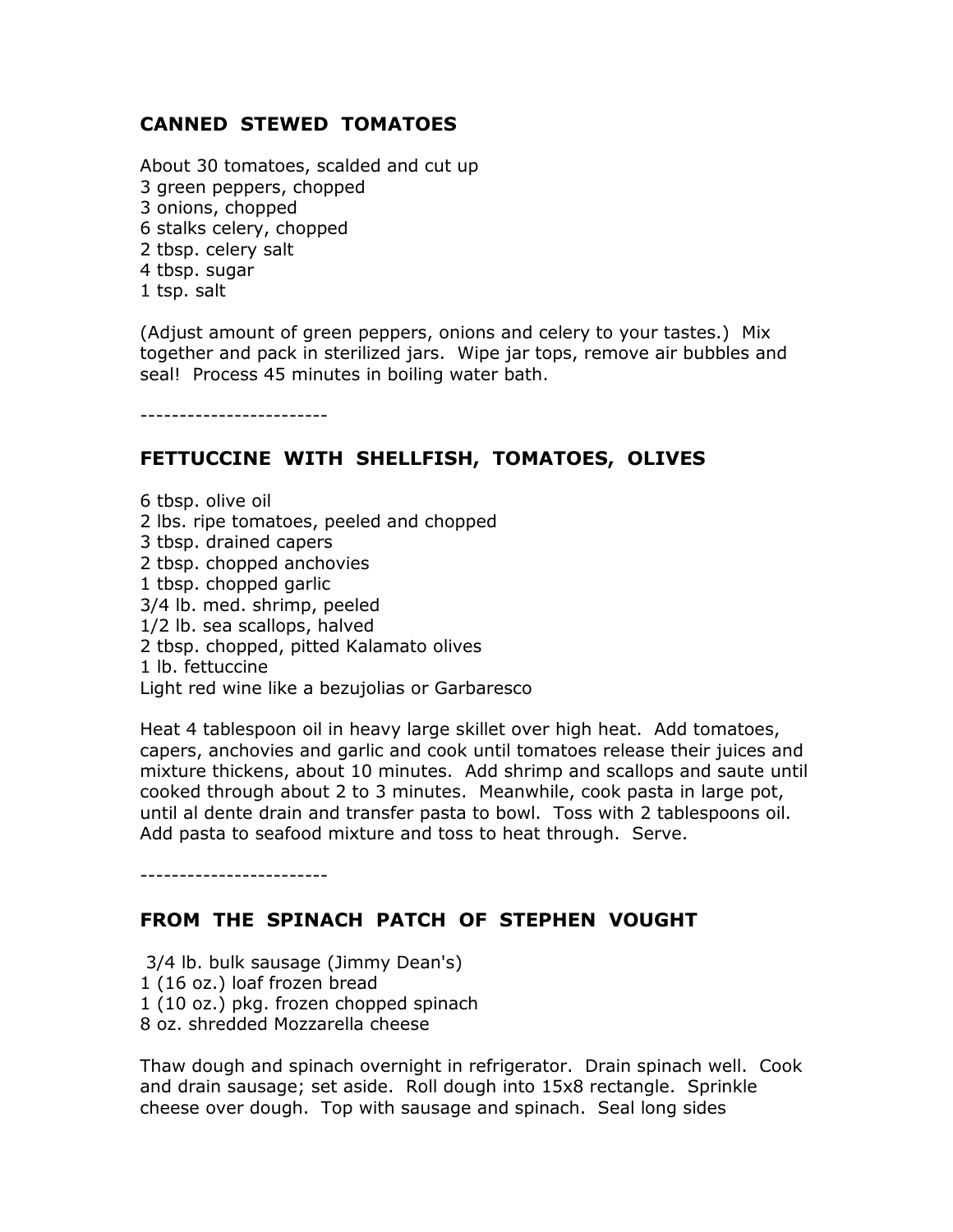<span id="page-10-0"></span>together, then seal ends. Place loaf on greased baking sheet. Brush with egg white. Sprinkle with seed, if desired. Bake for 30-35 minutes at 350 degrees. Let stand for 5 minutes.

------------------------

#### ZUCCHINI PARMESAN

4 c. thinly sliced zucchini 1 tbsp. water 1 tsp. salt 3 tbsp. grated parmesan cheese 1 sm. onion, chopped 2 tbsp. margarine Freshly ground pepper

Put all ingredients except cheese in skillet. Cover and cook 1 minute. Uncover and continue cooking and turning with wide spatula until just tender. About 5 minutes. Sprinkle with cheese. Toss. Serves 6 to 8. Mother of Judge Wm. T. Moroney

------------------------

#### FRESH CUCUMBERS

6 c. fresh cucumbers 1 c. sweet pepper, sliced thin 2 onions (into rings) 1 tsp. salt 1 tsp. celery seed 2 c. sugar (I use  $1 \frac{1}{2}$ ) works fine 1 c. white vinegar

Mix all ingredients well. Refrigerate and let stand overnight.

------------------------

#### CUCUMBER CHUNKS

10 cucumbers, cut into chunks 6 onions, sliced 1/2 c. salt 2 c. vinegar 2 c. water 1 tbsp. celery seed 1 tbsp. mustard seed 1 1/2 c. sugar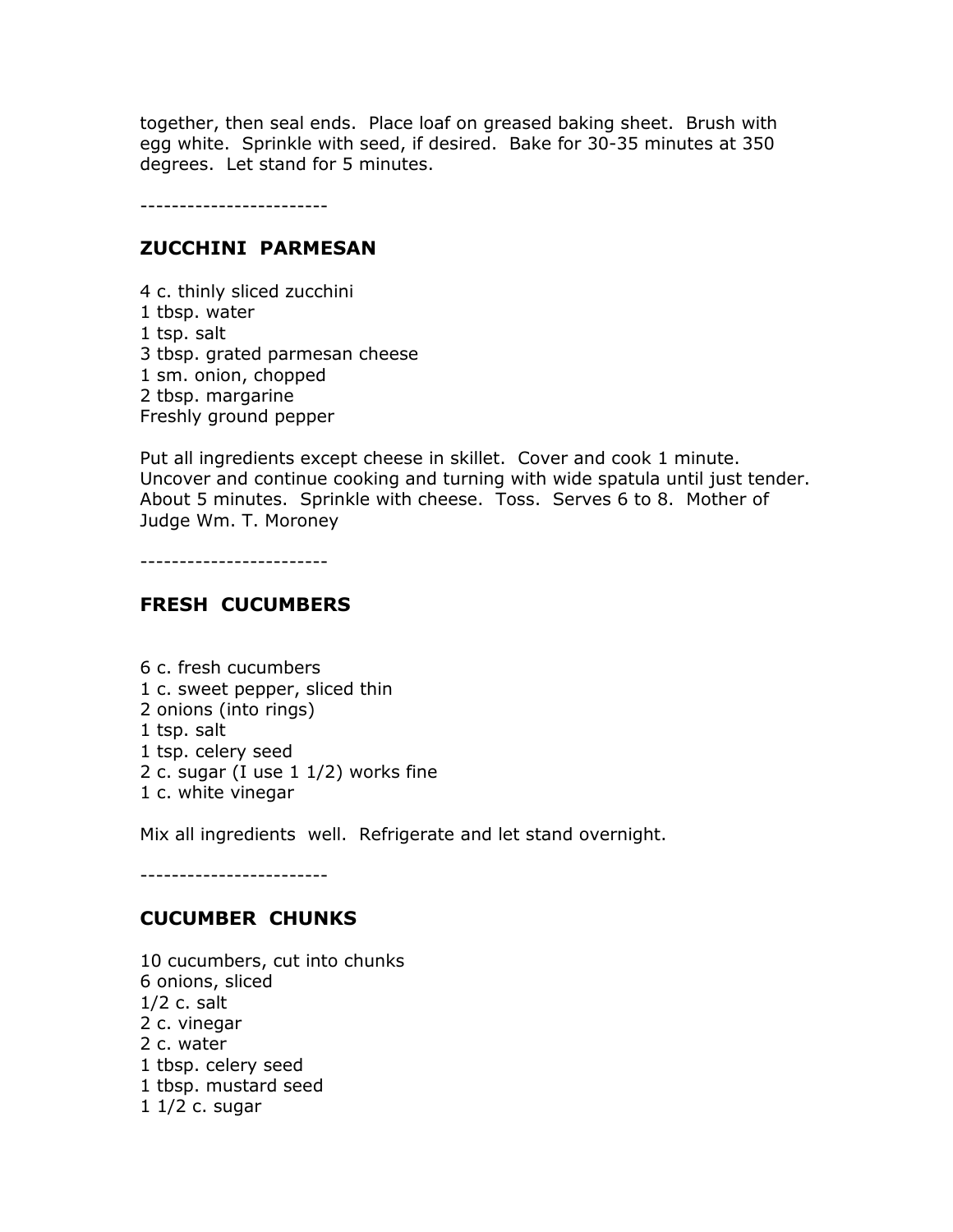<span id="page-11-0"></span>1 tsp. ginger 1 tsp. turmeric

Combine cucumber chunks, onion slices and salt and let stand 2 hours. Drain. Combine remaining ingredients and bring to a boil. Place cucumber and onion mixture in hot sterilized jars. Pour the boiling liquid over cucumber mixture to fill each jar. Seal. Makes 6-8 pints.

------------------------

#### CREAMED CUCUMBERS

4 lg. cucumbers 1/2 to 1 pt. sour cream 5 tbsp. mayonnaise 1 to 1 1/2 c. water 1/4 c. vinegar 2 to 3 tbsp. sugar 1/4 c. cream Onion slices (optional)

Peel and slice cucumber. Soak overnight in salt water. Drain and rinse. Mix water, vinegar and sugar to taste. Add cream. Beat in sour cream and mayonnaise. Add cucumbers. Best if allowed to stand in refrigerator for a day before serving.

------------------------

#### DILLY GREEN TOMATOES

Select small, firm green tomatoes. Wash and pack in sterilized quart jars. To each quart add one clove of garlic, one hot red or green pepper and one head dill. For about eight quarts: combine 2 quarts of water, 1 quart of cider vinegar, 1 cup salt. Cook solution five minutes. Fill jars to 1/2 inch from top. Seal.

------------------------

#### DILLED ZUCCHINI

Cut 2 unpared medium zucchini lengthwise in half. Cook, covered in 1 inch boiling salted water 12 to 15 minutes or until tender; drain. Brush with melted butter and sprinkle with dill weed. Makes 4 servings.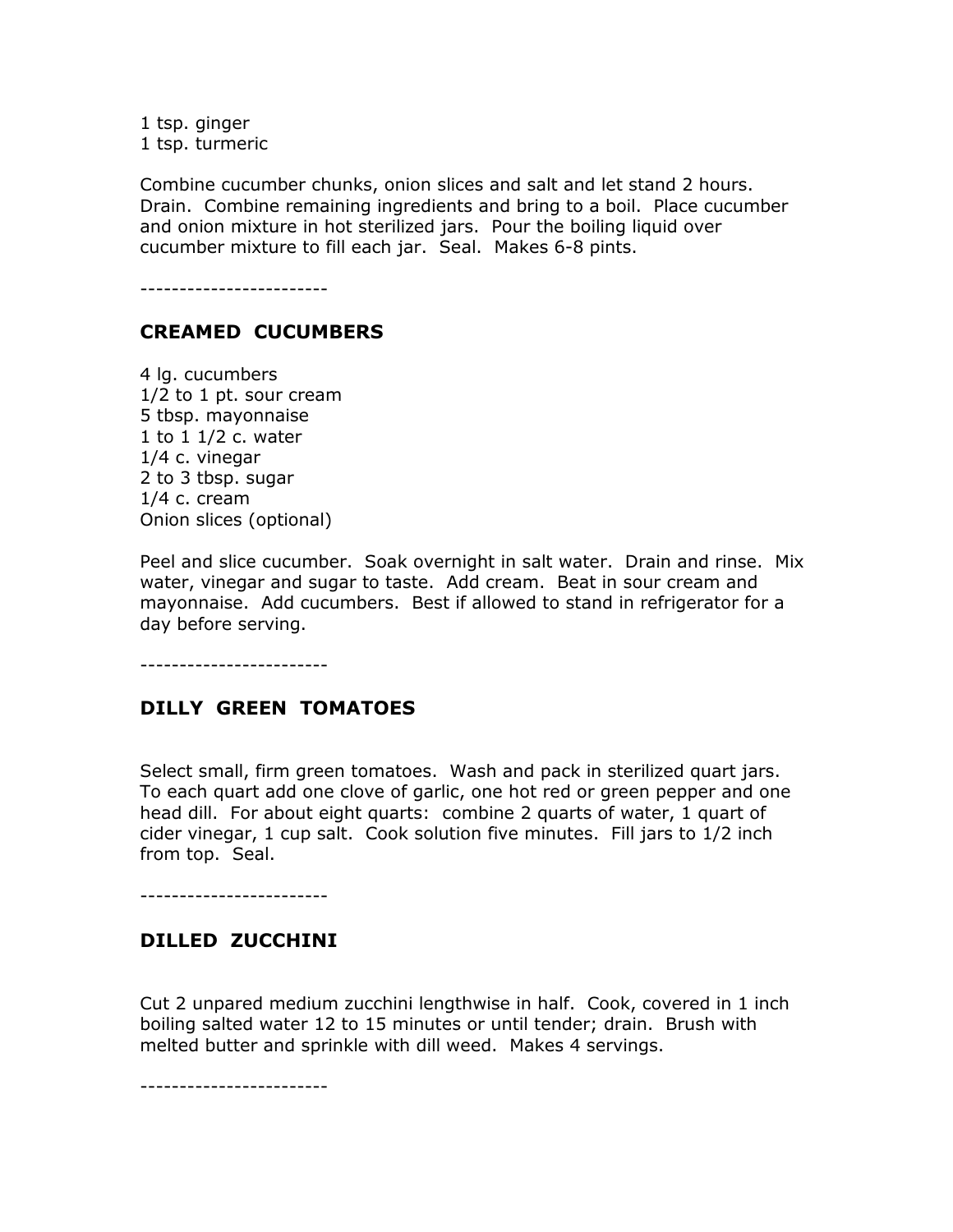# <span id="page-12-0"></span>RED HOT CUCUMBERS

2 gal. cucumbers 2 c. delime 8 1/2 qts. water

Peel, slice and core cucumbers. Mix cucumbers in this. Let stand 24 hours. Drain rings and wash in cool water. Pour cold water over rings and soak 3 hours. Drain and add: 1 c. vinegar 1 tbsp. alum 1 sm. bottle of red food coloring

Add water to cover. Heat & simmer 2 hours. Drain. Add: 2 c. cider vinegar 2 c. water 1 pkg. (13 or 16 oz.) red hots 10 c. sugar 8 sticks cinnamon

Bring to boil and pour over rings. Put lid on pan and let set overnight. Pour off syrup into pan and reheat to boil and pour over rings for 3 mornings. On 4th morning, heat everything and put into jars. It's similar to Red Apple Rings.

------------------------

# REFRIGERATOR CUCUMBERS

- 7 c. unpeeled, sliced cucumbers
- 1 green pepper, chopped
- 1 c. onion slices

Mix together the following and pour over cucumber mixture:

- 2 tbsp. celery seed
- 2 c. sugar
- 1 c. cider vinegar
- 1 tbsp. canning salt

Pack in jars and store in refrigerator. Eat immediately. Refrigerate any leftovers.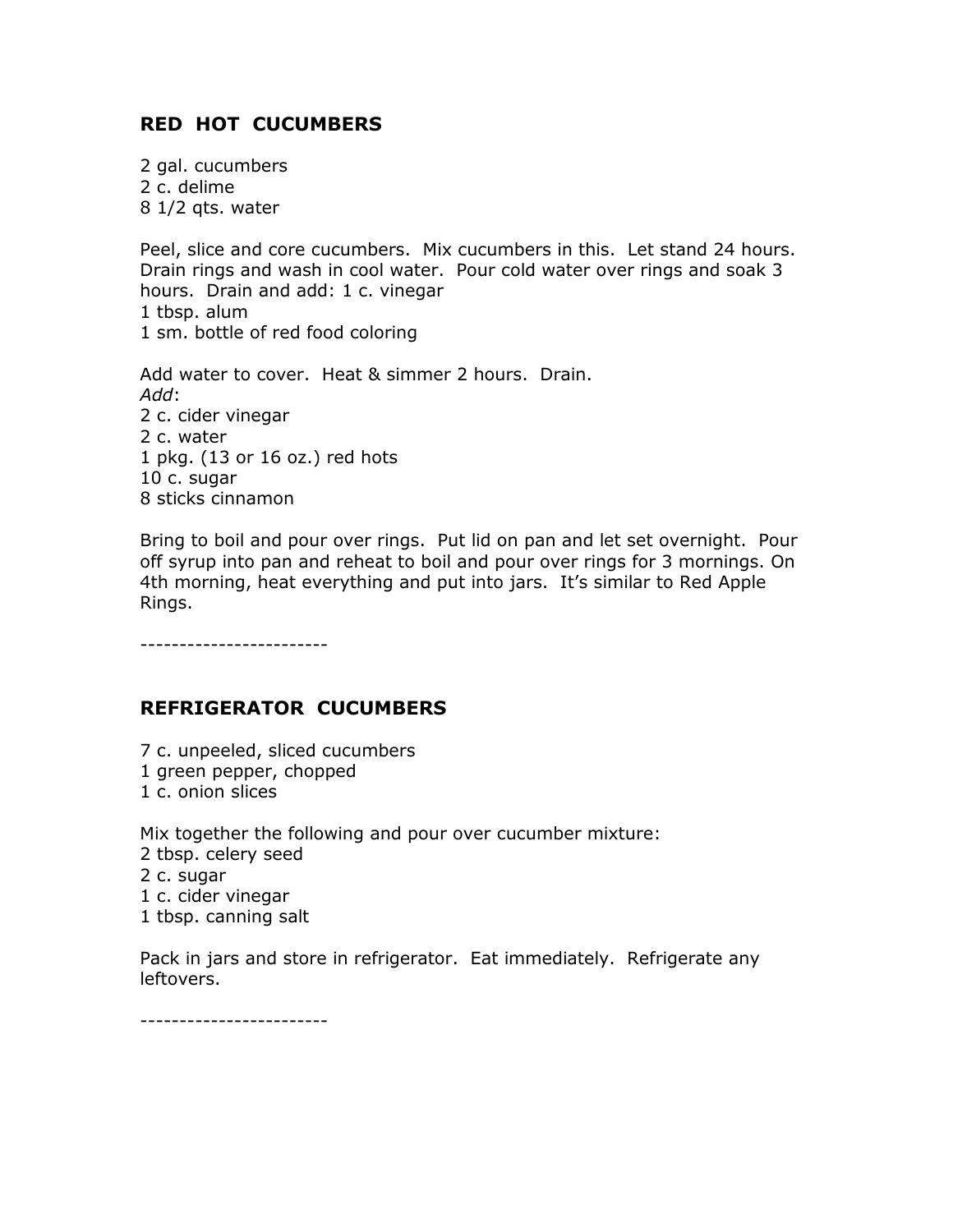# <span id="page-13-0"></span>SPECTACULAR SWEET CORN

20 c. fresh cut sweet corn 1/2 lb. butter 1 pt. half and half

Put corn in large roaster. Add the butter and the half and half. Bake at 325 degrees. Cook 1 hour, stirring every 15 minutes. Remove from oven and cool down by placing roaster in the sink filled with ice water. When cool, package and freeze as soon as possible. To serve, heat corn and add salt and a bit of sugar, if desired.

------------------------

#### CRACKLY CORN

1 c. sugar 1/4 c. butter 1/2 c. dark corn syrup 1/2 tsp. vanilla 1/2 tsp. salt

Pour over 8 cups popped popcorn. Toss gently to coat corn. Bake at 200 degrees for 1 hour.

------------------------

#### HERBED TOMATOES

6 ripe tomatoes, peeled and sliced 1 tsp. salt 1/4 tsp. freshly ground pepper 1/2 tsp. dried thyme or marjoram, crushed 1/4 c. finely snipped parsley 1/4 c. snipped chives 2/3 c. salad oil 1/4 c. tarragon vinegar

Place tomatoes in bowl; sprinkle with seasonings and herbs. Combine oil and vinegar; pour over. Cover; chill 3 hours, spooning dressing over a few times. Drain off dressing and pass with tomatoes.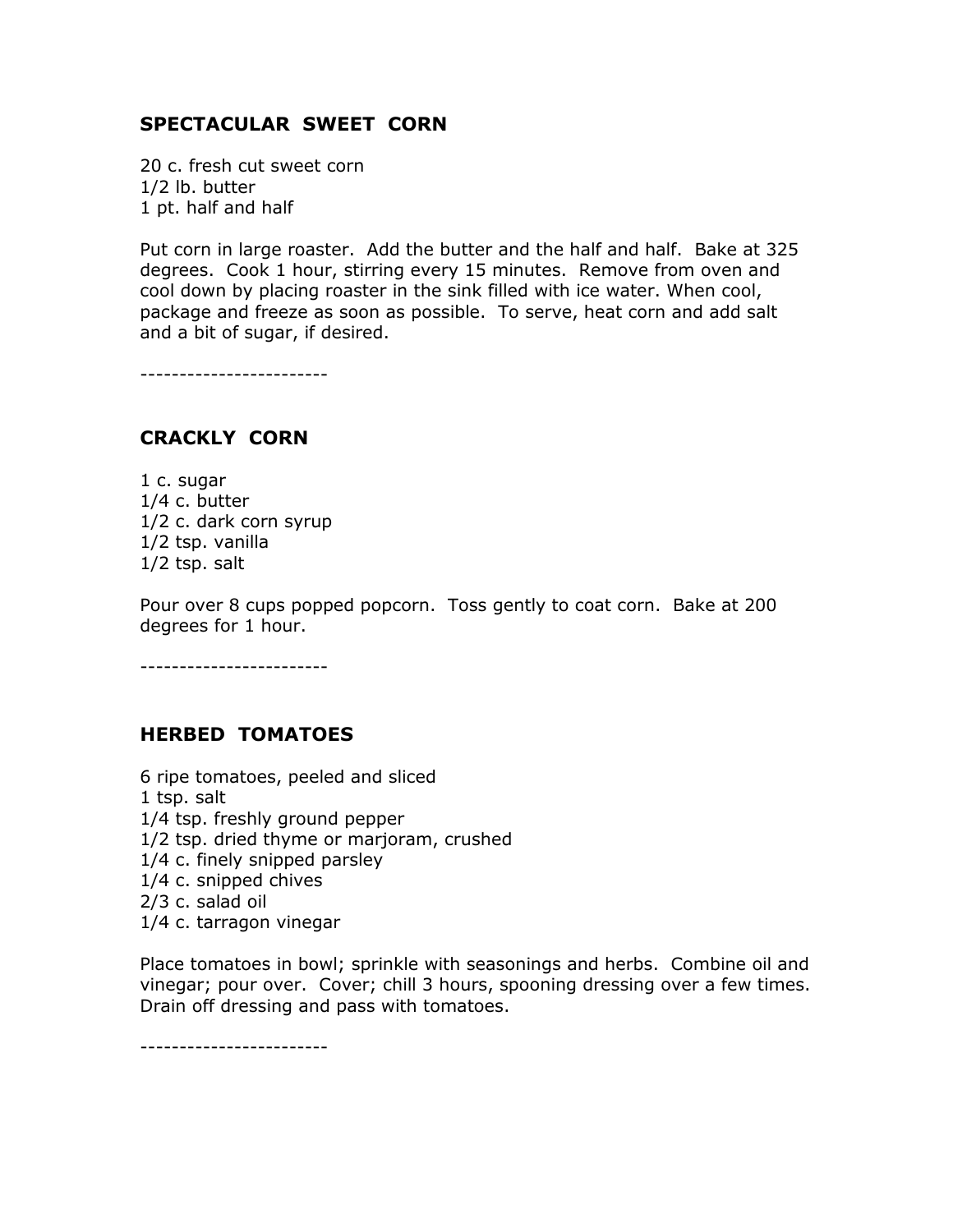#### <span id="page-14-0"></span>CANNED GREEN TOMATOES

Slice green tomatoes and put in crock. Put handful of salt over top. Pour boiling water over; enough to cover. Let stand 1 hour or longer. Drain. Pack in jars, drain. Fill jars with boiling water. Cold pack until water starts to bubble inside jars. Remove from heat.

------------------------

#### SOUR CREAM CUCUMBER

1/4 c. mayonnaise 1 tsp. vinegar Salt Pepper Garlic powder Onion powder 3 lg. cucumbers

Mix mayonnaise (NOT salad dressing) and vinegar. Mix next 4 ingredients to taste. Peel and slice cucumbers and add to mixture. Let cucumbers marinate for at least 2 hours before serving.

------------------------

#### CANNED GREEN TOMATOES FRIED

Green tomatoes Boiling water Salt

Wash as many green tomatoes as you want to can. Slice and place in sterile wide mouth jars. Cover with boiling water. Add salt (1/2 teaspoon for pint jars, 1 teaspoon for quart jars). Water bath for 30 minutes until sealed. To Cook: Open jar and discard liquid. Batter green tomatoes in cornmeal or flour (your choice), place in hot oil and fry until golden brown.

------------------------

#### FRESH CUCUMBERS WITH SOUR CREAM

1 c. sour cream 1 tsp. crushed celery seed Chopped dill Chopped cucumbers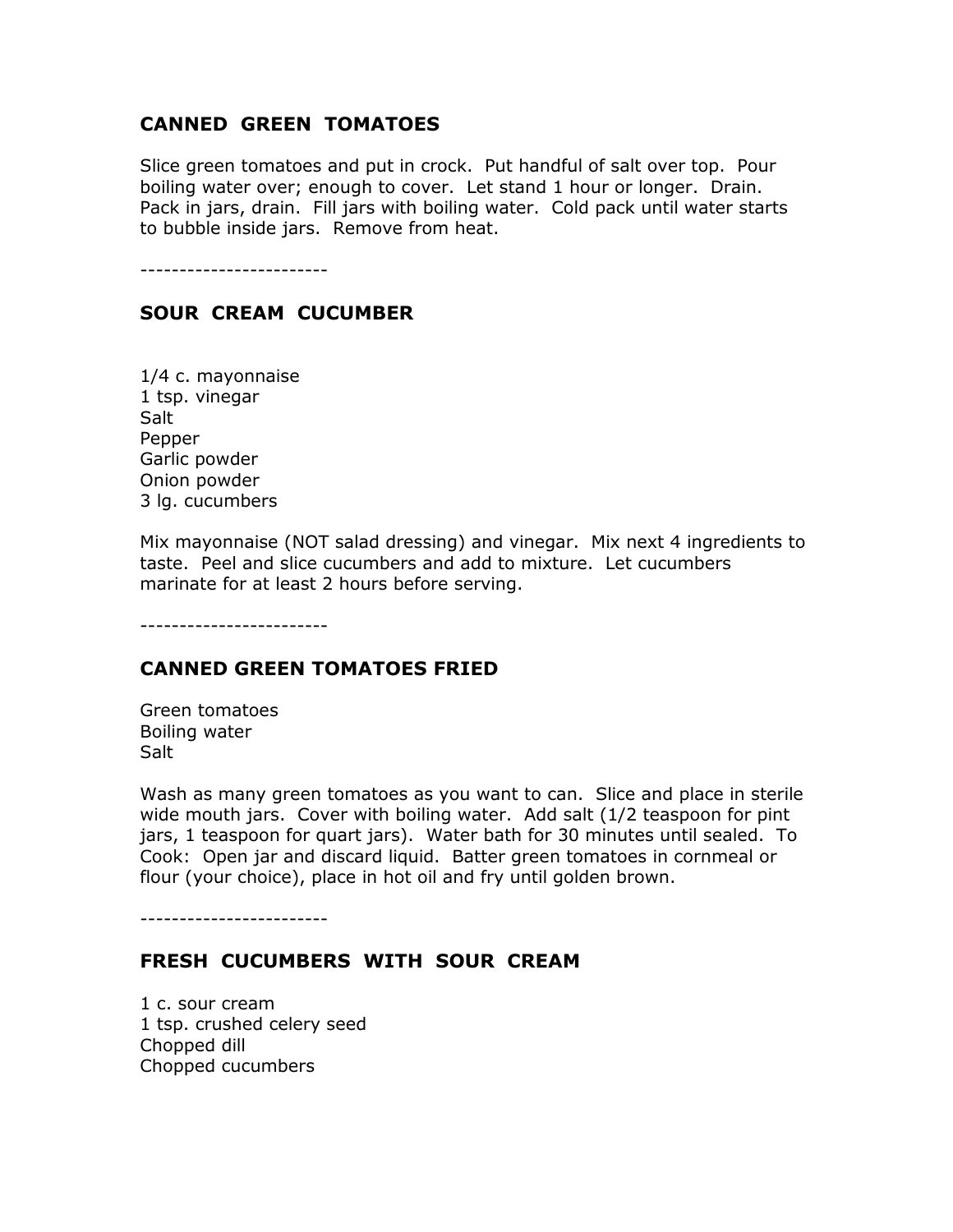<span id="page-15-0"></span>Chill when time to serve. Fold in 3 cups chopped cucumbers. Also good topping for plain greens or sliced tomatoes.

------------------------

# DILL CUCUMBERS

1 grape leaf 1 sprig of dill 1 clove garlic 1 tsp. salt Cucumbers

In bottom of each jar place grape leaf dill, garlic and salt. Fill jar with slices or strips of firm cucumbers. Fill jar with boiling water. Screw on lids tight. When cold, put in refrigerator. May use in 3-4 days.

------------------------

# REFRIGERATOR CUKES

4 c. cucumbers, sliced 1 green pepper 1/2 c. sliced onions 1 tbsp. salt

 Mix and refrigerate overnight; drain. 1/2 tsp. each mustard & celery seed 1 c. sugar 1/2 c. vinegar

Pour over cold cukes and store in covered jar in refrigerator. Ready in three to five days.

------------------------

#### **CUCUMBERS**

- 6 c. sliced cucumbers
- 1 c. sliced onions
- 2 c. sugar
- 1 c. vinegar
- 1 tbsp. salt

 Mix together sugar, vinegar and salt. Stir until sugar is dissolved. Pour over onions and cucumbers. Put in a glass jar. Keep in refrigerator. Use as wanted.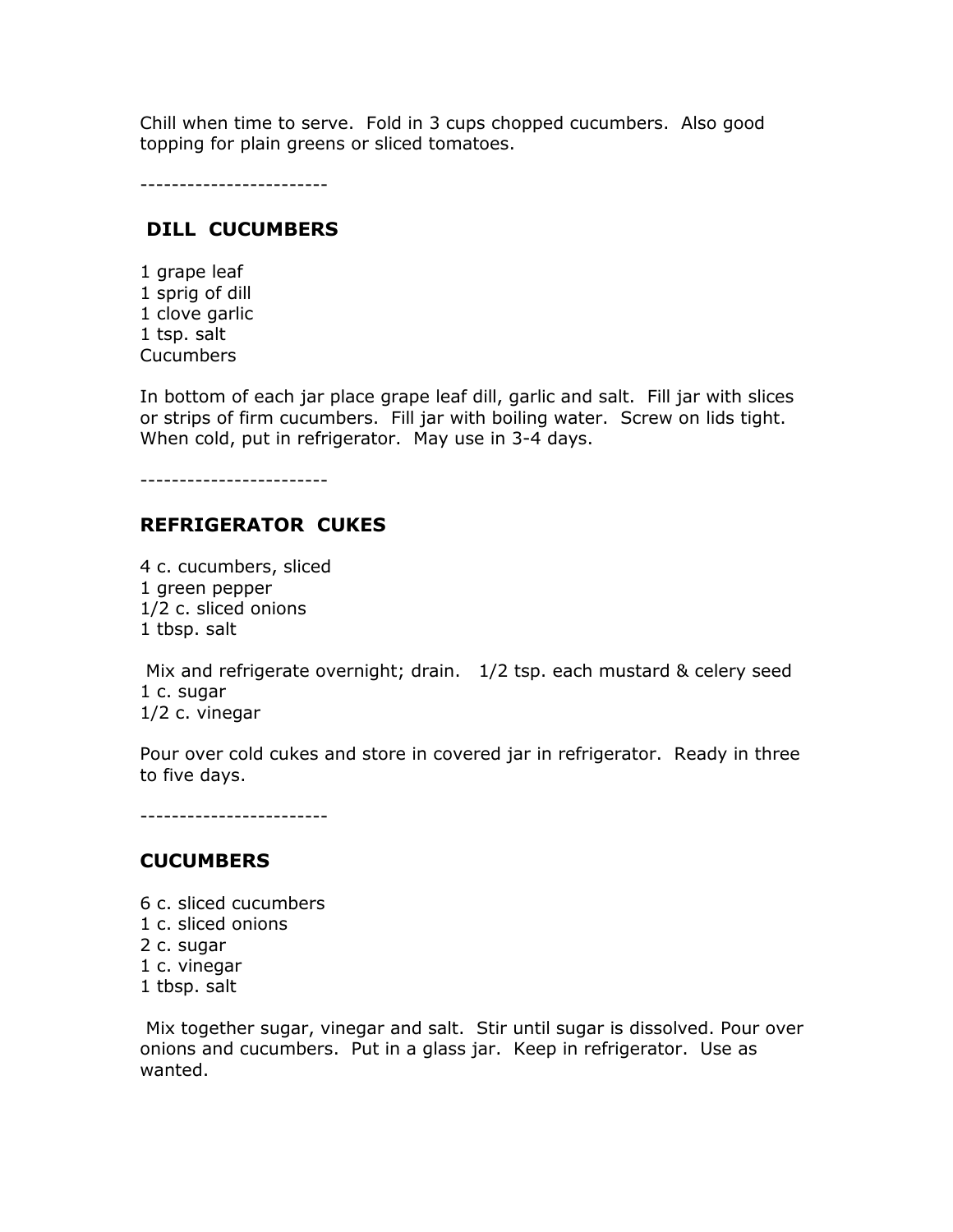# <span id="page-16-0"></span>ICED CUCUMBERS

4 qts. cucumbers, sliced (don't peel) 6 med. onions, sliced thin 1 clove garlic 1 green pepper 1 red pepper Crushed ice 1/2 c. salt 5 c. white sugar 3 c. vinegar 1 1/2 tsp. celery seed 2 tbsp. mustard seed 1 1/2 tsp. turmeric

Put cucumbers, onions, garlic, green and red peppers together. Add crushed ice and 1/2 cup salt, let stand 3 hours, stir up good. After 3 hours, drain good. Put sugar, vinegar, mustard seed, turmeric, celery seed on to boil, add top ingredients and boil until cucumber slices are transparent. Seal up in sterilized jars and lids.

------------------------

# REFRIGERATOR CUCUMBERS

- 7 c. sliced cucumbers (may be peeled or not peeled)
- 1 c. chopped green pepper
- 1 c. sliced onions
- 1 tsp. salt
- 1 tsp. celery seed
- 2 c. sugar
- 1 c. brown or white vinegar

Put all of the ingredients into a large glass jar and stir until juicy. Ready to eat after a day or two. May be kept in refrigerator for weeks.

------------------------

# SWEET SOUR CUCUMBERS

Peel 2 large cucumbers. Run the tines of a fork lengthwise down each cucumber so that you make little grooves all along the circumference. Slice very thin into a large bowl. Cover with salted water (a teaspoon or so to amount of water needed to cover). Let stand for several hours in refrigerator. Drain and add 1 very thinly sliced large onion. Cover with the following marinade:

1 1/2 c. water 3/4 c. white vinegar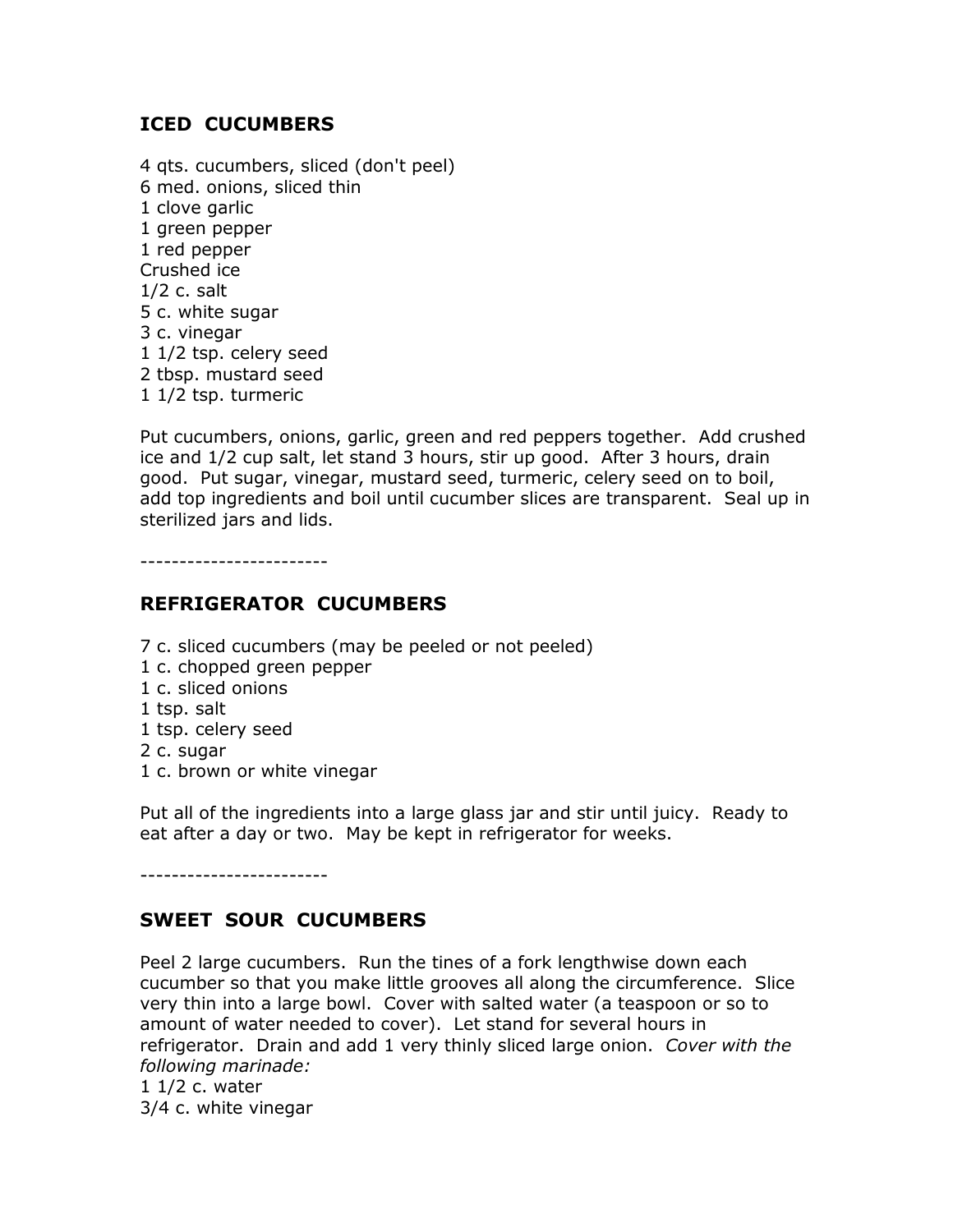<span id="page-17-0"></span>3/4 c. sugar 1/2 tsp. salt

Combine 4 marinade ingredients and pour over vegetables. Let stand in refrigerator for a few hours (or a few days). At serving time, drain. Put in glass serving dish and sprinkle with fresh parsley. When covered with marinade this keeps well for 2 weeks covered in refrigerator.

------------------------

#### SUN DRIED TOMATOES

Wash and stem ripened tomatoes. Slice horizontally, about 1/4 inch thick. Salt on both sides and let sit for 30 minutes. Rinse. Lay on foil covered baking sheets. Cover lightly with cheese cloth. Place in sun for several hours, turning occasionally until desired dryness is achieved. Store in jars in a cool pantry. Or make marinated sun dried tomatoes by placing tomatoes in jars with olive oil, garlic and basil and 3 tablespoons vinegar per quart. Intensely flavorful, dried tomatoes add snap to salads and breads. Also can be moistened to make sandwiches.

------------------------

#### GROUND TURKEY WITH TOMATOES

1 lb. ground turkey 1 sm. onion, diced 1 sm. bell pepper, diced 1 clove garlic 1 #2 can whole tomatoes Butter flavor Pam

Brown ground turkey and drain. Saute vegetables in butter flavor Pam on very low heat. Add sauteed vegetables to turkey, then tomatoes and bring to a rapid boil. Reduce heat and simmer until liquid begins to thicken. Serve over toast, pasta or rice. Low in fat. Can be frozen.

#### SPICY CABBAGE

------------------------

1 lb. ground beef 1 lg. onion, chopped 1/2 bell pepper, chopped 6 tsp. garlic, chopped 1 tsp. salt 1/2 tsp. pepper 1/2 tsp. oregano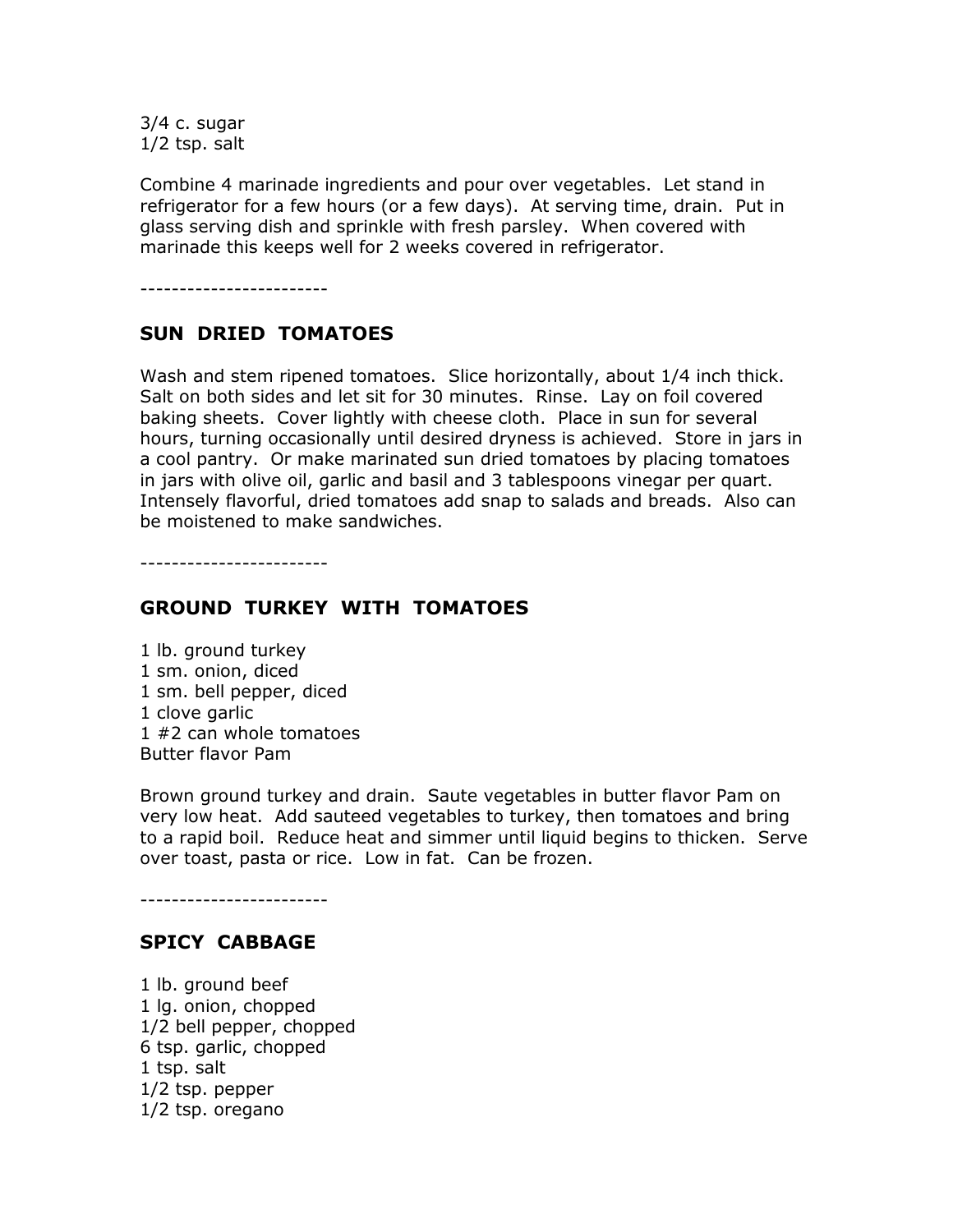<span id="page-18-0"></span>18 oz. can Rotel tomatoes with green chives 1 (8 oz.) can tomato sauce 1/2 c. raw rice 1 cabbage (about 2 lb.), shredded 1 c. grated American or Cheddar cheese

Fry together first 7 ingredients after mixing them well together. Fry in small amount of light oil. When completed, remove from fire and set aside. Mix the next 3 ingredients (tomatoes, tomato sauce, and rice) together thoroughly in a bowl and set aside. Shred cabbage, set aside; cut or grate cheese, set aside. Mix together all fried ingredients (first 7) and tomatoes and rice mixture real well. In buttered 9x13x2 inch pan, layer 1/2 meat mixture, 1/2 cabbage and 1/2 cheese. Repeat layer, ending with cheese. Cover pan well with aluminum foil. Bake covered for 1 1/2 to 2 hours in oven at 350 degrees. Makes 8 to 10 servings. This will look like Italian lasagna. Enjoy.

------------------------

#### SUN DRIED TOMATOES WITH BASIL & PASTA

8 oz. sun dried tomatoes, slivered with oil 1/3 c. olive oil 2 to 4 cloves garlic, pressed 1 c. fresh basil, chopped 8 oz. Brie cheese, rind removed, chopped 1/4 c. sliced Kalamata olives (optional) 1 lb. pasta

Mix tomatoes, oil, garlic and basil. Mash cheese into sauce. Add olives. Let sit at room temperature for about 3 hours. Cook pasta. Toss with sauce while pasta is hot.

------------------------

#### BAKED GARLIC CHEESE GRITS

1 c. uncooked grits 4 c. water 1 tbsp. salt 1/2 c. butter 1/2 lb. sharp cheese, grated 2 tbsp. Worcestershire sauce 2 or 2 shakes garlic powder

Cook grits in salted water; when done, add remaining ingredients. Pour into greased casserole dish. Bake in 350 degree oven for 20 minutes.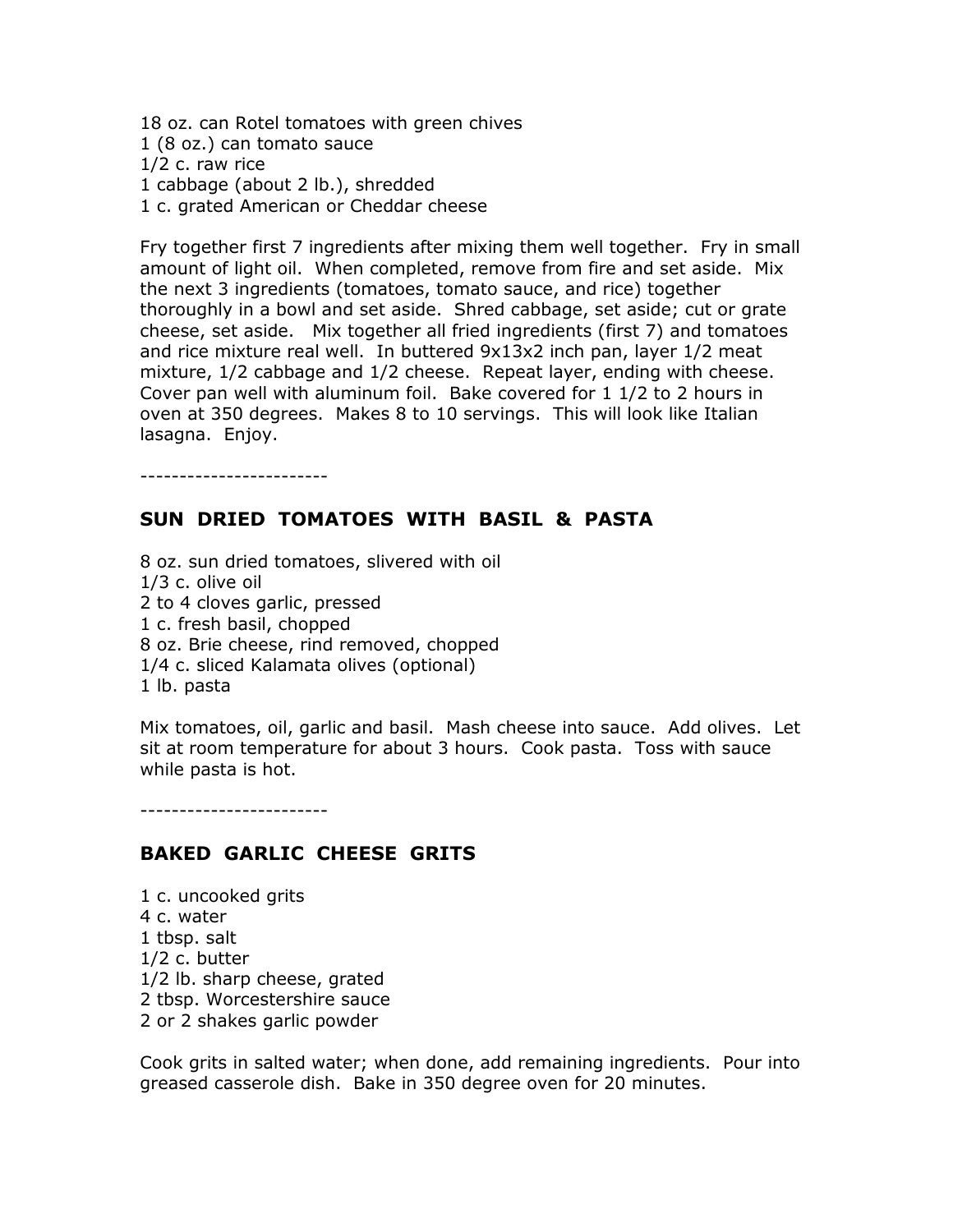# <span id="page-19-0"></span>PENNE WITH BASIL, PLUM TOMATOES & SALT CURED OLIVES

1 lb. penne pasta 8 plum tomatoes 1/2 c. salt cured olives (black) 1 bunch fresh basil 3 cloves fresh garlic, peeled 1 tbsp. olive oil 1 tbsp. balsamic vinegar

Wash and dry basil leaves. Place them in a food processor with garlic, olive oil and vinegar. Process until smooth, 3-4 seconds. Cook penne in boiling water; drain. Add basil mixture to penne. Stir and keep warm on stove. Slice plum tomatoes lengthwise in 1/8 inch pieces. Pit and slice olives. Heat tomatoes and olives together in separate skillet. Cook over medium heat 3 minutes. Toss tomatoes and olives in with penne mixture. Serve with freshly ground pepper and grated cheese.

 $-$ 

#### ZITI WITH SUN-DRIED TOMATOES WITH MOZZARELLA

2 c. ziti 1 c. chopped tomatoes 1/4 c. olive oil 1 tbsp. red wine vinegar 1/4 tsp. salt 1/4 tsp. pepper 1 clove crushed garlic 1/4 tsp. oregano 8 oz. Mozzarella, diced 6 sun-dried tomatoes, minced 2 tbsp. chopped basil

Serves 4. Cook pasta. In large bowl, combine tomatoes, oil, vinegar, salt, pepper, garlic and oregano. Add pasta, Mozzarella, sun-dried tomatoes and basil. Toss to blend.

------------------------

#### MARGHERITA WITH FRIED CAULIFLOWER

Margherita all'Elvira The crispness of the fried cauliflower and garlic with the rippled noodles makes an unforgettable dish for late fall or winter. Easy to prepare and satisfying for the heartiest appetite! Serves 4, main course. Serves 6, first course. 1 lg or 2 sm. heads cauliflower (about

3 lbs.)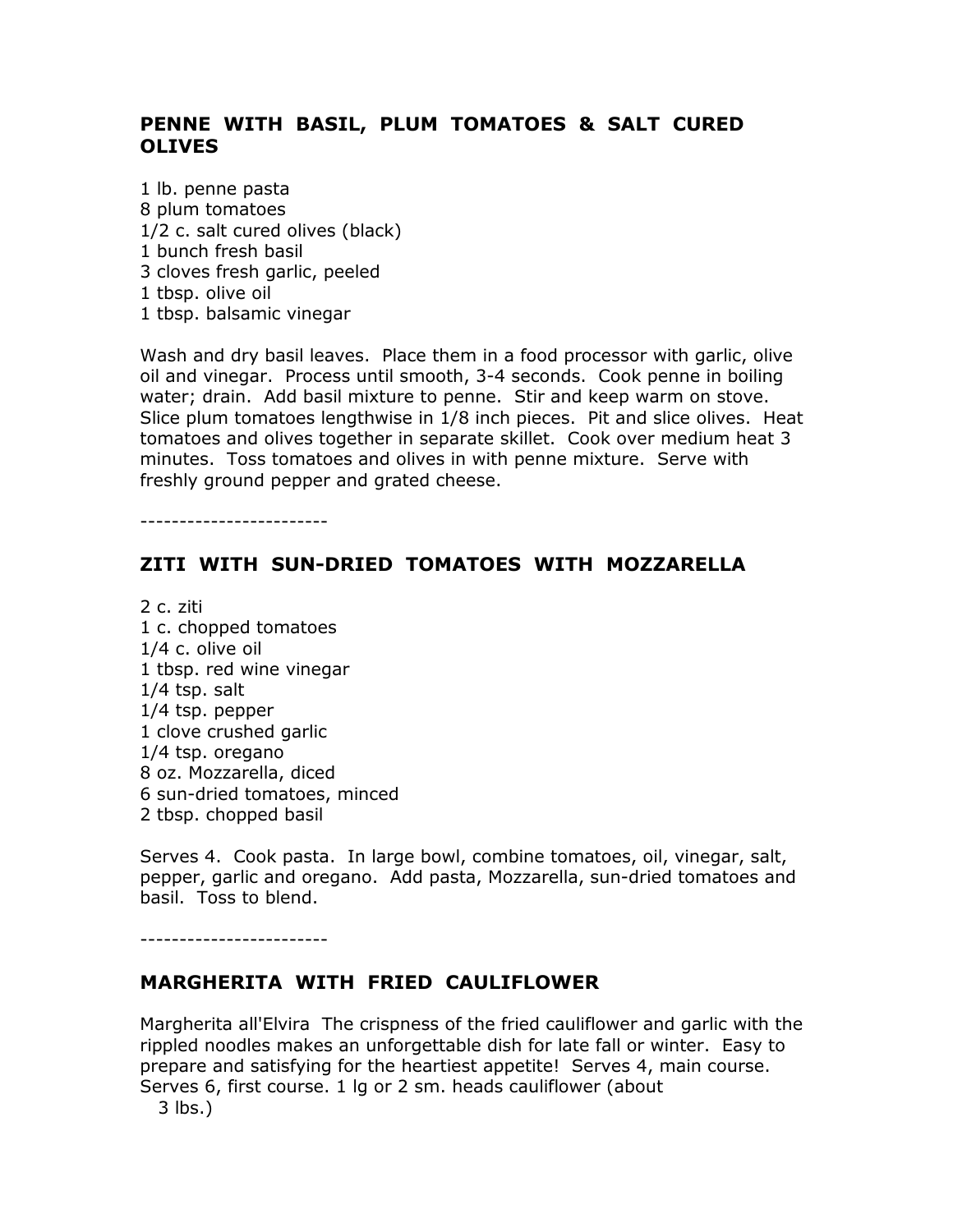1 tbsp. salt 1/2 c. wondra flour 1/2 c. dry bread crumbs 1 tsp. salt 1/2 tsp. freshly milled black pepper 1/2 c. olive oil 4 cloves garlic, thinly sliced 1 lb. margherita (narrow rippled noodles) 1 tbsp. olive oil 1/2 c. chicken broth, heated (see note) 1/2 c. freshly grated Romano cheese

2 tsp. minced Italian parsley leaves (garnish)

Freshly grated Romano cheese (for serving)

- 1. Remove florets from cauliflower, including about 1 inch of stem. Break or cut into 1 inch pieces. Wash thoroughly in lukewarm water, drain in colander and set aside.
- 2. Bring 6 quarts of water to a boil. Add 1 tablespoon salt and the cauliflower florets. Boil until barely tender when tested with a fork, about 5 minutes. With a skimmer or slotted spoon, transfer florets to a colander, rinse under cold water and drain well. Reserve liquid for cooking pasta.
- 3. In a shallow bowl, combine flour, bread crumbs, 1 teaspoon salt and pepper. Dredge florets in flour mixture, being sure each piece is well coated. Arrange in a single layer on a large platter.
- 4. In a 12 inch skillet, heat 1/2 cup olive oil over medium heat until haze forms. Add garlic, turn heat to low and saute' until lightly golden, pressing the garlic flat in pan with the back of a wooden spoon. With a slotted spoon, remove garlic and drain on paper towel; set aside. (If you are not a garlic lover, discard.) Place florets in pan and saute' over medium heat, turning with spatula, until golden and crisp on all sides; don't be concerned if florets break apart while frying.
- 5. Meanwhile, return water in which cauliflower was cooked to a boil. Add pasta and cook until al dente; the cauliflower and pasta must be done at the same time so that the florets will still be crispy when tossed with the pasta. Drain pasta in a large colander, transfer to a bowl containing 1 tablespoon olive oil and toss quickly.
- 6. Mix half of the cauliflower and any of the browned fragments stuck to the bottom of the pan with the pasta. Add sauteed garlic, heated chicken broth and Romano cheese; toss well again. Spoon remaining cauliflower on top and garnish with minced parsley. Serve immediately with additional grated Romano cheese. \*\*If you do not have chicken broth, remove 1/2 cup of the pasta water before draining and substitute for broth.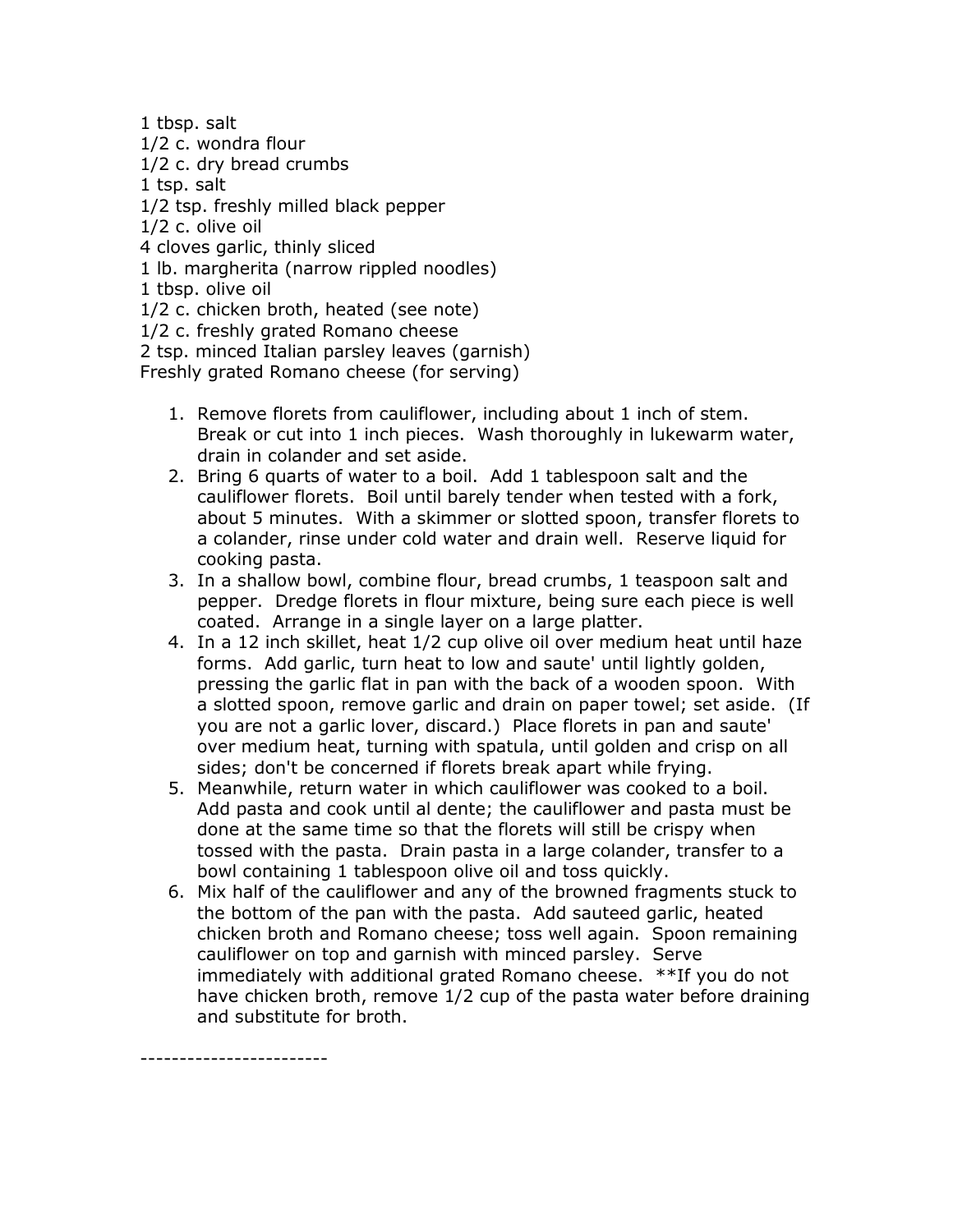#### <span id="page-21-0"></span>CUCUMBERS IN SOUR CREAM

4 med. cucumbers, thinly sliced 3/4 c. vinegar 1 c. sour cream (dairy) 1 tsp. chopped dill or dill seed 1 1/2 tsp. salt 3/4 c. water 1 tsp. sugar dash of pepper

Place cucumbers in medium bowl. Sprinkle with salt, add vinegar and water to cover cucumbers. Let stand 30 minutes. Drain. In a small bowl combine sour cream, dill, sugar and pepper. Stir into cucumbers. Serve immediately or refrigerate.

------------------------

# ACORN SQUASH

2 acorn squash 1 c. brown sugar 1 lb. sausage

 Heat oven to 350 degrees. Cut squash in half; scoop out seeds. Place on a muffin pan (cut side up). Place 1/4 cup brown sugar in each half of squash and then place a patty of sausage on top of the brown sugar. Cook for 30-45 minutes, or until tender. Scoop out the shells and mix with melted brown sugar, serve with sausage.

------------------------

# SQUASH

**Squash** Canned corn Small can green chiles 1/4 lb. Velveeta cheese Salt and pepper

Cut squash into slices and boil until tender. Chop chiles and add corn, chiles, and cheese to squash. Stir on medium heat until cheese melts. Add salt and pepper.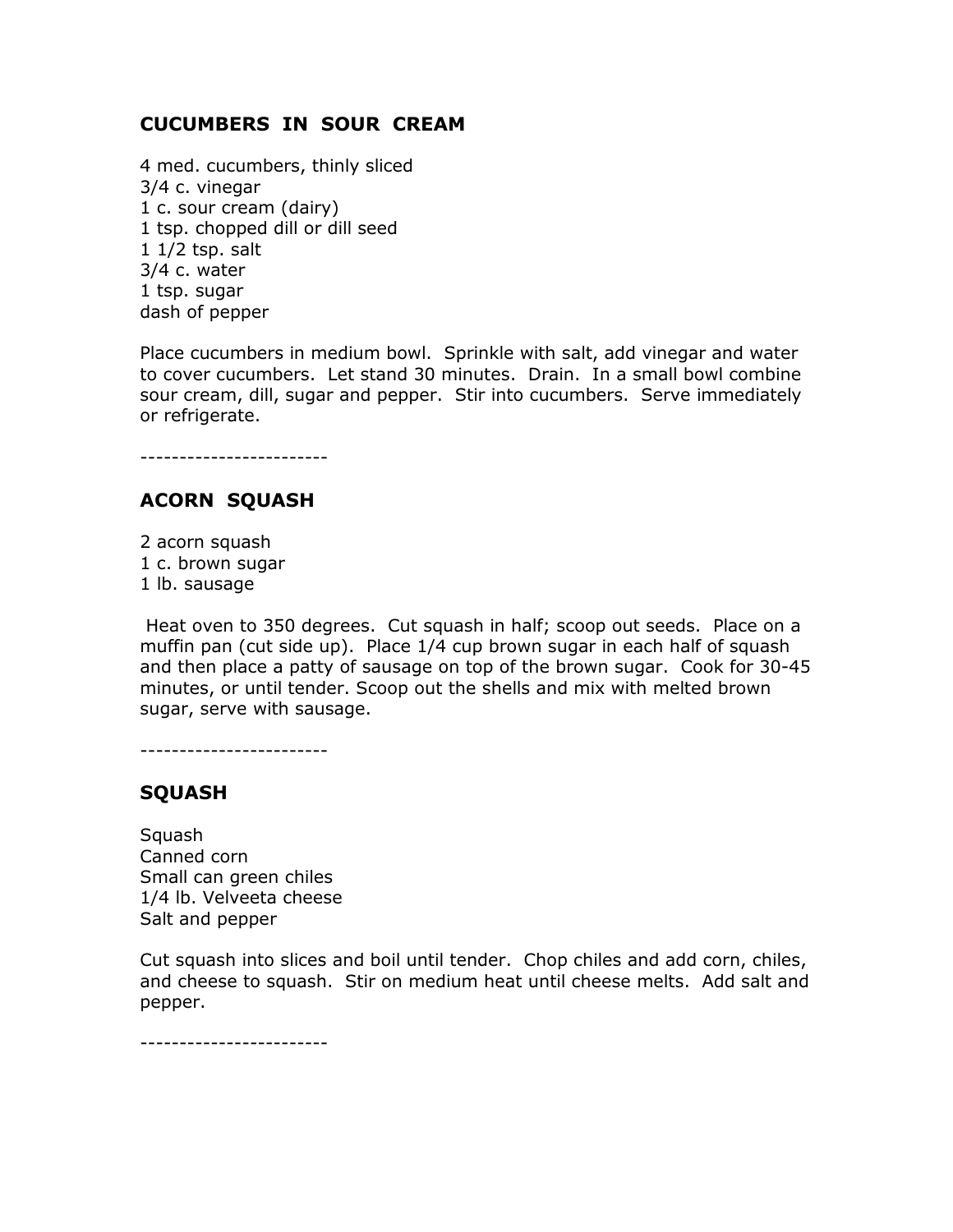#### <span id="page-22-0"></span>BROCCOLI - CAULIFLOWER

1 head broccoli 1 head cauliflower 1 med. red onion, diced 1 c. grated cheese 1/2 lb. bacon, fried

--DRESSING--

3/4 c. salad dressing 3 tbsp. wine vinegar 1/4 c. or 3 pkgs. artificial sweetener

Chop broccoli and cauliflower into small pieces and combine with onion and cheese. Refrigerate. Mix dressing and refrigerate. Cut bacon when ready to serve. Add crisp bacon and dressing to chilled mixture.

------------------------

#### CREAMED CUCUMBERS

2 med. cucumbers 1/2 c. sweet cream 1/3 c. vinegar 2 tbsp. sugar 1 med. onion, thinly sliced

Peel and slice cucumbers and onions. Soak in salt water for 1/2 hour. Drain and squeeze out excess water. Mix other ingredients. Pour over cucumbers.

------------------------

#### CREAMED CUCUMBERS

2 sliced cucumbers 1 c. evaporated milk 1/4 c. vinegar Salt and pepper, to taste 3 tbsp. sugar

Peel cucumbers leaving some green. Mix remaining ingredients and pour over cucumber slices. Better if refrigerated and hour or more. Serves 2 - 3.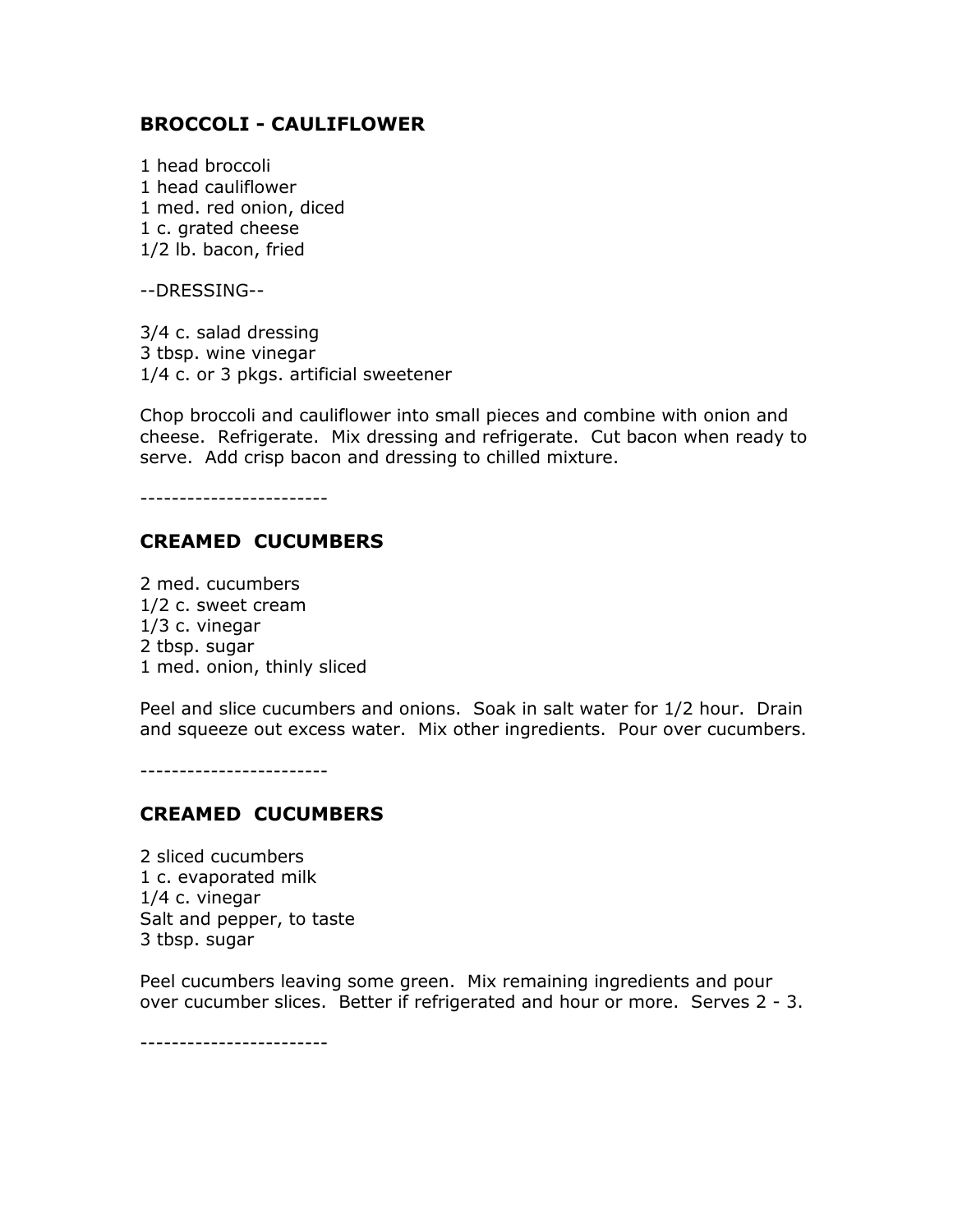#### <span id="page-23-0"></span>CUCUMBERS IN SOUR CREAM

6 lg. cucumbers 2 tbsp. salt 4 tbsp. sugar 4 tbsp. vinegar Ground pepper to taste 1 c. sour cream

Slice cucumbers very thinly. Add salt. Cover and set in refrigerator for at least 1 hour (or up to 24 hours). Then take cheese cloth or cloth napkin and squeeze handfuls of cucumber in it, so you are draining off accumulated salty water. When cucumbers are well drained, then add sugar, vinegar and ground pepper. Mix well. Then add sour cream by spoonfuls. Mix lightly otherwise it gets too foamy.

------------------------

#### CUCUMBERS & SOUR CREAM

2 cucumbers, sliced 1 lg. onion, sliced & separated in rings 1 pt. sour cream 4 tbsp. vinegar 2 tbsp. lemon juice 3/4 c. sugar

Beat eggs, vinegar, lemon juice, and sour cream until smooth. Pour over cucumbers and stir until mixed. Chill and serve. Serves 4 to 6.

------------------------

# POLISH CUCUMBERS IN SOUR CREAM

2 lg. cucumbers 1/2 c. sour cream 2 tsp. sugar 1 tsp. finely chopped chives 1 tsp. chopped dill, if desired 1 tsp. salt Dash of pepper A little lemon juice or vinegar

Peel and slice cucumbers very thin. Cover with boiling water, let stand for 20 minutes. Drain and plunge cucumbers into ice water. Let stand a few minutes, then drain again, well. Place in refrigerator for half hour to chill. Mix sour cream with sugar, pepper, chives, dill then salt cucumbers. Then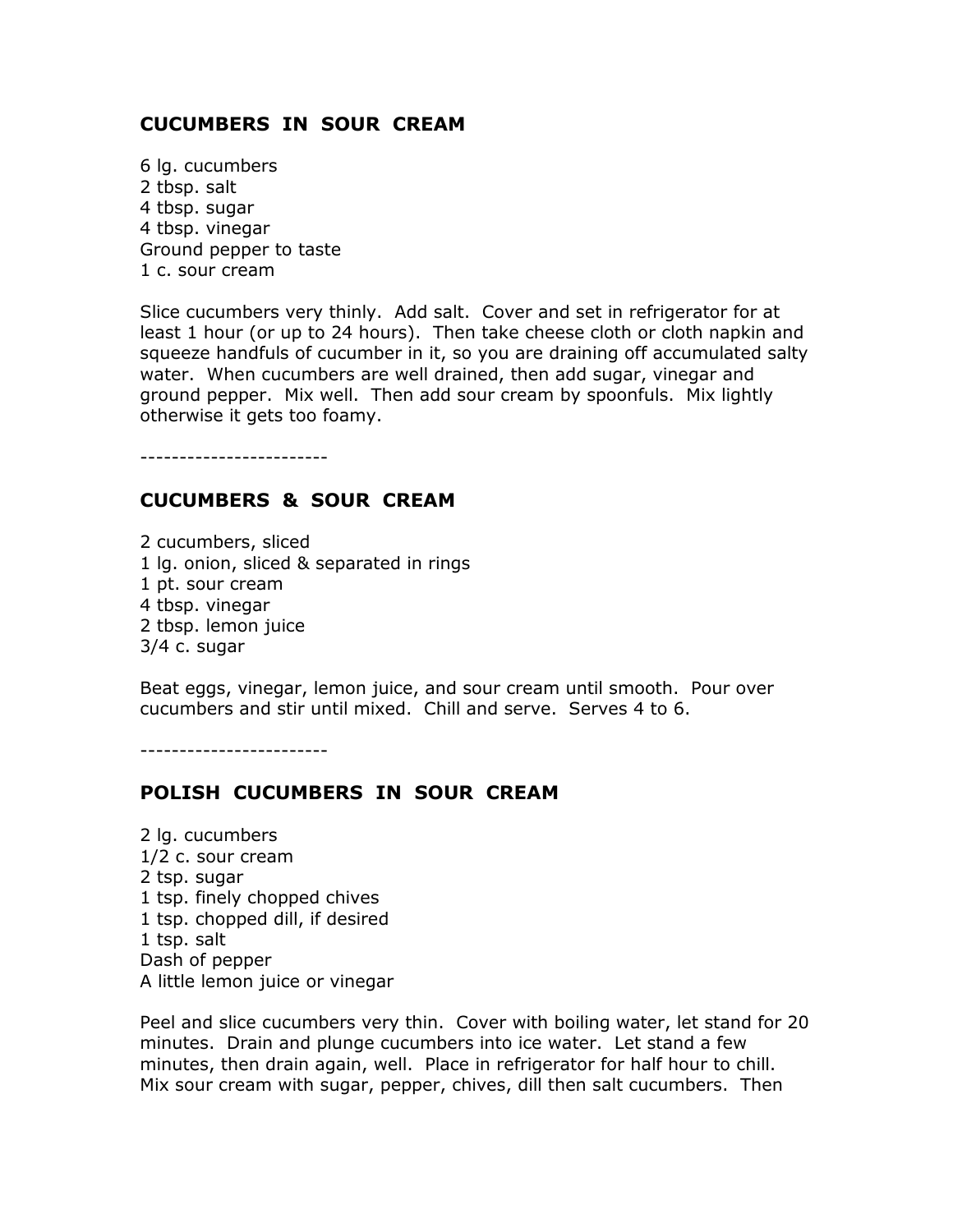<span id="page-24-0"></span>mix with sour cream mixture. Add a little lemon juice or vinegar. Serve very cold.

------------------------

#### CUCUMBERS WITH SOUR CREAM

3 lg. cucumbers, sliced thin, salted

About 1 glass sour cream 1 tbsp. vinegar 3 tbsp. sugar Salt & pepper

Squeeze cucumbers to get liquid out. Slice onions thin, mix together, and add sour cream. Better to mix ahead of your meal.

------------------------

#### CREAMED CUCUMBERS

2 cucumbers, sliced thin 1 Bermuda onion, sliced thin 1 c. sour cream 2 tbsp. vinegar 1/2 tsp. salt 1 tsp. sugar 1/8 tsp. pepper 2 tbsp. Cool Whip, thawed

Slice cucumbers and onions. Combine remaining ingredients and gently mix with cucumber and onion slices. Chill.

------------------------

#### BROCCOLI - CAULIFLOWER TOSS

3 slices bacon

--DRESSING--

1/2 c. mayonnaise 2 tbsp. sugar 1 tbsp. cider vinegar

--SALAD--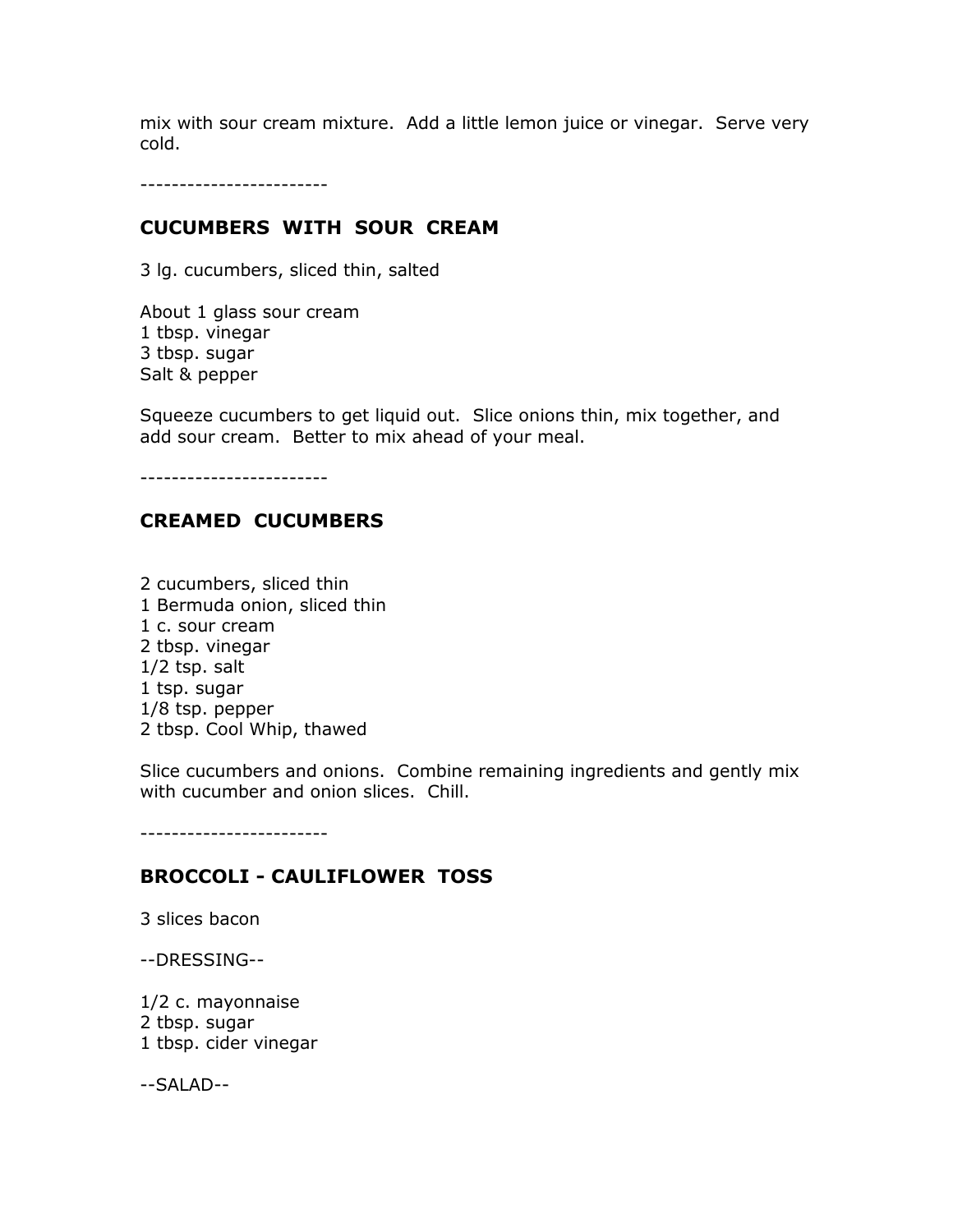<span id="page-25-0"></span>2 c. cauliflower florets 2 c. broccoli florets 1/2 c. raisins 1/4 c. green onions, sliced 1/4 c. sunflower seeds, shelled

In small frying pan, cook bacon until crisp. Allow to cool, then crumble. Meanwhile, in small bowl, blend all dressing ingredients with wire whisk; set aside. In large bowl, combine all salad ingredients and crumbled bacon; toss lightly. Pour dressing over salad mixture; toss lightly to coat. Makes 4 to 6 servings.

------------------------

#### FIRE AND ICE TOMATOES

Skin and quarter 6 large ripe and firm tomatoes. Slice 1 large green pepper into strips and slice 1 red onion into rings. Place in a bowl and submerge in the following sultry sauce:

Mix: 3/4 c. vinegar 1 1/2 c. celery salt 1 1/2 tsp. mustard seed 1/2 tsp. salt 4 1/2 tsp. sugar 1/8 tsp. red pepper 1/8 tsp. black pepper 1/4 c. cold water

Place over heat and bring to a boil, then boil furiously for only 1 minute. While still hot, pour over the tomatoes. Cool. Just before serving, add 1 peeled and sliced cucumber. Serve as a relish or side dish. Tomatoes given the above treatment will mark time in the refrigerator quite happily for several days without the cucumber, of course.

------------------------

#### **SPINACH**

1 lb. spinach 4 or 5 fresh mushrooms Slivered Parmesan cheese Virgin olive oil Garlic red wine vinegar

Wash and drain spinach. Chop very fine. Slice mushrooms very thin; add to spinach. Add slivered Parmesan cheese (do not use grated Parmesan cheese unless necessary). Add olive oil, one teaspoon at a time, tossing until spinach looks wet. Add vinegar to taste. Serve at once.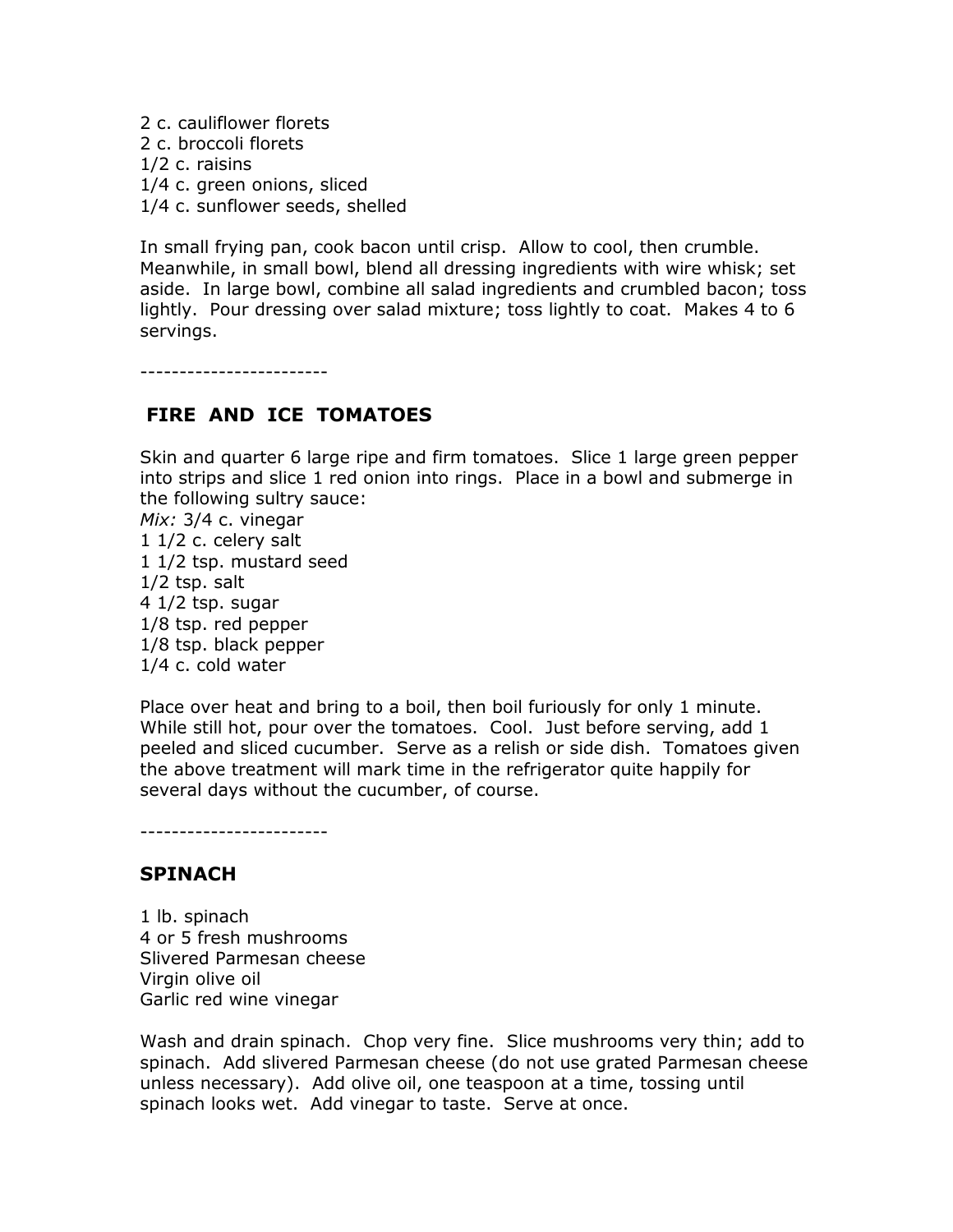# <span id="page-26-0"></span>ZUCCHINI BISQUE

1 lb. zucchini, cut into chunks or sm. pieces

Saute 1 medium sized onion in 3 tablespoons olive oil or cooking oil. Add zucchini pieces and saute until coated with oil. Add 2 cups broth or 2 bouillon cubes dissolved in water. Simmer until tender, about 45 minutes. Cool. Add 1/4 to 1/2 teaspoon curry powder. Blend in food processor or blender until smooth. Serve hot or cold with a dollop of plain yogurt or sour cream. Two carrots cut up may be cooked with zucchini.

------------------------

# ENGLISH CUCUMBERS

- 2 English cucumbers, unpeeled or you can use regular cucumbers
- 1 c. sugar
- 1 pt. cherry tomatoes, halved
- 1/2 c. vinegar
- 1/2 tsp. celery seed
- 1/2 c. sliced red onion rings
- 1/2 c. green pepper rings (optional)

Slice cucumbers thin. Add 1/2 teaspoon salt to cucumbers. Let stand 1 hour. Combine sugar, vinegar and celery seed. Add onion rings and remaining vegetables. Pour over cucumbers. Refrigerate. NOTE: The longer it stands, the better it is!! It's very colorful also!

------------------------

# CUCUMBER IN SOUR CREAM

Thinly slice 1 large cucumber; sprinkle with 1 teaspoon salt. Let stand 30 minutes. Then drain off the accumulated water. Combine: 1/2 c. sour cream 1 tbsp. vinegar 1 to 2 drops Tabasco

- 2 tbsp. chopped chives
- 1 tbsp. dried chopped onions

Dash of pepper

Pour over cucumbers and refrigerate 30 minutes.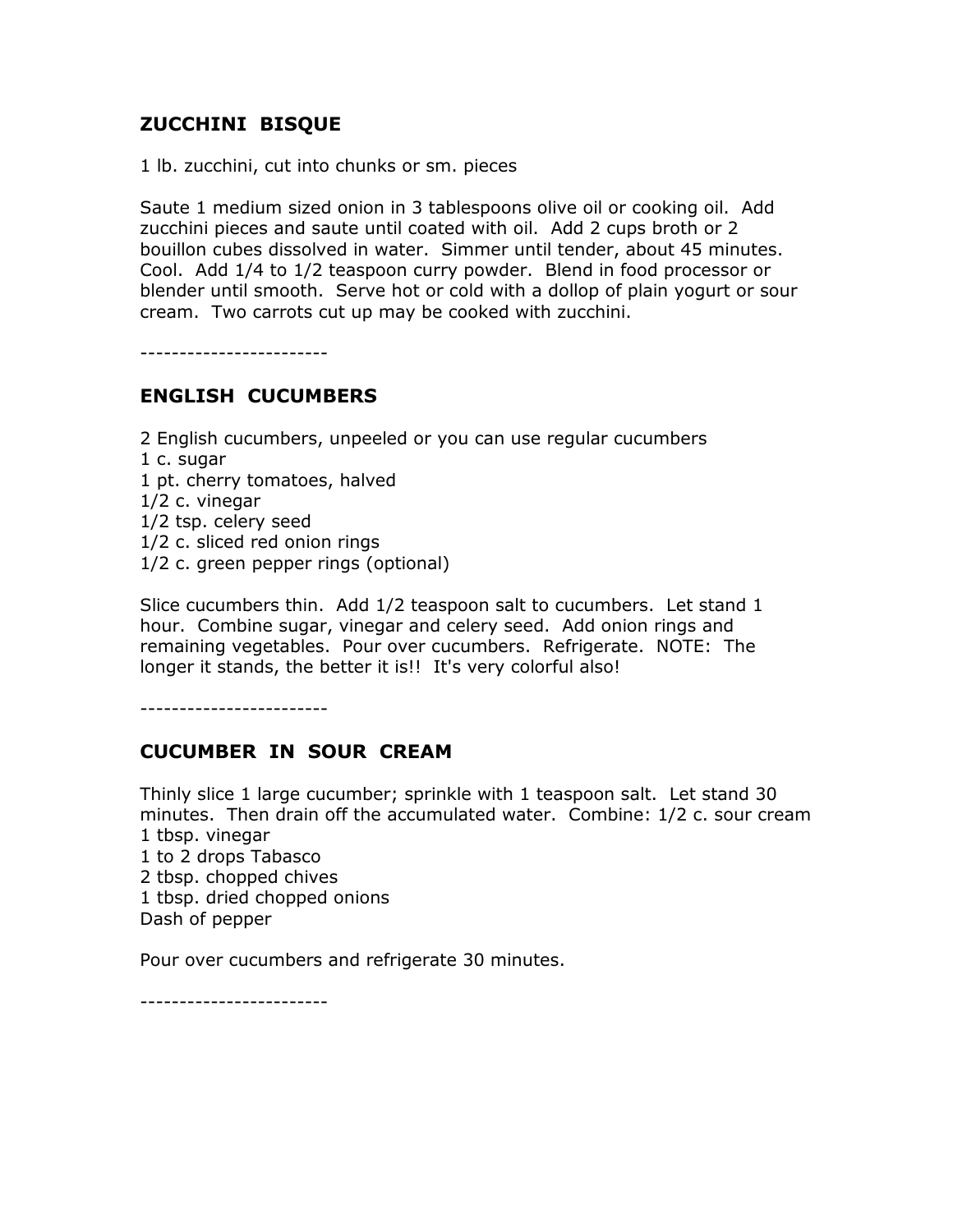# <span id="page-27-0"></span>JAPANESE CUCUMBERS

3 med. firm cucumbers 1 med. onion 2 ribs celery  $1/2$  c. sugar 1/2 c. Japanese rice vinegar

Slice cucumbers, onion and celery very thin. Soak in salt water for about an hour; rinse and drain thoroughly. Mix sugar and rice vinegar together until sugar is dissolved. Pour over cucumbers in a screw-top jar and refrigerate. Will keep for several weeks. NOTE: Japanese rice vinegar must be used.

------------------------

#### PALATABLE SPINACH

2 bunches spinach, well rinsed & dried, torn 1/2 lb. bacon, cut in pieces, fried & crumbled 2 red apples, cut in pieces 1/2 c. golden raisins 1/2 c. dry roasted peanuts, unsalted 1 sm. jicama, cut in pieces

--SALAD DRESSING--

1 1/4 c. vegetable oil 1/2 c. confectioners sugar 1/4 c. apple cider vinegar 1 tbsp. fresh lemon juice 1 1/2 tsp. dry mustard 1 1/2 tsp. paprika 1/2 tsp. salt 1/2 tsp. ground ginger

Adapted from California fresh.

------------------------

# CURRIED WINTER SQUASH BISQUE

2 tbsp. butter 6 scallions, finely chopped 1 clove garlic, minced 1 sm. green pepper, finely chopped 1/4 c. fresh parsley, chopped 2 tsp. chopped fresh basil or 1/2 tsp. dried 2 lbs. butternut squash, peeled, seeded, cubed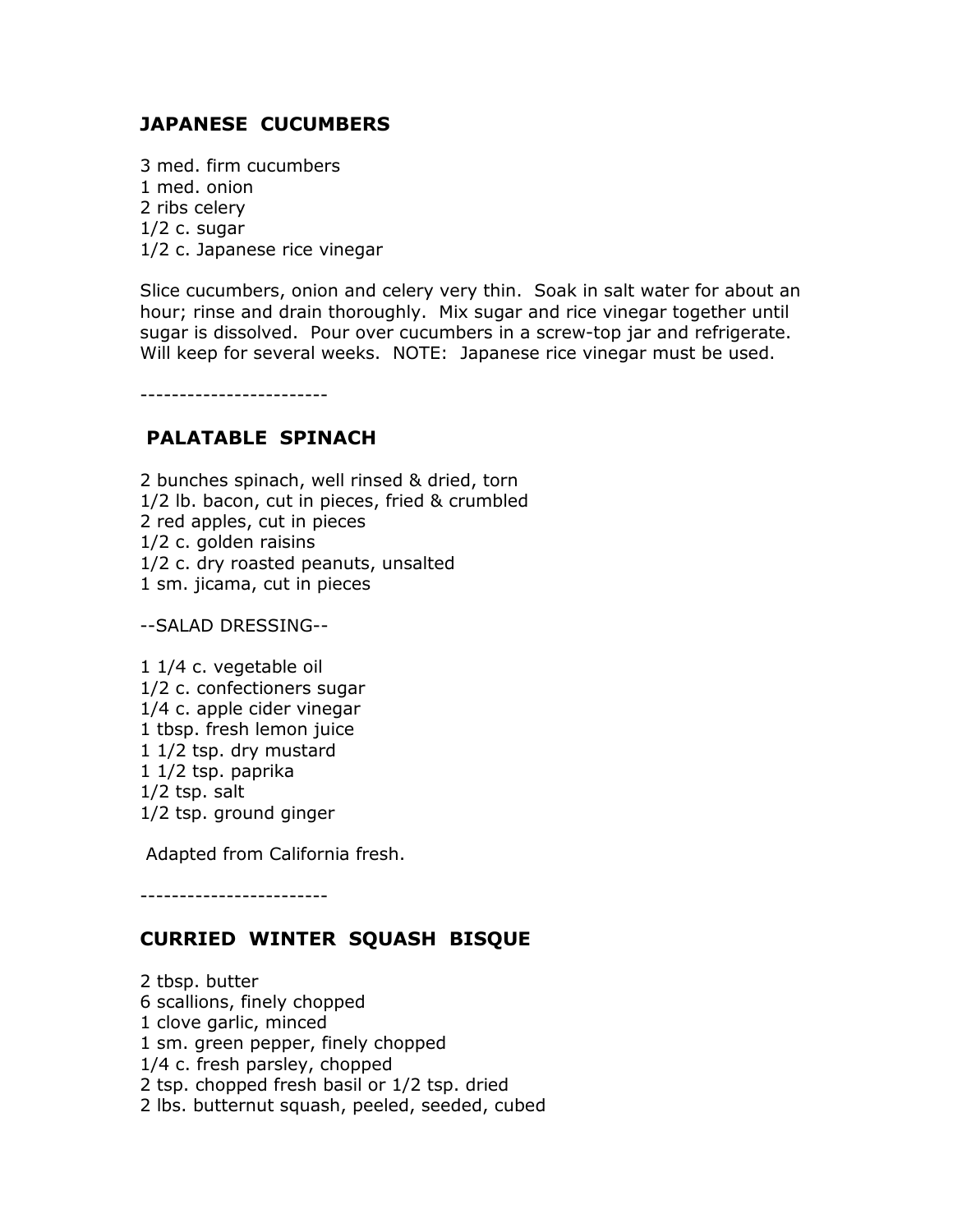<span id="page-28-0"></span>1 smoked ham hock 1 can (14 oz.) plum tomatoes 4 c. chicken broth 1/2 tsp. ground allspice 1/4 tsp. ground mace Pinch of fresh grated nutmeg 2 tsp. curry powder Salt & pepper 1 c. of milk (optional)

- 1. Melt butter in a large saucepan over medium low heat. Add scallions. Cook 2 minutes.
- 2. Add garlic, green pepper, parsley and basil. Cook 5 minutes, stirring occasionally.
- 3. Add squash, toss to coat. Add ham bone, tomatoes and broth, allspice, mace and nutmeg. Heat to boiling. Reduce heat. Simmer covered 1 hour or until vegetables are soft. Remove ham bone.
- 4. Puree soup in batches in a blender, being careful hot liquid will expand. Stir in curry powder and milk, if desired. Serves 6 to 8.

------------------------

# TOMATOES LUTECE

8 firm ripe tomatoes, peeled 1/4 c. parsley, chopped 1 clove of garlic, crushed 1 tsp. salt 1 tsp. sugar 1/4 tsp. pepper 1/4 c. olive oil or salad oil 2 tbsp. tarragon vinegar or cider vinegar 2 tsp. prepared mustard

Cut out stem ends from tomatoes; slice each tomato crosswise into 1/2 inch thick slices. Reform into tomato shape again and place in shallow serving dish. Combine remaining ingredients in small jar; cover. Shake well; pour over tomatoes. Cover lightly. Let stand at room temperature at least 20 minutes before serving. (Any left over? Chill and serve the next day.)

------------------------

# CRISPY STRING BEANS

2 cups plus 1 tbsp. cooking oil 3/4 lb. string beans, trimmed and cleaned 1 tbsp. minced garlic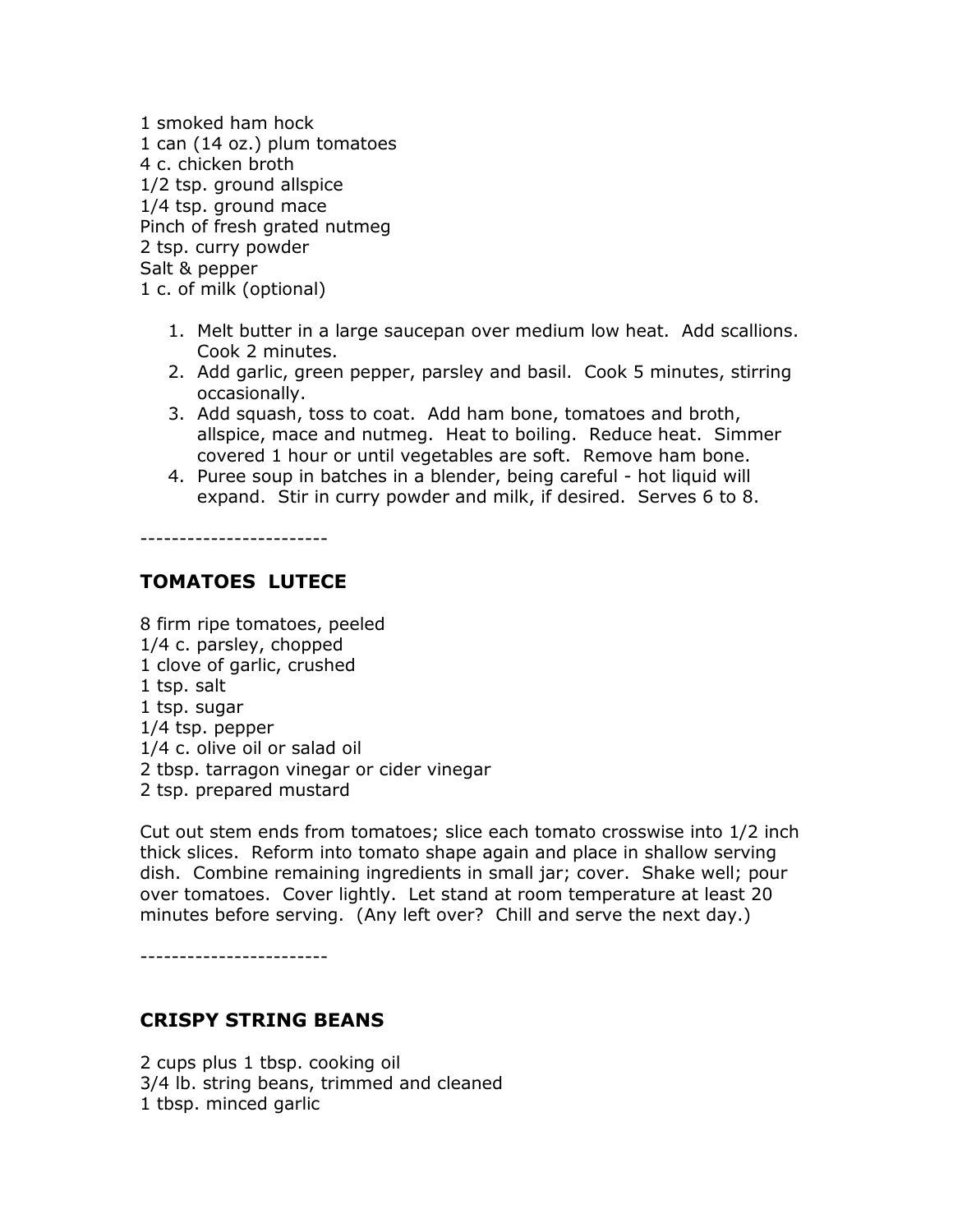<span id="page-29-0"></span>2 tbsp. minced pork 2 tbsp. soy sauce 1/2 tbsp. sherry 1/2 tbsp. sugar 4 tbsp. chicken broth 1/2 tbsp. sesame oil 1 tbsp. minced scallion

Heat 2 cups of oil in a wok,add the beans. Fry for 1 minute or until soft. Drain. In a saute pan, add the remaining oil and heat. Add the beans, garlic, minced pork, soy sauce, sherry, sugar and broth. Add the sesame oil and scallion, swirling to heat through.

------------------------

# PERSIAN YOGURT & CUCUMBER

1 lb. yogurt 2 lg. cucumbers, grated 2-3 tsp. dried mint 2 oz. chopped walnuts Salt & pepper to taste Dash of garlic powder or 1 clove garlic, chopped (optional)

Mix all the ingredients. Let it sit in refrigerator for 1 hour or more. Then serve.

------------------------

# SOUR CREAM CUCUMBERS

6 cucumbers Salt 2 onions 1 c. sour cream 1 tbsp. lemon juice (I use fresh) 1 tbsp. vinegar 1 tbsp. sugar

Score and peel cucumbers. Slice thin and layer into a bowl, sprinkling salt between each layer. Let sit overnight. In the morning, drain water out of bowl. Taste cucumbers. Add more salt if needed. (Usually you don't need to add more). Dry completely with paper towels. Add to sour cream mixture and chill before eating.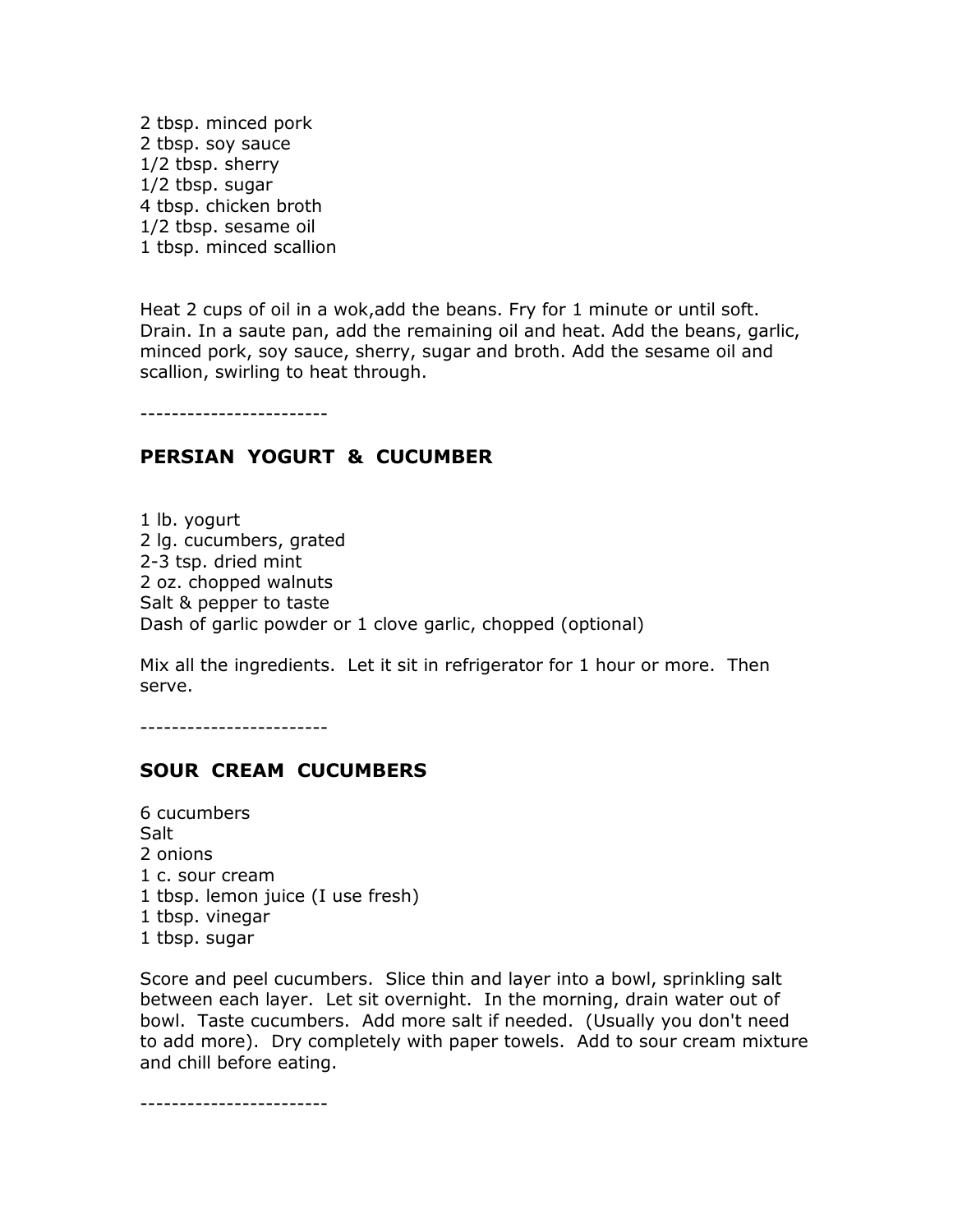# <span id="page-30-0"></span>CAULIFLOWER - BROCCOLI TOSS

1 lg. head cauliflower 1 bunch fresh broccoli 1 bunch green onions, chopped 3/4 to 1 c. mayonnaise 1/2 (1.4 oz.) pkg. buttermilk salad dressing mix 2 tbsp. sugar 2 tbsp. vinegar

Remove outer green leaves of cauliflower and break into flowerets, wash thoroughly. Set aside. Trim off large leaves of broccoli. Remove stalks, separate into flowerets and wash thoroughly. Reserve stalks for use in other recipes. Combine cauliflower, broccoli and onion. Toss gently. Combine remaining ingredients, mix well and pour over vegetables, tossing gently. Cover and chill overnight.

------------------------

# OVERNIGHT CABBAGE

1 lg. cabbage head, shredded 1 lg. onion, grated 1 sm. jar pimentos, chopped 1/2 green pepper, grated 1 1/2 c. white vinegar 2 c. sugar 1 tbsp. celery seed 1 tbsp. mustard seed 1 tbsp. salt

Stir sugar and vinegar together until dissolved. Mix all ingredients together and refrigerate overnight.

------------------------

# DILLED CUCUMBERS (FINNISH RECIPE)

Cucumbers **Salt** 1/2 c. white vinegar per qt. jar cukes 2 tsp. sugar per qt. jar 1/4 tsp. pepper per qt. jar Dried dill weed

Peel cucumbers, slice as thinly as possible. ("Salad shooter" is great!). Sprinkle with salt, mix, let them set in a bowl until they draw water out.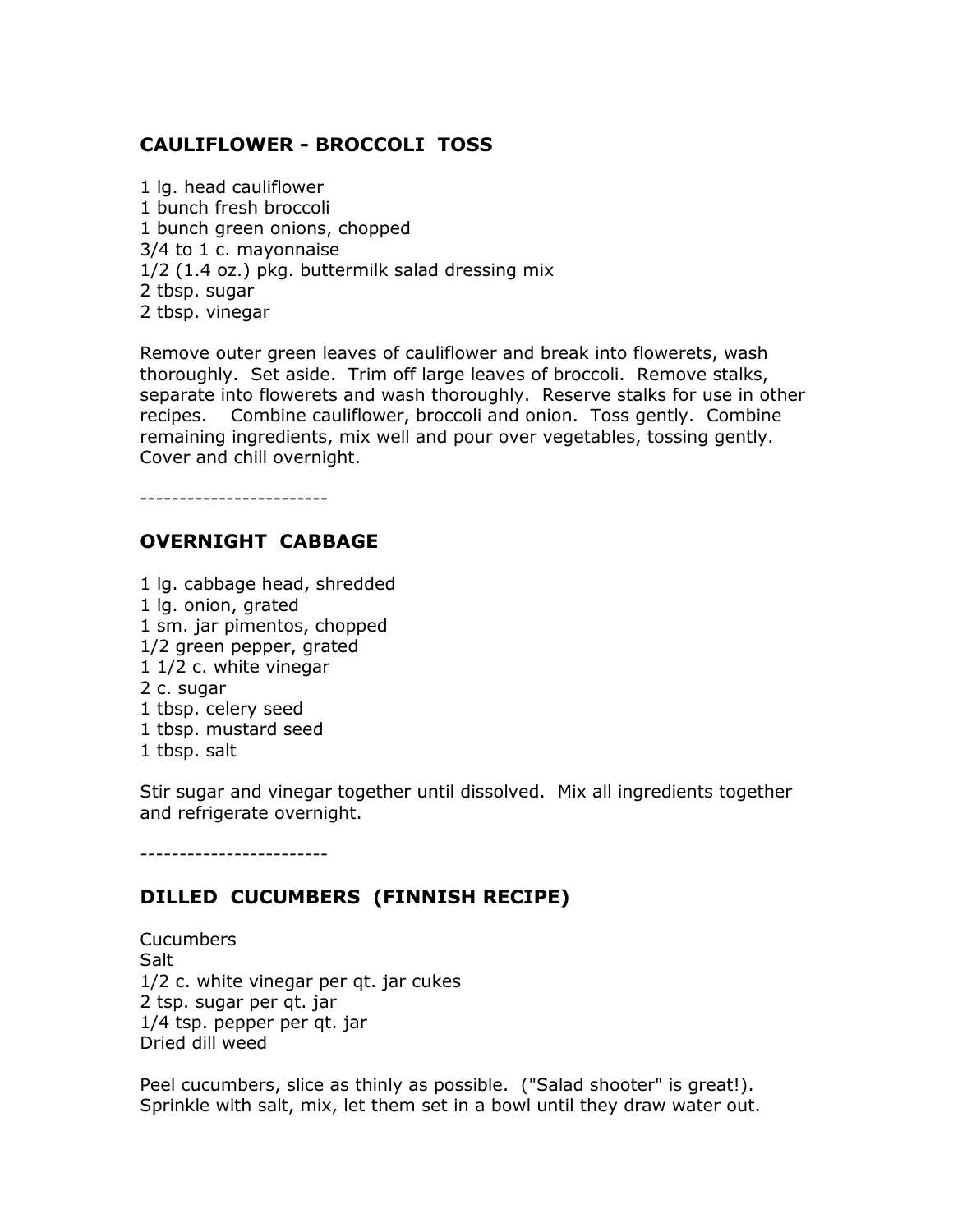<span id="page-31-0"></span>Then squeeze them tightly. Put a handful in jar, then a sprinkle of dill. Then more cucumbers, etc. Mix vinegar, sugar, and pepper. Pour over cukes in jar. Stick a knife through to mix vinegar with cucumbers. Refrigerate. (Keeps a long time.)

------------------------

#### GRITS AND GREEN ONION BAKE

2 c. water 1/2 c. enriched white hominy quick grits 1/4 tsp. salt (optional) 1 c. (4 oz.) shredded sharp Cheddar Cheese 1/3 c. sliced green onions 1/4 c. margarine or butter 1 egg, beaten 1/8 tsp. liquid red pepper sauce

Heat oven to 350 degrees. Grease 1-quart casserole. Bring water to a boil in heavy saucepan; stir in grits and salt. Return to a boil; reduce heat. Cook, uncovered, 2 to 4 minutes or until thickened, stirring occasionally. Stir in remaining ingredients; continue cooking over low heat until cheese is melted. Pour into prepared casserole. Bake 30 minutes. Serves 4.

------------------------

#### GARDEN ZUCCHINI BISQUE

2 tbsp. butter 2 c. (2 med.) sliced 1/8" zucchini 1 c. sliced 1/4 mushrooms 1/2 c. (1 med.) chopped onion 1/4 c. fresh parsley 3 tbsp. butter 3 tbsp. flour 10 3/4 oz. can chicken broth 1/4 c. whipping cream Pinch of pepper

In 3 qt saucepan melt 2 tbsp. butter; add zucchini, onions, mushrooms and parsley. Cook over med. heat, stirring occasionally until vegetables are crisply tender (6-8 minutes). Meanwhile, in 2 qt saucepan melt 3 tbsp. butter over med. heat; stir in flour until smooth and bubbly (1 minute). Add chicken broth; continue cooking, stirring occasionally, until soup is thickened (5-7 minutes). Stir in cream, pepper and zucchini mixture. Continue cooking until heated throughly (5-6 minutes).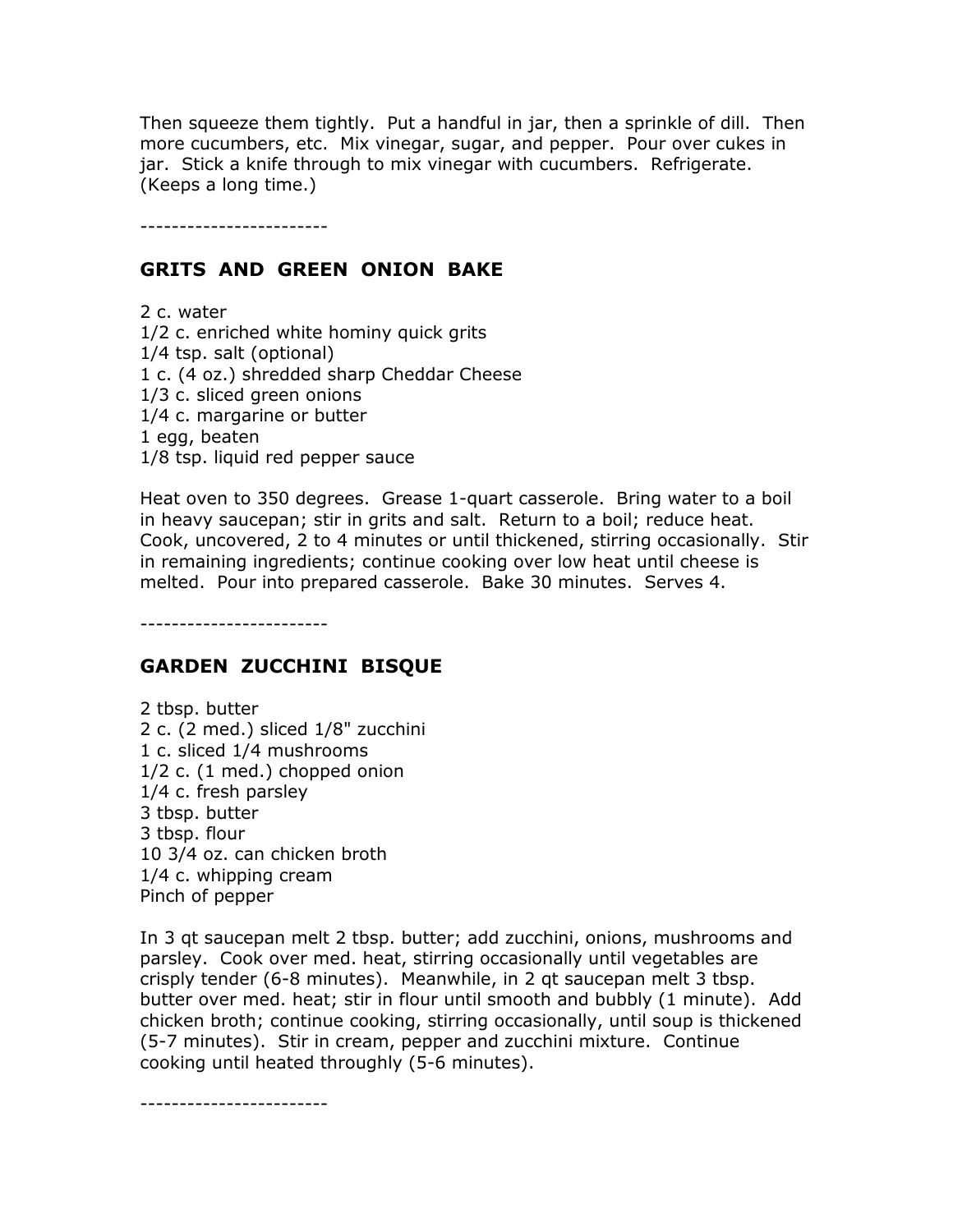# <span id="page-32-0"></span>VELVET ACORN SQUASH BISQUE

3 tbsp. butter 1 c. carrot, grated 2 med. potatoes, peeled & cubed 4 c. strong chicken broth 1/2 c. milk 1 c. onion, finely chopped Salt & white pepper, to taste 2 acorn squash, peeled & cubed 1/2 c. cream Cayenne pepper

Melt the butter in a saucepan. Add the onion, carrot, salt and white pepper. Cook over low heat until soft, stirring often. Add the potatoes and squash. Pour in the chicken broth and simmer, covered, over low heat for about 25 minutes or until all the vegetables are tender. Puree in blender. Return to stove. Stir in the cream and milk. Taste for seasoning and reheat. Sprinkle each serving with cayenne pepper. Serves 4 to 6.

------------------------

#### CUCUMBERS IN SOUR CREAM

2 lg. cucumbers Boiling water to cover 1/2 c. sour cream 1 tsp. chopped chives, (optional) Or 1 tsp. chopped dill, (optional) 1 tsp. salt 2 tsp. sugar Dash of pepper Lemon juice or vinegar

Peel and slice cucumbers very thin. Cover with boiling water and let stand 20 minutes. Drain and plunge cucumbers into cold water. Let stand a minute, then drain again and set in refrigerator for half an hour.

Mix sour cream with sugar, pepper and either of the optional ingredients. Salt cucumbers well and combine with sour cream mixture. Correct the tartness with lemon juice or vinegar. Serve cold. Cucumbers prepared in this way become easily digestible, so people with a sensitive stomach will appreciate it.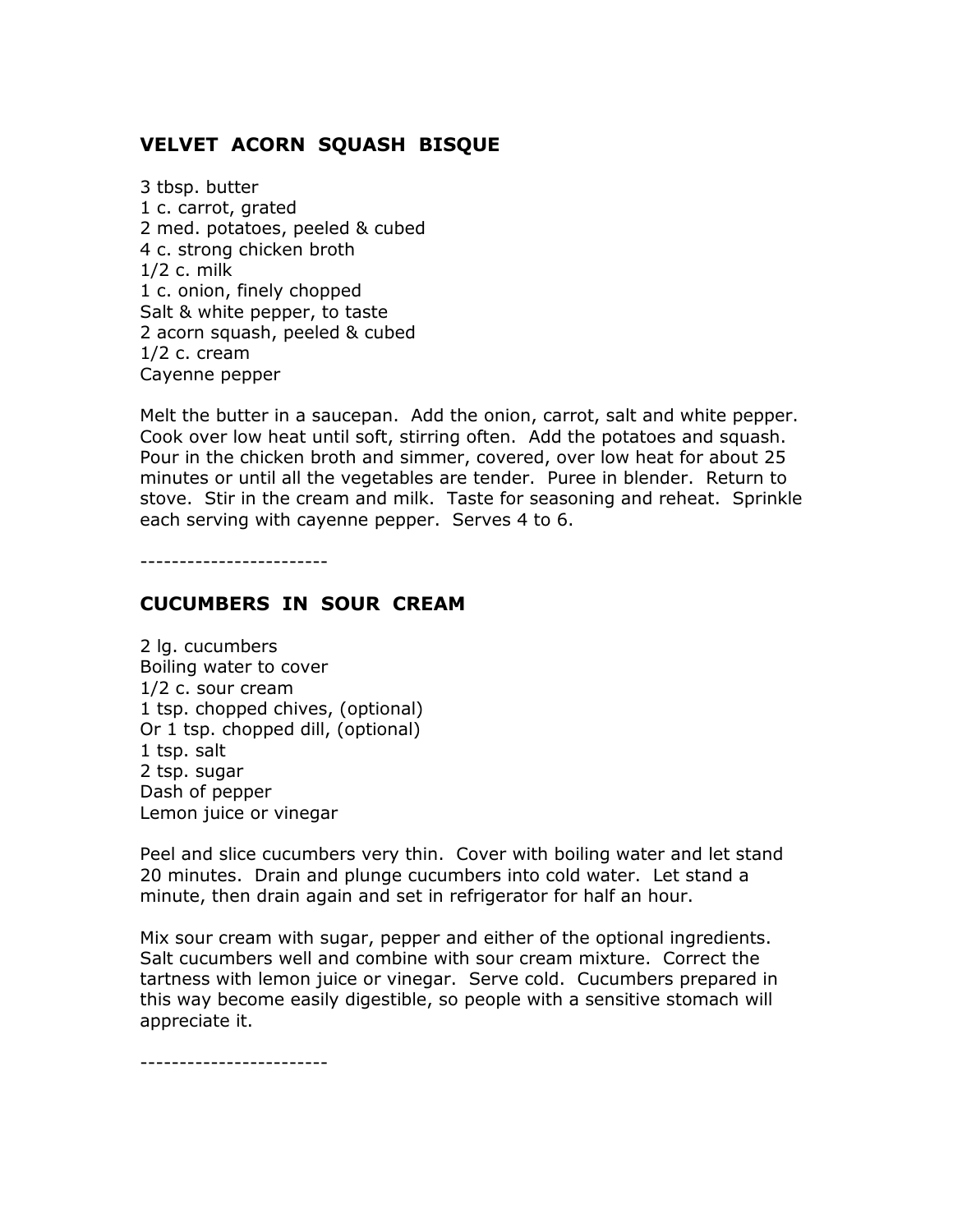#### <span id="page-33-0"></span>CUCUMBERS AND SOUR CREAM

3 cucumbers pared and sliced thin 1 lg. onion, sliced in thin rings 2/3 c. white vinegar 4 tbsp. sugar Salt to taste

Combine above, marinate 4 hours or overnight in refrigerator, when ready to serve, drain thoroughly and add sour cream.

------------------------

# CUCUMBER, TOMATO, BELL PEPPER AND ONION

5 lbs. cucumbers 1 lbs. bell peppers 1 lbs. tomatoes, diced 1 lbs. onions, sliced 2 tbsp. salt 1 1/2 pts. vinegar 1 1/2 pts. water 1 c. sugar 1/2 c. vegetable oil

Peel and slice cucumbers, soak overnight in ice cold water. Drain and add other vegetables. Mix together vinegar, water, sugar and vegetable oil, and pour over the vegetables.

------------------------

# HAWAIIAN CABBAGE

2 sm. boxes lemon Jello

- 1 env. Knox gelatin
- 1 tbsp. lemon juice
- 1 c. sour cream
- 1 (#202) can crushed pineapple
- 1 lb. finely shredded cabbage

Dissolve the Jello and gelatin in  $1\frac{1}{2}$  cups boiling water. Add 1 cup ice cubes. Add lemon juice and chill until partially set. Add remaining ingredients. Pour in 9"x13" pan. Chill until set. Creighton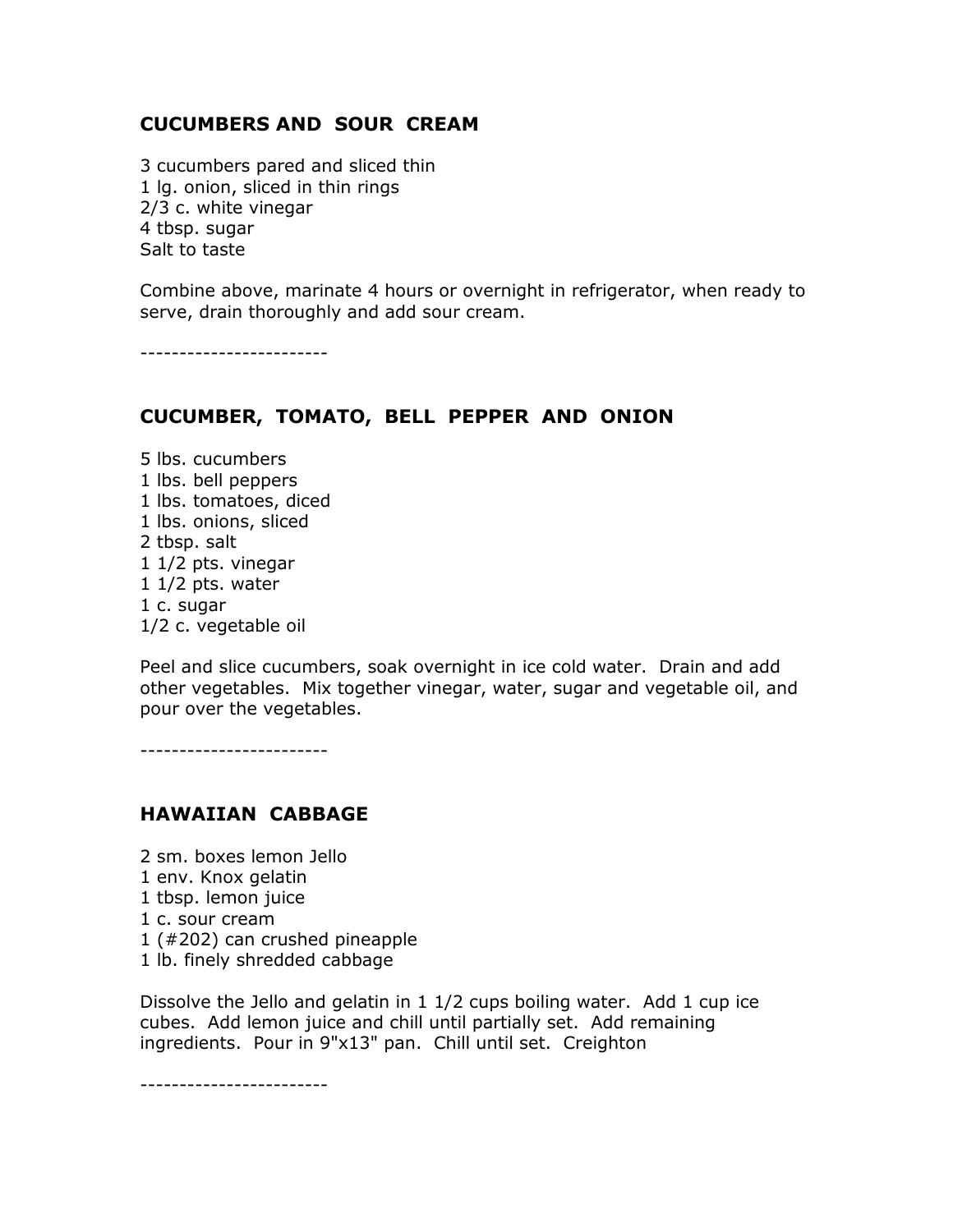# <span id="page-34-0"></span>STRAWBERRY SPINACH

2 bunches spinach, cleaned 1 pt. strawberry halves

--DRESSING--

 $1/2$  c. sugar 2 tbsp. sesame seed 1 tbsp. poppy seed 1 1/2 tsp. minced dried onion 1/4 tsp. paprika 1/2 c. oil 1/4 tsp. Worcestershire sauce 1/2 c. cider vinegar

Mix dressing - allow to stand a few hours in refrigerator. Toss lightly with spinach and strawberries.

------------------------

# PASTA WITH TOMATOES AND BASIL

4 lg. ripe tomatoes, cut into 1/2 inch cubes

1 lb. Brie cheese, rind removed, torn into irregular pieces

1 c. cleaned fresh basil leaves, cut into strips

3 garlic cloves (or less to taste),peeled and finely minced

1 c. plus 1 tbsp. high-quality olive oil

2 1/2 tsp. salt

1/2 tsp. freshly ground black pepper 1/2 lbs. dry pasta (linguine is preferred)

Freshly grated Parmesan cheese (optional)

- 1. Combine tomatoes, Brie, basil, garlic, 1 cup olive oil, 1/2 teaspoon salt and the pepper in a large serving bowl. Prepare at least 2 hours before serving and set aside, covered, at room temperature.
- 2. Bring 6 quarts of water to a boil in a large pot. Add 1 tablespoon of olive oil and remaining salt. Add pasta and boil until tender but still firm, about 8 to 10 minutes.
- 3. Drain pasta and immediately toss with the tomato sauce. Serve at once, passing with pepper mill and grated Parmesan cheese (optional). (4 to 6 servings)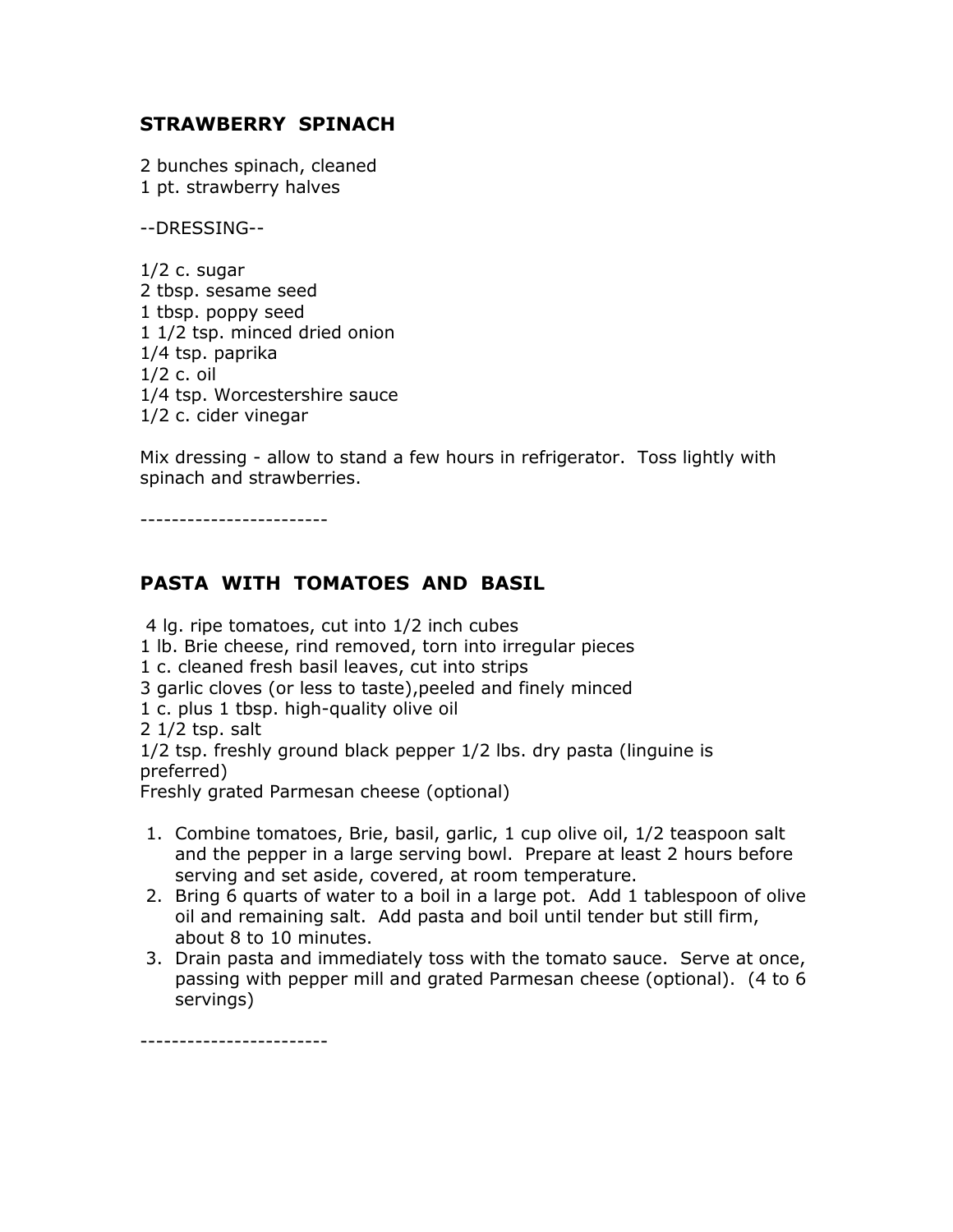#### <span id="page-35-0"></span>CUCUMBER SPLIT

4 sm. cucumbers Cherry tomatoes Cottage cheese Parsley and chives 3 prepared sandwich salads of your choice

Cut cucumber lengthwise. Scoop out insides. Scoop small ball of each salad and place in cucumber boat. Fill in with cottage cheese. Set cherry tomato on top. Sprinkle with parsley and chives.

------------------------

# TOMATOES VINAIGRETTE

4 lg. tomatoes 6 tbsp. chopped parsley 1 clove garlic, crushed 6 tbsp. olive oil 2 tbsp. cider vinegar 1 tsp. salt 1/2 tsp. dried leaf basil 1/8 tsp. pepper

Cut tomatoes into medium slices or chopped. Place in a bowl. Sprinkle with parsley. Mix together garlic, oil, vinegar, salt, basil and pepper. Pour over tomatoes and parsley. Cover, chill 3 hours or overnight. Makes 4 to 6 servings.

------------------------

# CUCUMBERS AND TOMATOES

1 qt. cucumbers, diced 1 qt. tomatoes, diced 1 pt. onions, chopped fine 1 pt. vinegar 1 pt. sugar 2 sweet peppers 1 hot pepper 1 tsp. salt 1 tsp. pickling spices or more tied in a cheesecloth

Mix altogether and cook for 1 hour. Put in pint size hot jar. Seal and process for 5 minutes. The mixture should be thick after cooking, if not cook a little longer. Good with hot dog, and vegetables.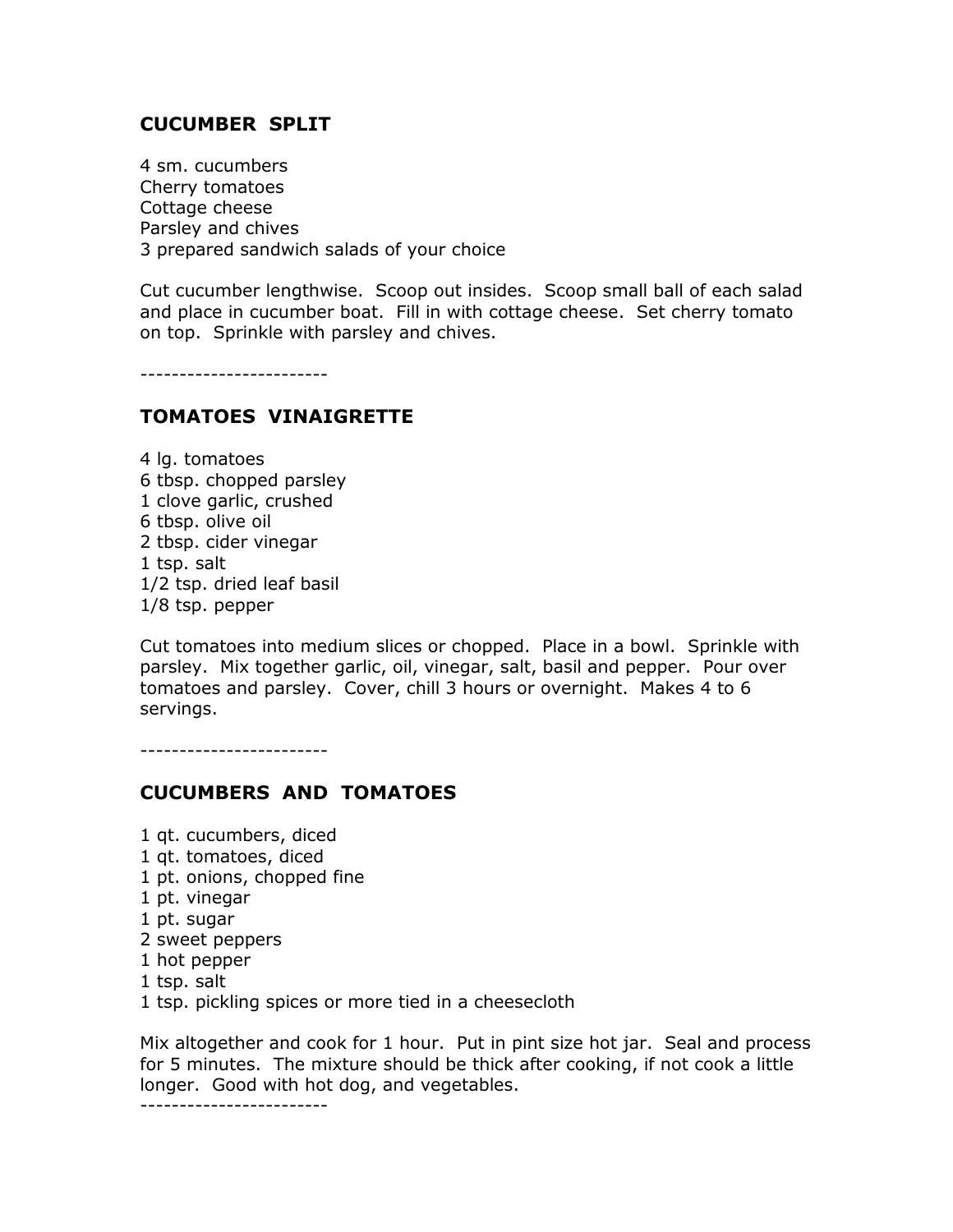### CUCUMBERS IN SOUR CREAM

2 lg. cucumbers, peeled and sliced 1 tsp. salt

Toss and chill: 1 c. sour cream 1/2 tsp. salt 2 tbsp. salt 2 tbsp. chopped dill pickle Dash of pepper 2 tbsp. lemon juice 1 tbsp. chopped onion 1/4 tsp. sugar 3 radishes, sliced thin

Toss with cucumbers and chill.

------------------------

## COOL AS A CUCUMBER

1 pkg. lime Jello 1 c. boiling water 1/2 tsp. salt 1/4 c. lemon juice 1 tbsp. vinegar 1 c. sour cream 1 c. chopped unpeeled cucumber

Dissolve Jello in boiling water. Add salt, lemon juice and vinegar. When Cool Whip in sour cream. Fold in cucumber mold. Serve on lettuce. Other raw vegetables may also be added.

------------------------

#### SWEET AND SOUR ZUCCHINI

1/4 c. red wine vinegar 1/3 c. cider vinegar 1/6 c. salad oil (about 2 1/2 tbsp.) 1/4 c. sugar 1/2 tsp. salt 1/4 tsp. pepper 1/4 c. chopped green pepper 1/4 c. chopped celery 1/2 sm. onion, minced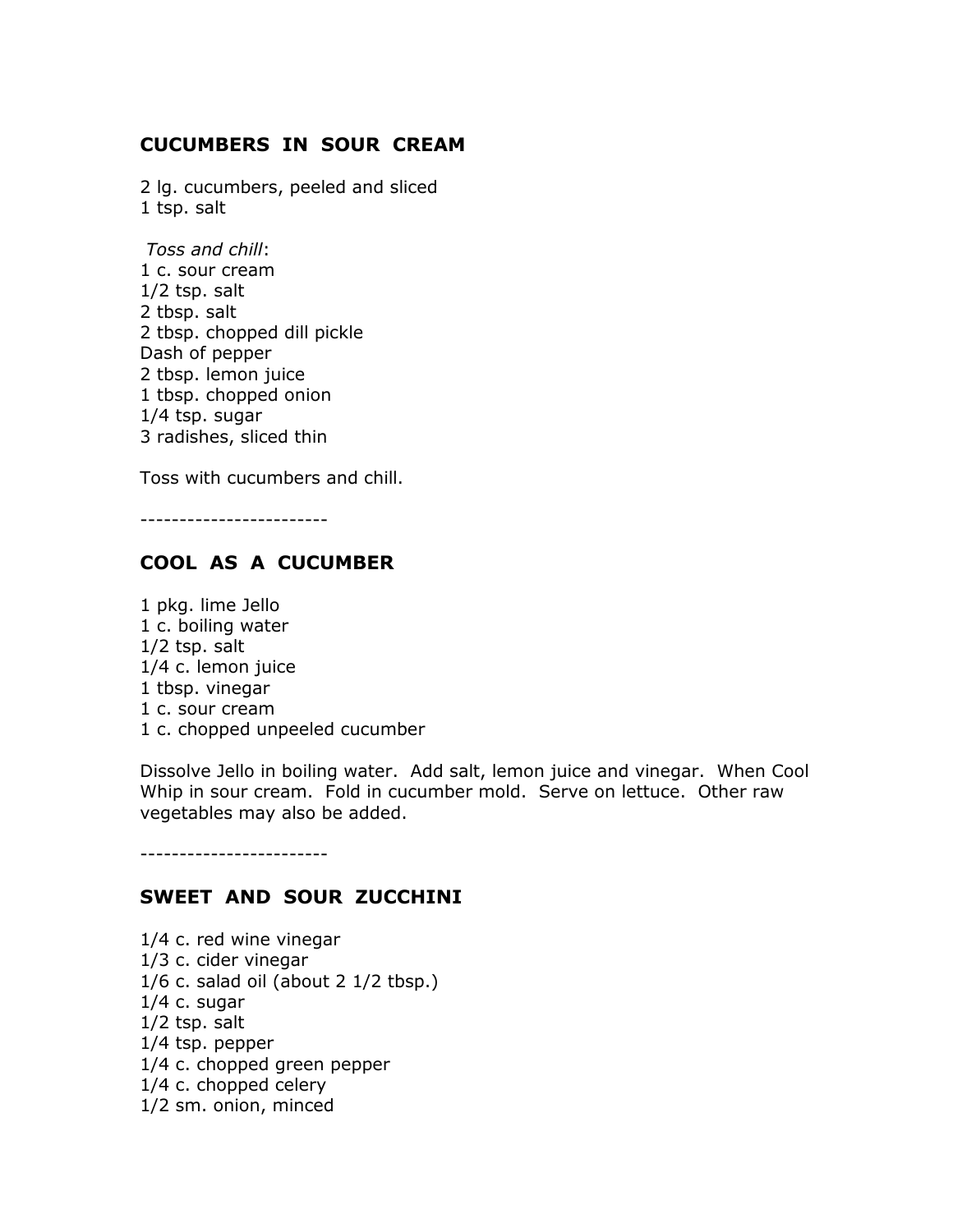3-6 sm. zucchini, thinly sliced

Mix all together and chill for 6 hours or overnight, stirring occasionally. Will keep for a long time in the refrigerator. Drain before serving. If using larger zucchini, halve or quarter it lengthwise before slicing.

------------------------

#### BROCCOLI AND CORN SCALLOP

2 tbsp. chopped onion 2 tbsp. oleo 1 tbsp. flour 1 1/2 c. milk 8 oz. pkg. shredded Jack cheese 12 oz. can whole kernel corn 1 c. cracker crumbs 2 (10 oz.) pkg. frozen broccoli spears, cooked and drained

Saute onion in 1 tablespoon oleo and blend in flour. Gradually add milk, stirring constantly until thick. Add cheese, stirring until cheese is melted. Stir in corn and 1/2 cup crumbs. Arrange broccoli in 7x11 inch dish. Pour cheese mixture over broccoli. Toss remaining crumbs and oleo and sprinkle over casserole. Bake at 350 degrees for 30 minutes. Serves 8.

------------------------

#### CUCUMBERS WITH SPICED YOGURT

1 med. cucumber, peeled & halved lengthwise, seeded, thinly sliced 1 c. plain yogurt 1 1/2 tsp. minced jalapeno chili 1/8 tsp. ground cumin Cayenne pepper

Combine first 4 ingredients in medium bowl. Season with salt and cayenne pepper. Toss well. (Can be prepared 4 hours ahead. Cover and refrigerate.) This is a great side dish with beef or fish. Serves 4.

------------------------

### TOMATOES VINAIGRETTE

12 thick slices tomatoes 1 c. olive oil 1/3 c. wine vinegar 2 tsp. crushed oregano leaves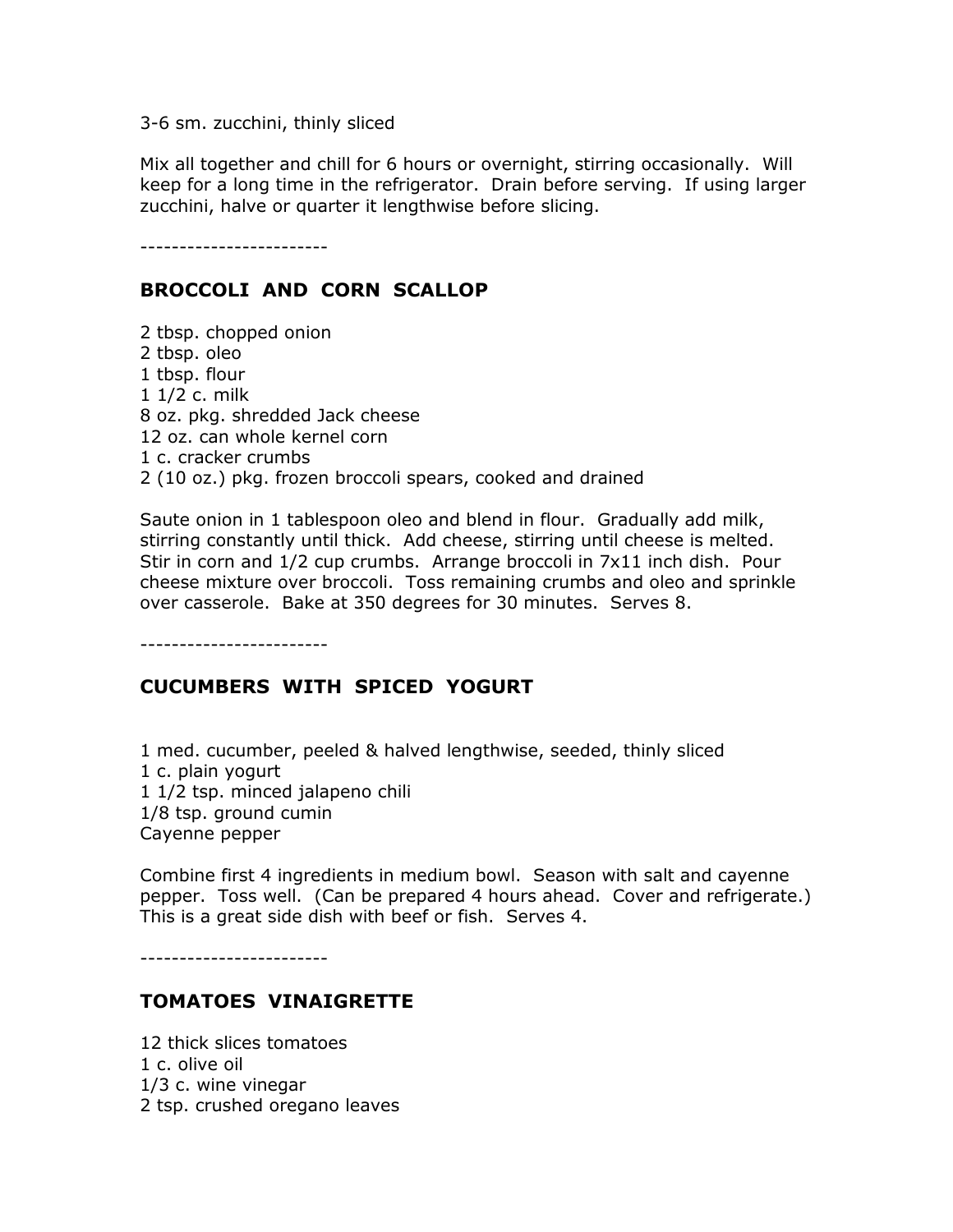1 tsp. salt 1/2 tsp. pepper 1/2 tsp. dry mustard 2 cloves garlic, crushed 6 lettuce cups Minced green onion Minced parsley

 Arrange tomato slices in square baking dish, 8"x8"x2". Combine oil, vinegar and next five seasonings; spoon over tomatoes. Cover. Chill 2 to 3 hours, spooning dressing over tomatoes occasionally. To serve, arrange tomato slices in lettuce cups and sprinkle with minced green onion and parsley. Drizzle each salad with small amount of dressing. (Great instead of salad and you can do ahead.) Serves 6.

------------------------

#### CUCUMBER VELVET

2 c. peeled, seeded, diced cucumber (3-4 med. size) Salt 1/2 tsp. sugar 3 env. unflavored gelatin 1 c. cold water 1/4 white vinegar 2 slices onion, cut coarsely 1/3 c. parsley leaves (no stems) 1 1/2 c. sour cream 1/4 c. mayonnaise 1/4 tsp. Tabasco sauce 2 tbsp. coarsely cut fresh mint leaves

Sprinkle cucumber with salt and sugar, lightly. Let stand for 20 minutes. In a saucepan, sprinkle gelatin over the cold water and vinegar. Stir over low heat until gelatin is dissolved. Add 1 teaspoon salt and the mint leaves. Drain cucumber. Place in blender with onion and parsley. Puree. Pour in liquid gelatin and blend for a few seconds until smooth. Tiny green flecks of parsley and mint should still show.

Refrigerate until thick and heavy but not set, about 30 minutes. Beat in sour cream and mayonnaise. Season with Tabasco and a little more salt, if needed. Pour into a 1 quart mold. Cover and chill until set, about 2-4 hours. Unmold on chilled plate and garnish with thin cucumber slices and sprigs of mint. Serves 6.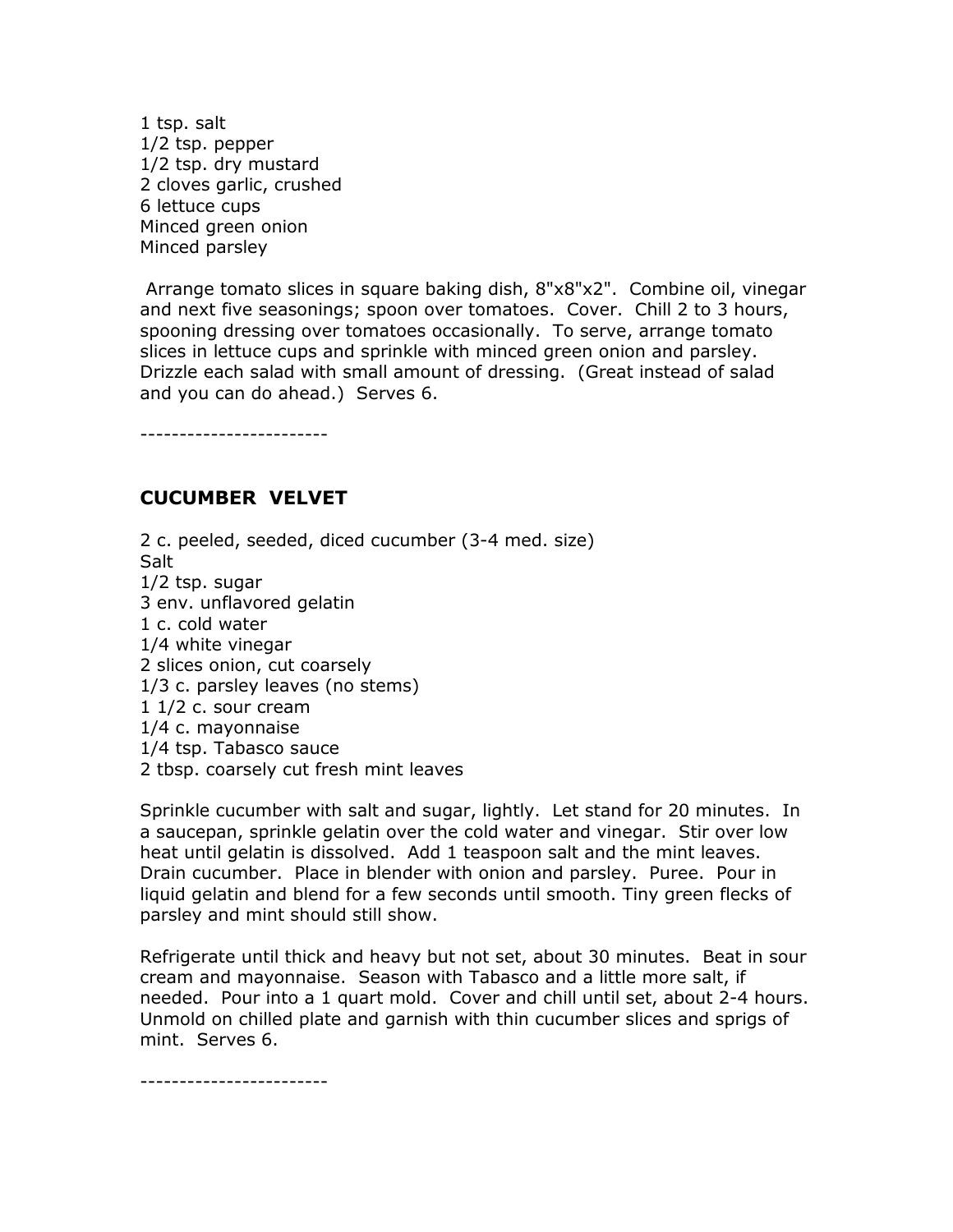## CUCUMBER VICHYSSOISE

1/4 c. sliced onion 2 c. diced, unpeeled cucumber 1/2 c. diced potato 2 c. chicken broth 2 sprigs parsley 1/2 tsp. salt 1/8 tsp. pepper 1/4 tsp. dry mustard 1 c. light cream

Place onion, cucumber and raw potato in saucepan . Add chicken broth, parsley and seasoning and bring to boil. Cover and let cook until potato is barely tender, about 10 minutes. Put in blender and chill thoroughly. When ready to serve,s stir in cream and serve in chilled bowls. Sprinkle with paprika or chopped parsley. \*\*milk may be substituted for cream for a thinner soup.

------------------------

### BROCCOLI AND CAULIFLOWER

1 head broccoli 1 head cauliflower 2 tomatoes 1 onion Ranch dressing

Cut up all vegetables and add dressing. You can use whatever you want for vegetables.

------------------------

#### CREAMY CUCUMBERS

8 to 24 hours before serving, peel and thinly slice 3 to 4 large cucumbers. Sprinkle each layer generously with salt and pepper. In small bowl mix 1 cup mayonnaise with 2 to 3 tablespoons milk to thin. Stir with wire whip. Pour over seasoned cucumber slices. Stir well to coat each slice. Put in container with airtight lid. Store in refrigerator turning container upside down occasionally. Ronald, WA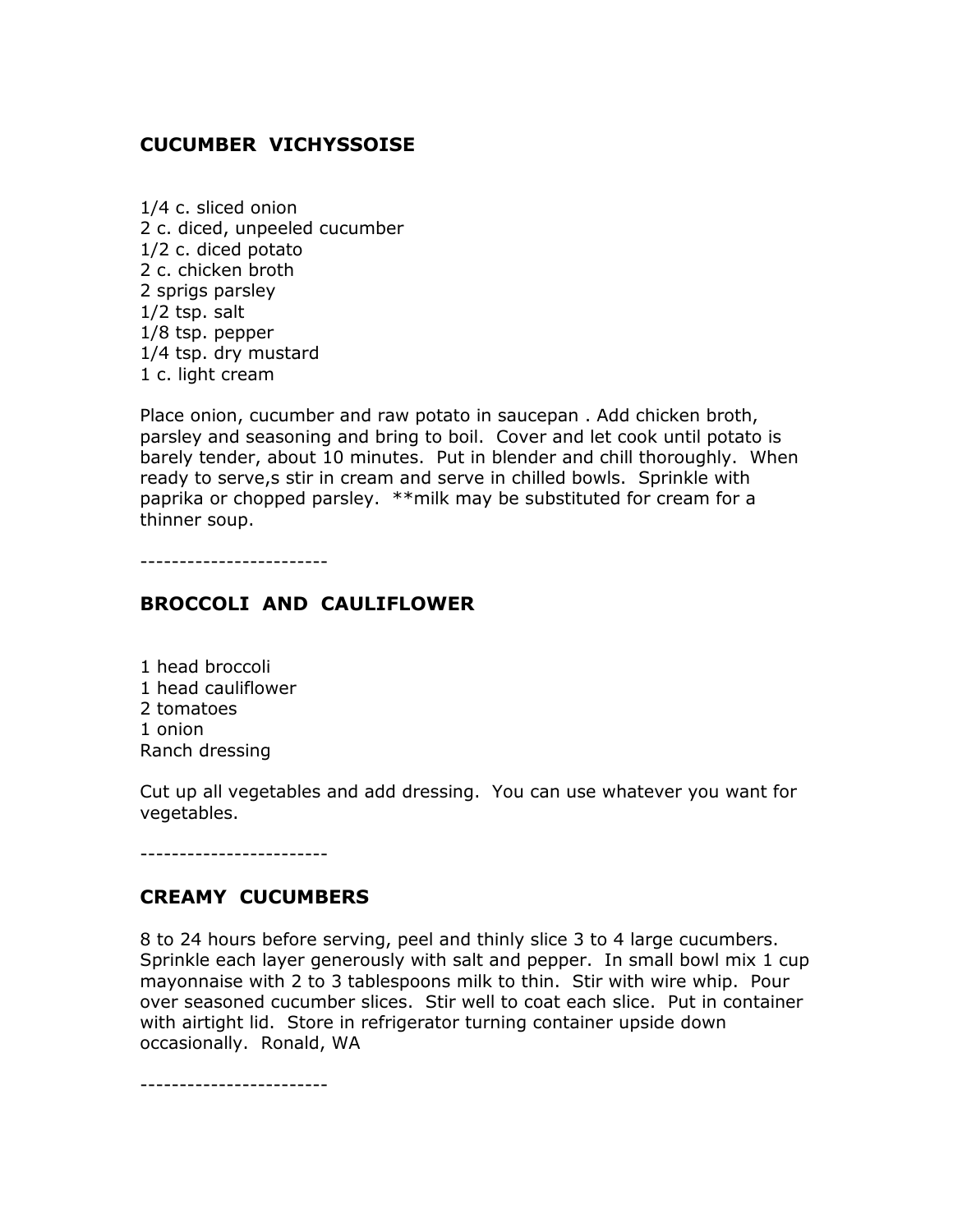### CUCUMBERS AND CREAM

2 c. peeled, thinly sliced cucumbers 2 tbsp. salt 1 onion, thinly sliced 1 1/2 c. half and half cream 1 tbsp. cider vinegar

Soak the cucumbers in salt overnight. Drain and rinse off the salt. Cover with half and half cream and add cider vinegar to taste (1 tablespoon vinegar to each 1 1/2 cups cream). Thinly sliced onion rings may also be added.

------------------------

#### EMERALD CUCUMBER TANG

1 pkg. lime Jello 1 c. hot water 1/2 c. cold water 1 (12 oz.) carton cottage cheese 1 c. mayonnaise 1 c. peeled, chopped cucumbers 1 tbsp. finely chopped onion 1 tbsp. salt

Dissolve Jello in hot water. Add cold water. Chill until thick and syrupy. Whip until frothy. Beat cheese and mayonnaise until smooth and creamy. Add cottage cheese to whipped Jello, then fold in cucumber, onion and salt. Pour into mold. Chill and set.

------------------------

#### OLD-FASHIONED GERMAN CUKES

2 cucumbers, peeled and sliced thin Sliced red onion to taste **Salt** 

--DRESSING--

1/2 pt. half & half 1 tsp. sugar 1/2 tsp. salt 2 tbsp. white vinegar

Spread sliced cucumbers in a thin layer on the bottom of a flat dish (a glass pie pan works great). Sprinkle liberally with salt and refrigerate at least 3 hours. Squeeze the liquid out of the cucumbers (yes, with your hands)!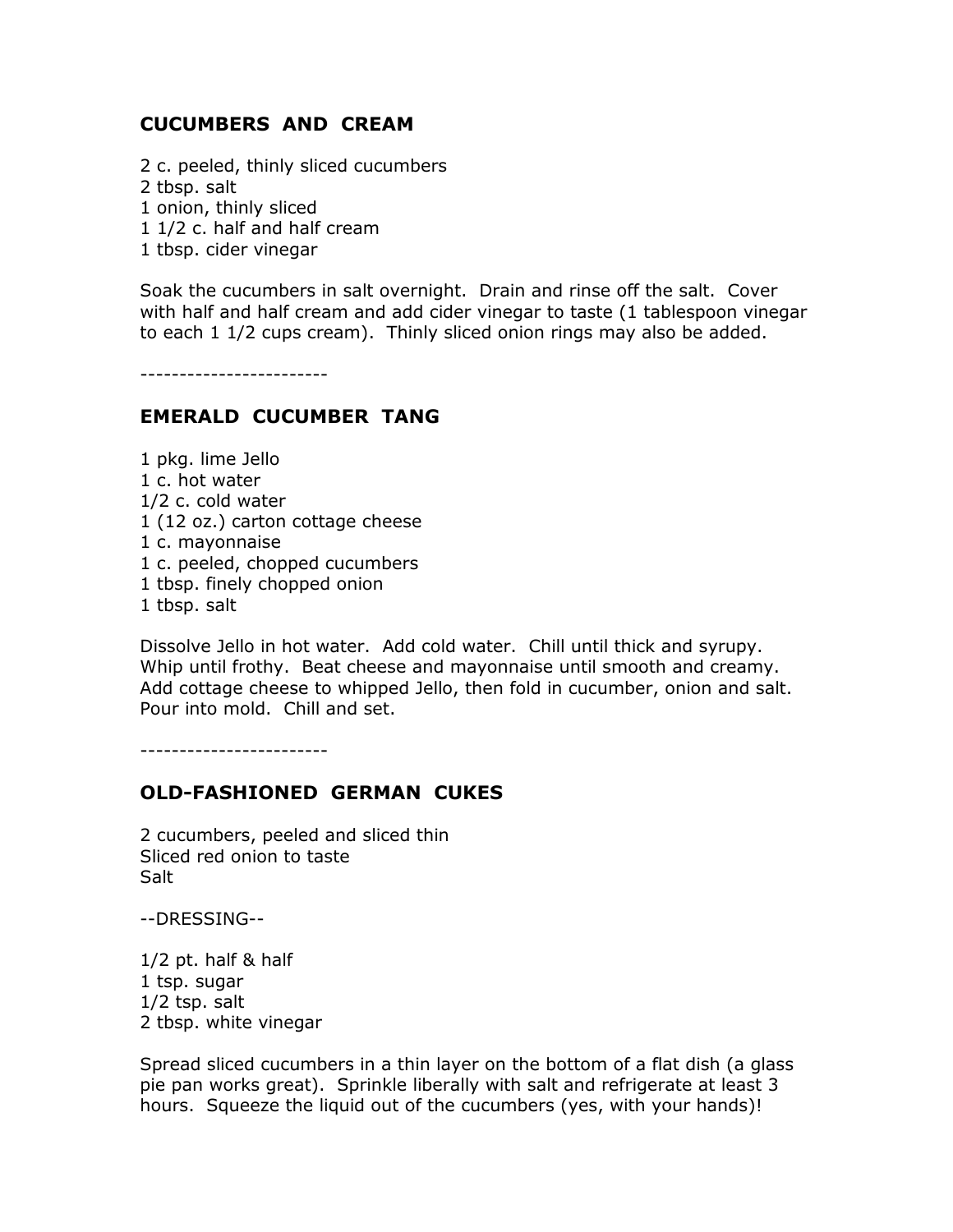Combine dressing ingredients in order listed. Add wilted cucumbers, add sliced onion to taste and return to refrigerator until serving time. Serves 4.

------------------------

## DIJON CUCUMBERS

4 tbsp. Dijon mustard 3 tbsp. red wine vinegar 1 tbsp. white wine vinegar 1/4 tsp. salt 1-2 cloves garlic 1/2 tsp. basil 1/8 tsp. black pepper 2 drops hot sauce 1 tbsp. grated onion 12 tbsp. safflower oil

Combine mustard and vinegar in blender (or whisk by hand). Add all other ingredients except oil. Blend. Add oil 1 tablespoon at a time; blend. Keeps several weeks. Use on cucumber sticks or other vegetables.

------------------------

## CAULIFLOWER BROCCOLI COMBO

4 c. broccoli flowerets (1 1/2 lbs.) 6 c. cauliflower flowerets (2-2 1/2 lbs.) 1 (10 oz.) pkg. frozen peas, thawed and drained 1/3 c. sliced green onions 1/2 c. thinly sliced celery 1 (8 oz.) can sliced water chestnuts, drained 1 (2 oz.) jar pimento, drained 1 1/2 c. mayonnaise 1 (8 oz.) sour cream 3/4 tsp. salt 1/8 tsp. pepper 1 tsp. garlic powder 1 tsp. sugar

Combine first 7 ingredients in large bowl. In small bowl blend mayonnaise, sour cream, salt, pepper, garlic powder and sugar. Fold into vegetables. Refrigerate, covered, several hours or overnight. Yield: 22 (1/2 cup) servings.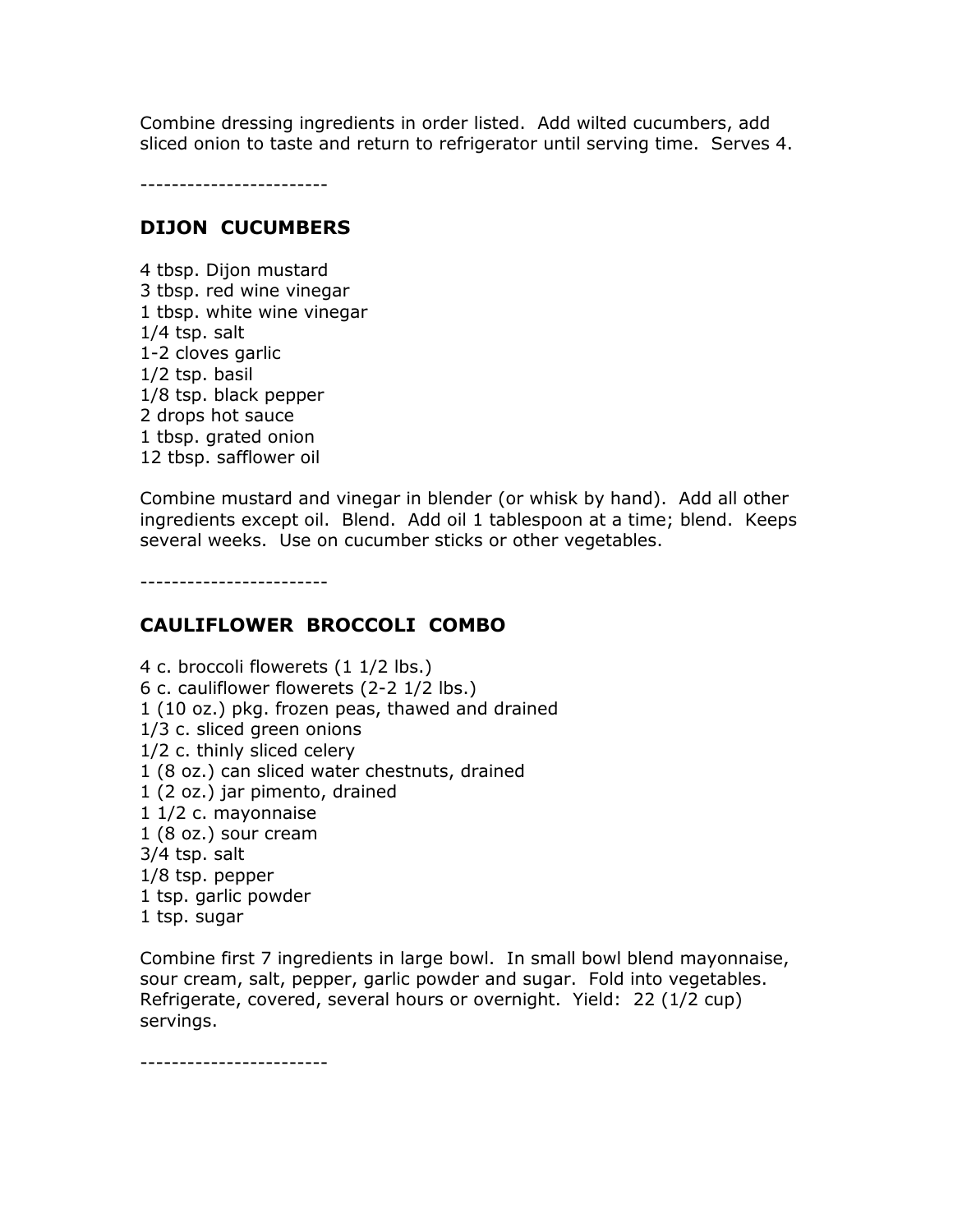## HERBED TOMATOES

Peel 6 medium ripe tomatoes; place in deep bowl. In jar combine: 2/3 c. salad oil 1/4 c. vinegar 1/4 c. snipped green onions (include tops) 1/4 c. snipped green parsley (if dried is used 1/8 c.) 1/2 tsp. fresh ground pepper 1 tsp. salt 2 tsp. snipped fresh thyme or marjoram (1 1/2 tsp. dried thyme) 1 clove garlic, minced

Cook mixture slightly until all sugar dissolves. Combine all ingredients well mixed. Refrigerate overnight. (May be served as salad or a relish.) Keeps well.

------------------------

# CABBAGE SENSATION

1 head cabbage 8 tbsp. slivered almonds 2 pkgs. Ramen noodles 8 tbsp. sesame seeds 4 green onions, chopped

Chop cabbage. Brown in oven, almonds and sesame seeds. (Do separate.) Break up noodles. Add the above together in a salad bowl. --DRESSING:--

4 tbsp. sugar 1 tsp. pepper 2 tsp. Accent salt 2 tsp. salt 6 tbsp. rice vinegar 1/2 c. oil

Mix all ingredients but the oil together. Dissolve sugar, salt by stirring, or microwave. Then add oil. Mix together. When ready to serve, add dressing to cabbage mix and stir well. (Optional - add chopped chicken or turkey.)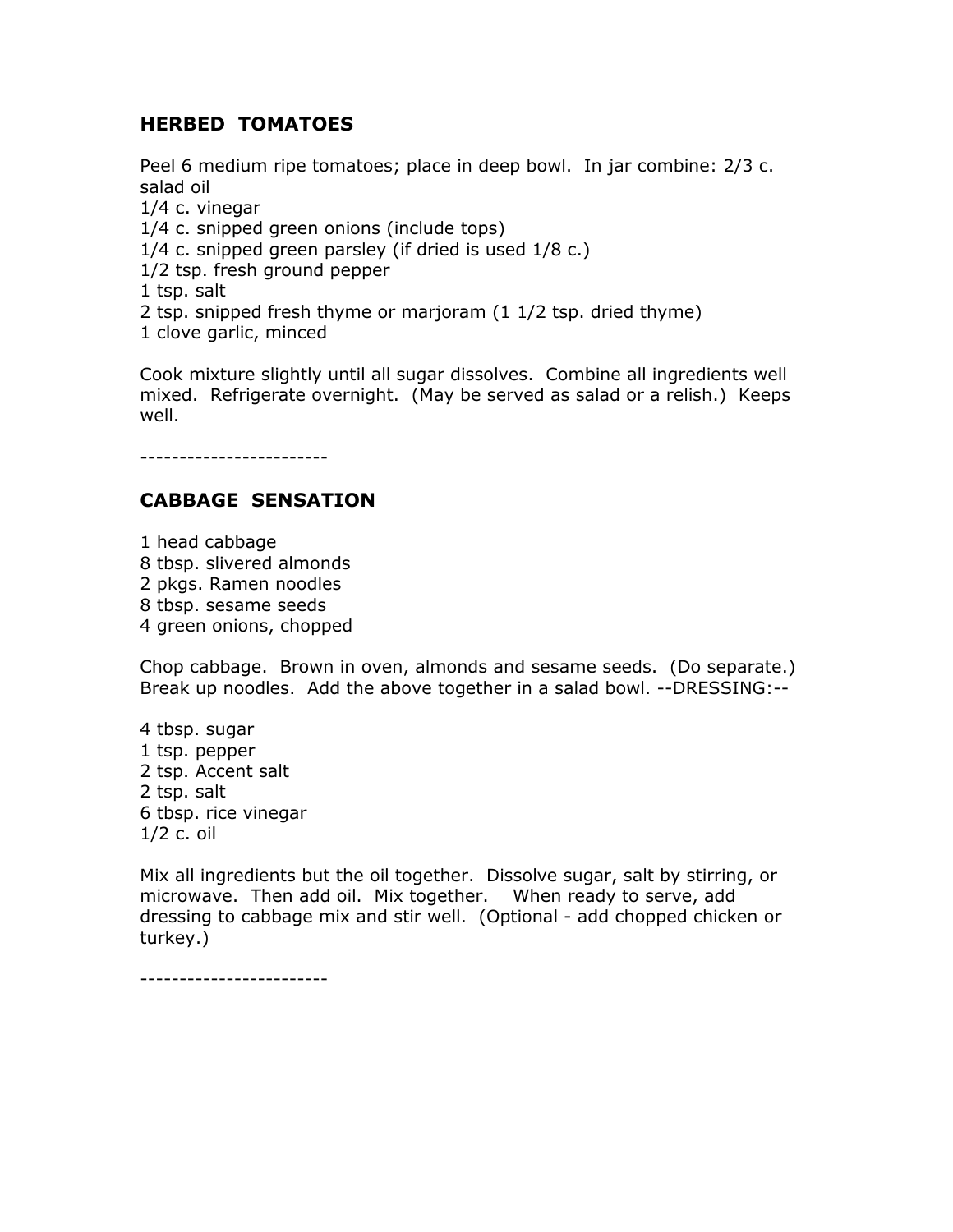### SWEDISH CUCUMBERS

4 lg. cucumbers, sliced thin (leave peel on if using English cucumbers or tender pickling cucumbers) 4 tsp. salt 1 1/2 tsp. sugar 1/4 c. white vinegar 1/4 c. water 1/2 tsp. white pepper 1 tsp. dill weed 1/2 c. sour cream or plain yogurt

Arrange the thin cucumber slices in layers in a bowl, salting each layer. Cover and leave in the refrigerator for several hours or overnight. (Cucumbers will wilt more quickly if a weight is placed on top of the cucumbers). Drain off the water that forms and rinse the cucumbers well in fresh water. Add the sugar to the vinegar and water. Pepper the cucumber and pour the diluted vinegar over them. Add the dill, stir, and let cucumbers stand in the refrigerator at least an hour to marinate before serving. Add sour cream before serving.

------------------------

### SWEET AND SOUR CUCUMBERS AND ONIONS

2 c. boiling water 3/4 c. sugar

Boil until it is dissolved. Then cool. 1/2 c. vinegar

Pour over prepared cucumbers and onions. Refrigerate before serving.

------------------------

#### CAULIFLOWER - BROCCOLI MEDLEY

1 head cauliflower 1 bunch broccoli 1 sm. onion

 Cut into bite-size pieces. 1/3 c. mayonnaise 1/3 c. vegetable oil 1/3 c. vinegar 1/4 c. sugar 1/3 tsp. salt 1/4 tsp. pepper

Mix. Pour over vegetables. Marinate overnight in refrigerator.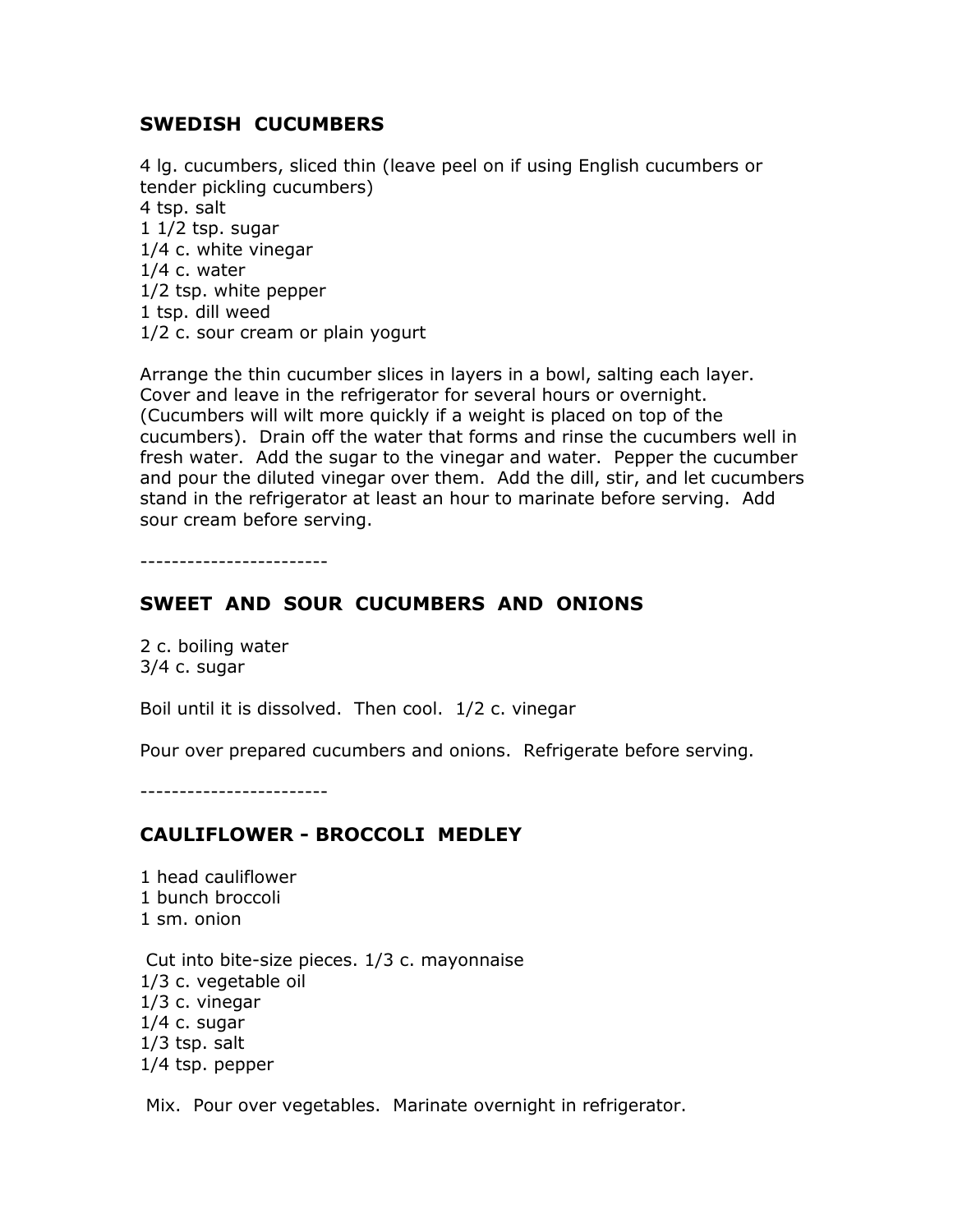## TOMATOES VINAIGRETTE

2 med. tomatoes, sliced 1/2 c. olive or vegetable oil 3 tbsp dried oregano leaves 1/2 tsp. salt 1/4 tsp. pepper 1/4 tsp. dry mustard 1 clove garlic, crushed Lettuce leaves 4 green onions, finely chopped 1 tbsp. snipped parsley

Arrange tomatoes in square glass baking dish,  $8 \times 8 \times 2$  inches. Shake oil, vinegar, oregano, salt, pepper, mustard and garlic in tightly covered jar. Pour over tomatoes. Cover and refrigerate, spooning dressing over tomatoes occaionally, at least 2 hours. Arrange tomatoes on lettuce leaves; sprinkle with onions and parsley. Drizzle with dressing. Serves 4.

------------------------

### CUCUMBERS IN SOUR CREAM

2 med. cucumbers, thinly sliced 1 med. onion, very thinly sliced 1/2 c. dairy sour cream 1 tbsp. sugar 1 tbsp. vinegar 1/2 tsp. salt

In bowl combine the cucumbers and onion. Stir together sour cream, sugar, vinegar and salt, toss gently to coat vegetables. Cover and chill. Makes 3 cups.

------------------------

#### CREAMED CUCUMBERS

Cut cucumber and put with cut small onion and salt; let stand about 1 hour. Then squeeze and drain off. Mix 3 tablespoons sugar enough evaporated milk to cover. Add about 3 tablespoons vinegar. Add to mix. Put into refrigerator to cool.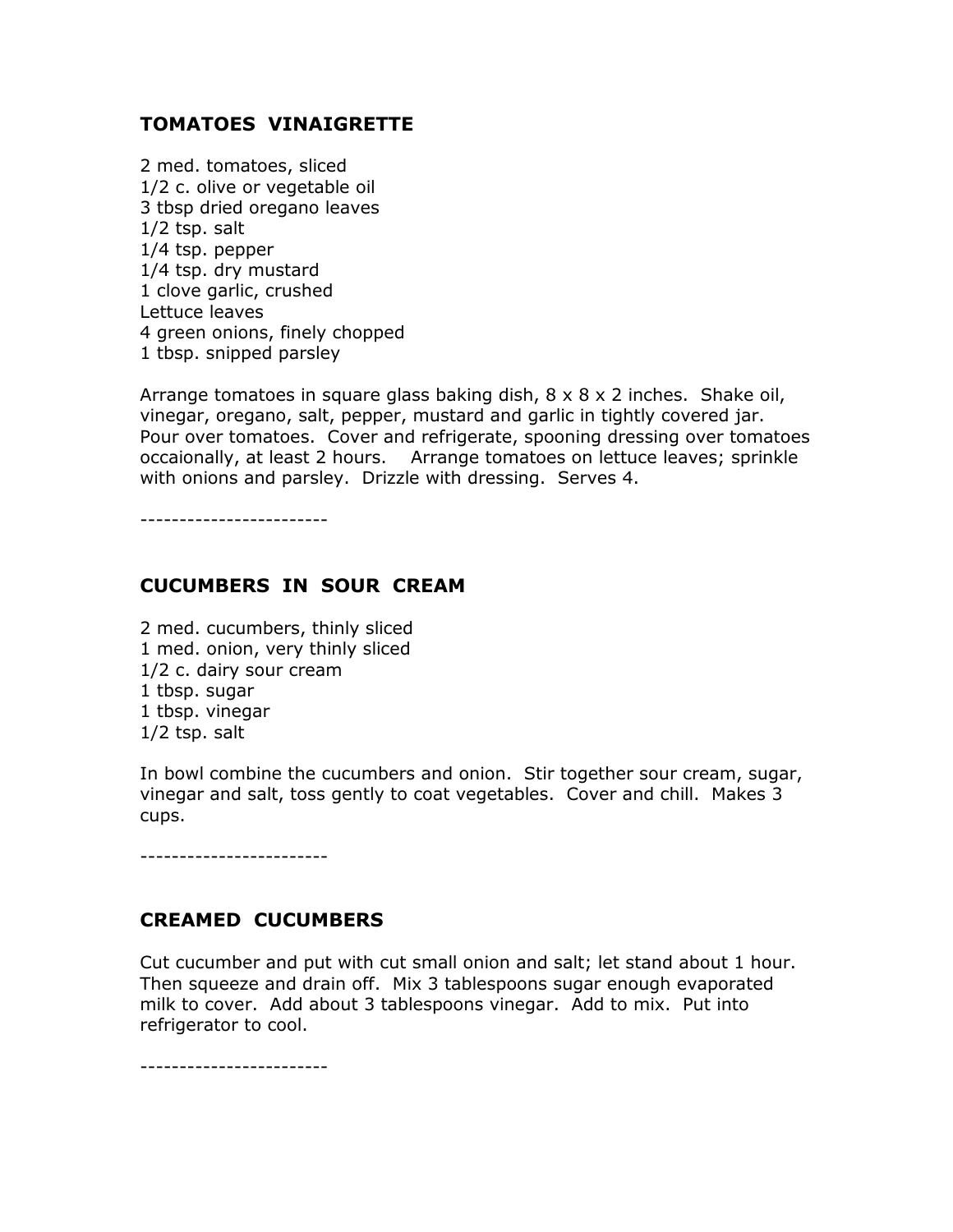# SUNNY CAULIFLOWER BROCCOLI TOSS

--SALAD--

2 c. cauliflower florets 2 c. cut up fresh broccoli 1/2 c. raisins 1/4 c. sliced green onions 1/4 c. shelled sunflower seeds 3 slices bacon, crisply cooked, crumbled

--DRESSING--

1/2 c. mayonnaise or salad dressing 2 tbsp. sugar 1 tbsp. cider vinegar

In a small bowl using wire whisk, blend all dressing ingredients. In large bowl, combine all salad ingredients; toss lightly. Pour dressing over salad mixture; toss lightly to coat. Sprinkle with additional sunflower seeds, if desired. Makes 8 (1/2 cup) servings.

------------------------

## TOMATOES IN HERB VINAIGRETTE

1/2 c. fresh parsley 1 tbsp. fresh tarragon 1 med. garlic clove 1 egg, at room temperature 1/2 c. vegetable oil 3 tbsp. red wine vinegar 1/2 tsp. salt Pinch of sugar Freshly ground pepper 2 lb. tomatoes, cored and thinly sliced

Place parsley and tarragon in work bowl. With machine running, drop garlic through feed tube and mince finely. Add egg, oil, vinegar, salt, sugar and pepper and mix 5 seconds. Arrange tomatoes in serving bowl or on rimmed platter. Pour dressing over. Adjust seasoning. Can be made 2 hours ahead. 8 servings.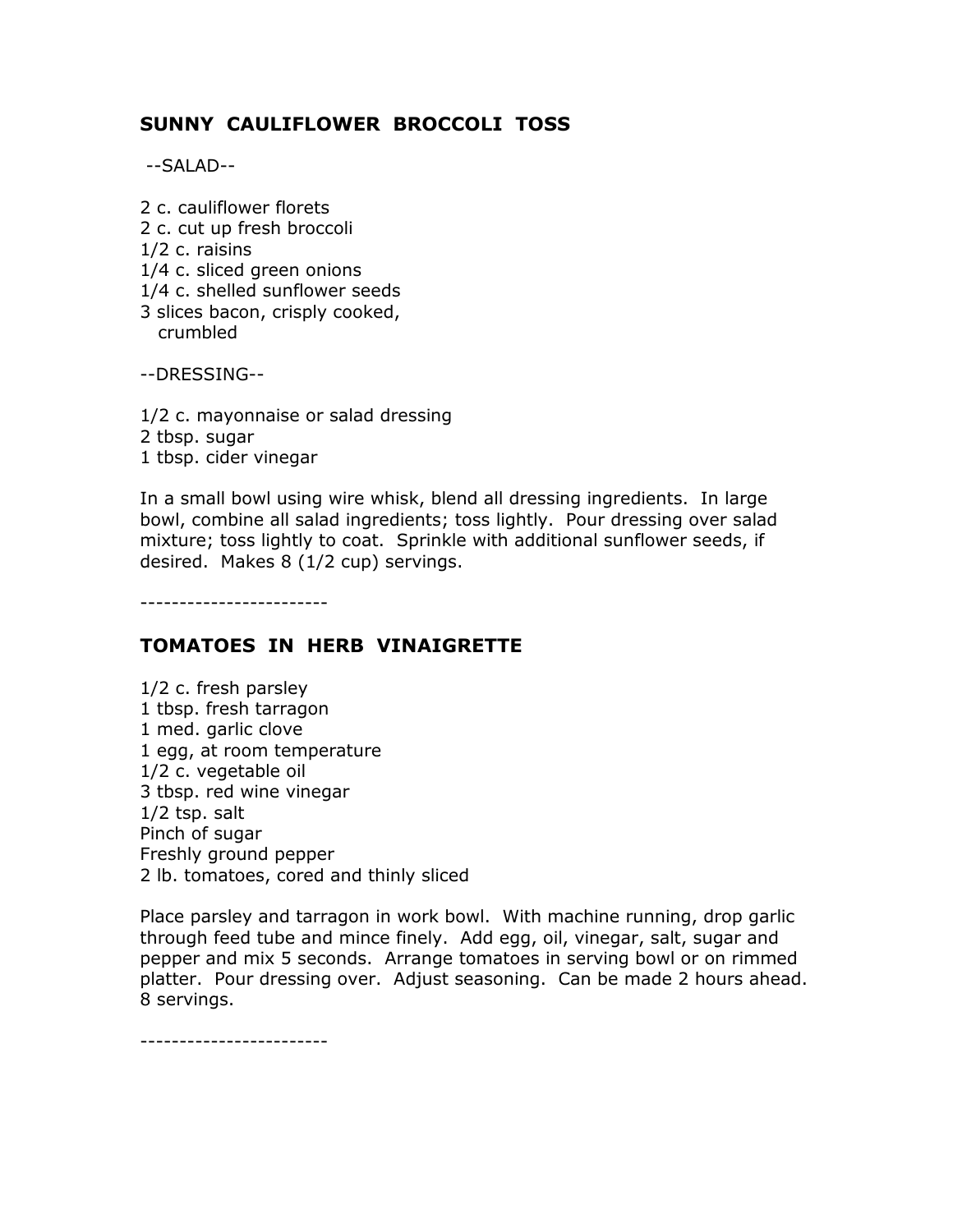## CABBAGE NORWAY

1 sm. head cabbage 1 tsp. salt 3 tbsp. butter 3 tbsp. flour 1 1/2 c. milk 1/2 c. shredded sharp cheese Cayenne pepper 1/2 c. butter fresh bread crumbs

 Preheat oven to 350 degrees. Cut cabbage into shreds. Place cabbage in sauce pan and add boiling water and salt. Bring to boil and simmer for 2 minutes, drain. In another pan heat butter, stir in flour with whisk. Blend well, add milk stirring rapidly. Season with salt and pepper. Remove from heat and stir in cheese, add cayenne pepper to taste. Combine cabbage and sauce. Spoon into a buttered casserole. Top with bread crumbs. Bake about 20 minutes or until browned.

 $-$ 

### CREAMED CUCUMBERS

3 lg. cucumbers, peeled and thinly sliced 1 rather large onion, sliced Salt Pepper 2/3 c. Miracle Whip

In a large bowl put the cucumbers, add the onion. With your hands work salt to cover all slices, being careful not to use too much. Cover and refrigerate overnight. The next day, again using your hands, squeeze all the juice from the cucumbers. (This eliminates all the bitterness). Add the Miracle Whip and lots of pepper. Stir until well coated. Serve.

------------------------

#### SESAME CUCUMBERS

2 cucumbers 2 tbsp. sesame seeds 1 tsp. sugar 3 tbsp. vinegar 1 tsp. soy sauce

Thinly slice cucumbers, cover with salt. Let stand 30 minutes. Press and drain excess liquid. Coat frying pan with oil. Sprinkle one layer of sesame seeds into pan. Cook over medium flame until brown. Place seeds in a cup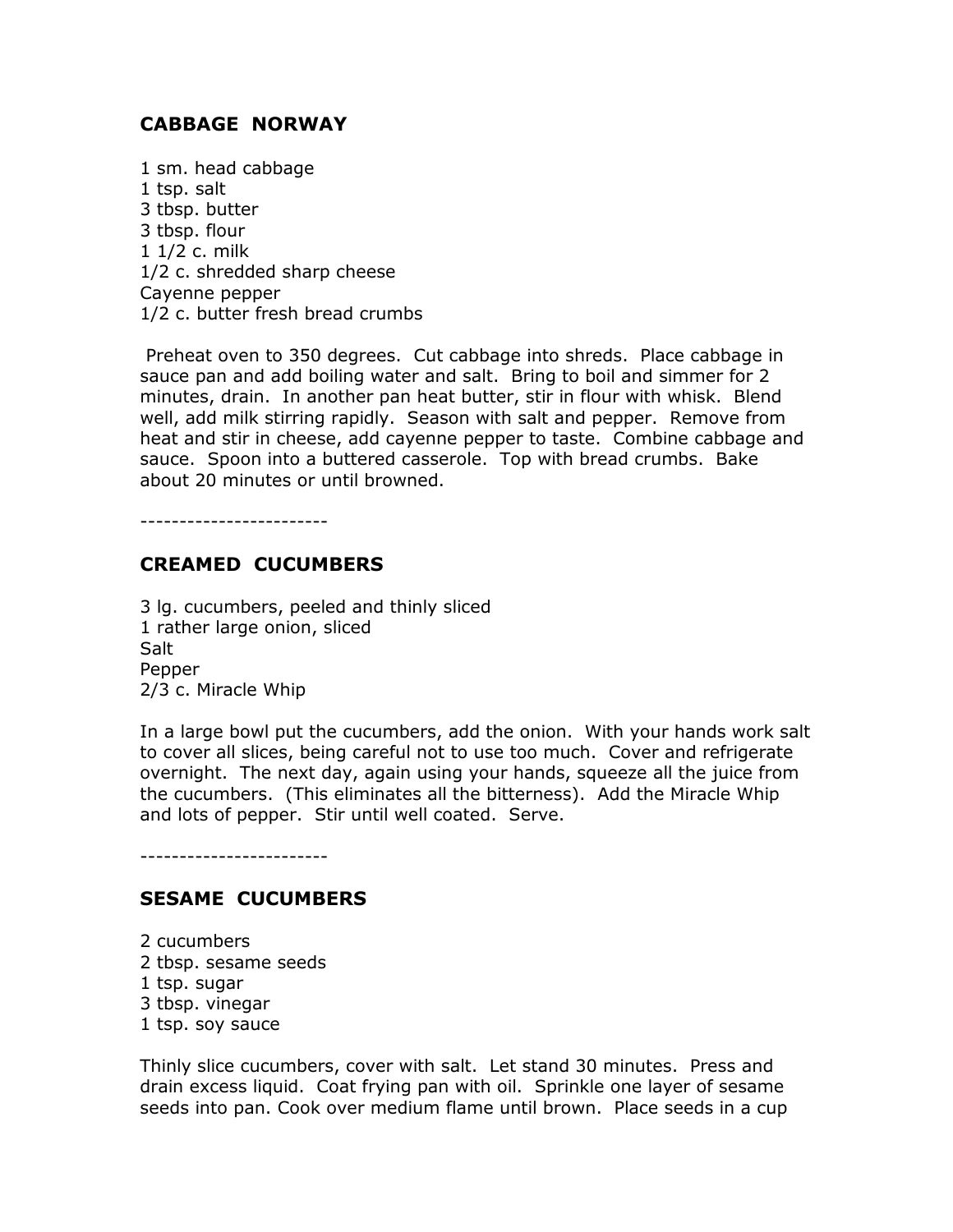and mash with a wooden spoon. Add sugar, vinegar and soy sauce. Pour over cucumbers. Chill 1 hour before serving.

------------------------

## WILTED CUCUMBERS

1 lg. onion **Salt** Sugar Vinegar and water (diluted)

Slice cucumbers in bowl; slice large onion with them (salt good at 1/2 way, then again when bowl is full). Let stand 1 hour or longer. Then squeeze them until all juice is out of them, pour it off. Sprinkle generously with sugar. Dilute about 1/3 cup vinegar with a little water, pour it over the sweetened cucumbers.

------------------------

# CABBAGE BORSCHT

1/3 c. butter 1 c. chopped onion 3 carrots, chopped 1 (28 oz.) can (796 mL) tomatoes 6 c. shredded cabbage 1 beet, scrubbed and trimmed 8 c. boiling water 1 1/2 tsp. salt (approximately) 6 potatoes, diced 1 c. whipping cream 1/2 c. chopped sweet green pepper 2 tbsp. chopped fresh dill Pepper

Melt butter in a large skillet, med. heat. Cook onion and carrots, stirring often, until onions are softened, 3 to 5 minutes. Add tomatoes; crush with spoon. Bring to boil. Reduce heat to medium; cook, stirring until thick, for about 15 minutes. Add cabbage; cook until tender-crisp, about 8 minutes. Set aside. Meanwhile, in large saucepan, cook beet, covered, in boiling water and salt, until tender, about 30 minutes. Add potatoes; cook, covered for about 10 minutes or until tender. Using slotted spoon, transfer half of the potatoes to bowl. Add cream to potatoes in bowl; mash until smooth. Remove beet; peel and grate. Add reserved tomato mixture to pan of potatoes. Heat through. Gradually stir in potato-cream mixture, green pepper, beet and dill. Heat through without boiling. Season with salt and pepper to taste. Makes 12 servings.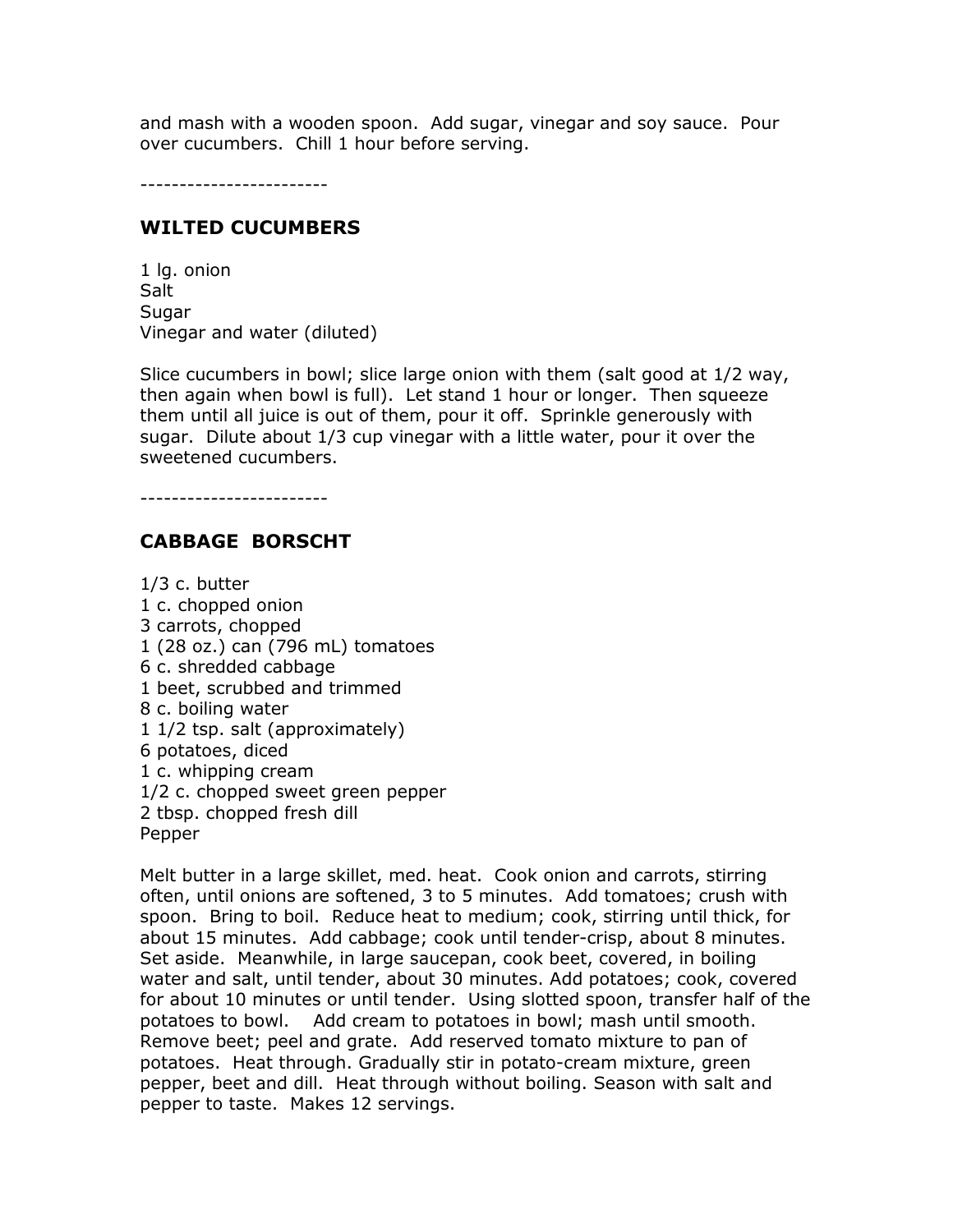### CUCUMBERS IN SOUR CREAM

2 med. cucumbers, thinly sliced 1 med. onion, very thinly sliced 1/2 c. dairy sour cream 1 tbsp. sugar 1 tbsp. vinegar 1/2 tsp. salt

Combine cucumbers and onion. Stir together remaining ingredients; toss with vegetables. Cover and chill; stir occasionally. Makes 3 cups.

------------------------

## CAULIFLOWER AND BROCCOLI MEDLEY

1 head cauliflower 1 bunch broccoli 2 sm. onions 2 slices bacon, cooked and crumbled Cut cauliflower and broccoli into bite-size pieces. Slice onions and separate into thin rings. Cover with dressing. --DRESSING:--

1/2 c. mayonnaise 1/3 c. vegetable oil 1/3 c. vinegar 1/4 c. sugar 1/2 tsp. salt

Garnish with bacon.

------------------------

#### BROCCOLI SURPRISE

4 c. broccoli flowerets 1 c. raisins 1 c. chopped celery 1/4 c. chopped onion 1 pkg. cashews 8 slices bacon, cut and cooked

--DRESSING--

1 c mayonnaise  $1/2$  c. sugar 2 tbsp. vinegar

Combine salad ingredients. Mix dressing ingredients and pour over broccoli mix. Serve chilled. Yummy!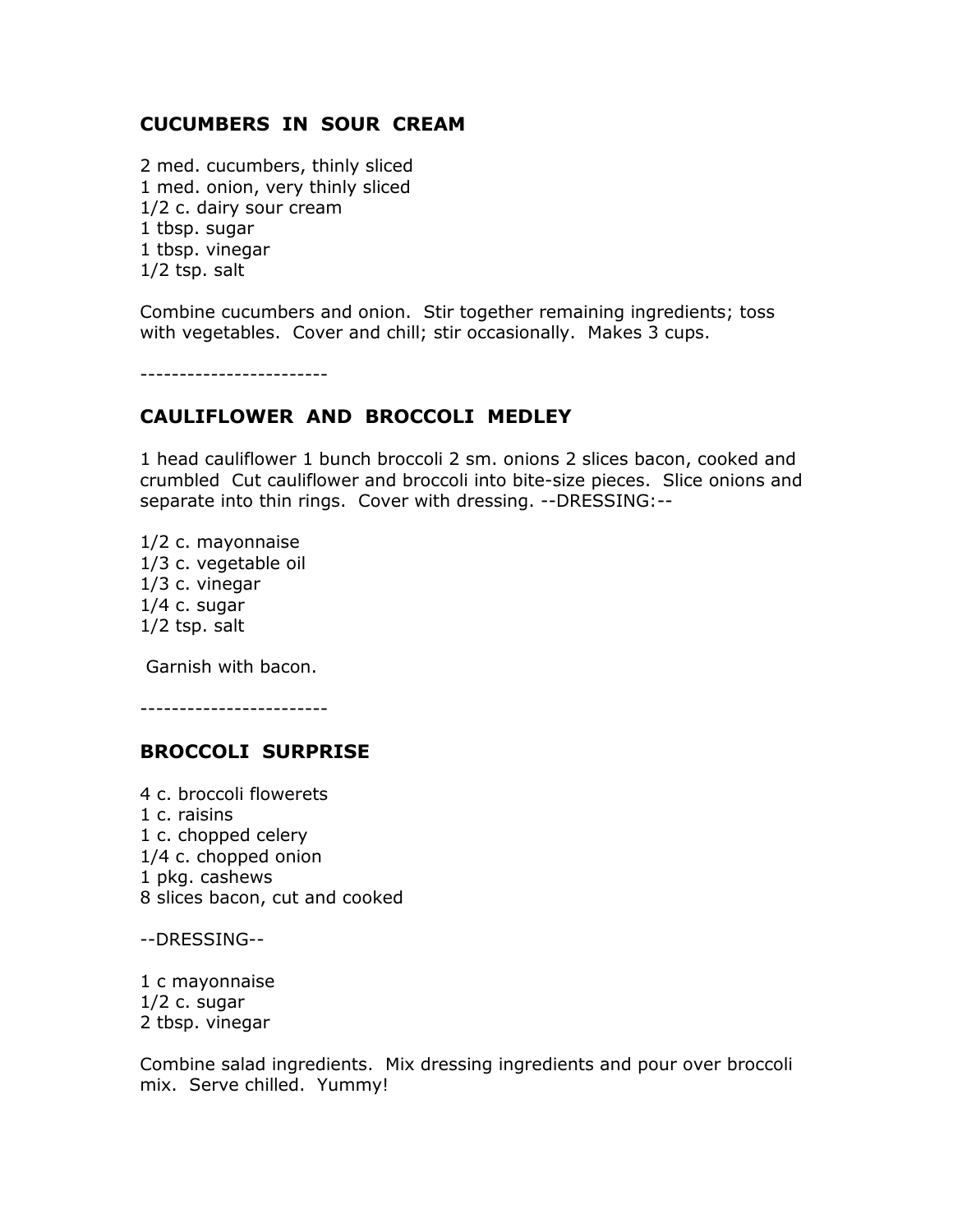# CHEESY POTATOE CASSEROLE

6 med. potatoes 1/2 c. milk 8 oz. sour cream 1/4 tsp. pepper 4 oz. shredded Cheddar (mild) 2 tbsp. butter 1 tsp. salt Paprika

Cook potatoes in boiling salted water for 30 minutes. Cool, peel and grate potatoes. Combine cheese, milk, and butter in a small saucepan; slow heat until melted. Stir occasionally. Remove from heat. Stir in sour cream, salt and pepper. Add cheese mixture to potatoes. Pour into greased 2 quart casserole dish. Sprinkle with paprika.

------------------------

### GOLDEN CABBAGE TOSS

3 c. shredded cabbage 1 (8 oz.) can Dole pineapple rings, drained and halved 1 c. shredded carrot 1/4 c. raisins 1/4 c. unsalted sunflower nuts 1/3 c. orange low-fat yogurt

 In a bowl combine cabbage, pineapple, carrot, raisins and sunflower nuts. Spoon yogurt over cabbage mixture and toss to coat. Makes 6 servings.

------------------------

#### SPICY TOMATOES

1 lg. tomato **Salt** Parmesan cheese Scallions (optional) Dill weed Basil

Slice tomato thinly. Sprinkle as desired with salt, dill weed and basil. Top with layer of Parmesan cheese. Thinly sliced scallions are also nice. However, if you use them, the flavor is better if allowed to "age" for a while (1 hour, more or less).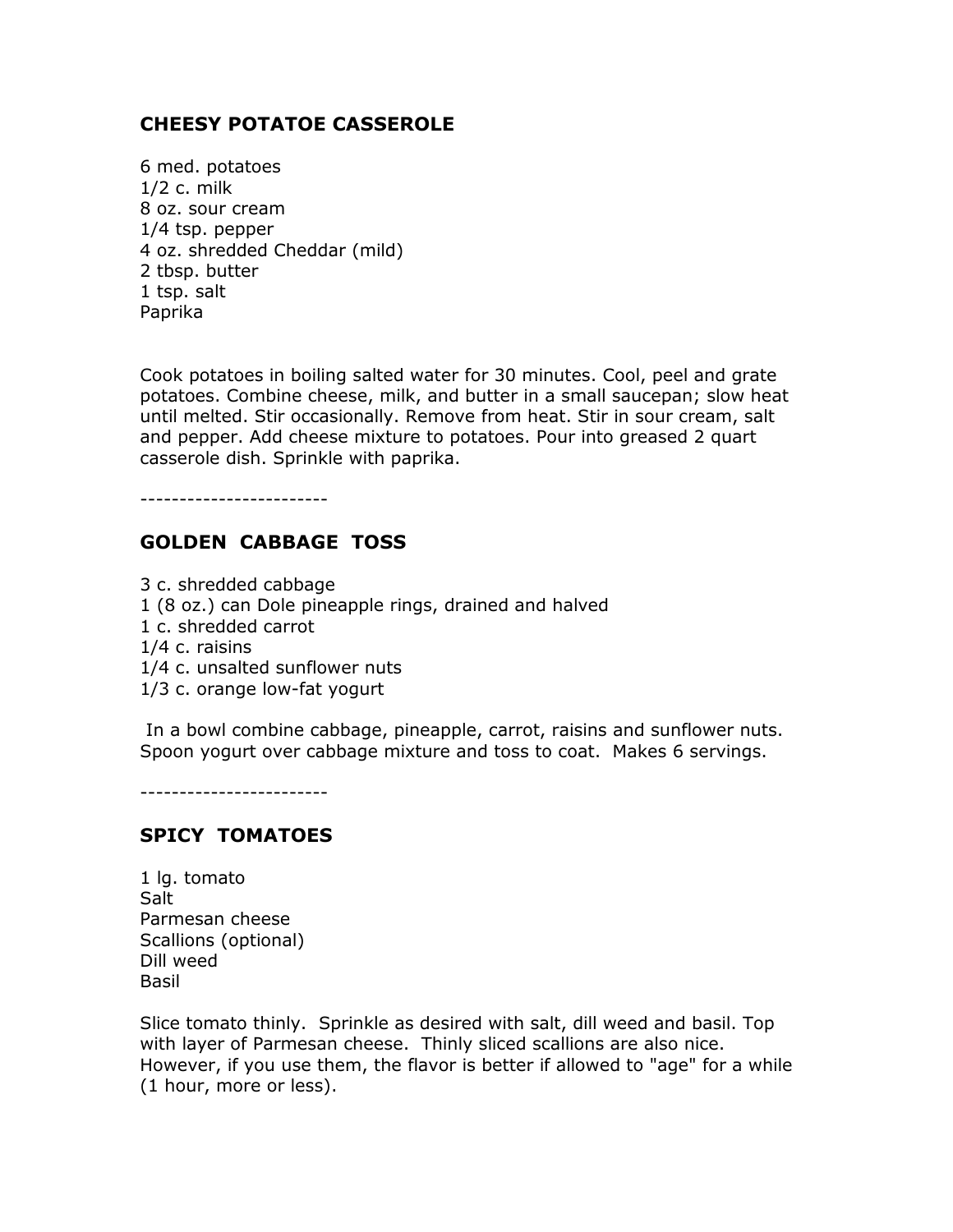### ARTICHOKE SUPREME

4 oz. macaroni, med. shells, cooked 1 (6 oz.) artichokes 1/2 sm. zucchini, sliced thin 1 lg. carrot, shredded 2 oz. salami, cut in thin strips 2 tbsp. Parmesan cheese, grated 1 c. Mozzarella cheese, grated 2 tbsp. salad oil 2 tbsp. white wine vinegar 3/4 tsp. dry mustard 1/2 tsp. oregano 1/2 tsp. basil 1 clove garlic

Marinate oil, vinegar, mustard, oregano, basil, garlic and cut up artichokes, Let sit for a few hours. Mix with remaining ingredients. Serves 8 to 10.

------------------------

## CURRIED SUMMER SQUASH

2 lbs. yellow squash 3 tbsp. butter 1 c. chopped onion 1 tsp. curry powder 4-5 c. chicken broth Sour cream (opt.)

Finely chop or coarsely grate yellow summer squash. Saute onions until golden. Add curry powder to onions. Saute onions and curry about one minute more. Add squash to onions and saute a few minutes. Add chicken broth and cook gently until squash is tender. Puree in blender. Serve either hot or cold.

## VICHYSQUASH

------------------------

6 med. yellow squash, sliced 1 med. onion, peeled and sliced Oleo 1/2 c. chicken broth 1 c. milk or light cream Salt and pepper to taste Chopped chives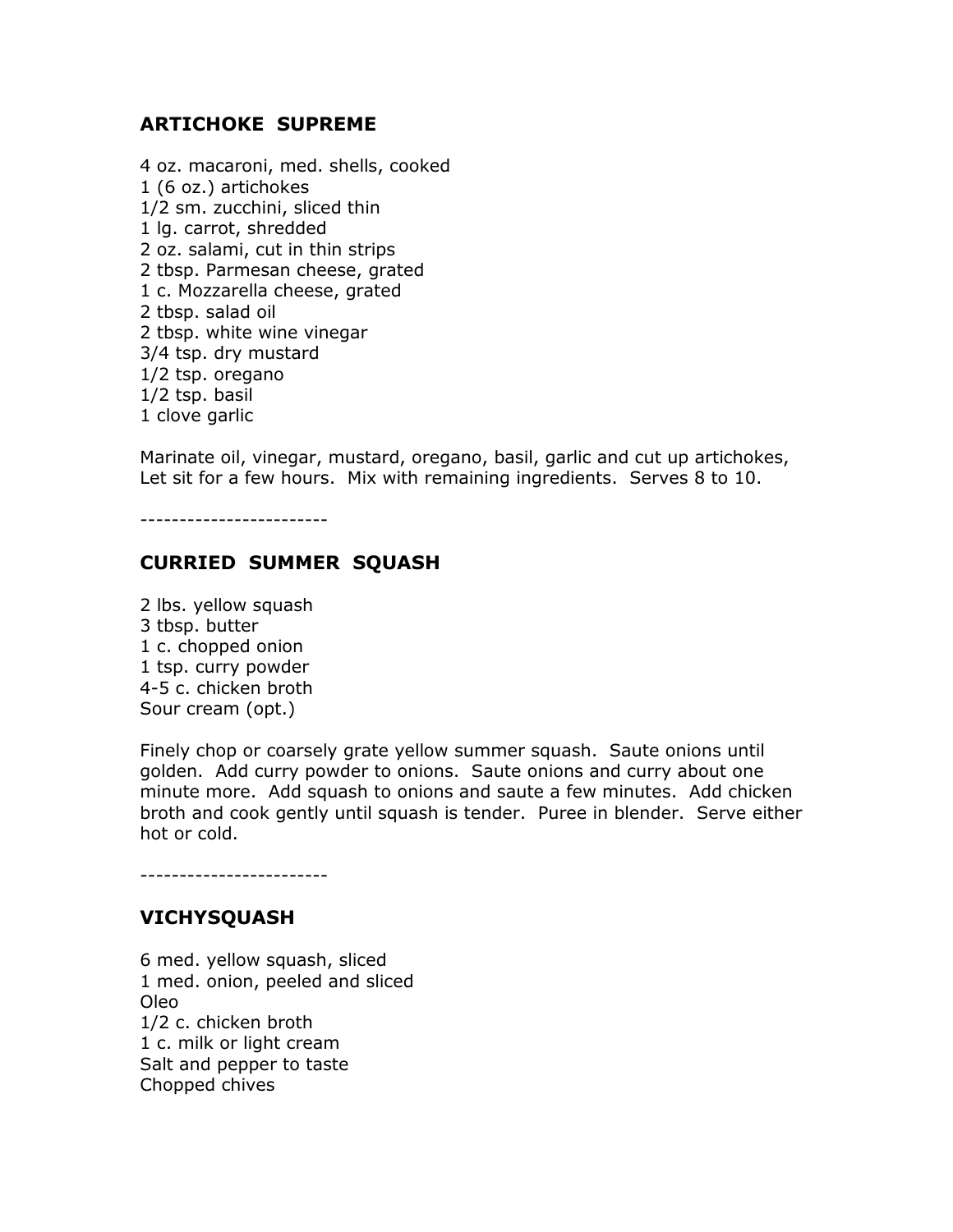Saute the onion in butter in a large pan. When it's wilted, add the squash and the broth. Cover, cook briskly until the squash is tender, about 15 min. Cool. Puree the squash with the cooking liquid in a blender. Season with salt and pepper. When cold, add the milk. Serve cold, garnished with chives.

------------------------

# CORN VEGETABLE MEDLEY

1 can Campbell's NEW Golden Corn Soup

1/2 c. milk

- 2 c. broccoli flowerets
- 1 c. sliced carrots
- 1 c. cauliflowerets
- 1/2 c. shredded Cheddar cheese (optional)

In saucepan, heat soup and milk to boiling, stirring often. Stir in vegetables. Return to boiling. Cover; cook over low heat 20 minutes or until vegetables are tender, stirring often. Stir in cheese. Heat through. Makes 6 servings. If desired substitute with 1 bag (16 ounce) frozen broccoli, carrots and cauliflower for fresh vegetables. (You would reduce cooking time 15 minutes).

------------------------

## CUCUMBERS SHIELDZINI

3 cucumbers 1 tsp. salt 1 tbsp. oil 2 tsp. sugar 3 tbsp. vinegar 3 tbsp. soy sauce 1/2 tsp. M.S.G.

 Cut cucumbers lengthwise, scoop out seeds with a spoon and slice cucumbers into bite-sized pieces. Mix remaining ingredients for marinade and pour over cucumbers. Toss gently and refrigerate several hours before serving, tossing every now and then. Serve garnished with shredded carrots and cherry tomatoes. NOTE: Do not prepare too far in advance as cucumbers become soggy.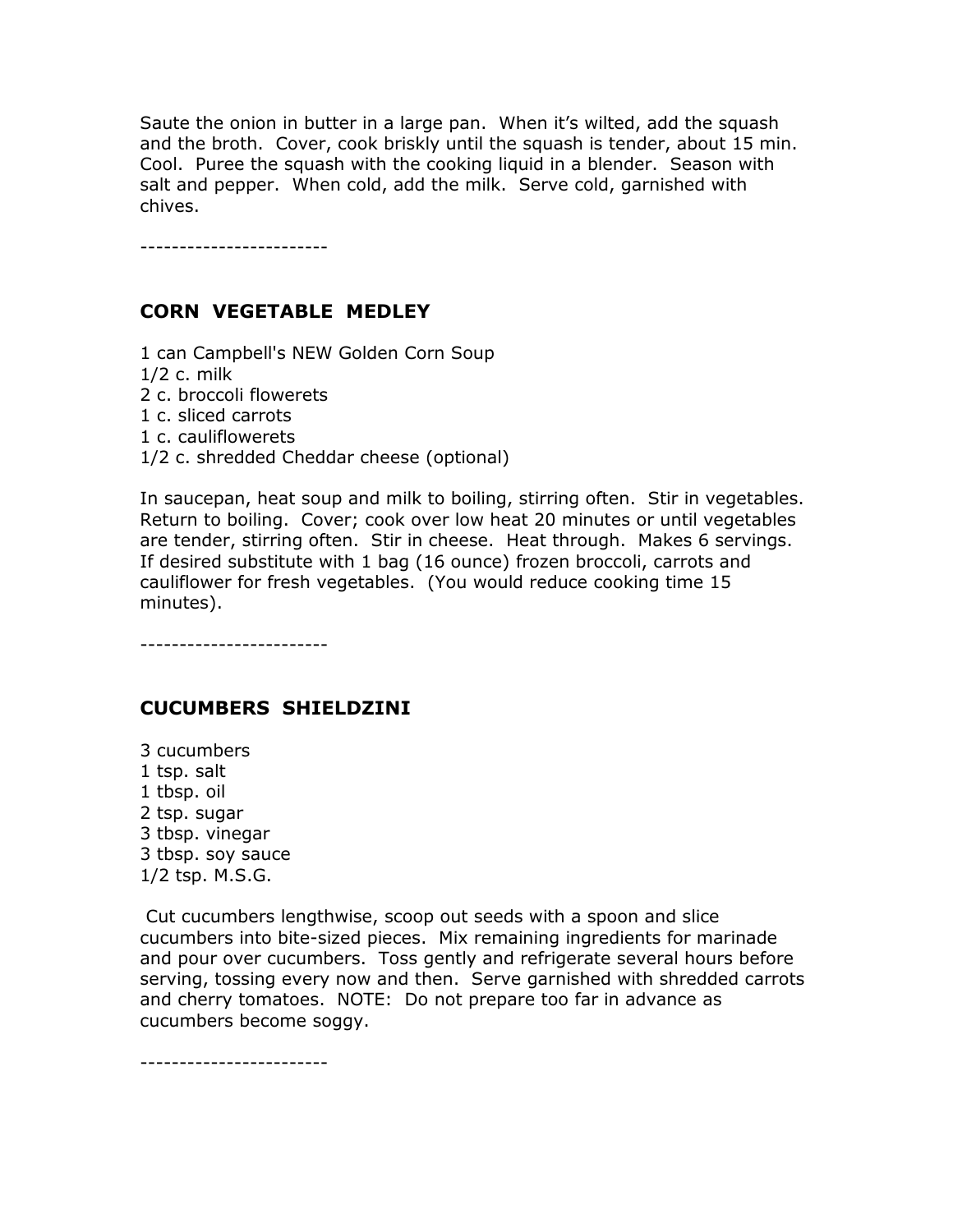### SOUR CREAM CUKES

1/2 tsp. salt 2 tbsp. cider vinegar 2 tbsp. dill weed 1 tsp. sugar 1 c. sour cream (may be 1/2 mayonnaise, 1/2 sour cream) 2 cucumbers, thinly sliced

Mix all together and let set 1 to 2 hours. May also add thinly sliced white onions with cucumbers.

------------------------

### COTTAGE CHEESE IN TOMATOES

3 med. tomatoes 1 carton (12 oz.) diet creamed cottage cheese 1/3 c. grated pared carrot 1/3 c. diced pared cucumber 1/3 c. finely chopped green onion 4 radishes, coarsely grated 1/4 tsp. salt 1 tbsp. low calorie Italian style dressing Crisp lettuce Parsley or dill sprigs

Cut tomatoes in half crosswise. With spoon, scoop out pulp and seeds; drain. In medium bowl, combine cottage cheese, carrot, cucumber, onion, radishes, drained tomato pulp, salt, and dressing; mix lightly. Spoon into tomatoes. Arrange on lettuce on salad plates. Garnish with fresh parsley or dill sprigs. 6 servings; 67 calories each.

------------------------

#### BROCCOLI AND CAULIFLOWER

1 lg. cauliflower 2 bunches broccoli 1 purple onion 1 onion 1 c. oil 3/4 c. sugar 1/4 c. vinegar 1 tsp. poppyseed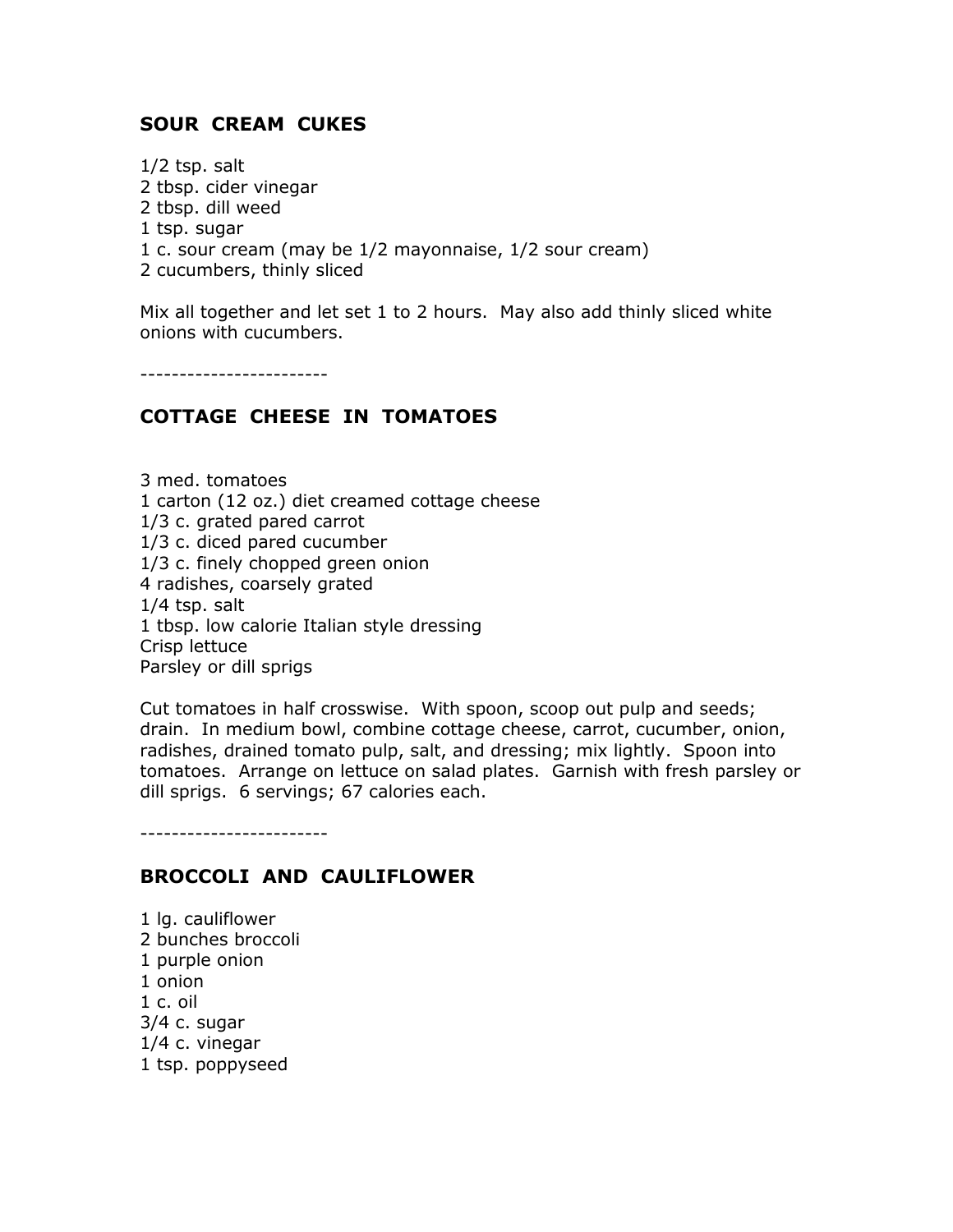Cut vegetables in small pieces. Blend onion and remaining ingredients and marinate vegetables. Keeps good in the fridge.

------------------------

### ROMAINE WITH CHERRY TOMATOES

4 leaves Romaine lettuce, torn 2 radishes, sliced thin 1/4 c. zucchini, sliced 3 cherry tomatoes, halved 2 tbsp. Southwind Vinaigrette

To make Southwind Vinaigrette, whisk together 2 tablespoons safflower oil, 2 tablespoons red wine vinegar, 2 tablespoons Perrier, 1 1/2 tablespoons lime juice, 1 tablespoon scallions, minced and white pepper to taste. Toss together with all salad ingredients.

------------------------

### GRANDMA ALBRACHT'S CREAMED CUCUMBERS

2 lg. cucumbers (peeled and sliced) 2 tbsp. vinegar 2 tsp. salt 1 med. onion 1/4 c. sour cream 1/4 c. real mayonnaise Dash of pepper 1/2 tsp. dillweed 1 tsp. sugar

Combine first four ingredients, let stand for 2 to 3 hours. Drain. mix the remaining ingredients. Pour over cucumbers and let stand overnight.

------------------------

#### CUKES AND MOSTACCIOLY

1 lb. mostaccioly pasta 2 tbsp. vegetable oil 1 1/2 c. sugar 1 c. water 1 tsp. salt 1 tsp. pepper 1 tsp. Accent 1/2 tsp. garlic powder 1 tsp. parsley flakes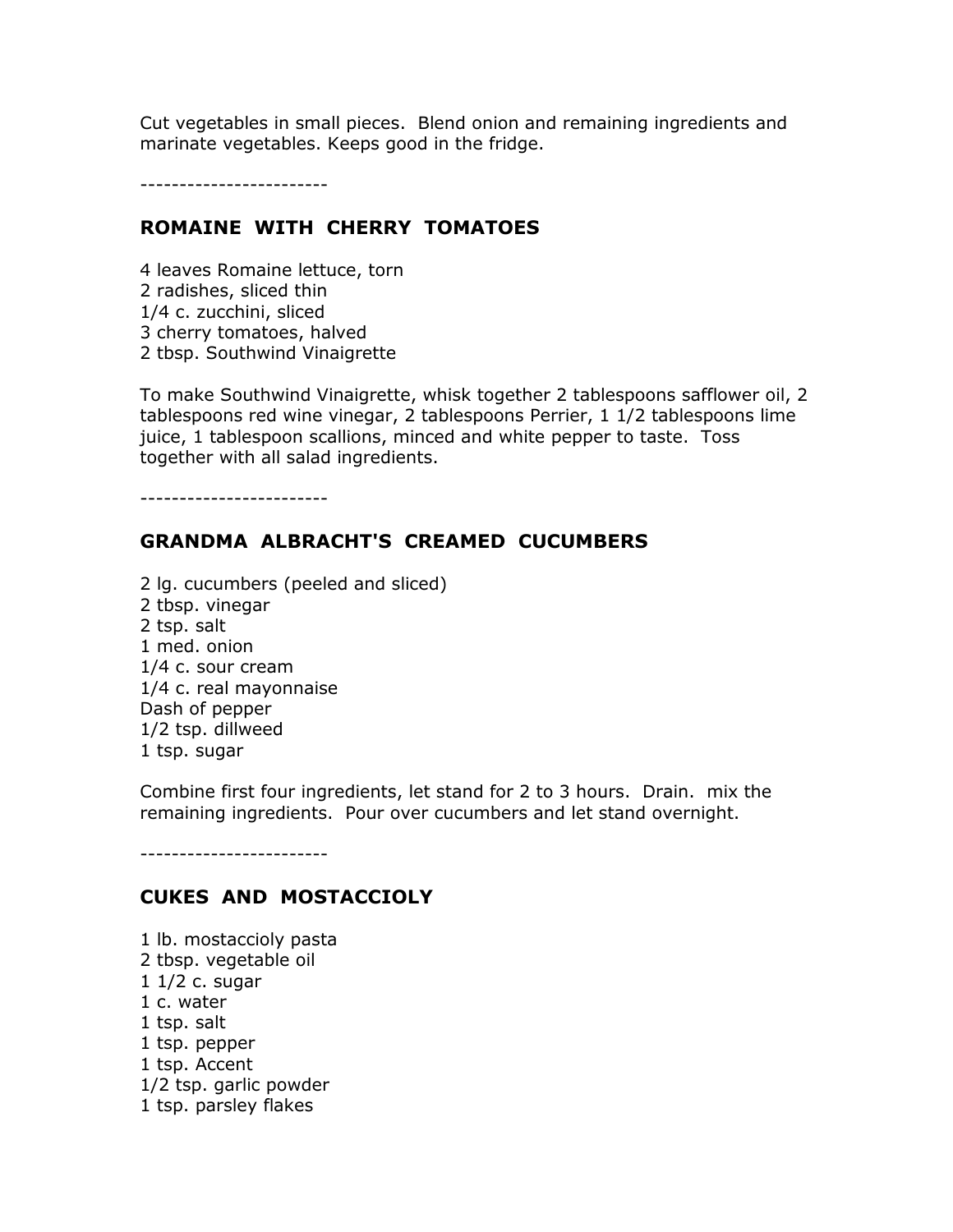2 c. vinegar 3 c. sliced cucumbers 1 sliced onion

Cook pasta according to the directions on the package. Drain and then coat with vegetable oil. Cool. Add remaining ingredients. Refrigerate at least 2 hours before serving.

------------------------

#### CABBAGE DE LUX

1 reg. large cabbage 1 to 1 1/2 c. green pepper 1/4 lb. bacon or salt pork

Cabbage, cut up. Fry bacon or salt pork. Combine cabbage with fried meat. Cut up green pepper, medium pieces, or fourths. Place top on pot or skillet turn. Cook on low fire for 20 minutes. Do not add water.

------------------------

### NANNINE'S CUCUMBERS

1 lg. or 2 sm. cucumbers 1 lg. onion Salt to taste 1 tbsp. sugar 1 tbsp. wine vinegar 1 heaping tbsp. mayonnaise

Peel and slice cucumbers and onion very thin. Mix together. Add salt to taste. Sprinkle with sugar and wine vinegar. Cover. Let stand 15 minutes. Chill. Drain off liquid. Add mayonnaise and serve immediately.

------------------------

#### ZUCCHINI BISQUE

5 c. zucchini, sliced 1/2 inch pieces 1/4 c. butter or margarine 1 onion, chopped 3 1/2 c. chicken stock 1/2 c. light cream Salt to taste 1/8 tsp. white pepper 1/8 tsp. black pepper 1/8 tsp. nutmeg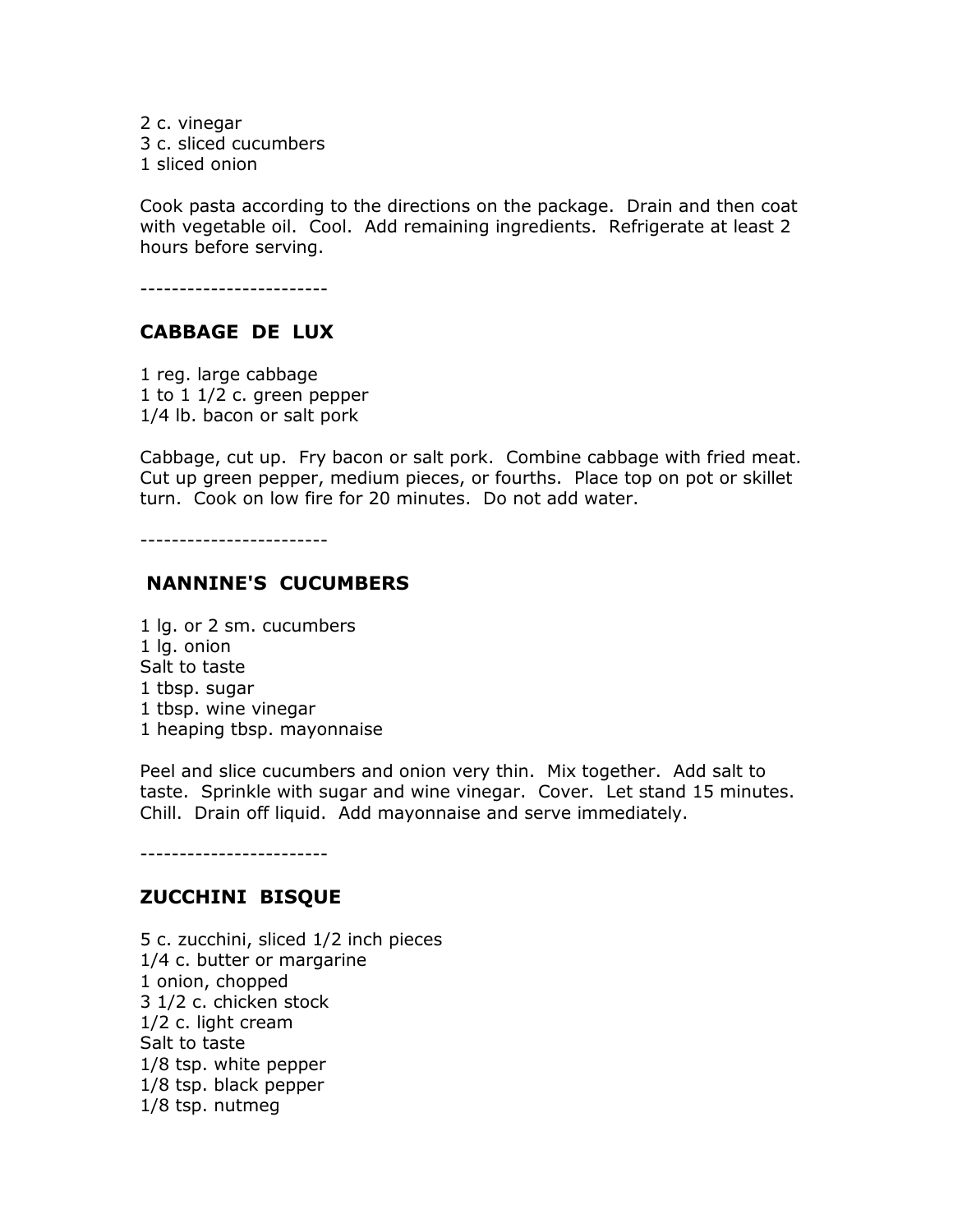Saute zucchini and onion until limp, not brown. Add broth, cover and simmer about 15 minutes. Mix in a blender. Add cream and seasonings.

------------------------

### ZUCCHINI TOSS

1 head lettuce, washed and chilled 1 sm. head Romaine, washed and chilled 1/4 c. olive oil or salad oil 2 med. zucchini, thinly sliced 1 c. sliced radishes 3 green onions, sliced 3 tbsp. crumbled blue cheese 2 tbsp. tarragon or wine vinegar 3/4 tsp. salt 1 sm. clove garlic, crushed Dash of pepper (or to taste)

Into large salad bowl, tear greens into bite-size pieces (about 10 cups). Toss with oil; add zucchini, radishes, onions, and cheese. Combine vinegar, salt, garlic and pepper; pour over salad and toss. 6 to 8 servings. This also tastes great with any type of garlic bread!

------------------------

## COLD HERBED TOMATOES

6 sm. tomatoes, blanched, peeled

Dry tomatoes well and place in the following marinade for at least five hours: 2/3 c. oil 1/4 c. tarragon vinegar 1/4 c. chopped parsley 1/4 c. sliced green onions 1/2 tsp. thyme or marjoram 1 tsp. salt 1/4 tsp. pepper 1 clove garlic, minced

Serve on lettuce bed, cottage cheese with the tomato cut in an "X' so it opens slightly. Dribble extra marinade over this. The marinade has lots of green in it so it makes pretty salad. Serves 6.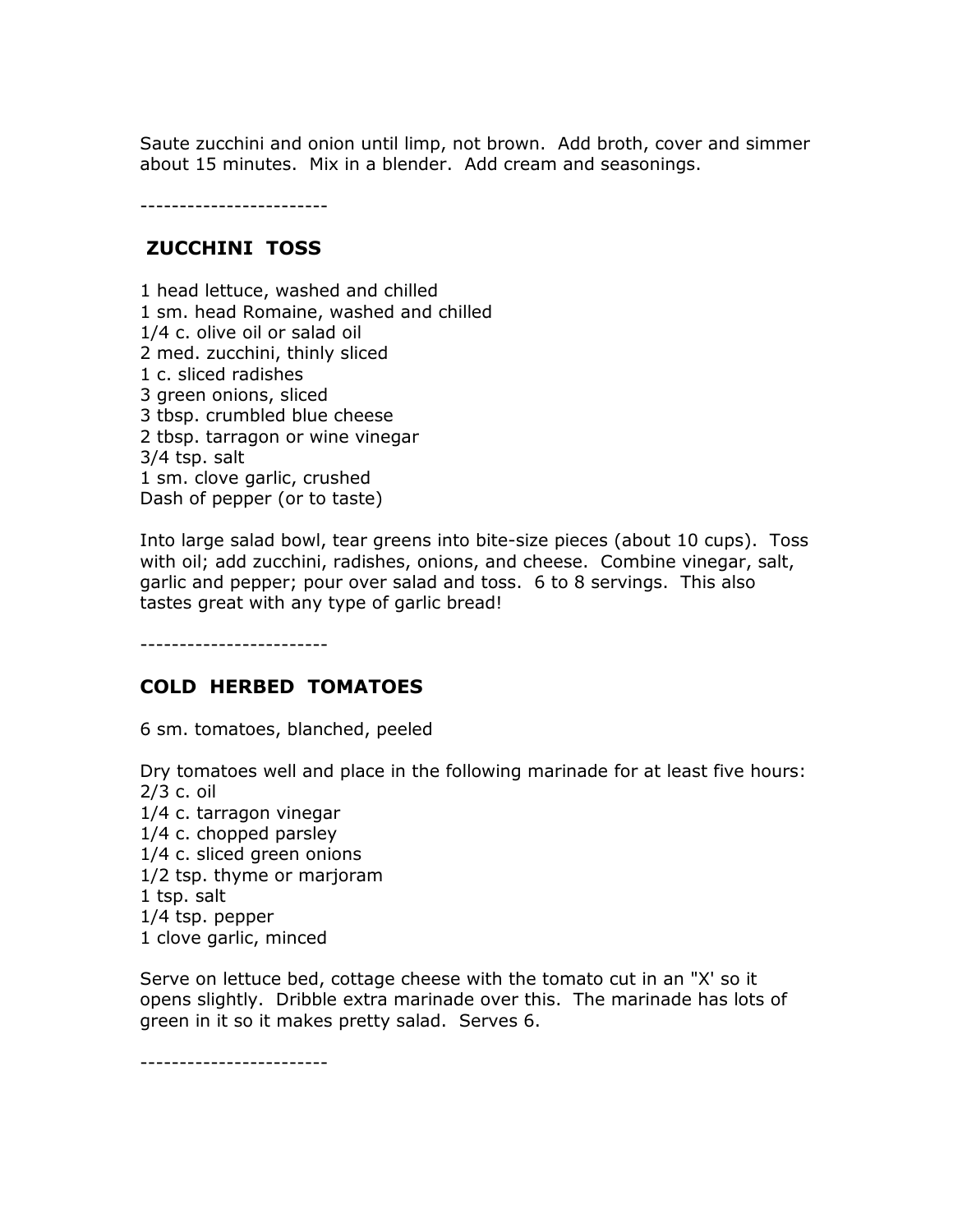## BROCCOLI ROYALE

32 Ritz crackers, crushed 1/4 c. melted butter 16 oz. broccoli, cooked and drained 12-16 oz. processed cheese

Mix crackers with butter and set aside. Reserve 1/2 cup. Butter an 8x8 inch or 11x7 inch glass pan and press layer of crumbs in bottom. Spread broccoli over crust. Spread shredded or sliced cheese over top of broccoli and sprinkle remaining crumbs on top. Bake at 350 degrees for 30 minutes.

------------------------

### COUNTRY CABBAGE

1/2 head cabbage, coarsely chopped 3 tbsp. butter 1 tbsp. flour Salt and pepper

Boil cabbage until tender. Drain well. Add butter, heat until melted. Sprinkle with flour, salt and pepper to taste. Mix well.

------------------------

### FRIED ZUCCHINI WITH TOMATOES

1 med. zucchini 1 sm. onion, chopped 1 can tomatoes 3 tbsp. butter 1/2 c. Parmesan cheese

Cut unpeeled zucchini into 1/4 inch slices. In large frying pan, cook onion in butter until clear. Add zucchini, fry 10 minutes. Add chopped tomatoes with juice. Bring to boil. Season with salt and pepper. Simmer 20 minutes. Top with Parmesan cheese. Heat until cheese melts.

------------------------

#### ZESTY ZUCCHINI BAKE

1 lb. Italian sausage or ground beef 3 med. onions, sliced 1 clove garlic, crushed 1/3 c. oil 1 (28 oz.) can tomatoes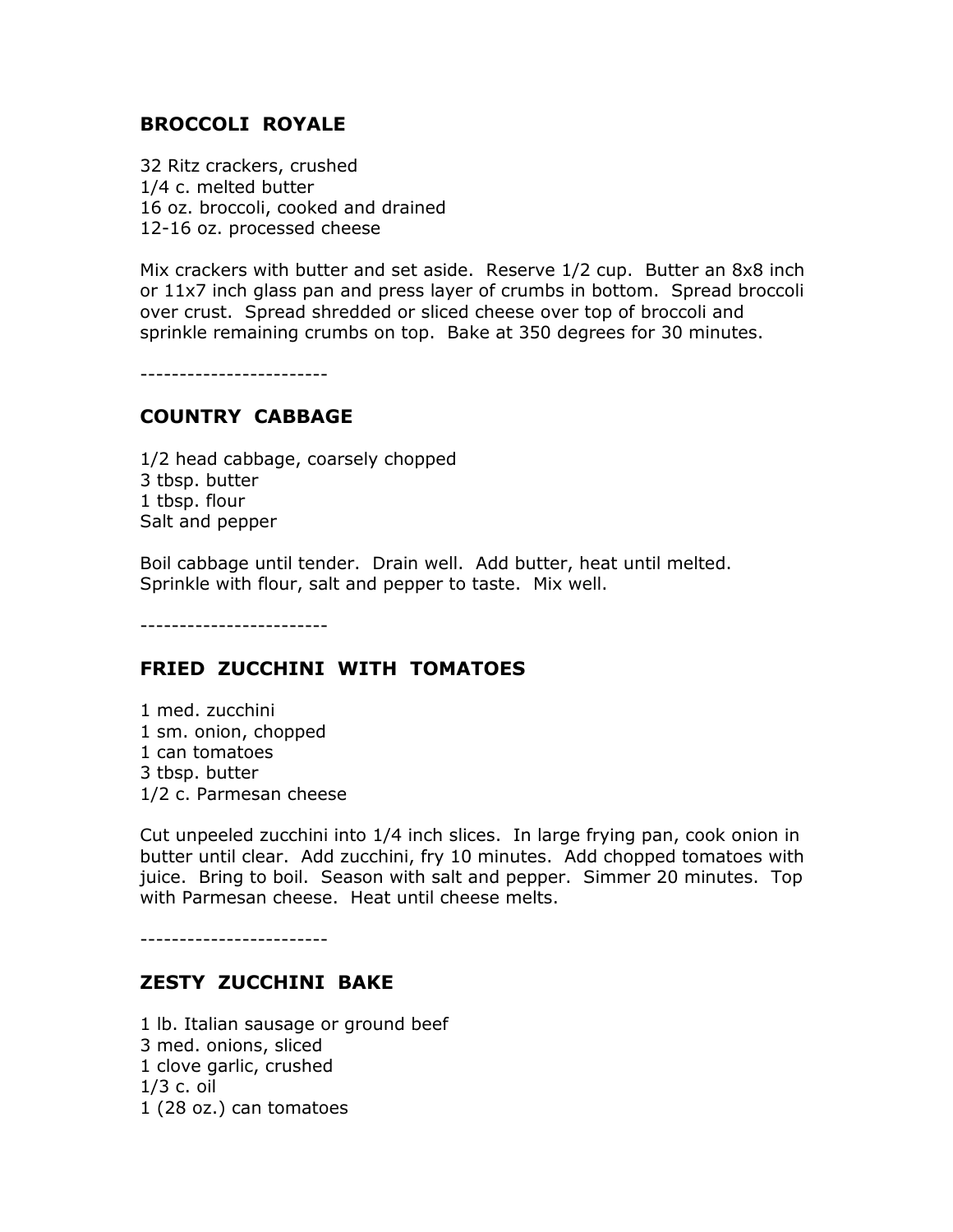2 tsp. salt (optional) 1/8 tsp. pepper 2 tsp. oregano 1 tbsp. wine vinegar 8 med. zucchini (3 lb.), sliced 1/4 inch thick 3 tbsp. grated Parmesan cheese

Saute onions and garlic with sausage until browned. Add crushed tomatoes, seasonings and vinegar. Bring to a boil and simmer 1 minute. Arrange zucchini slices in a greased 3-quart casserole. Top with tomato and meat mixture. Sprinkle with cheese. Bake at 400 degrees for 1 hour or until tender. Makes 10 cups or 8-10 servings.

------------------------

## TEXAS CABBAGE

8 slices Canadian bacon 2 lg. onions, chopped 1 lg. cabbage, chop coarsely 1/4 c. brown sugar Chicken bouillon granules

In a large pot, saute Canadian bacon with onions. Add chopped cabbage, sugar and chicken granules to taste. Cover and simmer, stirring occasionally, until cabbage is limp.

------------------------

### CABBAGE RECIPE

1 head of cabbage 1 lg. onion 1 lg. bell pepper

Cut up and mix together. Pour 1 cup of sugar over cabbage. 1 c. vinegar 3/4 c. of salad oil 1 tsp. celery seed 1 tsp. dry mustard 1 tbsp. salt

Pour over cabbage after cool. Do Not Stir.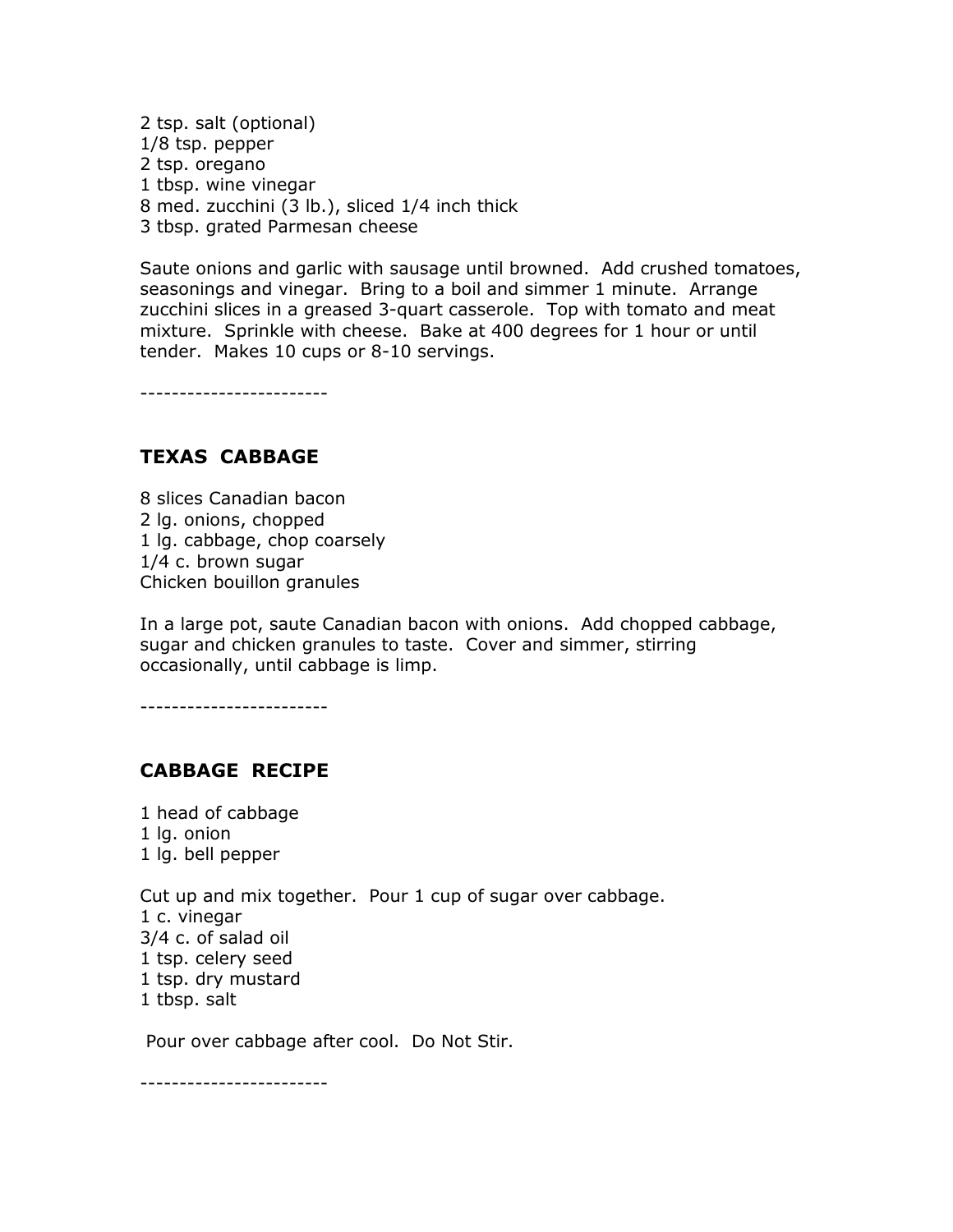## OLD FASHIONED CABBAGE

1 sm. head cabbage, cut in wedges 1 c. sour cream 1 beaten egg 1 tbsp. butter 2 tbsp. vinegar 1 tbsp. lemon juice 1 tsp. sugar 1 tsp. salt 1/2 tsp. pepper 1/8 tsp. mustard 1/8 tsp. paprika 1/2 tsp. celery seed

Cook cabbage until tender. Combine all ingredients and mix thoroughly. Cook in double boiler until thick, stirring constantly. Serve over precooked cabbage.

------------------------

# COLD CUCUMBER

2 med. cucumbers 2 c. buttermilk 1 chicken bouillon cube Salt and pepper

Place buttermilk in blender. Peel cucumber, split lengthwise and remove seeds (if desired). Cut into pieces and place in blender. Add salt and pepper to taste. Melt chicken cube in 1/4 cup water and add to blender. Blend on liquify for about 15 seconds. Chill thoroughly. Makes 3 to 4 servings. This can be done using a large can of tomatoes (28 oz.), juice and all, instead of cucumbers. Melt the chicken cube in some of the tomato juice instead of water, and add less salt.

------------------------

#### CUCUMBER VINAIGRETTE

1 lg. cucumber 1/4 c. parsley, finely chopped 1 tbsp. sugar 1 tsp. salt 1/4 tsp. pepper 2 tbsp. vinegar 1 tbsp. water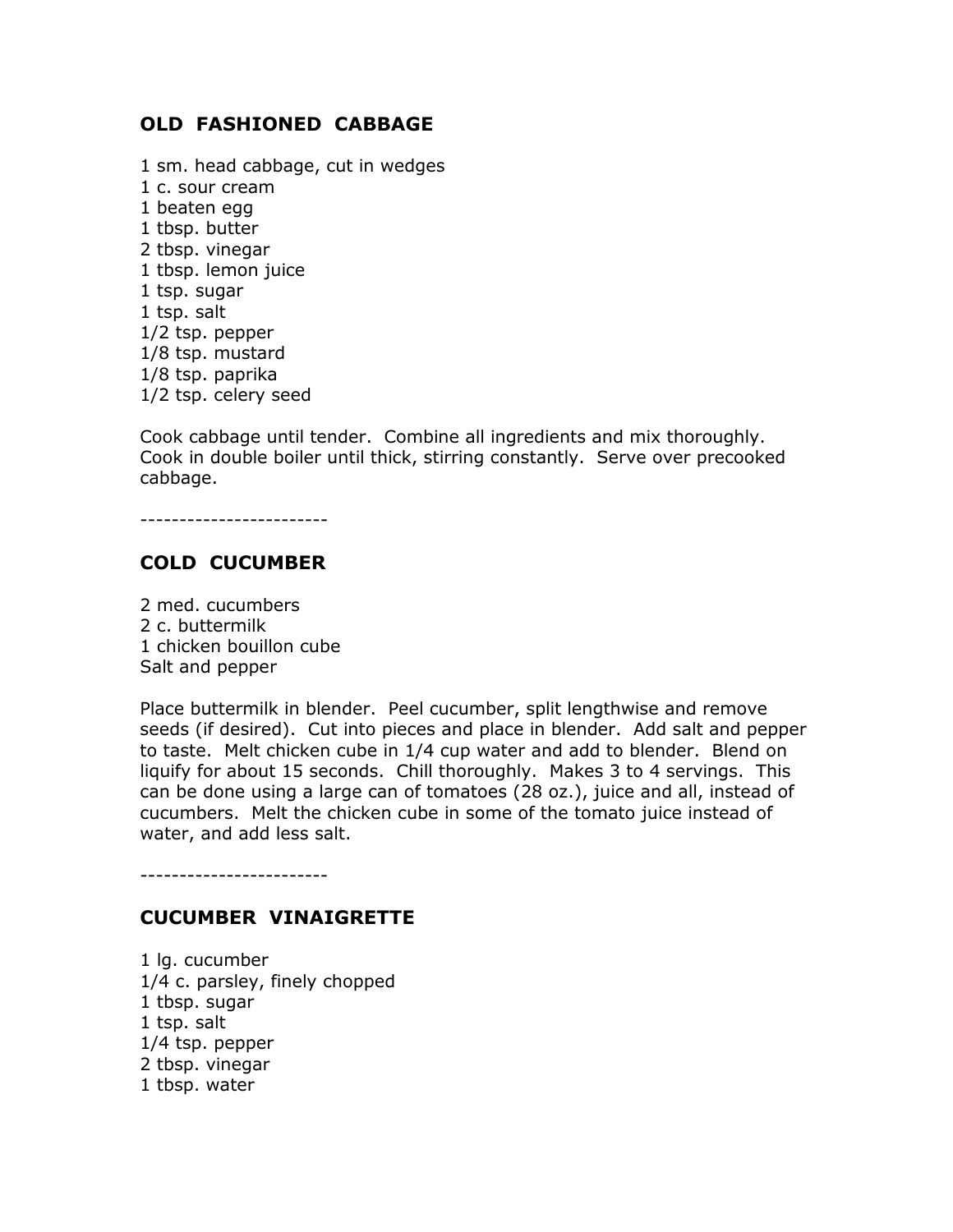Pare cucumber, cut crosswise into thin slices. (You should have about 2 cups.) Place in small bowl. Sprinkle parsley, sugar, salt, pepper, vinegar and water over slices. Toss to mix; chill about 30 minutes. Stir lightly before serving. Serves 4.

------------------------

### CUCUMBERS AND ONIONS

2 or 3 cucumbers, sliced 1 lg. onion, cut in rings and separated Vinegar Water **Salt** 

Layer cucumbers and onions in a bowl. Mix equal parts of vinegar and water, enough to cover onions and cucumbers. Pour over, sprinkle with salt and chill for 15 to 30 minutes and serve cold.

------------------------

### CUCUMBERS AND SOUR CREAM

2 or 3 cucumbers 1 c. sour cream 1 tsp. chopped chives Salt

Slice cucumbers in a bowl. Stir chives into sour cream, add salt. Stir into cucumbers and serve.

------------------------

## CAULIFLOWER AND BROCCOLI

1 head cauliflower, broken or sliced into sm. flowerets (4 c.) 1 bunch broccoli, cut into small size pieces (4 c.) 1 c. mayonnaise 3 tbsp. sugar 1/4 c. red wine vinegar 6 slices bacon, cooked crisp and crumbled 3/4 c. nuts, chopped

Wash and prepare vegetables. Cook bacon and crumble. Chop nuts. Put vegetables in large bowl. Mix mayonnaise, sugar, and vinegar in small bowl. Pour over vegetables and stir together. Add bacon and nuts and stir to mix. Cover and refrigerate 4 to 6 hours or overnight before serving. The longer it marinates, the better it is.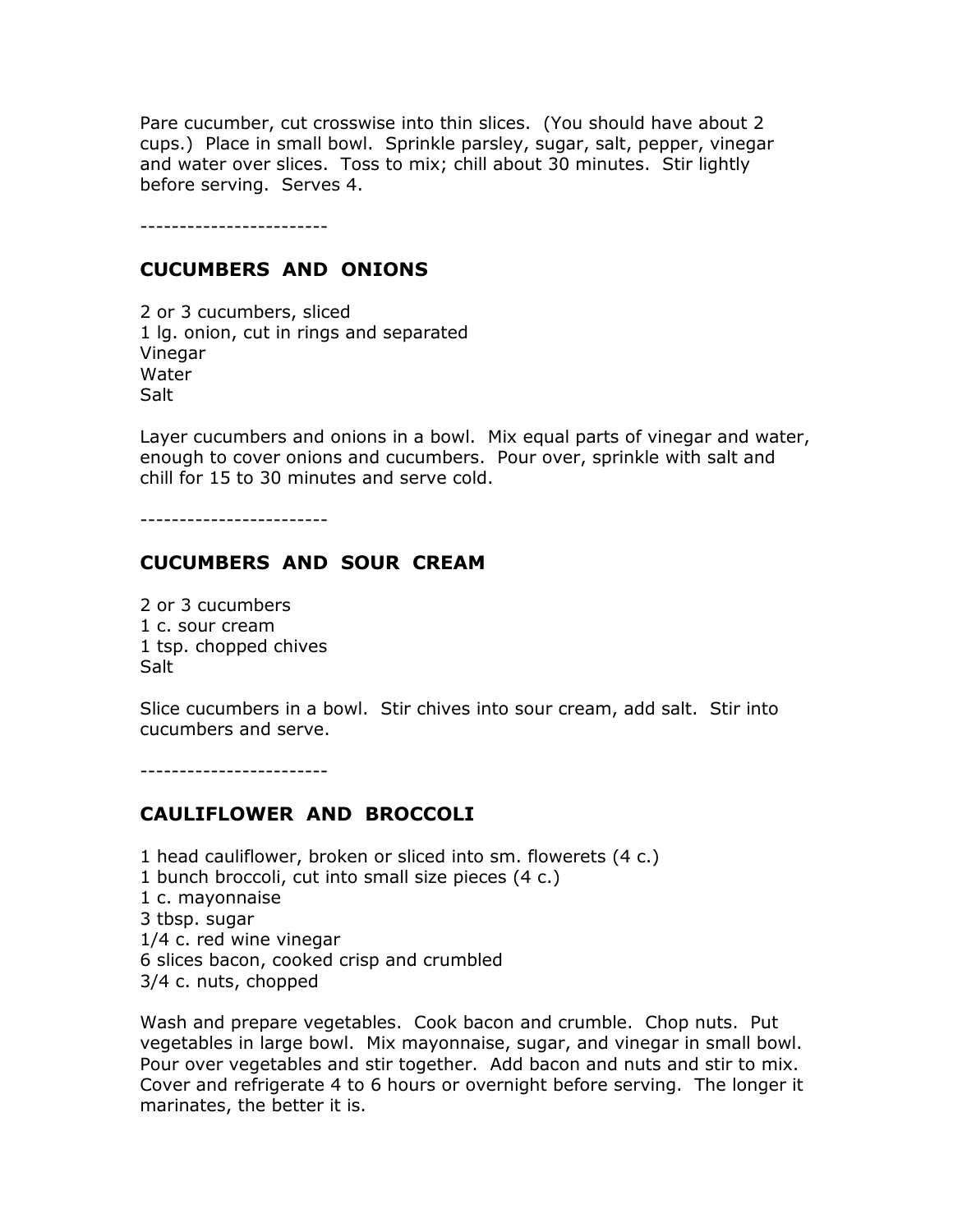# CAULIFLOWER AND BROCCOLI COMBO

--DRESSING--

2 c. dairy sour cream or plain yogurt 1 tbsp. mayonnaise 1/4 c. chopped celery 1/4 c. diced red onion 1 (1/2 oz.) pkg. dry buttermilk salad dressing mix

--SALAD--

1 med. head cauliflower, washed and separated into flowerets

1 bunch broccoli, washed and separated into flowerets

Prepare dressing: stir sour cream, mayonnaise, celery, onion and dressing mix. Prepare salad: Combine cauliflower and broccoli. Pour dressing over salad and toss. Refrigerate. 10-12 servings.

------------------------

# "POLISH" TOMATOES

 6 lg. ripe tomatoes 1 sm. onion, minced 1 tsp. fresh or 1 tsp. dried basil 1 1/2 tsp. fresh or 1/2 tsp. dried dill weed 1 tbsp. fresh or 1 tsp. dried parsley 4 tbsp. olive oil 3 tbsp. wine vinegar Salt and pepper

Slice tomatoes into wedges. Put them in a bowl with the minced onion. In a jar, put the herbs, oil and vinegar and shake well. Pour over the tomatoes and toss to coat evenly. Salt and pepper to taste. This is one of the best ways to serve tomatoes when your garden is full of them! Delicious!

------------------------

# SQUASH BISQUE

- 1 sm. butternut squash, peeled, seeded and sliced
- 1 stalk celery
- 1 apple, peeled and sliced
- 1 sm. potato, peeled and sliced
- 1 sm. onion, peeled and sliced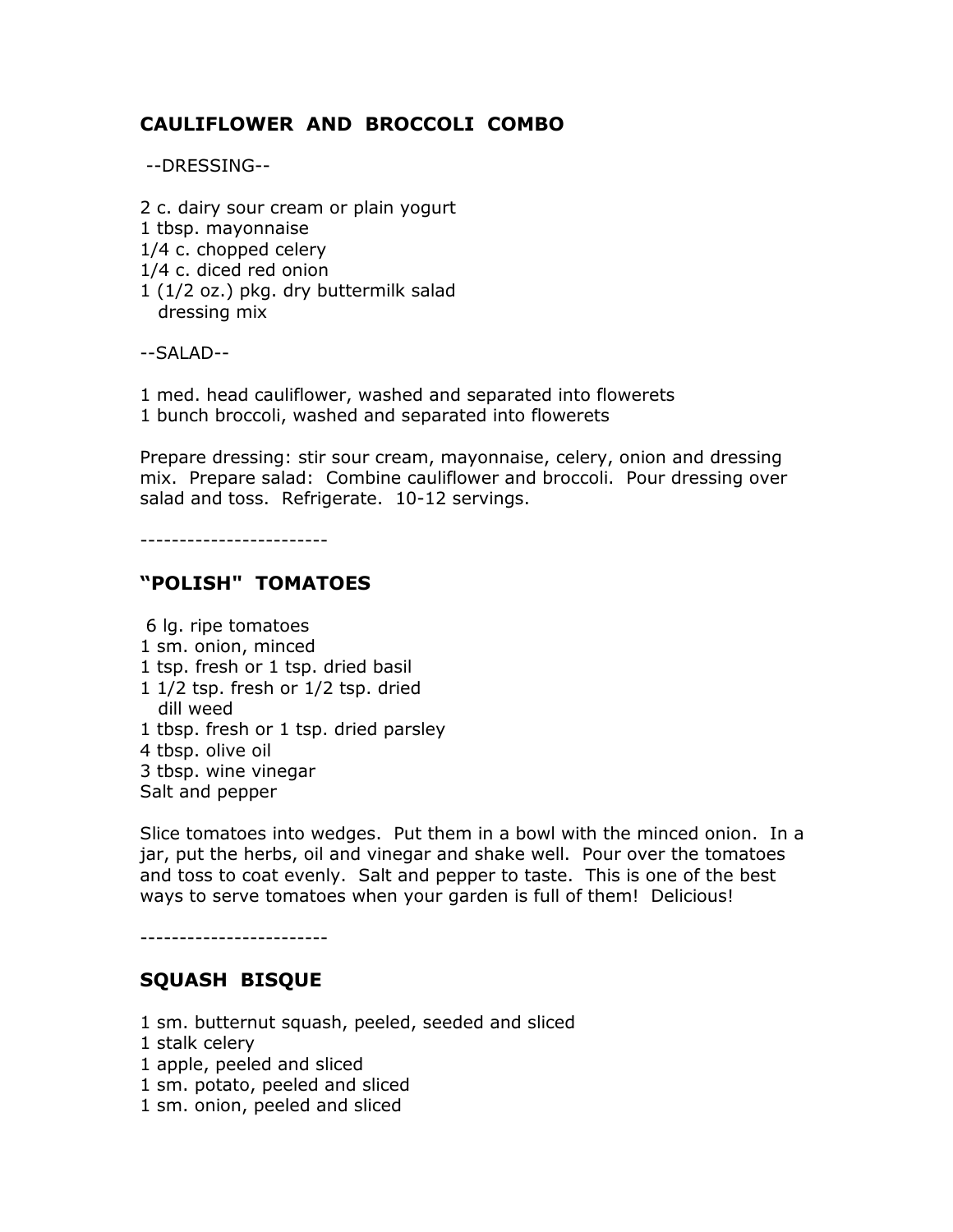1 med. carrot, peeled and sliced 1/4 tsp. oregano 1/4 tsp. rosemary 14 1/2 oz. can chicken broth 3/4 c. skim milk

Combine first 9 ingredients, cover and simmer 20-30 minutes until vegetables are tender. Process in blender until smooth. Return to pan, stir in milk and cook over low heat until thoroughly heated.

------------------------

### ARTICHOKE

2 pkg. (9 oz. each) artichoke 1 garlic clove, halved 2 tsp. lemon juice 1/2 tsp. salt 1/8 tsp. white pepper 2 c. chicken broth 3 tbsp. butter or margarine 3 tbsp. flour 2 c. milk Garlic croutons

In medium saucepan cook frozen vegetable and seasonings listed above in chicken broth as indicated on package directions. Puree in blender or food processor. Strain, if desired; set aside.

In same saucepan melt butter or margarine. With wire whisk, stir in flour and cook, stirring constantly, until smooth and bubbly, about 1 minute. Slowly blend in milk. Bring just to a boil, stirring frequently with whisk. Stir in pureed vegetable mixture; heat through. Garnish if desired. 5 cups 180 calories per cup

CAULIFLOWER

------------------------

2 pkg. (10 oz. each) cauliflower 1/3 c. chopped celery 1/2 tsp. curry powder 1/2 tsp. salt 2 c. chicken broth 3 tbsp. butter or margarine 3 tbsp. flour 2 1/2 c. milk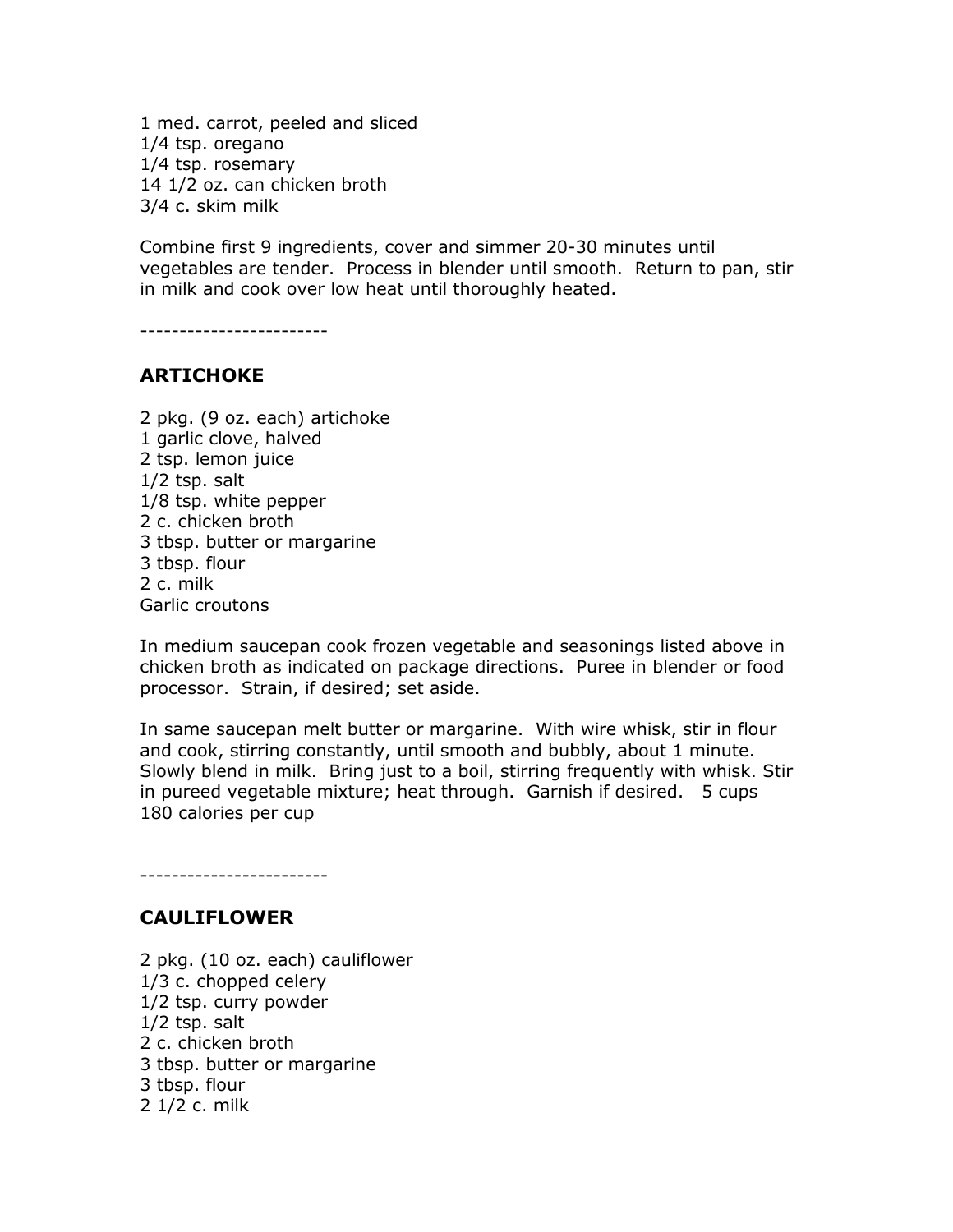Chopped chives

In medium saucepan cook frozen vegetable and seasonings listed above in chicken broth as indicated on package directions. Puree in blender or food processor. Strain, if desired; set aside. In same saucepan melt butter or margarine. With wire whisk, stir in flour and cook, stirring constantly, until smooth and bubbly, about 1 minute. Slowly blend in milk. Bring just to a boil, stirring frequently with whisk. Stir in pureed vegetable mixture; heat through. Garnish if desired. 6 cups. 160 calories per cup

------------------------

## ZUCCHINI ROMA

5 med. zucchini 1/4 c. flour 1 tsp. salt 1 tsp. oregano 1/4 tsp. ground pepper 1/4 c. olive oil 2 sliced tomato 1 c. sour cream 1/2 c. Parmesan cheese

Wash and scrub zucchini well and cut into thin round pieces. Combine flour with half the salt, pepper and oregano in a bowl. Coat zucchini slices in mixture. Heat oil in a skillet and saute zucchini until brown. Place zucchini in a greased baking dish and top with tomato. Combine sour cream and the rest of the salt, oregano and pepper and spread over tomato slices. Bake 30 minutes at 350 degrees.

------------------------

#### CABBAGE CREOLE

1 lg. cabbage 1 lb. ground chuck 1 bell pepper 1/2 onion 1 can stewed tomatoes 1 can Rotel 1 can Cheddar cheese soup 1 can corn 1 can kidney beans, drained (optional)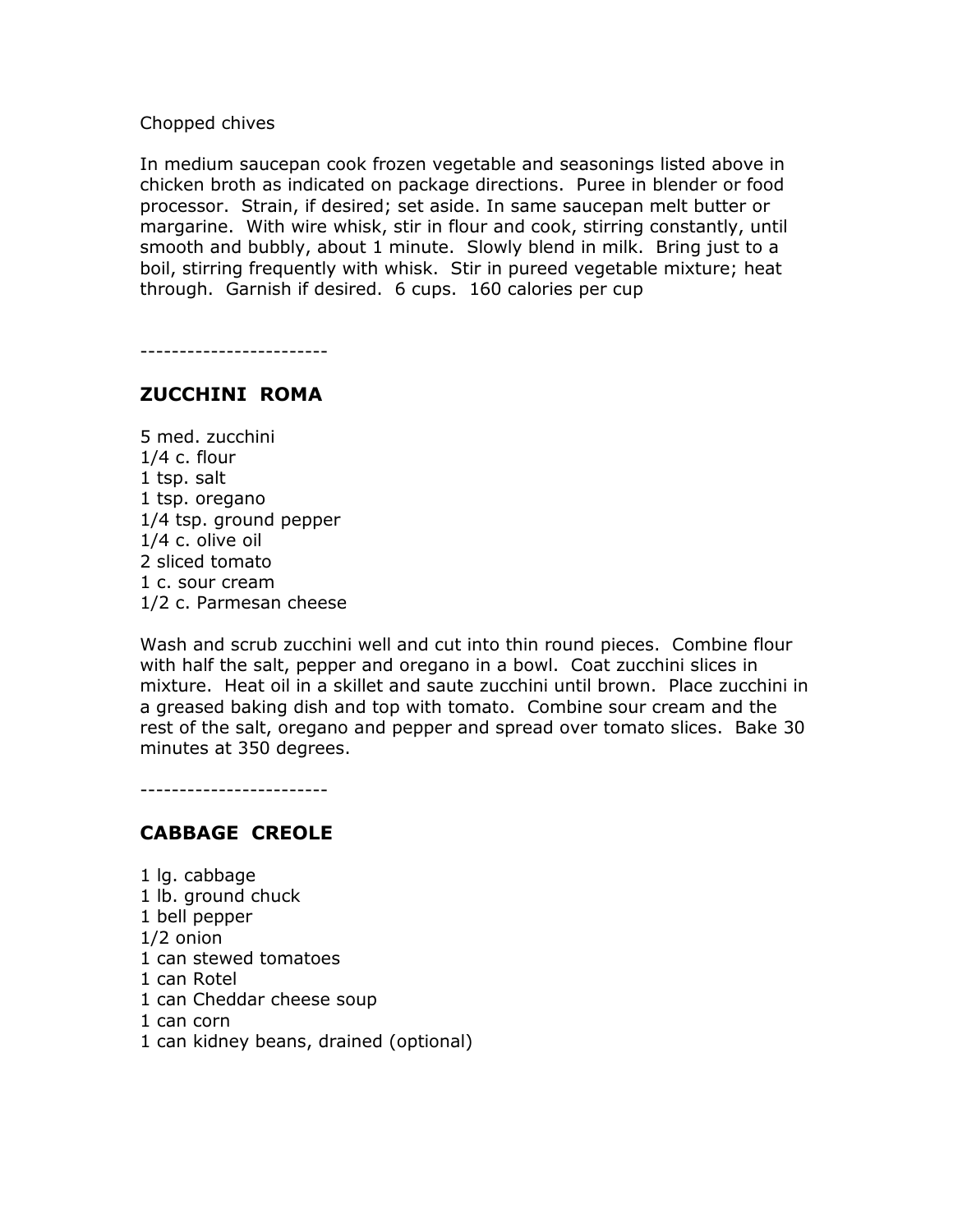Brown onion, bell pepper and ground chuck. Cook until done and drain all remaining grease. Cut up cabbage. Add all ingredients and simmer for 30- 40 minutes.

------------------------

### MOE'S SCALLOPED CORN

1 lb. frozen corn 2 eggs 2 tbsp. flour 1/2 c. milk Salt & pepper Bits of butter on top

Bake at 350 degrees for 30 minutes.

------------------------

# TOMATOES VINEGARETTE

6 lg. tomatoes, peeled and sliced 1/2 lb. fresh mushrooms, cleaned and chopped 1/4 c. green onions, chopped 1 clove garlic, crushed 1/4 c. wine vinegar 2/3 c. vegetable oil 1/4 c. finely chopped parsley 1 tsp. salt 1 tsp. dill 1 tsp. basil leaves 1/4 tsp. pepper

Put sliced tomatoes in dish. Mix remaining ingredients together; pour over tomatoes. Refrigerate 1 to 2 hours before serving.

------------------------

## BROCCOLI JENNIFER

1 (10 oz.) pkg. frozen chopped broccoli thawed and drained 1 can cream of mushroom soup 1/2 c. mayonnaise 1/2 c. grated cheese 1 sm. onion, chopped 1 beaten egg 1 tbsp. melted butter 18 crushed Ritz crackers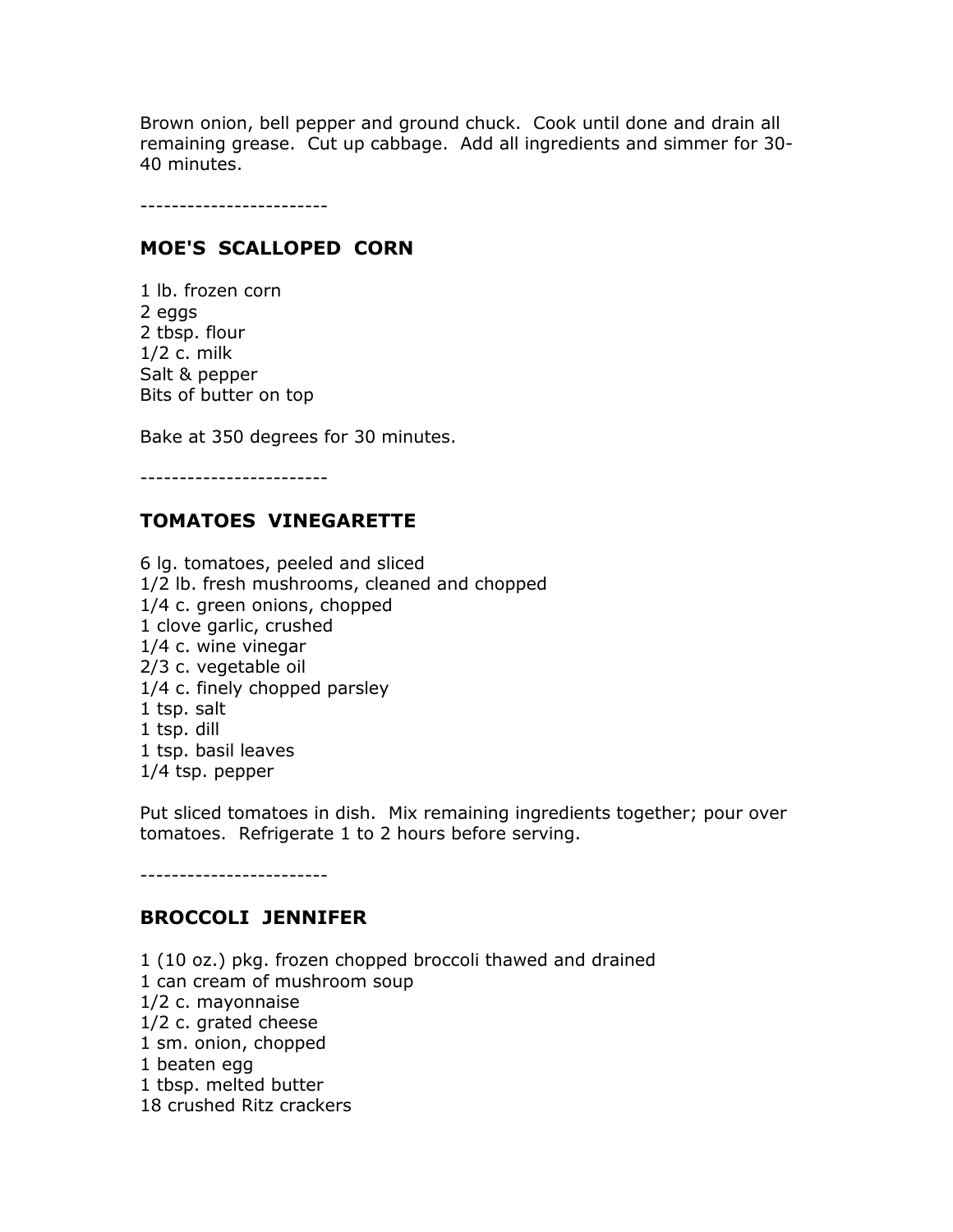Combine first 6 ingredients in buttered 1 quart baking dish. Mix melted butter and crackers; sprinkle on top. Bake at 350 degrees approximately 35 minutes.

------------------------

## BROCCOLI AUGRATIN

1 1/2 lbs. broccoli 1 can condensed Cheddar cheese soup 1/4 c. milk 1 c. Bisquick 1/4 c. firm margarine

Bring 1 inch of salt water to boiling; add broccoli. Cook until stems are tender 12 to 15 minutes; drain. Arrange broccoli in ungreased baking dish. Heat oven to 400 degrees. Beat soup and milk with hand beater until smooth; pour over broccoli. Mix remaining ingredients until crumbly, sprinkle over cheese sauce. Bake until crumbs are very light brown, about 20 minutes.

------------------------

## CHEESED VEGETABLES

3 (1 lb.) pkgs. California blend (broccoli, cauliflower, carrots)

- 1 stick margarine
- 1 lb. cheese whiz

Put all ingredients in crockpot or microwaveable bowl and heat thoroughly.

------------------------

## ESCALLOPED CABBAGE

1 lb. cabbage, coarsely shredded 2 qt. boiling water 5 tbsp. margarine 3 tbsp. flour 1 c. milk 1 1/2 c. buttered cracker crumbs 1/4 c. salt  $1/2$  c. sugar

Cook cabbage in boiling water seasoned with salt and sugar for 4 minutes. Drain very well and put in a 2 quart flat casserole. Make a cream sauce with butter, flour and milk by melting butter in saucepan, stirring in flour and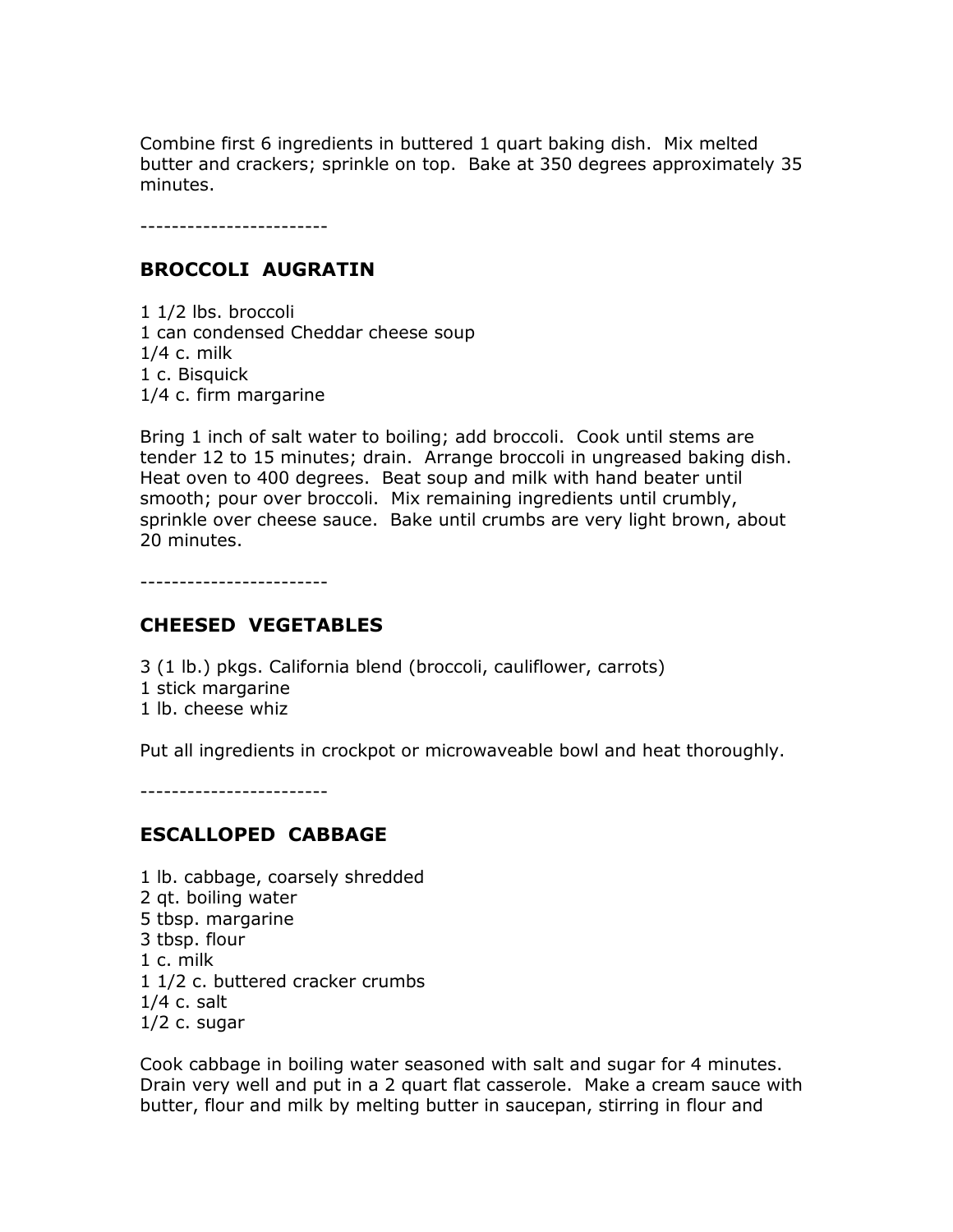slowly adding milk. Cook until thickened over medium heat. Pour over cabbage; sprinkle with buttered cracker crumbs. Bake at 325 degrees for 45 minutes. Serves 4 to 6.

------------------------

### SCALLOPED CABBAGE

1 head cabbage 1/2 c. milk Salt and pepper to taste 1 can cream of celery soup 3/4 lb. Velveeta cheese

Boil cabbage for 10 minutes; drain. Mix together in a casserole which has been sprayed with Pam; milk, Velveeta cheese, cream of celery soup, salt, and pepper. Cook mixture in microwave until cheese melts; add drained cabbage. Top with buttered breadcrumbs if desired. Bake at 375 degrees until mixture heats through, approximately 1/2 hour.

------------------------

### SMASHING SQUASH

- 2 lb. summer squash or zucchini, sliced, cooked and drained
- 1 carrot, pared and grated
- 1 sm. onion, peeled and grated
- 1 stick margarine, melted and mixed with
- 1 (8 oz.) pkg. dry herb-flavored stuffing mix
- 1 c. sour cream
- 1 can cream of chicken (or mushroom) soup

Mix squash, carrots and onions. Add 1/2 of the buttered stuffing to squash mixture. Add sour cream and soup, undiluted. Turn into buttered casserole dish and top with remaining buttered stuffing. Bake at 350 degrees for 20- 30 minutes.

------------------------

## GLORIFIED CABBAGE

1 med. cabbage 2 med. onions 6 cloves garlic 2 pieces celery, chopped 1 med. bell pepper, chopped 1/2 c. butter 1/4 c. oil 4 slices toasted bread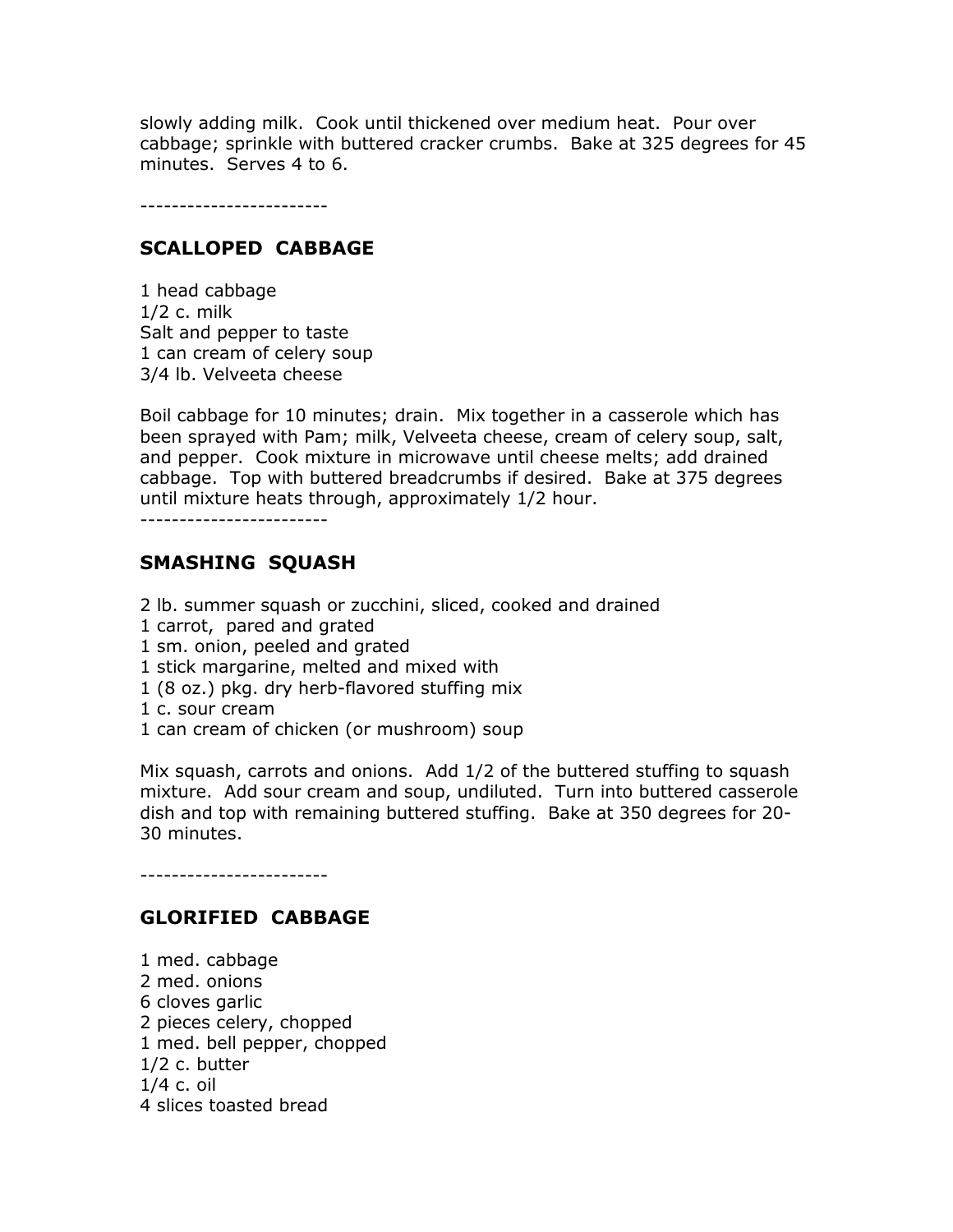2 cans Pet evaporated milk 1 lb. Velveeta cheese

Boil cabbage in a large pot until tender. In another pan, saute onions, garlic, celery, and bell pepper in the butter and cooking oil. Soak the toasted bread in the Pet milk. When the cabbage is boiled, drain. Add the ingredients to the cabbage, including the butter and oil. Mix. Chop up the bread and add to the mixture. Add the cheese, stir until melted, put in a casserole dish and top with breadcrumbs. Bake in 400 degree oven until brown.

------------------------

# CAULIFLOWER ALA POLAND

2 hard-boiled egg whites 1 tsp. parsley 2 tbsp. sour cream Pepper to taste 1/4 c. melted butter 3 tbsp. breadcrumbs 1 head cauliflower, steamed

Place a clean head of cauliflower on rack over simmering water. Cover and steam for 20 to 25 minutes. While cauliflower is steaming, cut egg whites into small pieces. Add parsley, sour cream, and pepper to egg whites. Just before serving, melt butter and stir in breadcrumbs over cauliflower, top with egg mixture.

------------------------

# CAULIFLOWER

1 head cauliflower, cleaned

2 tsp. mustard 1/2 c. mayonnaise 3/4 c. Cheddar cheese

Cook a whole head of cleaned cauliflower in boiling water for 12-15 minutes. Drain. Pour mixture over cauliflower in pan, and put in 375 degree oven for 10 minutes.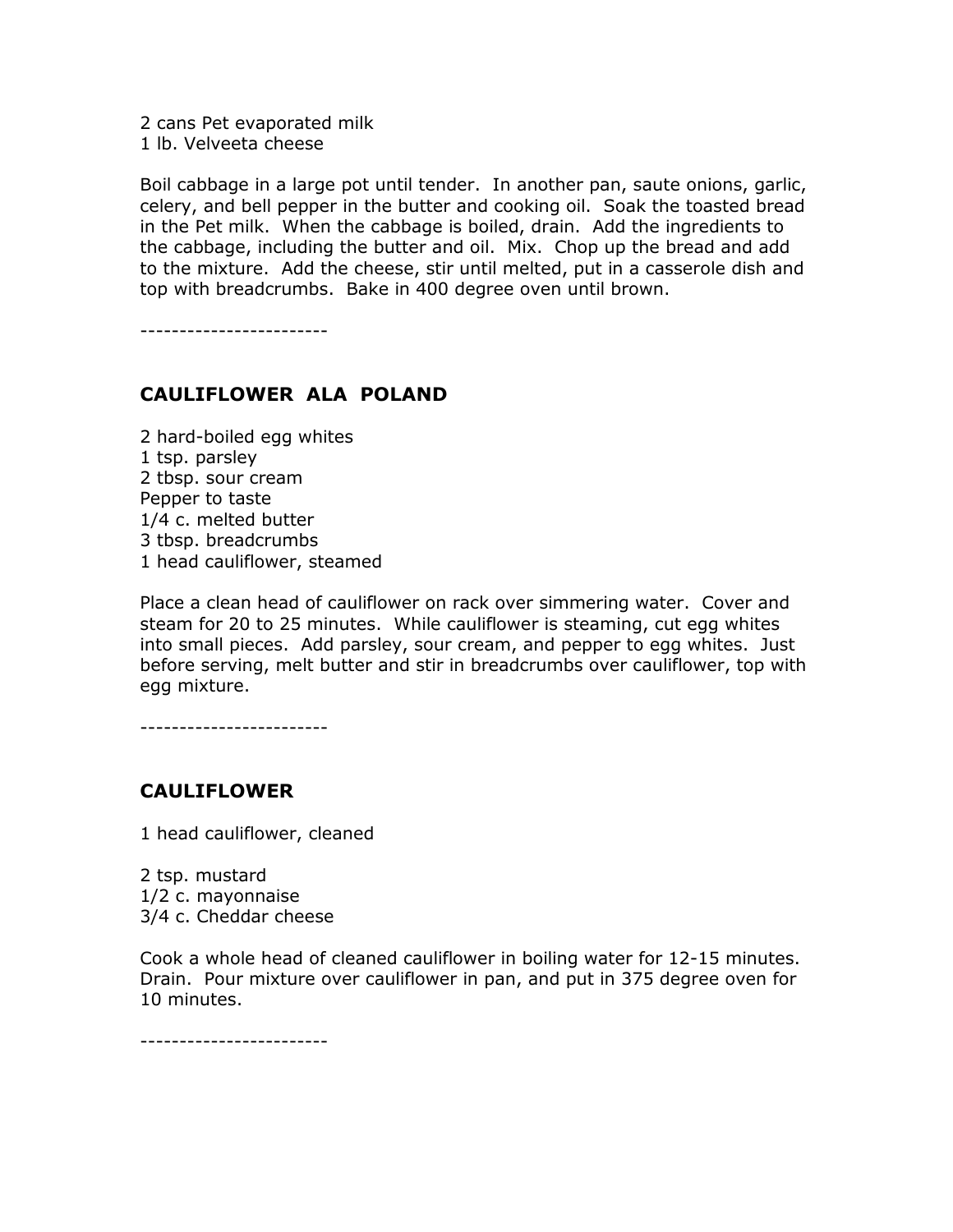### SUNNY GREEN PEPPER BAKE

3 green peppers, cut in half lengthwise 1/2 lb. pasteurized process cheese spread, cubed 1 (12 oz.) can whole kernel corn, drained 1 c. chopped tomato 1 c. fresh bread crumbs 2 tbsp. butter, melted

Remove seeds from peppers. Parboil 5 minutes. Drain. Reserve 1/2 cup process cheese spread. Combine remaining cheese spread, corn, and tomato. Spoon mixture into peppers. Top with reserved cheese spread and sprinkle with combined breadcrumbs and melted butter. Bake at 350 degrees for 30-35 minutes or until crumbs are golden brown. 6 servings.

------------------------

## BAKED SPINACH AND CHEESE

2 bags spinach 2 tbsp. chopped parsley 4 tbsp. shortening 1/2 tsp. paprika 4 eggs 2 c. milk 1 c. grated cheese 1 tsp. salt

Chop spinach fine, add parsley, cook in shortening 10 minutes. Add wellbeaten eggs to milk, pour over spinach. Add cheese and seasoning, turn into greased baking dish. Bake at 350 to 400 degrees for 1/2 hour.

------------------------

## STIR-FRY ZUCCHINI

3 c. diced zucchini 1/2 c. diced green pepper 1/2 c. diced onion 1 carrot, grated 1 c. celery, sliced diagonally 2 tbsp. vinegar 2 tbsp. granulated sugar Soy sauce to taste 1 med. tomato, diced (for garnish) 3 slices bacon (for garnish)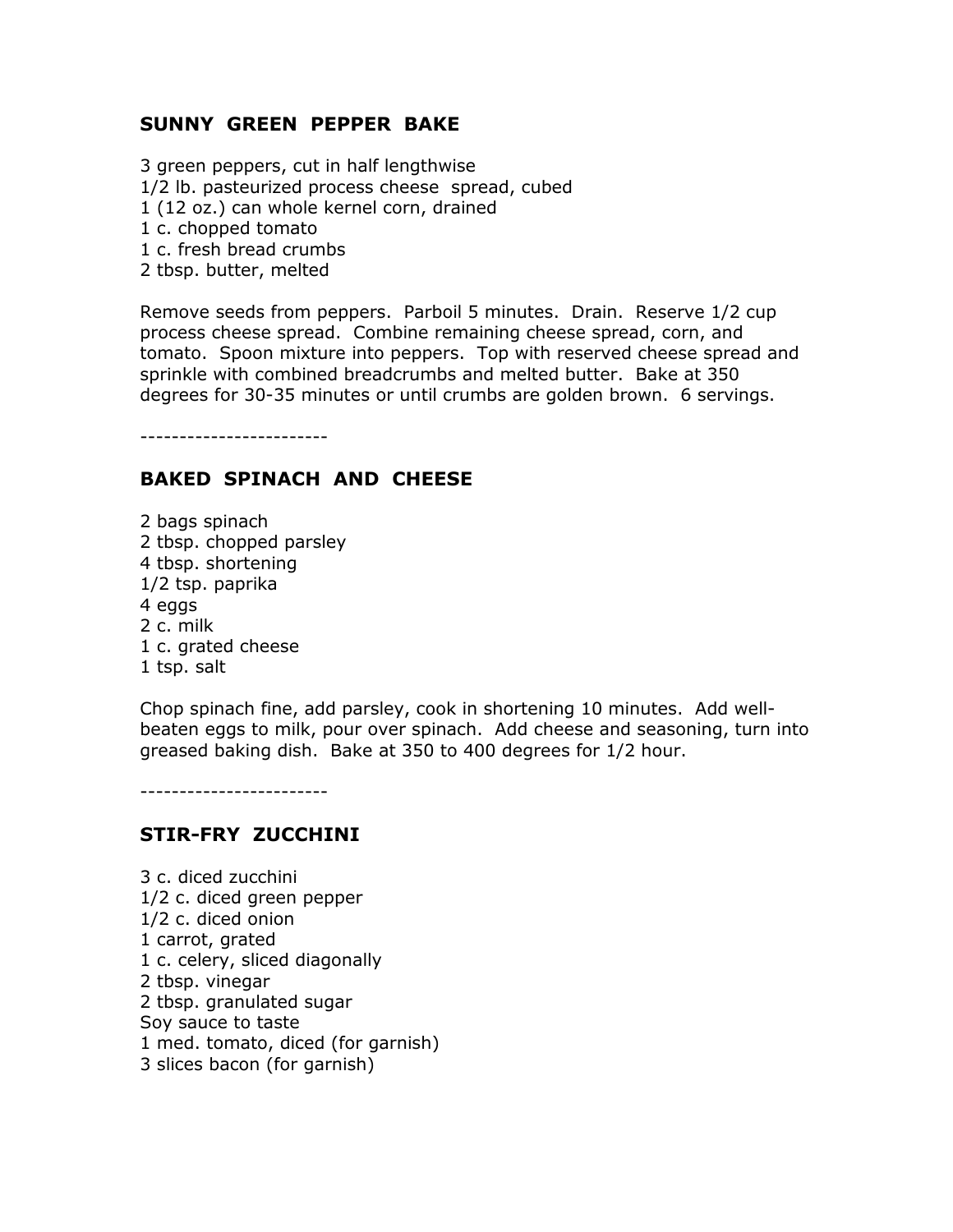Fry bacon until crisp. Remove and place on a paper towel to drain. Place diced zucchini, green pepper, onion, and celery in skillet; stir fry for 5 to 7 minutes. Add vinegar and sugar; stir well. Add soy sauce to taste. Garnish with chopped tomato; crumble bacon over top. Serves 6.

------------------------

### SWEET SOUR RED CABBAGE

1 med. head red cabbage 4 slices bacon, diced 1/4 c. brown sugar 2 tbsp. flour 1/2 c. water 1/4 c. vinegar 1 tsp. salt 1/8 tsp. pepper 1 sm. onion, sliced

Cook 5 cups shredded cabbage in salted water with 2 tablespoons vinegar or lemon juice, about 10 minutes; drain. Fry bacon, drain of fat all but 1 tablespoon bacon drippings. Stir in sugar and flour, add water and vinegar, salt, pepper and onion. Cook for about 5 minutes or until thick. Add bacon and sauce mixture to hot cabbage. Stir gently and heat through. Serves 6.

------------------------

## BAKED ZUCCHINI

1 1/2 to 2 lb. zucchini Salt to taste 1 lg. onion 1 c. breadcrumbs 1/2 lb. grated cheese 1 or 2 eggs 1 c. milk

Grind or grate squash and steam in frying pan with oil enough to keep from sticking. Add onions, cut fine. Cook 10 to 15 minutes. Cool slightly before adding milk and breadcrumbs and part of cheese. Add well-beaten egg and some cheese. Put in baking dish, top with breadcrumbs and cheese. Bake at 325 degrees for 30 to 45 minutes.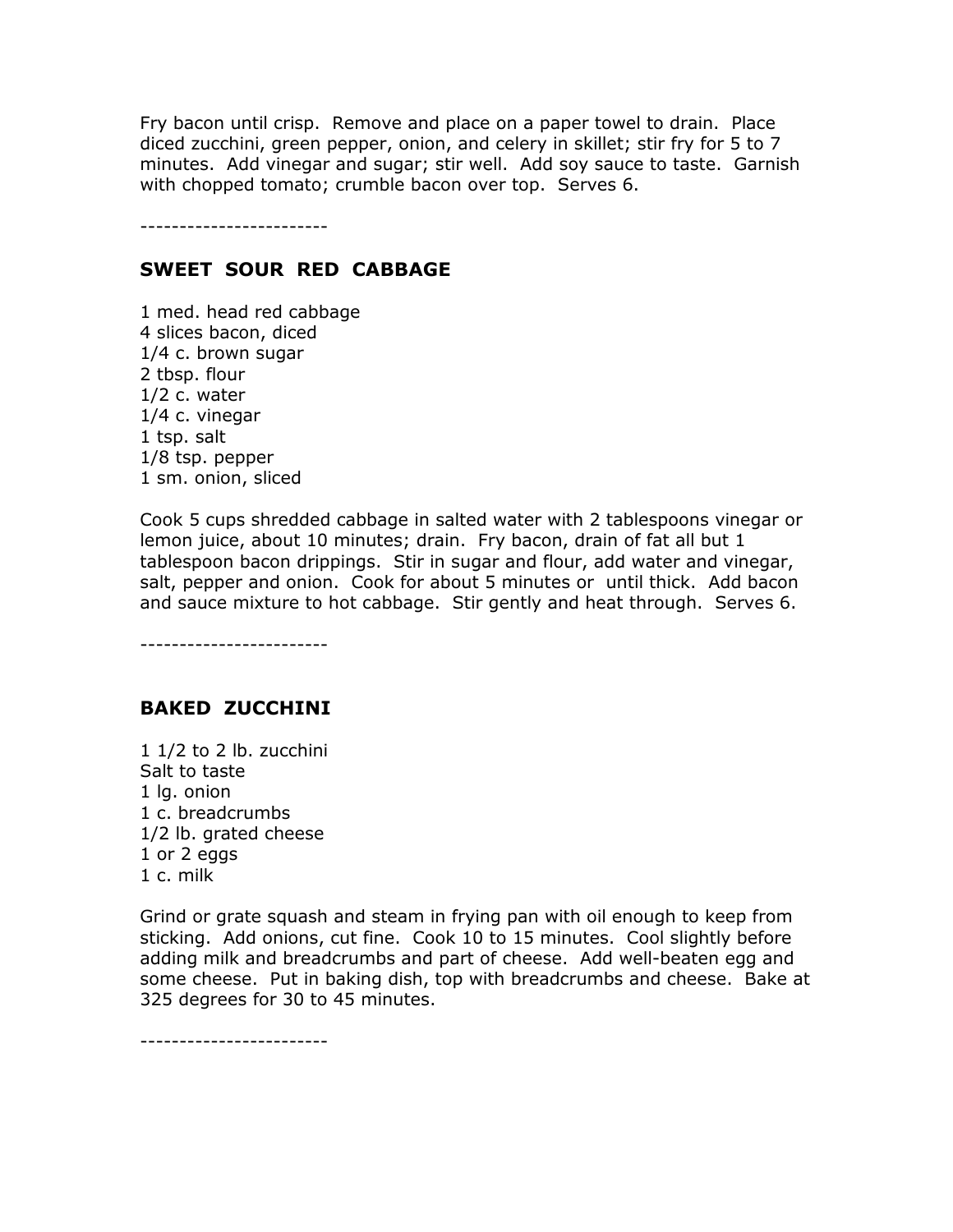# SUMMER SQUASH MEDLEY

2 tbsp. margarine 2 med. yellow squash, sliced 1/4" thick 2 med. zucchini, sliced 1/4" thick 1/2 red bell pepper, cut into strips 3/4 tsp. vegetable magic seasoning, cajun style 1/4 tsp. salt

 In large skillet, melt margarine. Add squash, zucchini and pepper strips. Saute over medium heat until crisp (about 5 minutes). Remove from heat; stir in seasonings.

------------------------

### BROCCOLI HOT DISH

1 (10 oz.) pkg. frozen chopped broccoli 1 can cream of chicken soup 1 tbsp. flour 1/2 c. sour cream 1/4 c. grated carrot Dash of pepper 1/4 tsp. salt 1 tbsp. onion, chopped 1/4 c. seasoned croutons 2 tbsp. melted margarine

Cook broccoli according to package directions. Drain. In a bowl mix together soup and sour cream. Add broccoli, flour, carrot, salt, pepper and onion. Mix. Put mixture in a greased 1 1/2 quart baking dish. Arrange croutons on top along outside edges. Drizzle croutons with melted margarine. Bake uncovered at 350 degrees for 30-35 minutes.

------------------------

#### ZUCCHINI SURPRISE

2 med. zucchini's 1 c. Bisquick 1/2 c. chopped onion 1/2 c. grated Parmesan cheese 1 clove of garlic 1/2 tsp. salt 1/2 tsp. oregano 1/2 tsp. parsley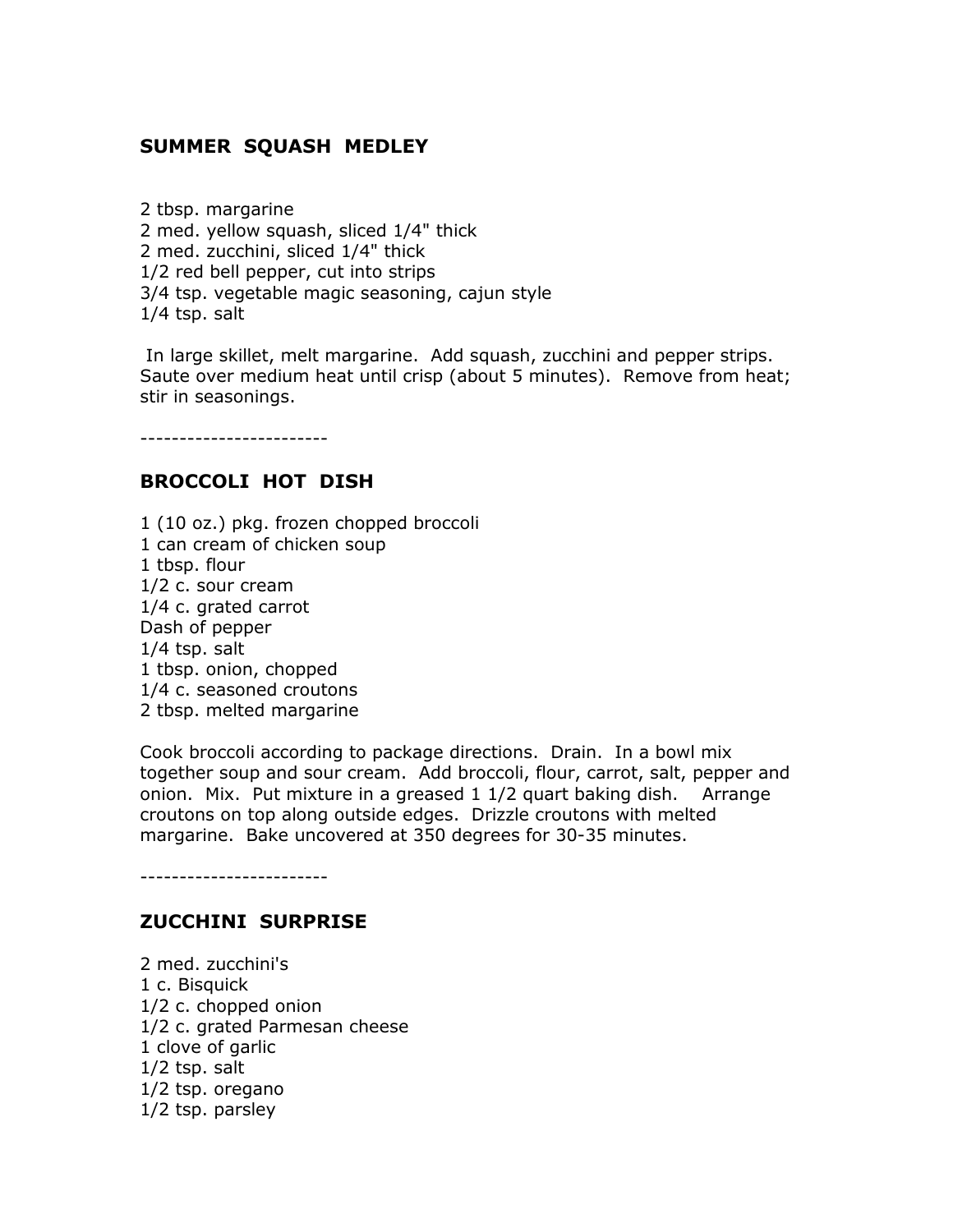1/4 tsp. pepper 1/2 c. oil 4 eggs

Mix together all above ingredients except zucchini. Slice zucchini, fold into mixture and spread into a greased pan. Bake at 350 degrees for 25-30 minutes.

------------------------

# CAULIFLOWER AU GRATIN

1 lg. head cauliflower 1/4 c. butter or margarine, divided 1/2 c. diced onion 1 1/2 c. (6 oz.) shredded cheddar cheese 1 c. (8 oz.) sour cream 1/4 tsp. salt 1/2 c. dried breadcrumbs

Break cauliflower into sections. Cook for 10 minutes in salted water. Drain well. Combine cauliflower with 2 tbsp., butter, onion, cheese, sour cream and salt. Spoon into 1 1/2 qt casserole. Melt remaining butter and toss with breadcrumbs. Sprinkle over cauliflower mixture. Bake at 350 degrees for 30-40 minutes.

------------------------

#### ASPARAGUS CASSEROLE

2 (14 1/2 oz.) cans cut asparagus, drained 1 1/2 tbsp. butter, melted 1 tbsp. flour 3/4 c. milk 2/3 c. Cheddar cheese, grated 1/8 tsp. salt 1/2 c. Ritz crackers, crushed 1/2 tbsp. butter

Preheat oven to 325 degrees. Place cut asparagus in casserole dish. In small pan over medium heat, melt butter. Add flour, then add milk gradually. Cook slowly until thickened, stirring constantly. Add cheese and salt. Pour sauce over asparagus, sprinkle with cracker crumbs and dot over top with butter. Bake 40 minutes.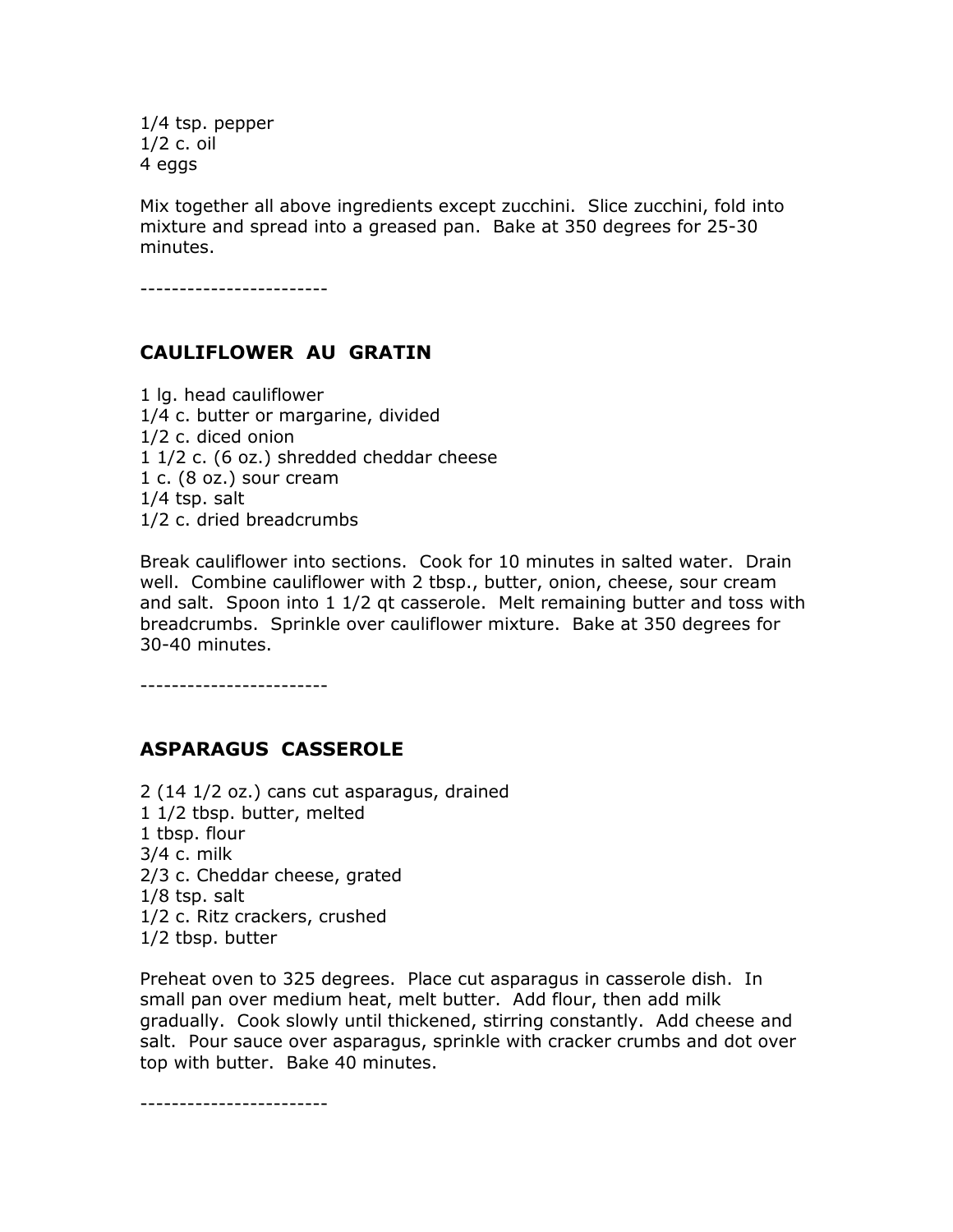### FRESH ASPARAGUS

2 lb. asparagus Salted water 1/4 c. butter or margarine, melted Sprinkle of salt Sprinkle of pepper

Snap or cut off tough ends of asparagus. Wash. Leave whole or cut into bite-size diagonal pieces. Cook in salted water until tender. If you find tips cook too fast compared to ends when cooking whole, make a pillow of foil to hold tips up. Drain very well. Turn into shallow serving dish. Drizzle butter over top. Sprinkle with salt and pepper. Makes 4-6 servings of about 4-6 spears each.

------------------------

### BAKED BEANS

3 (16 oz.) pork & beans 1 (16 oz.) butter beans 1 (16 oz.) kidney beans 1 tsp. prepared mustard Dash garlic powder 3/4-1 c. ketchup 1 sm. onion, chopped 1/4 c. dark brown sugar 1/2 lb. bacon (chopped in pieces) reserve 3 strips for top

 Drain butter and kidney beans. Mix beans, spices, ketchup and sugar. Brown bacon pieces, then fry onions until golden brown. Fold bacon and onions into beans. Bake at 350 degrees for 1 hour, uncover the last 20 minutes. Decorate beans with remaining bacon arranged on top.

------------------------

#### STUFFED BANANA PEPPERS

13 mild or hot banana peppers (sweet peppers, red or green bell peppers can be substituted if preferred) 2 tbsp. olive oil 1 sm. onion, minced 1 c. water 1/2 c. uncooked rice 1 med. tomato, peeled, seeded & chopped 2 tbsp. minced fresh parsley 1/2 tsp. salt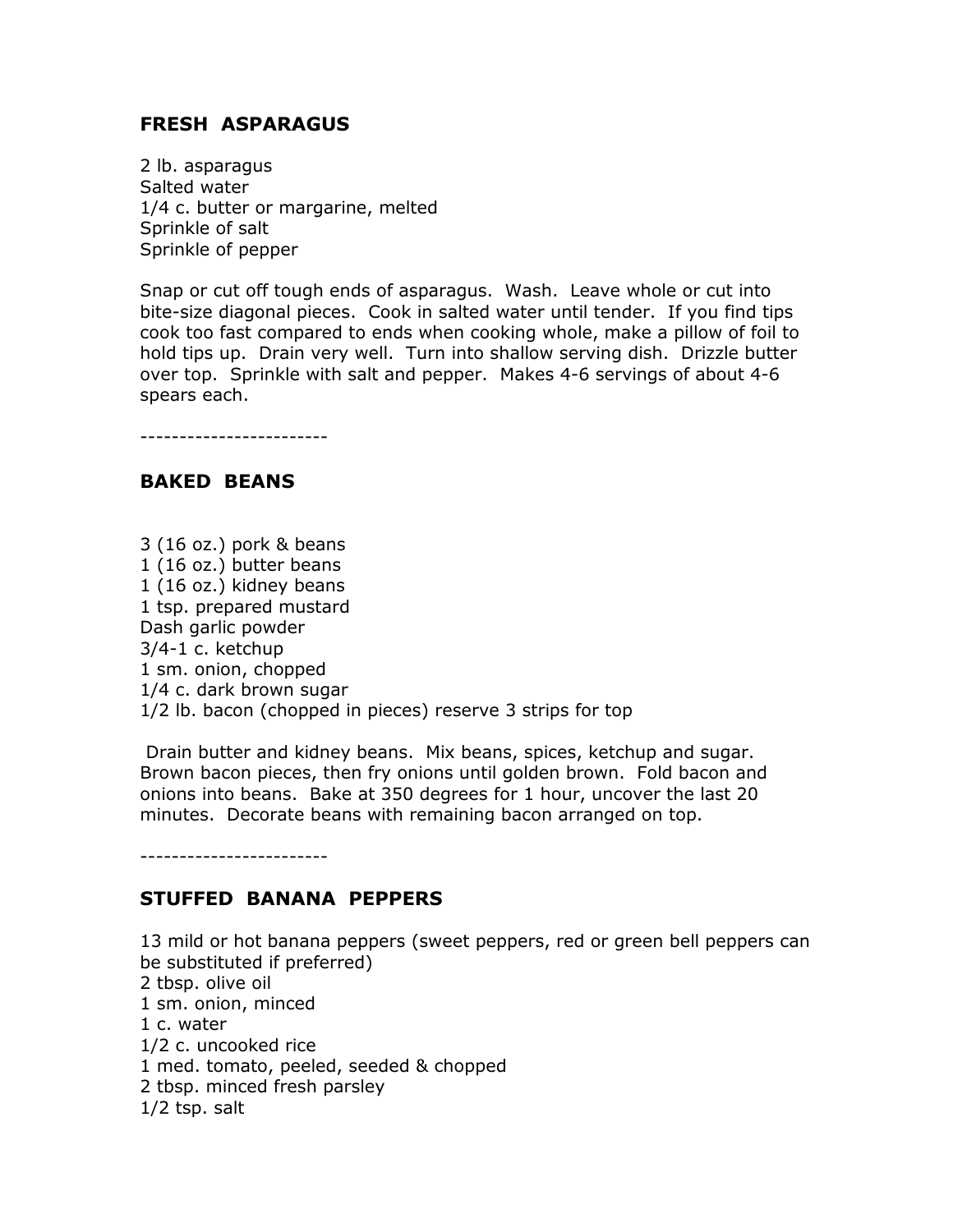1/4 tsp. dried dillweed 1/4 c. tomato puree

Cut 1/2 inch off tops of peppers and set aside. Remove cores and seeds with long thin knife. Rinse peppers in cold water to remove any remaining seeds; pat dry. Heat oil in heavy large skillet over medium-high heat. Add onion and saute 10 minutes. Stir in 1/2 cup water, rice, tomato, parsley, salt and dillweed. Cook until liquid evaporates, 10 minutes. Remove from heat. Preheat oven to 350 degrees.

Cut 1 pepper in half lengthwise and set aside. Fill remaining peppers loosely with rice mixture; replace tops. Position 2 pepper halves against long side of rectangular baking dish. Prop stuffed peppers against pepper halves, stacking in dish as necessary. Combine remaining 1/2 cup water with tomato puree in small bowl and blend well. Pour over peppers. Cover and bake 45-50 minutes. Serve hot with sauce accumulated in dish or pass separately. Excellent side dish to leg of lamb. Peppers can be filled 1 day ahead and refrigerated, or frozen up to 2 weeks. Defrost in refrigerator before baking.

------------------------

### PICKLED BEETS

2 c. sugar 2 c. water 2 c. vinegar 1/2 tsp. salt per cup

In saucepan, cook beets in water until tender. Drain. Pour cold water over beets and skin them by rubbing between your hands. Cut off ends. Slice beets. Dissolve sugar and salt into the 2 cups water and vinegar. Pour syrup onto beets. These keep in the refrigerator for months.

------------------------

#### BROCCOLI BALLS

1 pkg. broccoli cutlets, cooked & drained 3/4 c. melted margarine 1 tsp. pepper 1/2 tsp. garlic salt 1/2 c. Parmesan cheese 3 c. Pepperidge Farm stuffing 6 eggs, beaten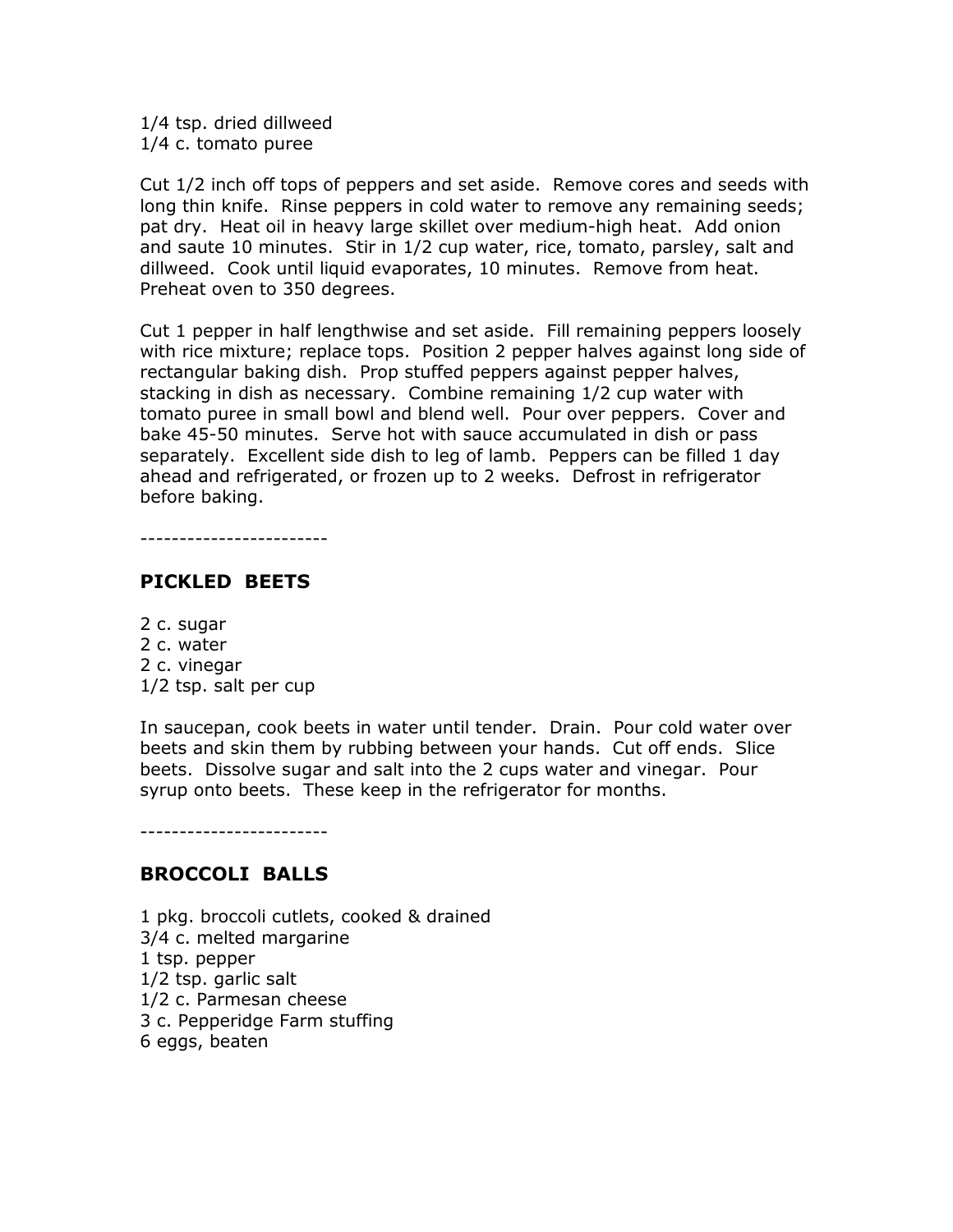Mix all ingredients in large bowl. Chill for 1 hour. Roll into small balls. Bake at 325 degrees for 15-20 minutes until lightly browned. Mix can be made the day before and kept refrigerated.

------------------------

#### BROCCOLI RICE CASSEROLE

2 (10 oz.) bags frozen chopped broccoli 1 c. long grain rice, cooked 1 c. process cheese spread 10 oz. condensed cream of mushroom soup 10 oz. condensed cream of chicken soup 2 tbsp. butter or margarine 1 c. chopped onion 2 tbsp. butter or margarine 1/2 c. dry bread crumbs

Cook and drain broccoli. Combine broccoli and rice in large container. Mix cheese spread, mushroom soup and chicken soup together. Add to broccoli. Put butter and onion into frying pan. Saute until onion is soft and clear. Mix with broccoli and rice. Put into 3 quart casserole. Melt butter in small saucepan. Stir in crumbs. Sprinkle over top. Bake uncovered in 350 degree oven for about 30 minutes. Serves 8.

------------------------

#### APRICOT - GLAZED CARROTS

5 c. julienne-cut carrots 3/4 c. water 1/4 tsp. salt 1/4 c. apricot preserves

In medium saucepan, combine carrots and water; bring to a boil. Reduce heat; cover and cook over medium heat 8-12 minutes or until carrots are tender; drain. Stir in salt and apricot preserves. Makes 8 (1/2 cup) servings.

------------------------

#### SWEET AND SOUR CARROTS

2 lb. carrots, cut bite-size Salted water 1/4 c. brown sugar, packed 1/4 c. white vinegar 1 tsp. soy sauce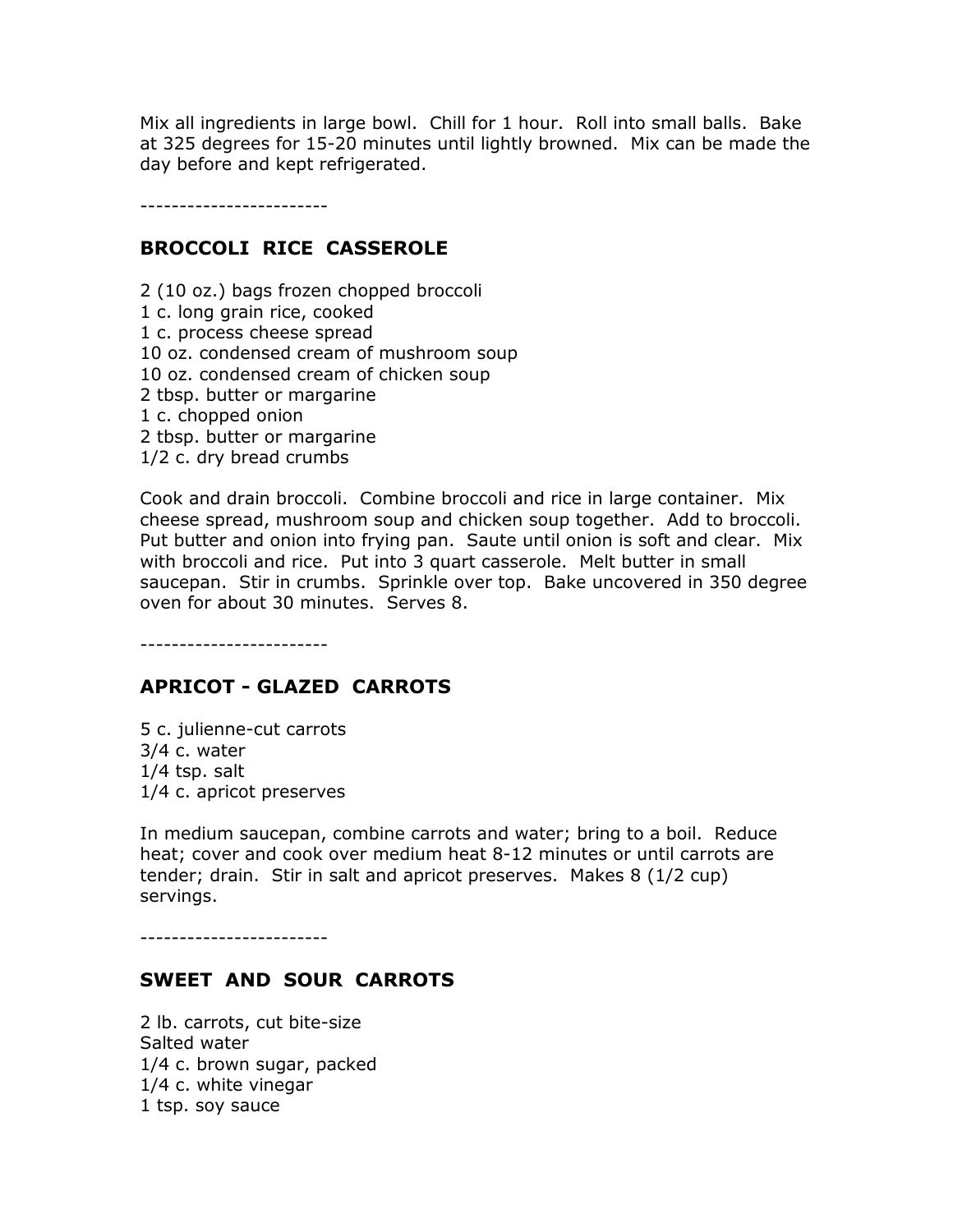1/2 c. orange juice 1/4 tsp. salt 1 tbsp. water 1 tbsp. cornstarch

Cook carrots in salted water until tender. Drain. While carrots are cooking put next 5 ingredients into saucepan. Mix well. Mix water and cornstarch together. Add to saucepan. Heat and stir to boil and thicken. Pour over drained carrots. Toss lightly to coat. Serves 6-8. Variation: Add 1/4 cup chopped green pepper to carrots for the last 15 minutes of cooking.

------------------------

### CAULIFLOWER MIX

2 lb. head of cauliflower, broken up Salted water 1/3 c. butter or margarine 1/3 c. all-purpose flour 3/4 tsp. salt 1/4 tsp. pepper 2 1/2 c. milk 1 c. peas, frozen or fresh, cooked 1/2 c. sliced mushrooms, drained 2 c. grated med. Cheddar cheese

Cook cauliflower in salted water until barely tender. Drain. Melt butter in saucepan. Mix in flour, salt and pepper. Stir in milk until it boils and thickens. Add peas, mushrooms, 1 cup of cheese and cauliflower to sauce. Stir. This may be heated through and served now. For oven dish turn into 2 quart casserole. Scatter remaining 1 cup cheese over top. Bake covered in 350 degree oven for about 25 minutes or until hot. Remove cover for last 10 minutes. Serves 8-10.

------------------------

#### CREAMED CELERY WITH PECANS

4 c. celery, cut diagonally into 1/2" pieces 3 tbsp. butter 2 tbsp. flour 2 c. milk 3/4 tsp. salt 3/4 c. pecan halves 1/2 c. bread crumbs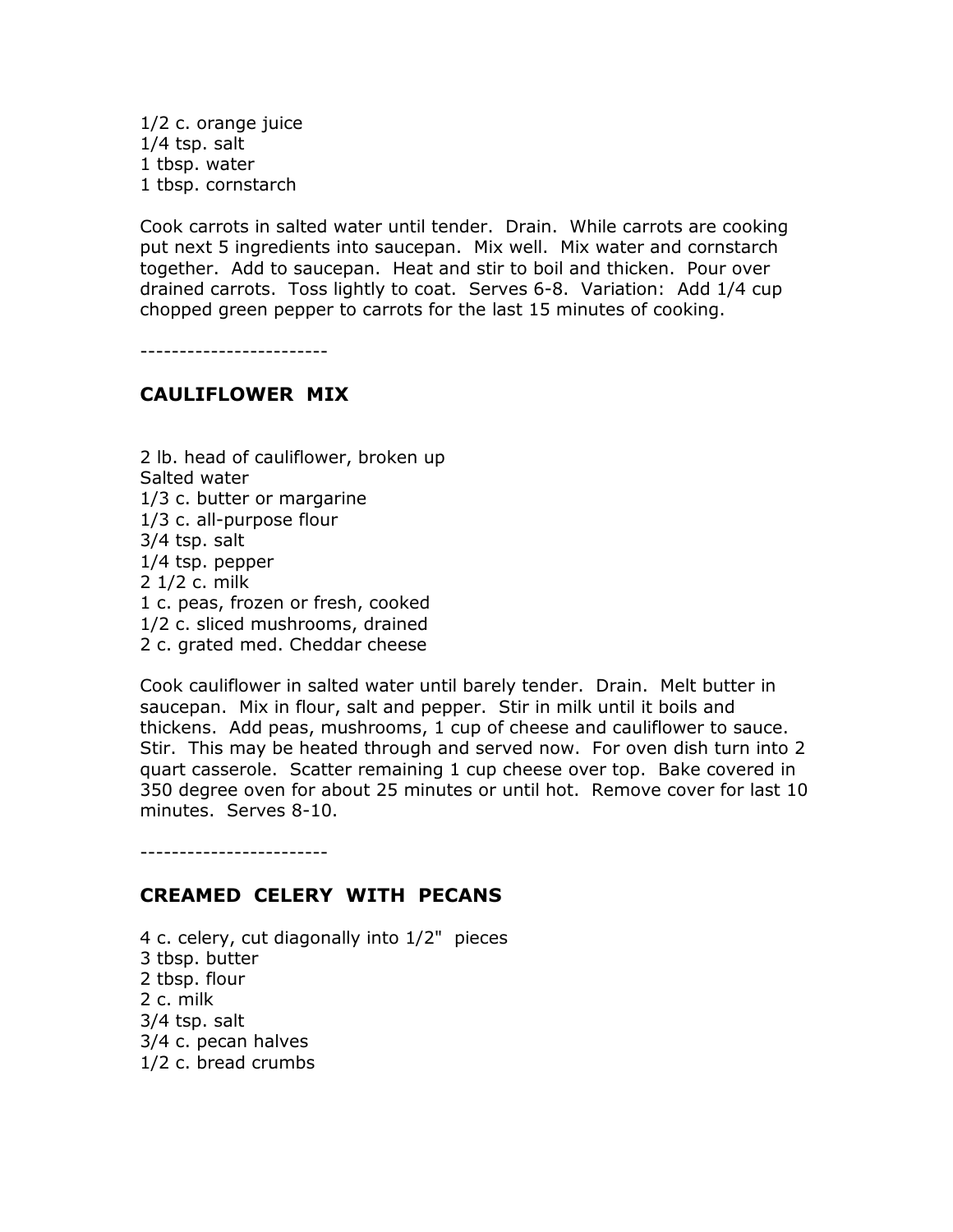Boil celery in water to cover for about 10 minutes or until tender. Drain. Melt 2 tablespoons butter over medium heat. Stir in flour and add milk slowly, stirring constantly until thick and smooth. Add salt and drained celery. Spoon mixture into greased 1 1/2 quart casserole. Top with pecans (or mix in with celery mixture). Mix bread crumbs with 1 tablespoon melted butter and sprinkle over celery mixture. (Can refrigerate, then bring to room temperature and bake.) Bake uncovered at 400 degrees for 15 minutes.

------------------------

### GREEN BEANS GERMAN - STYLE

4 slices bacon, diced 1/3 c. chopped onion 2 tbsp. sugar 1 tbsp. flour 3 tbsp. vinegar 16 oz. can Green Giant French style green beans, drained, reserved 1/3 c. liquid

In medium skillet, fry bacon until crisp. Remove bacon; drain on paper towels. Sautee' onion in bacon drippings until crisp-tender. Add sugar, flour, vinegar and reserved liquid; cook until smooth and thickened, stirring constantly. Add beans; heat thoroughly. Garnish with bacon. Makes 3-4 servings.

------------------------

#### GREEN BEANS PARMESAN

2 tbsp. butter or margarine 2 tbsp. all-purpose flour 1/2 tsp. salt 1/8 tsp. pepper 1 c. milk 1/2 tsp. Worcestershire sauce 2-4 tbsp. grated Parmesan cheese 2 (14 oz.) cut green beans, drained

Melt butter in saucepan. Mix in flour, salt and pepper. Stir in milk until it boils and thickens. Add Worcestershire sauce and first amount of cheese. Add more to taste. Add beans. Heat through. Stir often. Serves 8.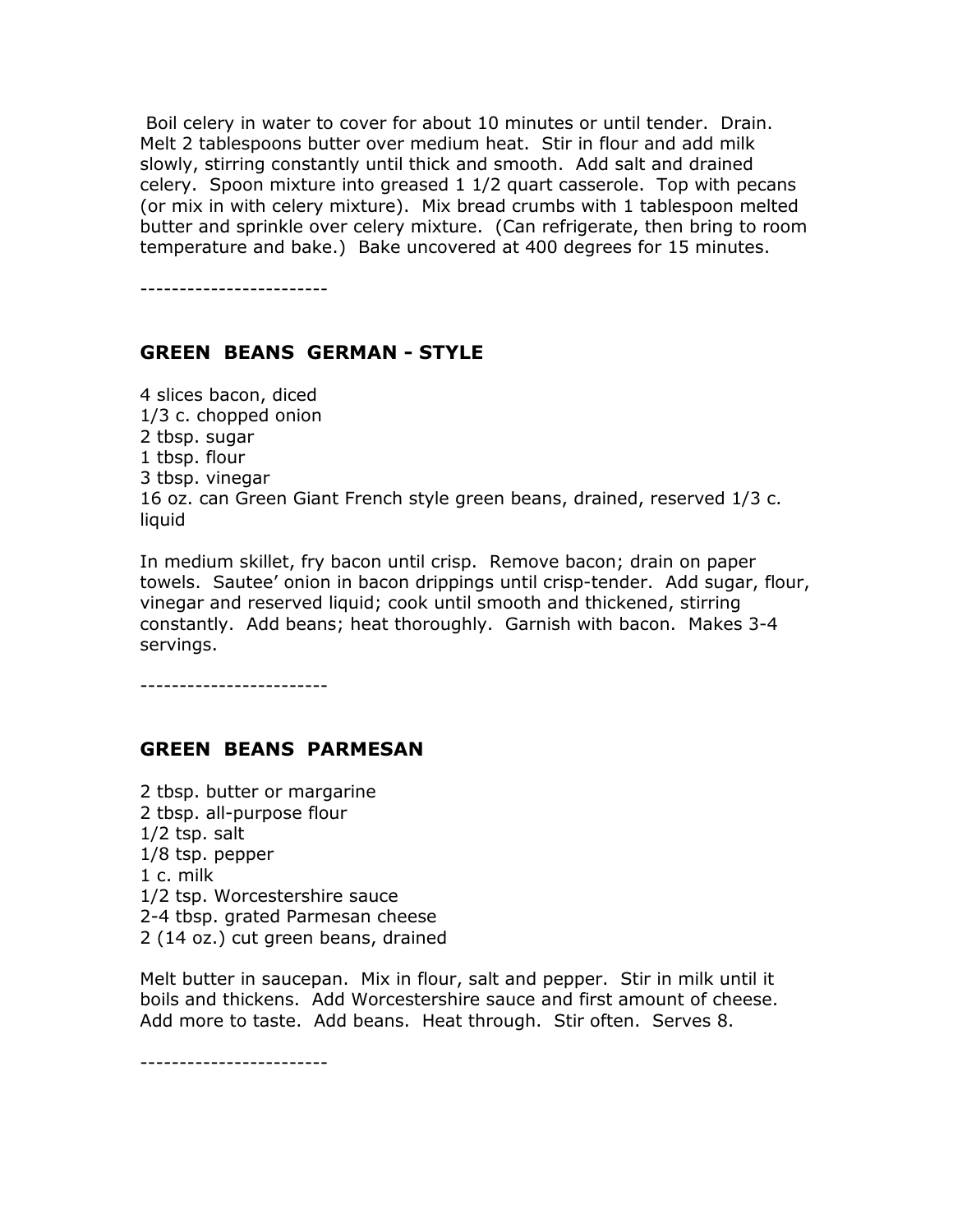### BAKED MUSHROOMS

3 lb. fresh sm. mushrooms 1 sm. onion, chopped 1/4 c. butter or margarine 1/2 c. all-purpose flour 3/4 tsp. salt 1/8 tsp. pepper 1/4 c. butter or margarine 1/4 tsp. garlic powder 2 1/2 c. chicken stock 1 c. sour cream 1 tbsp. tomato sauce or ketchup 1 tbsp. sherry (optional, but adds good flavor)

Sautee'mushrooms and onion in first amount of butter in frying pan for about 5 minutes. This may need to be done in 2 batches. Add more butter if needed. Turn into 2 qt casserole. Put remaining butter into frying pan. Mix in flour, salt, pepper and garlic powder. Stir in chicken stock, sour cream, tomato sauce and sherry. Heat and stir until it boils and thickens. Pour over mushrooms. Cover and bake in 350 degree oven for about 30 minutes or until bubbling hot. Serves 8. Note: If you do not have chicken stock available use 3 chicken bouillon cubes dissolved in 2 1/2 cups boiling water.

------------------------

#### REFRIGERATOR PICKLES

3 qt. cucumbers, sliced thin 1 lg. onion, sliced thin 1 lg. green pepper, sliced 3 c. sugar 1/4 c. salt 2 c. white vinegar 1 tsp. celery seed 1 tsp. mustard seed

Mix and store in large bowl in refrigerator. They will stay crisp.

------------------------

#### POTATO AND CARROT MEDLEY

1/3 c. unsalted butter 4 med. potatoes, cubed 1 c. carrot sticks, 1 1/2" long 1/2 c. onions, chopped 1/2 c. green pepper strips, half the length of the green pepper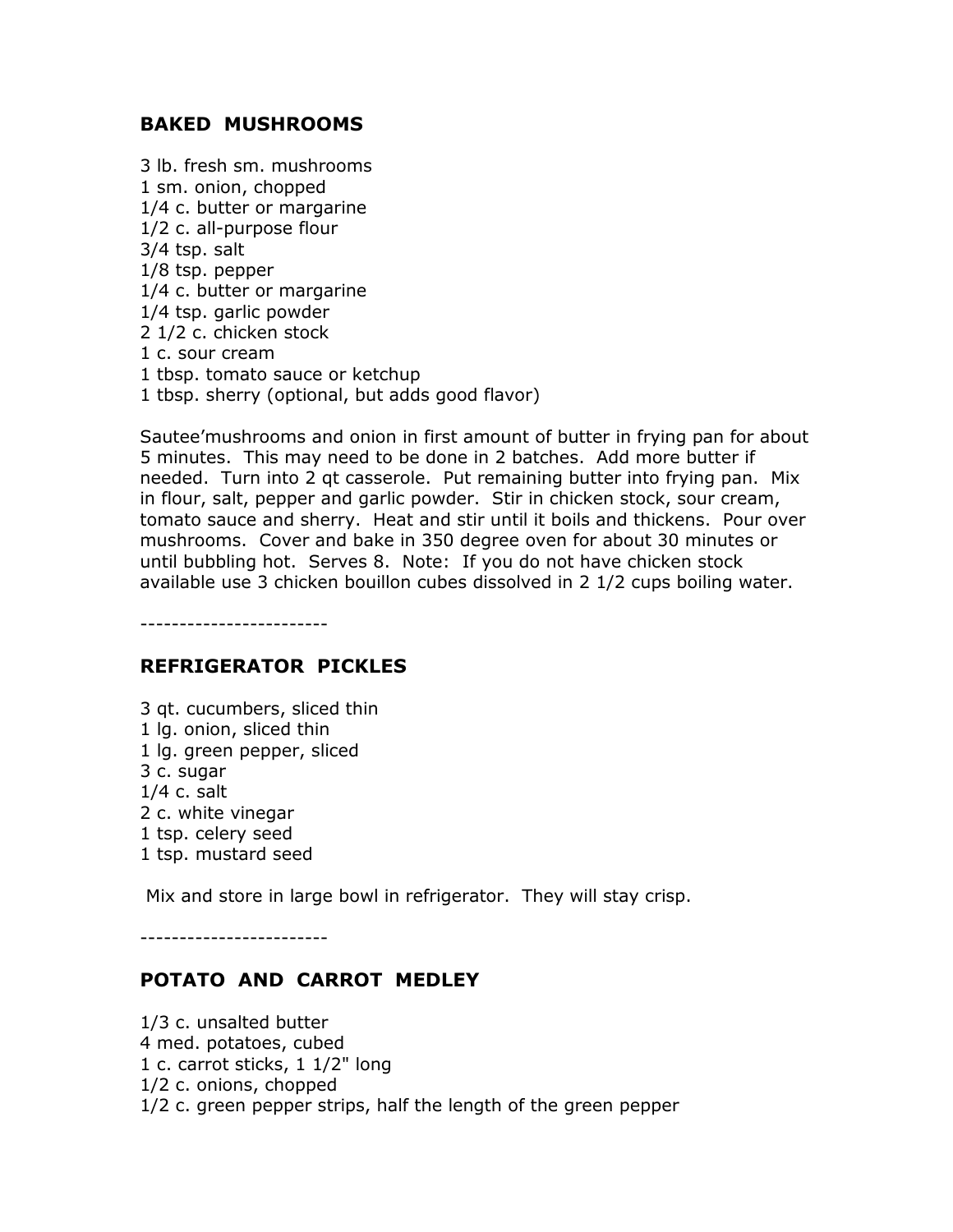1/2 c. frozen green beans, thawed 1 tsp. instant chicken bouillon granules 1 tsp. dill weed 1/2 tsp. salt

Melt butter in pot. Add chicken bouillon and dill weed. Stir well. Add carrots, potatoes and onions. Cook a few minutes on medium-low. Add all other ingredients and cook until done.

------------------------

## TWICE BAKED POTATOES

6 med. Idaho potatoes Salt & pepper to taste 1 pt. sour cream 1/2 c. chives or chopped green onion, if desired 1 c. Cheddar cheese, shredded 1/2 c. butter or margarine, softened Parmesan cheese

Bake the potatoes until done, approximately 1 1/2 hours at 350 degrees. Cut in half. Scoop out both halves. Reserve the skin. Whip the potatoes together in a large bowl and add salt and pepper to taste. When smooth, add sour cream, chives or onion if desired, cheese and butter. Whip until blended. Scoop potato mixture back into the skins. Sprinkle with a little Parmesan cheese. May be held in the refrigerator for 24 hours, or wrapped for freezing. To serve, place on cookie sheet and bake at 325 degrees for 30 minutes or until golden.

------------------------

#### SPINACH CASSEROLE

1 pkg. frozen spinach, thawed & squeezed dry 4 eggs, beaten 3/4 c. milk 1 tbsp. onion flakes 1 tbsp. Worcestershire sauce 1 tbsp. salt 3/4 lb. sharp cheese, grated 2 c. cooked rice 1/4 c. melted butter

Combine ingredients in a greased casserole dish. Bake at 350 degrees for 45-50 minutes.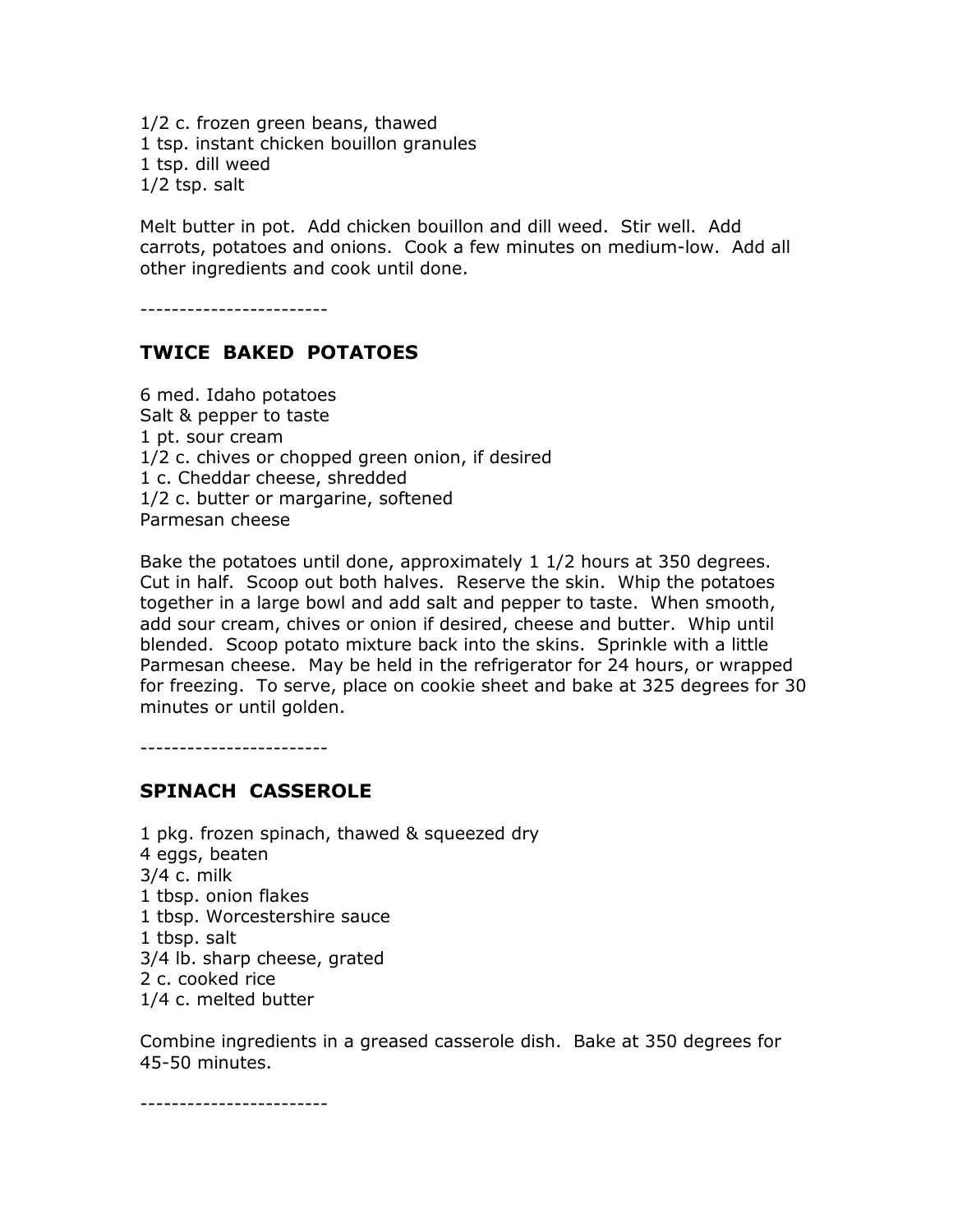# BAKED SQUASH WITH APPLES AND CHESTNUTS

5 lb. raw squash, cut in half, seeds & fibrous membrane removed 6 c. water, divided 10 chestnuts, cut with an X on flat side 1/2 c. cream sherry 2-3 Granny Smith apples, peeled, cored & chopped  $1/2-1$  tsp. salt

Preheat oven to 350 degrees. Place squash halves in  $9 \times 13$  inch baking pan and pour 3-4 cup of water into pan. Bake uncovered until soft, about 30 minutes. Meanwhile place chestnuts in small saucepan and add remaining 2 cups of water. Cover and boil on high heat 15 minutes. Drain water and set chestnuts aside until cool enough to handle. Peel chestnuts, cool and chop meat coarsely. Set aside.

When squash is cooked, scoop out flesh and puree in blender or food processor, working in batches if necessary. (For this recipe, you will need 6 cups squash puree.) Place squash puree in large bowl. (Recipe can be completed to this point the day before. Refrigerate puree squash.) Set oven at 325 degrees. Stir sherry, chopped apples and salt into puree and pour into a 1 quart casserole. Sprinkle with reserved chopped chestnuts and bake 60 minutes or until heated through. Serves 6-8.

------------------------

## YAMMY APPLES

2 (19 oz.) can yams, sliced into thin chunks 4 juicy red apples, peeled & sliced 3 tbsp. lemon juice 3 tbsp. brown sugar 1 1/2 tsp. cinnamon 3 tbsp. butter or margarine Miniature marshmallows, optional

This recipe is made in layers. Start with a 2 1/2 quart buttered casserole, and make a 1 inch layer of sliced yams. Cover completely with 2 of the sliced apples. Sprinkle with half of the lemon juice, half of the brown sugar and half of the cinnamon, then dab with half of the butter. Repeat the layers. Bake at 350 degrees for 30 minutes. If desired, 10 minutes before cooking time has expired, cover with a layer of miniature marshmallows, and bake until they turn golden brown.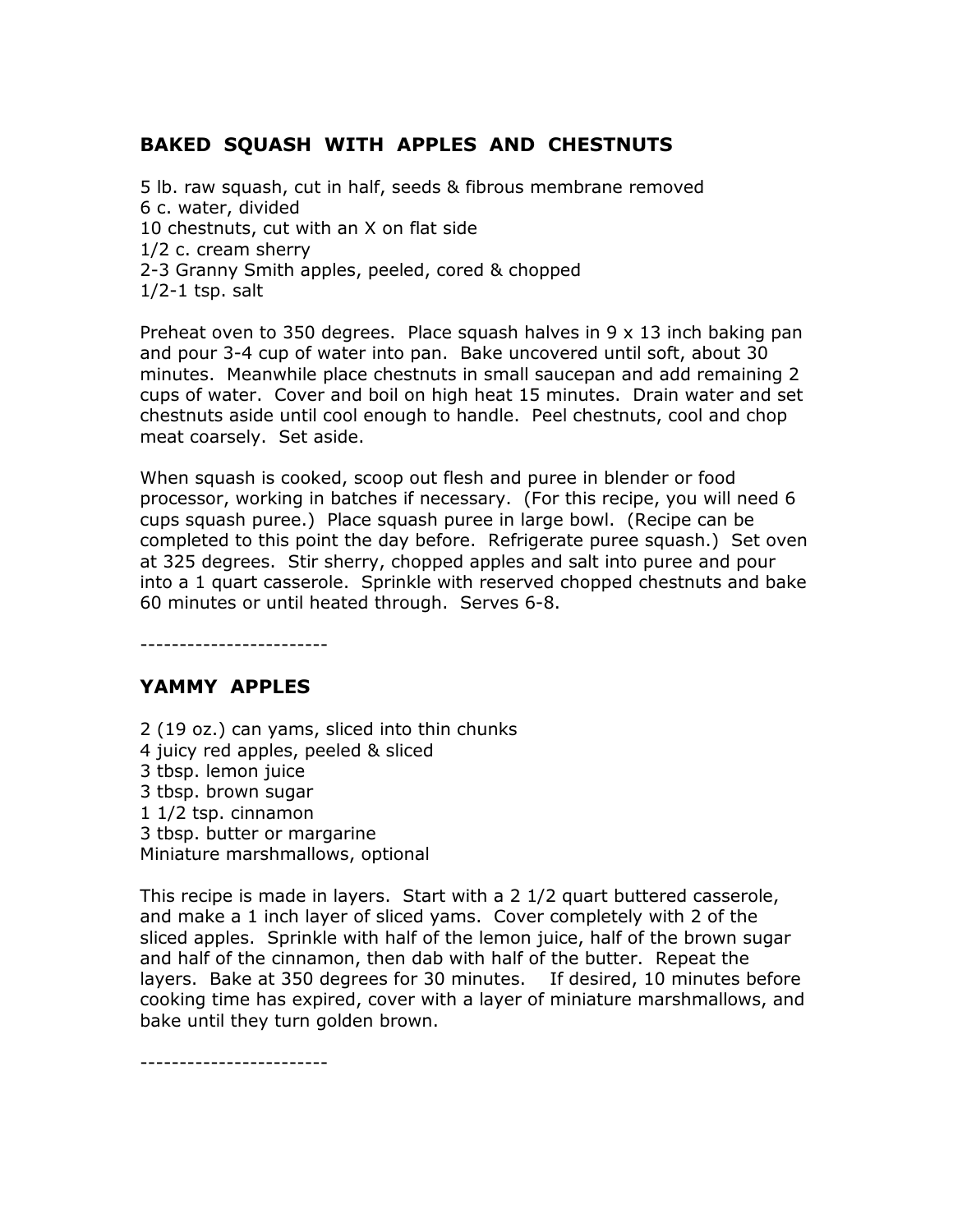# ZUCCHINI CASSEROLE

 3 c. chopped zucchini (or your favorite squash, peel first) 1/2 c. oil 1 sm. onion, chopped 1/2 tsp. marjoram 1/8 tsp. pepper 1/4 tsp. salt 1 c. Bisquick 1/2 c. Parmesan cheese 1 tsp. parsley flakes 4 beaten eggs

 Mix all ingredients and pour mixture into a 9 inch pie plate. Bake at 350 degrees for 30-35 minutes, or until golden. Serve warm.

------------------------

### BROCCOLI CASSEROLE

- 1 lg. bag chopped broccoli
- 1 c. grated sharp cheese
- 2 beaten eggs
- 1 can mushroom soup
- 2 tsp. onion flakes

Cook broccoli and drain. Pour sauce over and bake at 350 degrees for 20 minutes.

------------------------

## CRUNCH - TOP POTATOES

1/3 c. butter 3 or 4 lg. baking potatoes, pared and cut in 1/2 in. slices 3/4 c. crushed corn flakes or 1 c. potato chips 2 tsp. salt 1 1/2 tsp. paprika 1 1/2 c. shredded Sharp process cheese

Heat oven to 375 degrees. Melt butter in jelly - roll pan in 375 degree oven. Add single layer of potatoes, turn once in butter. Mix remaining ingredients, sprinkle over. Bake 1/2 hour or until done.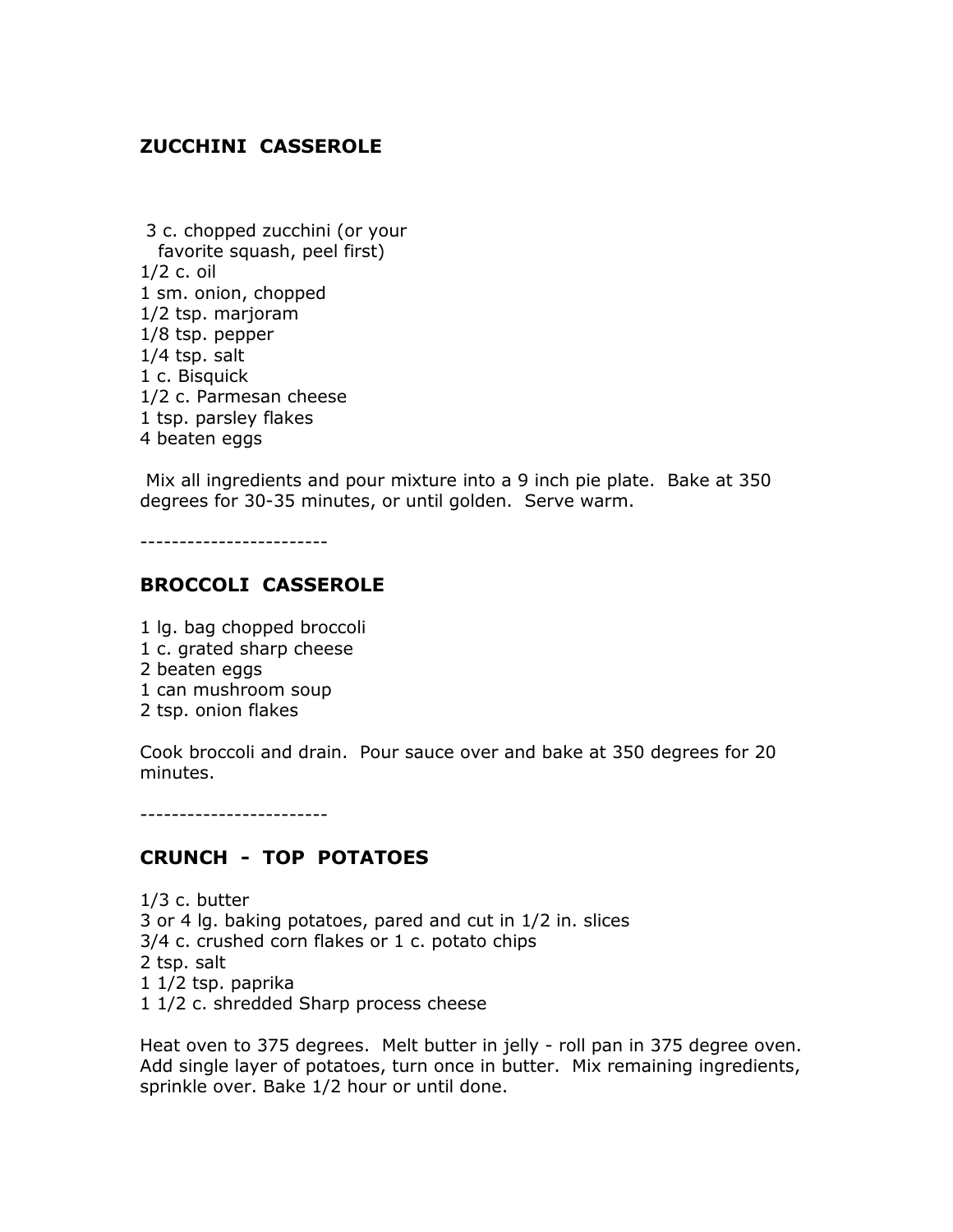## ESCALLOPED TOMATOES

1 (2 1/2 lb.) can tomatoes 1 sm. onion chopped fine 1/4 c. butter 1 1/4 c. dry bread cubes 1/2 c. brown sugar 1 tsp. salt 1/8 tsp. pepper

Sautee' onion in butter. Add bread cubes and sugar, cook slowly. Stir in tomatoes and seasoning. Place mixture in buttered shallow pan and bake 45 minutes in medium oven (350 degrees).

------------------------

## SWISS VEGETABLE MEDLEY

1 bag (16 oz.) frozen broccoli, carrots, cauliflower combination (thawed and drained) 1 can (10 3/4 oz.) condensed cream ofmushroom soup 1 c. (4 oz.) shredded swiss cheese 1/3 c. sour cream 1/4 tsp. pepper 1 can Durkee french fried onions

Combine vegetables, soup, 1/2 cup cheese, sour cream, pepper and 1/2 can onions. Pour into quart casserole. Bake covered at 350 degrees for 30 minutes. Top with remaining cheese and onions. Bake uncovered, 5 minutes longer. Makes 6 servings.

------------------------

#### GREEN RICE

1 1/3 c. Minute rice 1 can cream of mushroom soup 1 jar Cheese Whiz 1 (4 oz.) can mushrooms, drained 1 stick oleo or butter, melted 1/4 c. chopped onion 1 pkg. broccoli, chopped, cooked and drained

Mix all ingredients together. Bake at 350 degrees for 40 minutes.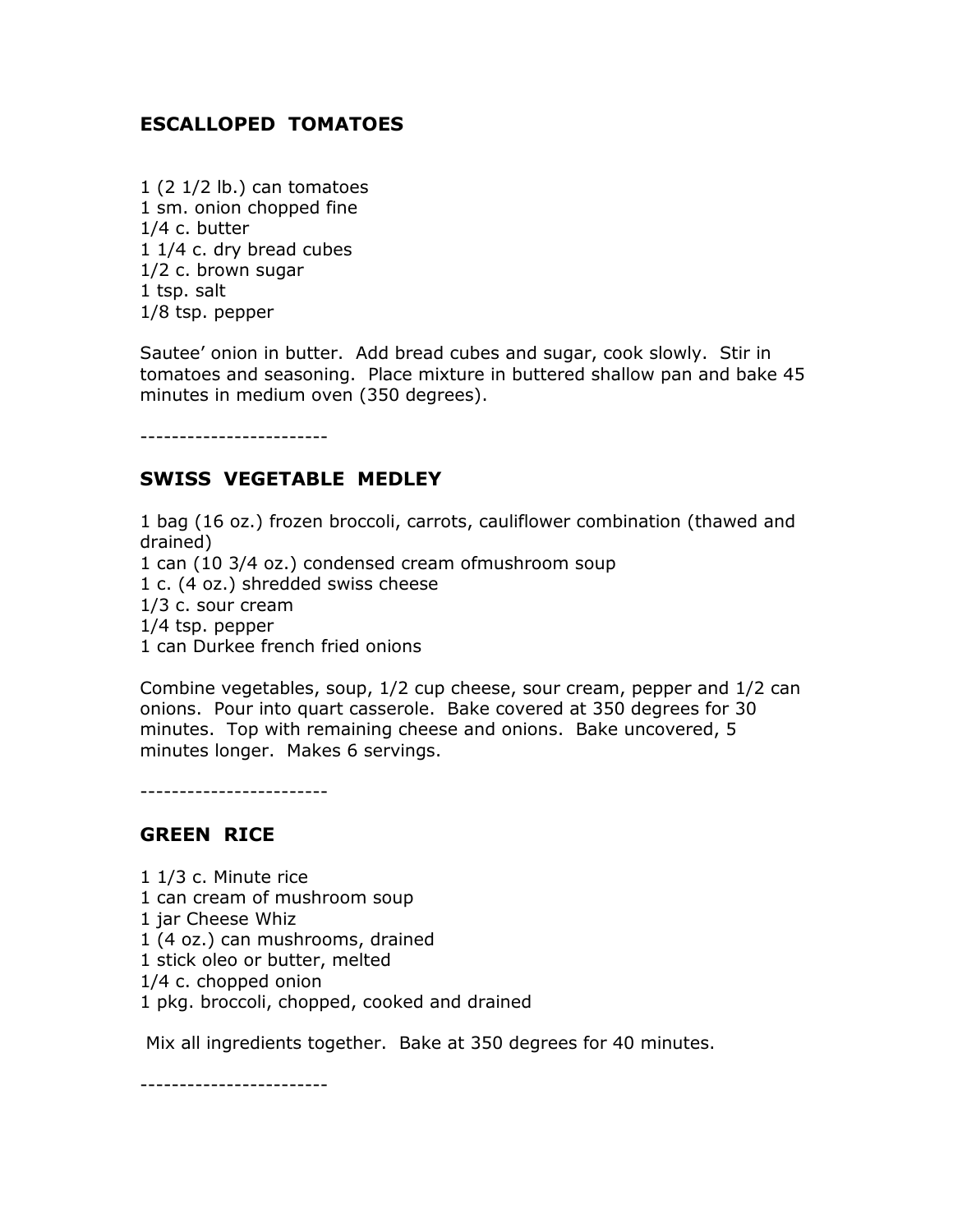### FRIED ZUCCHINI CAKES

1/3 c. biscuit mix 1/4 c. cheese grated 1/8 tsp. salt and pepper 2 lg. eggs, beaten 2 c. grated zucchini 2 tbsp. butter

Mix first 3 ingredients. Add eggs, zucchini and shape into cakes. Using heavy skillet, fry in melted butter for 2 minutes or more each side. Makes 8 or 10 cakes.

------------------------

#### CORN FRITTERS

1 1/3 c. flour 1 1/2 tsp. baking powder 3/4 tsp. salt 2/3 c. milk 1 egg 1 1/2 c. corn

Mix all ingredients together. Drop by spoonfuls into hot deep fat fryer. Cook until golden brown. Good with butter and Maple syrup.

------------------------

#### KENTUCKY SPOON BREAD

8 oz. creamed corn 8 oz. whole kernel corn 8 oz. sour cream 1 egg 1 stick soft margarine 1 sm. pkg. Jiffy corn bread mix

Mix all ingredients in bowl with spoon (do not need mixer). Bake in glass pan for 30 minutes at 350 degrees.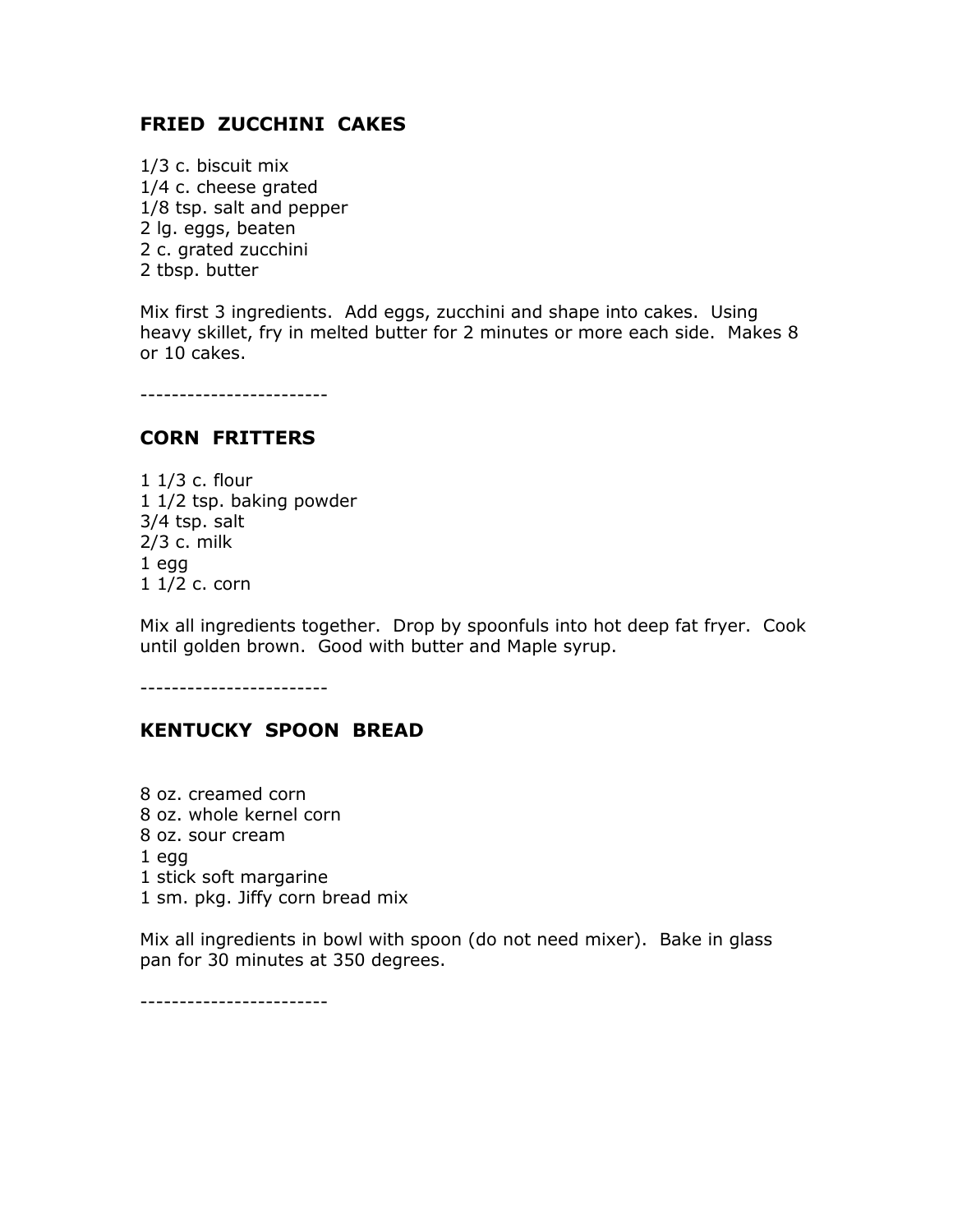## SWISS CHARD WITH CHEESE

2 lb. swiss chard 2 tbsp. butter or margarine 2 tbsp. flour 1 tsp. salt 1/2 c. milk 1/2 lb. diced pasteurized process cheese 1/2 c. breadcrumbs 2 tbsp. melted butter

Cut stalks from washed chard leaves in 1" pieces. Place in bottom of large kettle, cover with boiling water (salted). Cover and cook 5 minutes. Add torn leaves and continue cooking for 5 more minutes. Drain in colander, pressing out liquid. (5 cups chard) Melt butter, blend in flour and salt. Add milk and cook over low heat, stirring constantly until mixture thickens. Add cheese, stirring until cheese is melted and blended. Place chard into greased dish. Pour cheese over top and sprinkle with crumbs that have been coated with butter.

------------------------

# DILL - STUFFED MUSHROOMS

24 fresh mushrooms (white button) 2 tbsp. sliced green onion 2 tbsp. butter 1/4 c. fine bread crumbs 1 tsp. dried dill weed 1/2 tsp. Worcestershire sauce

Remove stems and chop. Cook stems and onion in butter till tender. Remove from heat. Stir in bread crumbs, dill weed, and worcestershire sauce. Fill mushroom crowns with bread crumb mixture. Bake on ungreased cookie sheet for 6 - 8 minutes at 425 degrees.

------------------------

## CABBAGE CASSEROLE

3 lb. cabbage, cooked slightly and drained --Add to cabbage-- 1 c. cracker crumbs 1 c. grated cheese salt and pepper

Melt 1 stick oleo and 2 cups milk. Pour over cabbage mixture. Bake 350 degrees for 30 minutes.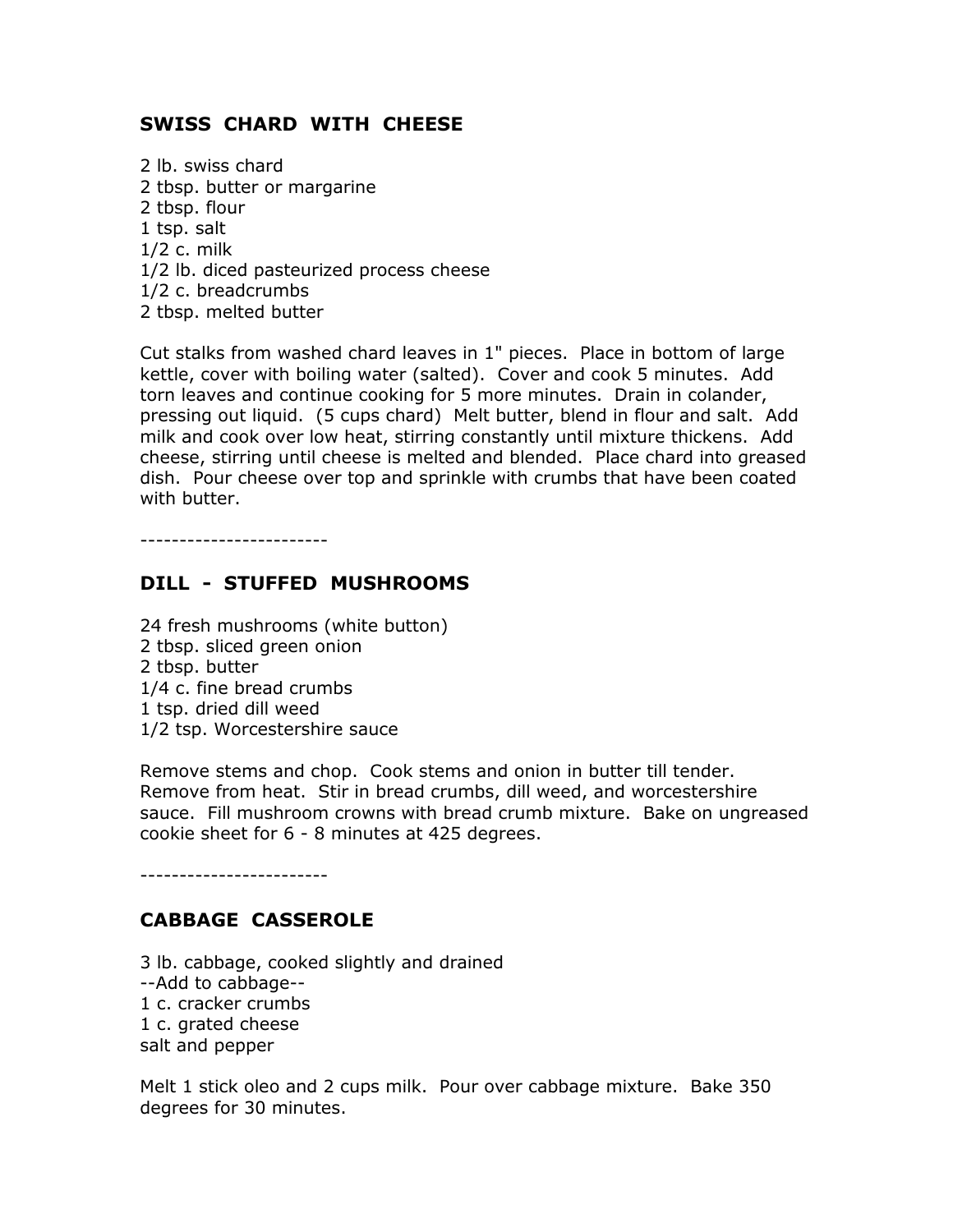## CORN CHOWDER

4 c. sliced potatoes 2 c. boiling water 1/4 lb bacon (diced & fried until brown, drain) 1/2 c. chopped onion 2 c. corn, whole kernel or cream 2 c. milk 1 tsp. salt 1/8 tsp. pepper 1 tsp. paprika 2 tbsp. chopped parsley

Boil potatoes 15 minutes. Fry bacon. Add onion and cook slowly for 5 minutes. Drain. Add to potatoes along with corn. Cook 15 minutes. Add milk, salt, pepper and paprika. Heat to boiling point and serve piping hot with parsley sprinkled over top. Don't continue to boil. Serves 4 - 6.

------------------------

### ASPARAGUS OMELET

1 lg. can asparagus tips 1 tsp. salt 1/2 (2 slices) c. breadcrumbs 4 eggs 1 1/2 c. milk 1/4 tsp. paprika

Drain can of asparagus tips and arrange on bottom of lightly buttered baking dish. Add salt, sprinkle over this, bread crumbs (without crusts) of fresh bread. Beat eggs slightly, add milk. Pour over ingredients in dish. Sprinkle paprika over top. Place in cold oven bake for 1 hour at 325 degrees.

------------------------

### SCALLOPED CABBAGE

Shred enough cabbage to fill a casserole. Cook in salted water until tender. make white sauce of:

- 2 tbsp. butter
- 2 tbsp. flour
- 2 c. milk

When thick, add 1 cup sharp cheese, and stir until melted. Add salt and pepper to taste. Pour over the drained cabbage and cover with buttered crumbs and bake in moderate oven until heated through and top is brown.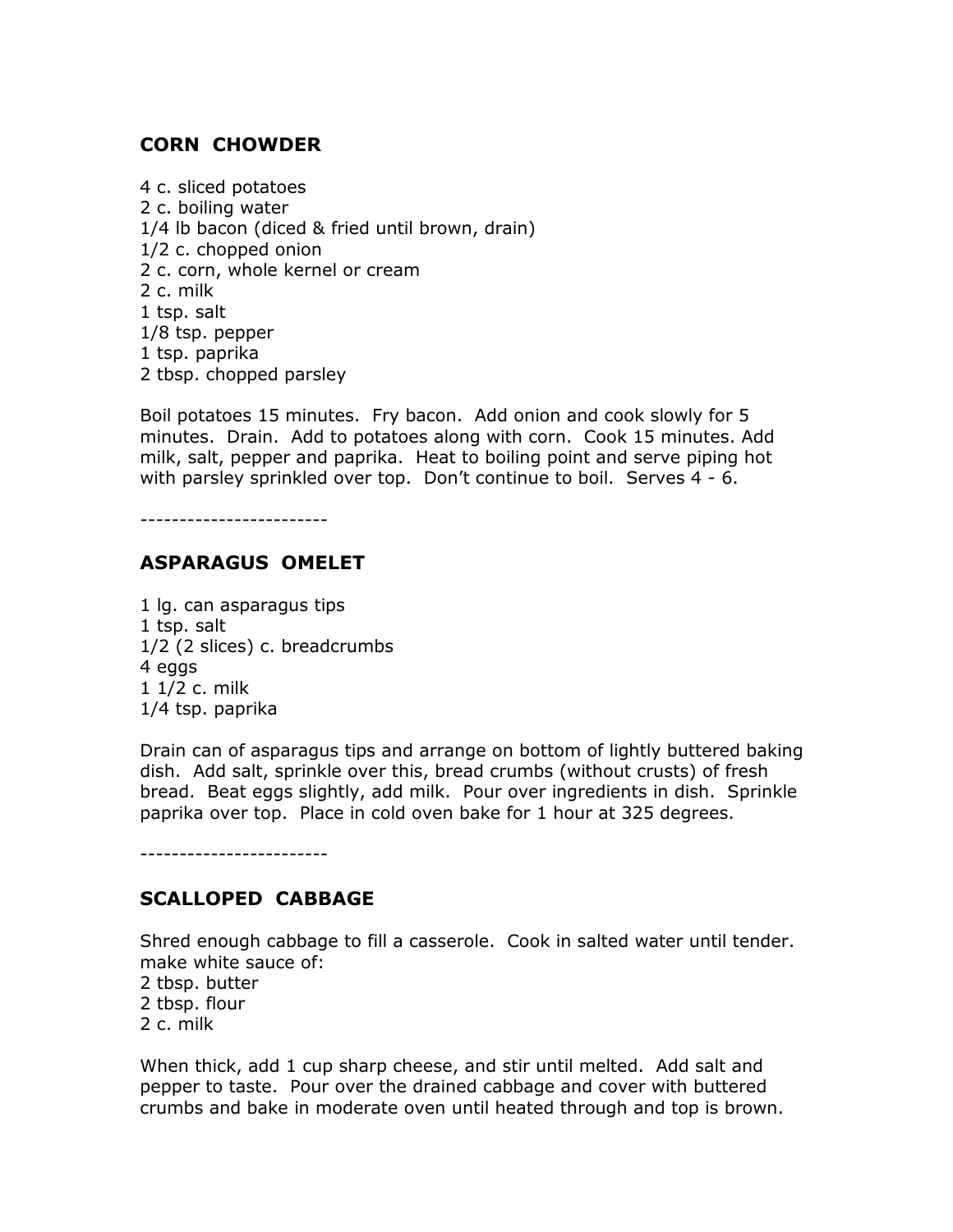## GLAZED HOLIDAY CARROTS

3 (1 lb.) c. carrots, sliced 1/4 c. oleo (Promise) 1/3 c. maple syrup 1/2 tsp. ginger 1/4 tsp. orange peel, grated Parsley, chopped

Cook carrots in 1 inch boiling water 10 to 20 minutes or until tender. drain. In small saucepan, melt oleo, stir in syrup, ginger and orange peel, cool 1 minute - pour glaze over carrots, stir, garnish with chopped parsley. serves 4.

------------------------

### SWEET & SOUR MIXED VEGETABLES

20 oz. pkg. frozen mixed vegetables, cooked and cooled 1 can red kidney beans, drain + wash 4 stalks celery, chopped 1/2 green pepper, chopped 1 onion, chopped

Mix vegetables and let cool.

--DRESSING--

3/4 c. sugar 1 tbsp. mustard 1/2 c. vinegar 1 heaping tbsp. flour

Cook and cool the above, then mix with vegetables and refrigerate.

------------------------

#### STUFFED CABBAGE

1 lb. ground beef 1 lb. ground pork 1 c. rice, soaked in water 1 can tomato soup 2 eggs Salt + pepper Onion, diced and browned in butter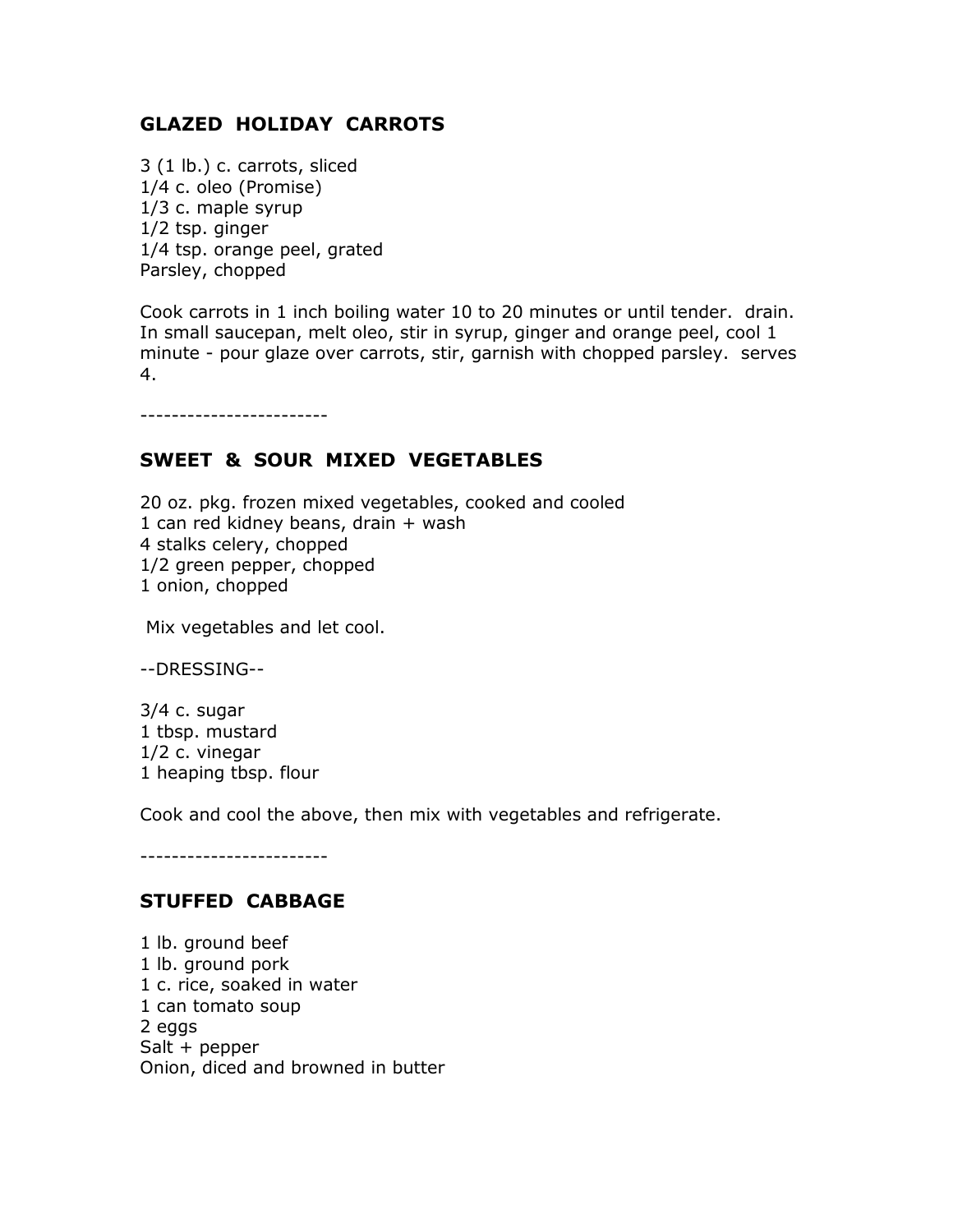Mix all ingredients together. Loosen cabbage leaves in hot water. Wrap and place in roaster. bake 2 - 2 1/2 hours at 350 degrees. (I pour another can of tomato soup over the cabbage rolls before baking.)

------------------------

### MICROWAVE CORN ON COB

Wrap each ear of corn (without husk) in wax paper twist ends - for 2 minutes, add 1 minute for each additional ear - enjoy!

------------------------

## CREAMED SPINACH

1 pkg. frozen spinach, chopped 4 slices of bacon, finely chopped 1 med onion, very finely chopped 2 tbsp. flour 1/8 tsp. pepper, fresh ground 1 clove of garlic, finely minced 1 c. milk **Salt** 

Cook spinach according to directions. Drain very dry. Fry bacon and onions together until onions are tender, about 10 minutes. Add flour, seasoned salt, pepper and garlic. Blend thoroughly. Slowly add milk; cook and stir until thickened. Add spinach and mix thoroughly. serves 4.

------------------------

## SPINACH BALLS

2 (10 oz.) pkg. frozen spinach, chopped 2 c. seasoned (any flavor) croutons 1 c. parmesan cheese, grated 4 eggs, slightly beaten 1/2 c. salt free butter, softened to room temperature 1/2 tsp. white pepper 1/4 tsp. nutmeg

Cook spinach according to package directions. drain well. Place in strainer and use back of spoon to press out water. In blender, grind croutons into fine crumbs. Mix thoroughly spinach, crumbs, cheese (I use Sargento's), eggs, butter, and seasonings. Shape into balls, about 1" in diameter, on a cookie sheet - lined with waxed paper. Freeze about 1 hour. Remove from freezer and place in airtight containers. (Can be frozen up to 6 weeks) To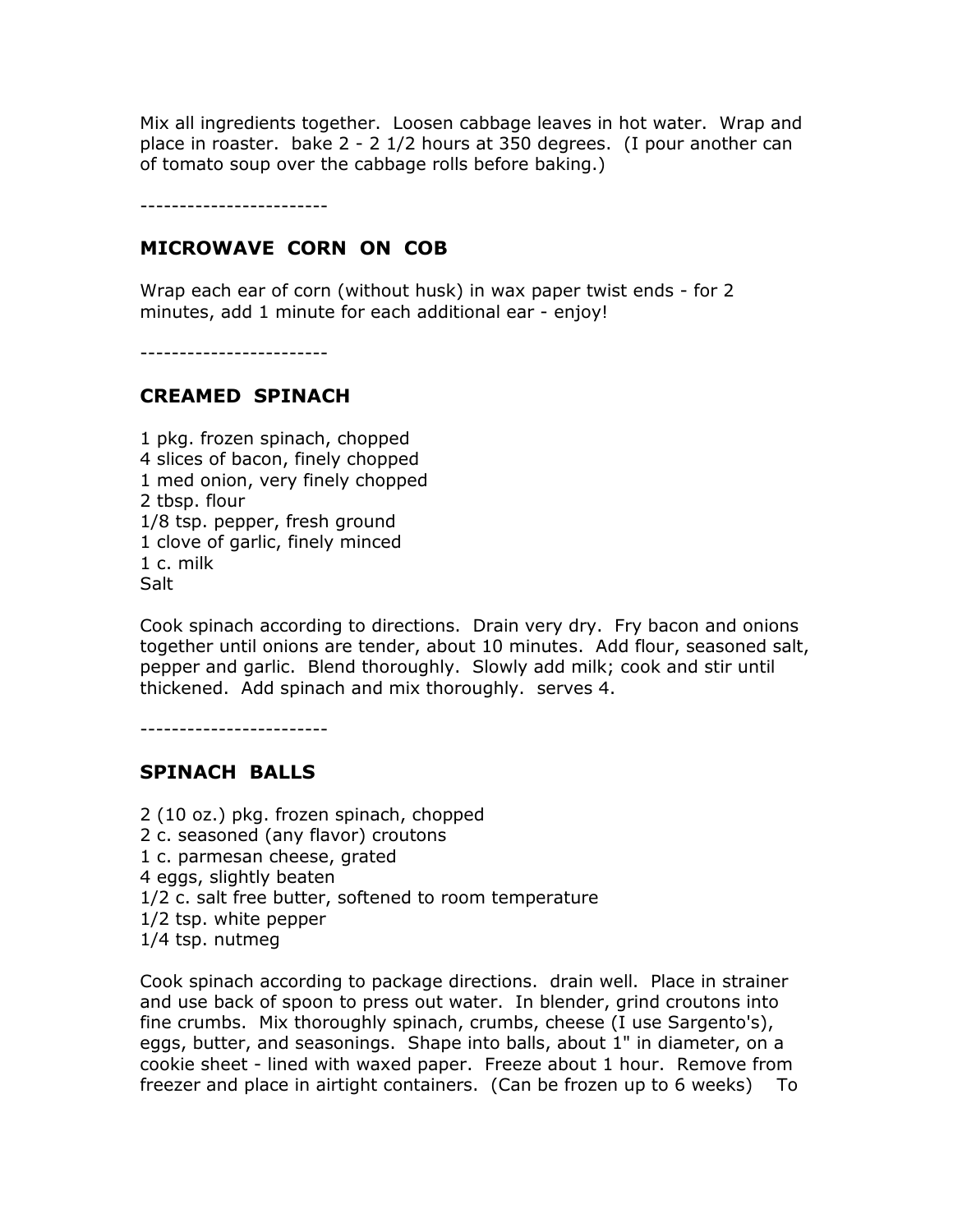serve, place on an ungreased cookie sheet. Bake in preheated oven of 350 degrees - 400 degrees F. or 10 - 15 minutes until firm.

------------------------

#### VEGETABLE CASSEROLE

1 (10 to 12 oz.) box of frozen french style cut beans 1 (10 to 12 oz.) box of whole kernel corn 1/2 c. mayonnaise 1/2 c. sharp cheddar cheese, shredded 1 1/2 c. med. green pepper, chopped 1/2 c. celery, chopped 1/2 c. onion, chopped

Defrost vegetable and dry off a bit between paper towels. Then mix all ingredients together well. Bake in greased casserole (2 qt.) with 1 cup soft bread crumbs and 2 tablespoon butter on top. 350 degrees for 25 - 30 minutes. A wonderful dish to take when you go to a friends house or potluck supper.

------------------------

#### ZUCCHINI CASSEROLE

Zucchini, sliced Tomatoes, sliced Onion, sliced Peppers, sliced Cheese slices Tomato sauce Cheese, grated

Layer in casserole. Put slice of cheese between each layer. Top with tomato sauce; add bit of basil and garlic powder. Sprinkle grated cheese and butter over top. Bake 1 hour at 350 degrees.

------------------------

#### ITALIAN VEGETABLE TOSS

- 1 1/2 c. shell macaroni
- 2 c. broccoli flowerets
- 1 c. cauliflower flowerets
- 1 c. sliced mushrooms
- 1 (6 oz.) can artichoke hearts, drained, rinsed & chopped
- 1 c. sliced ripe olives
- 1/2 c. chopped green onion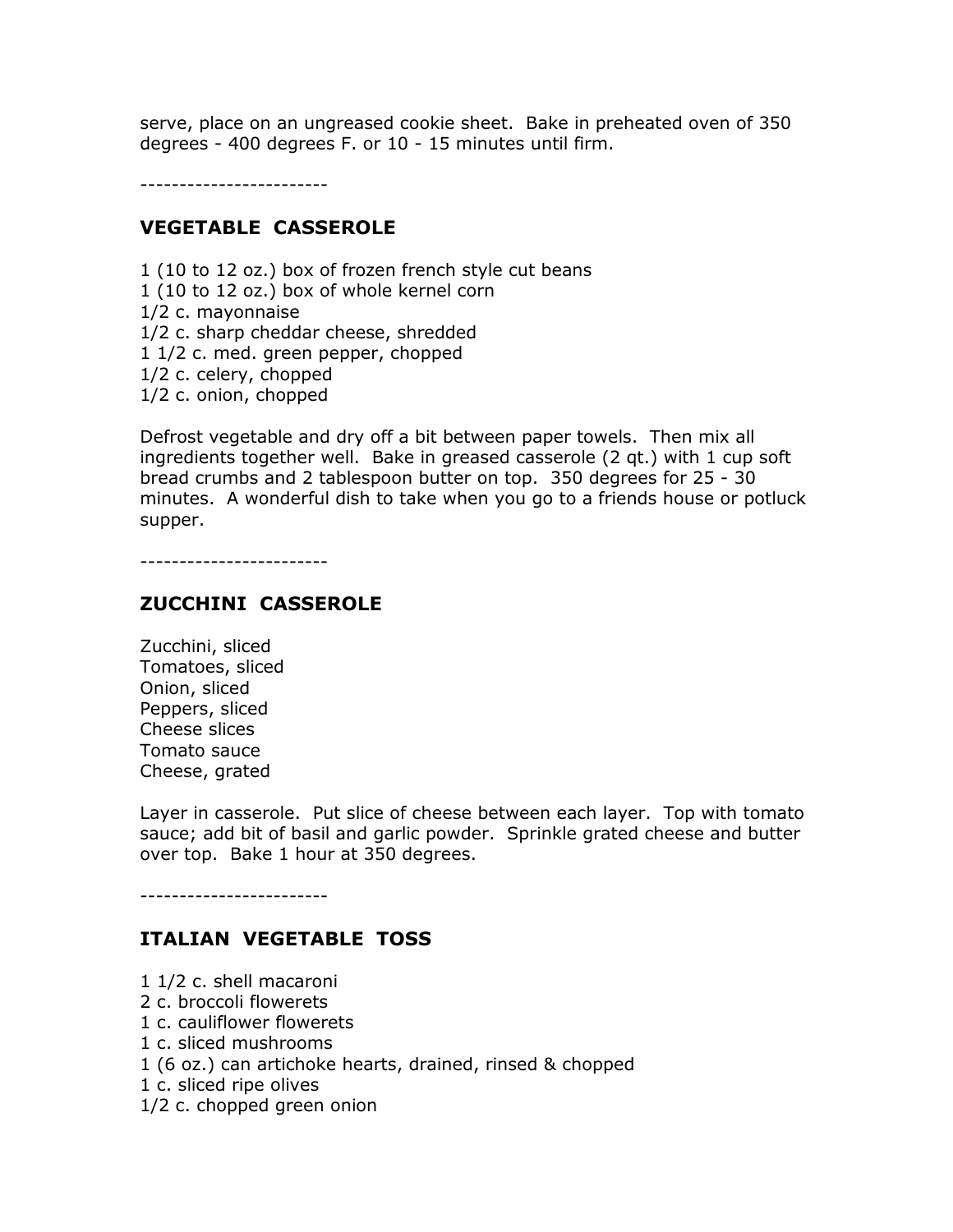2/3 c. Berenstein Italian dressing 1 med. avocado, seeded, peeled & sliced 1 med. tomato, seeded & chopped

Cook macaroni according to package directions; drain. Rinse with cold water; drain well. In a large bowl combine macaroni, broccoli, cauliflower, mushrooms, artichoke hearts, olives and green onion. Toss with Italian dressing. Cover and chill several hours. At serving time, toss vegetable mixture with avocado and tomato. Makes 12-16 servings.

------------------------

# CRAB STUFFED POTATOES

4 med. baking potatoes 1 (6 oz.) can crabmeat, drained 1/2 c. butter, softened 1/2 c. light cream 1 tsp. salt 4 tbsp. grated onion 1 c. grated sharp cheese Paprika

Bake potatoes whole until fork tender. Cut lengthwise and scoop out potato. Combine potato with ingredients and beat with mixer. Fold in crab meat and refill shells. Sprinkle with paprika. Bake in oven at 400 degrees for 15 minutes. Can be frozen and reheated at 350 degrees for 30 minutes.

------------------------

#### CAULIFLOWER

1 head cauliflower, cooked until tender 1 can cream of chicken soup 1/3 c. mayonnaise 1 tsp. Worcestershire 1 c. grated cheese

Cut cauliflower into flowerets. Mix soup, mayonnaise and Worcestershire and cheese. Add cauliflower gently. Top with 1/4 cup Progresso Italian bread crumbs tossed in 2 tablespoons melted butter. Bake at 350 degrees for 30 minutes or until bubbly.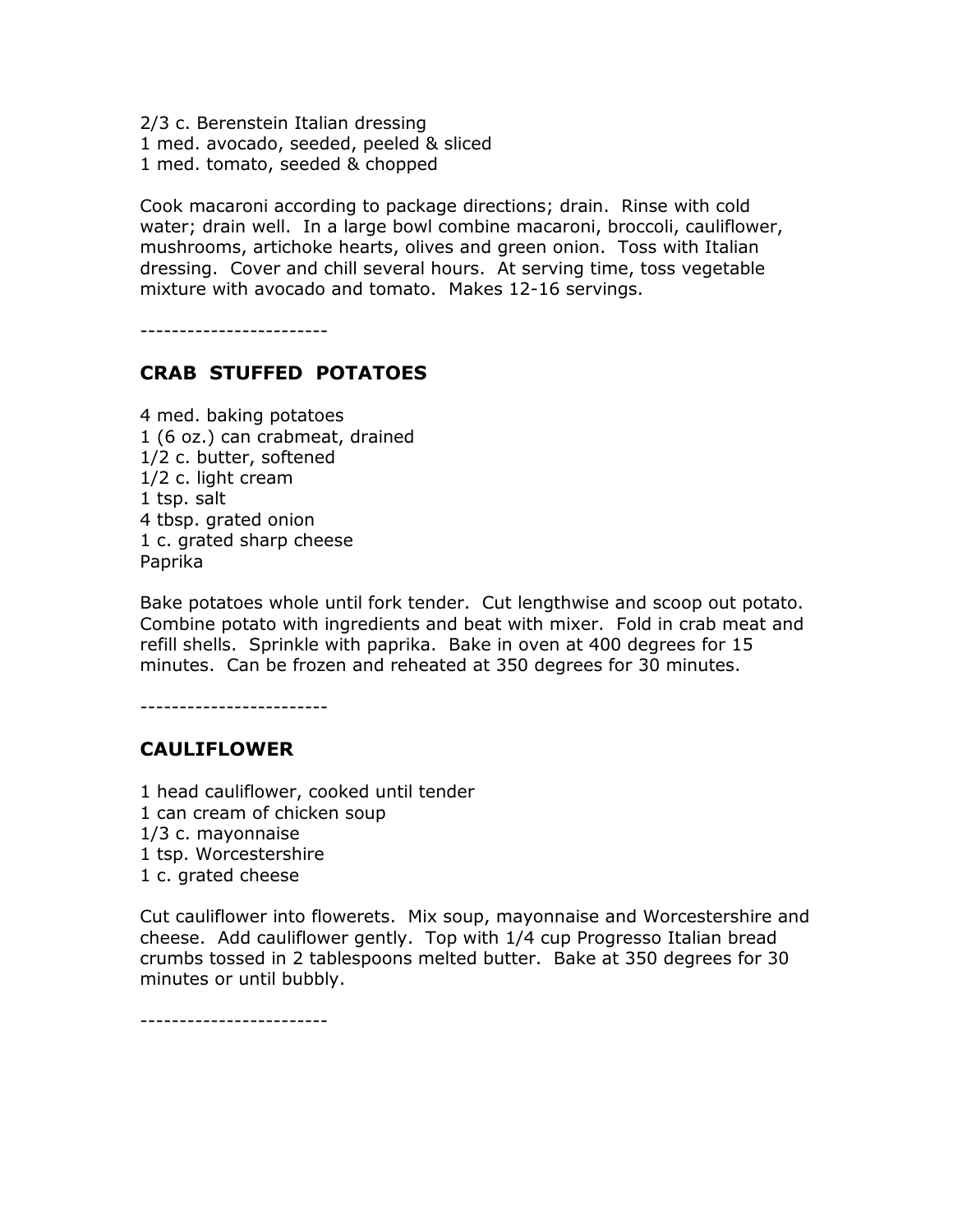### BROCCOLI SOUFFLE

1 bag frozen broccoli (or 2 sm. boxes) 1 can cream of celery soup 2 eggs, beaten 1/2 c. chopped onion

Stir together in a casserole dish. Top with: 1 c. grated Cheddar cheese 10-12 crumbled, smashed Ritz crackers. Pat of butter. Bake at 350 degrees for 25-35 minutes.

------------------------

### BAKED HASH BROWNS

3/4 c. sour cream 1 1/2 c. shredded Cheddar cheese 1 can Durkee fried onion rings 1 lb. frozen hash browns 1 can cream of celery soup 1/4 tsp. pepper 1/4 tsp. seasoned salt 1/4 c. milk

In a bowl combine 1/2 cup of cheese, 1/2 can of the onion rings, can of cream of celery soup, milk and sour cream. Mix well and add hash browns and mix until potatoes are coated with mixture. Pour into  $9 \times 13$  inch baking dish. Cover with foil and bake at 375 degrees for 45 minutes to 1 hour. After baking time add the rest of the cheese and onion rings to top and bake an additional 5-15 minutes to brown onion rings and melt cheese.

------------------------

#### ZUCCHINI FRITTERS

1 1/2 c. flour 2 tsp. baking powder 3/4 tsp. salt 1 c. milk 1 egg, beaten 1 c. zucchini, shredded Oil for deep frying

In bowl mix first 3 ingredients. Mix milk, egg and zucchini. Add to flour mixture; mix. Drop by tablespoon into deep heated oil. Fry 3-4 minutes or until golden brown.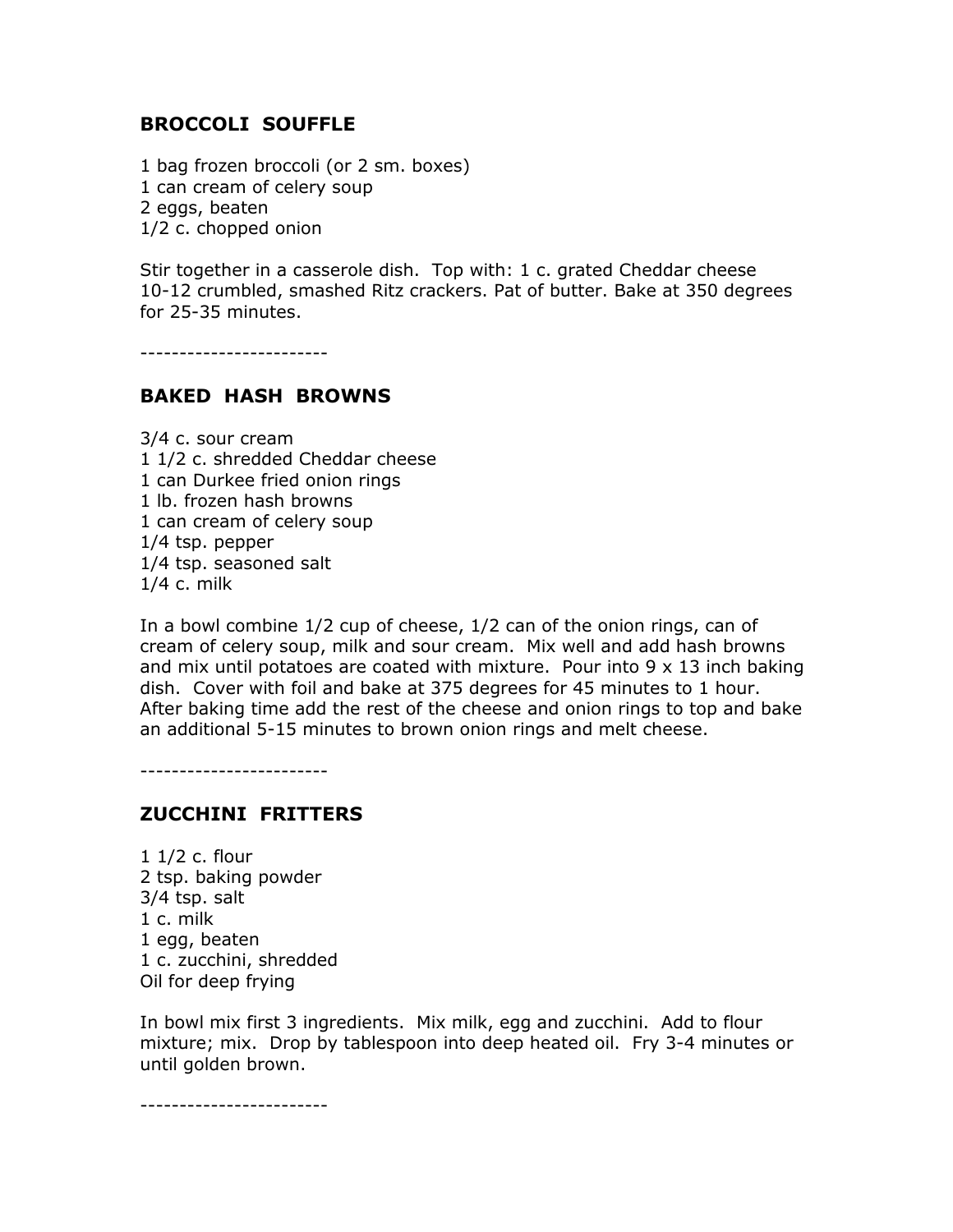## DOWN-HOME GREEN BEANS AND POTATOES

1 1/2 lbs. fresh green beans 8 slices bacon, quartered 1 sm. onion, chopped 5 c. water 1 tsp. salt 1/2 tsp. pepper 1 1/2 c. cubed red potatoes

Wash beans. Trim ends and remove strings. Cut into 1 1/2-inch slices; set aside. Fry bacon until crisp in a Dutch oven. Remove bacon and set aside. Saute onion in drippings until tender. Add water to cover. Bring to a boil; add bacon, beans, salt, pepper and return to a boil. Cover and simmer 15 minutes. Add potatoes and cook 10 minutes or until potatoes are tender. Drain. 6 servings.

------------------------

### SLICED POTATOES BAKED IN OVEN

Slice potatoes, season with salt and pepper and fresh herbs. Mix well with olive oil, layer in dish and bake 25 minutes at 400 degrees. Variation: Slice potatoes, season with salt, pepper, and orange peel. Mix. Layer in greased dish, cover with whipping cream and bake 25 minutes at 400 degrees.

------------------------

#### CHEESE POTATO CASSEROLE

6 med. potatoes 1/2 c. milk 8 oz. sour cream 1/4 tsp. pepper 4 oz. shredded Cheddar (mild) 2 tbsp. butter 1 tsp. salt Paprika

Cook potatoes in boiling salted water for 30 minutes. Cool, peel and grate potatoes. Combine cheese, milk, and butter in a small saucepan; slow heat until melted. Stir occasionally. Remove from heat. Stir in sour cream, salt and pepper. Add cheese mixture to potatoes. Pour into greased 2 quart casserole dish. Sprinkle with paprika.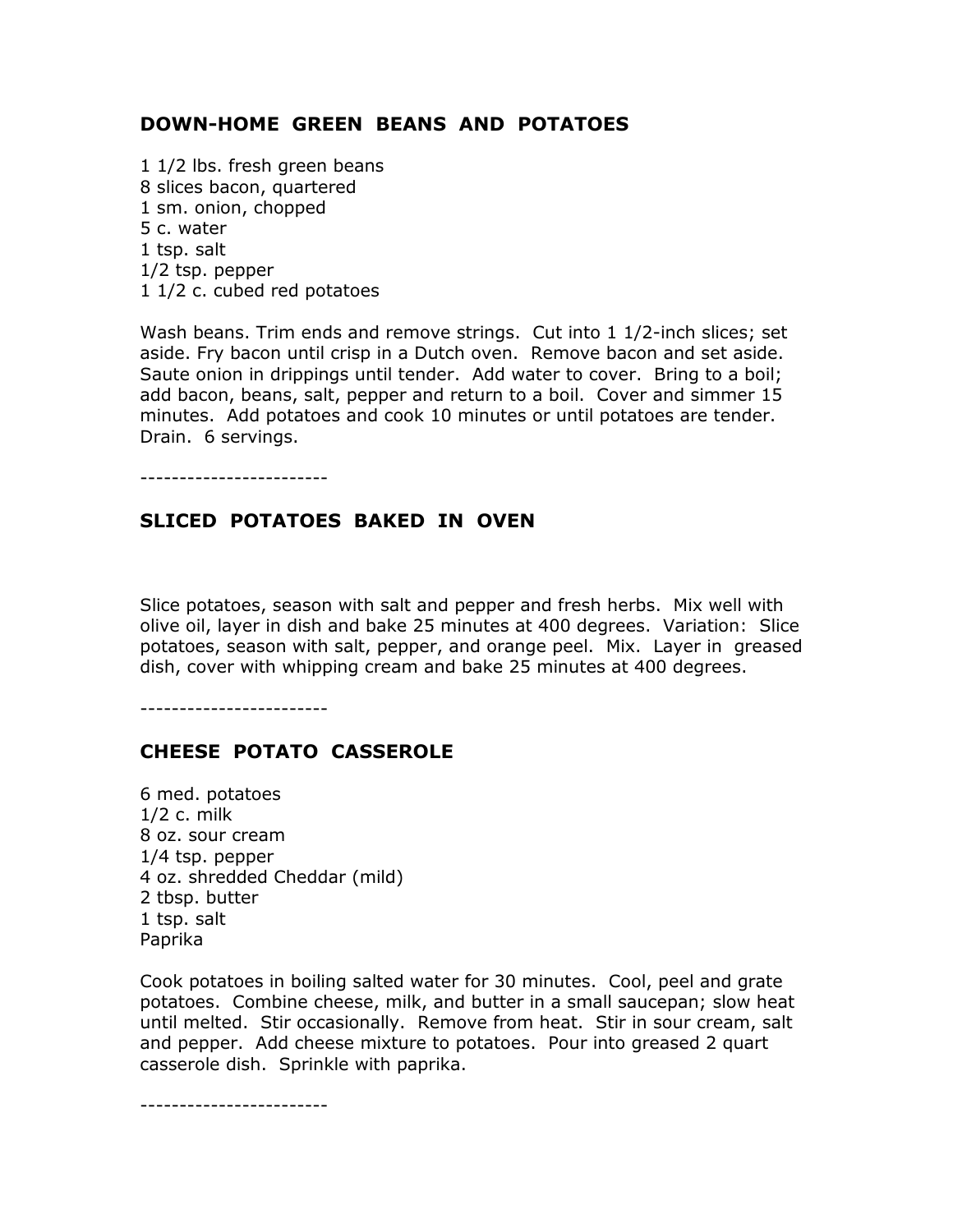# POTATO CASSEROLE

1 pkg. frozen hash browns 1/2 c. water 1 onion, chopped 1 can cream of chicken soup Corn flakes, crushed 1 c. sour cream 1 stick butter 10 oz. shredded cheese Salt and pepper

Mix all except corn flakes and spread in a buttered  $11 \times 14$  inch pan. Sprinkle with corn flakes. Bake at 350 degrees for 1 hour.

------------------------

## CREAMY DILLED POTATOES

1 tbsp. butter 1 tbsp. flour 3/4 tsp. salt 1/2 tsp. dillweed 1 c. milk 1/2 c. mayonnaise 3 tbsp. minced onion 4 c. diced, cooked potatoes Paprika

Melt butter, blend flour, salt and dill. Add milk, cook, stirring until thick. Blend in mayonnaise and onions. Alternate layers of potatoes and sauce in a casserole. Bake at 350 degrees for 15 minutes.

------------------------

## SWEET POTATO CASSEROLE

1 (1 lb., 13 oz.) can sweet potatoes 1 c. sugar 3 eggs 1/2 c. milk 1 tsp. vanilla 1/2 c. butter

--TOPPING--

1 c. brown sugar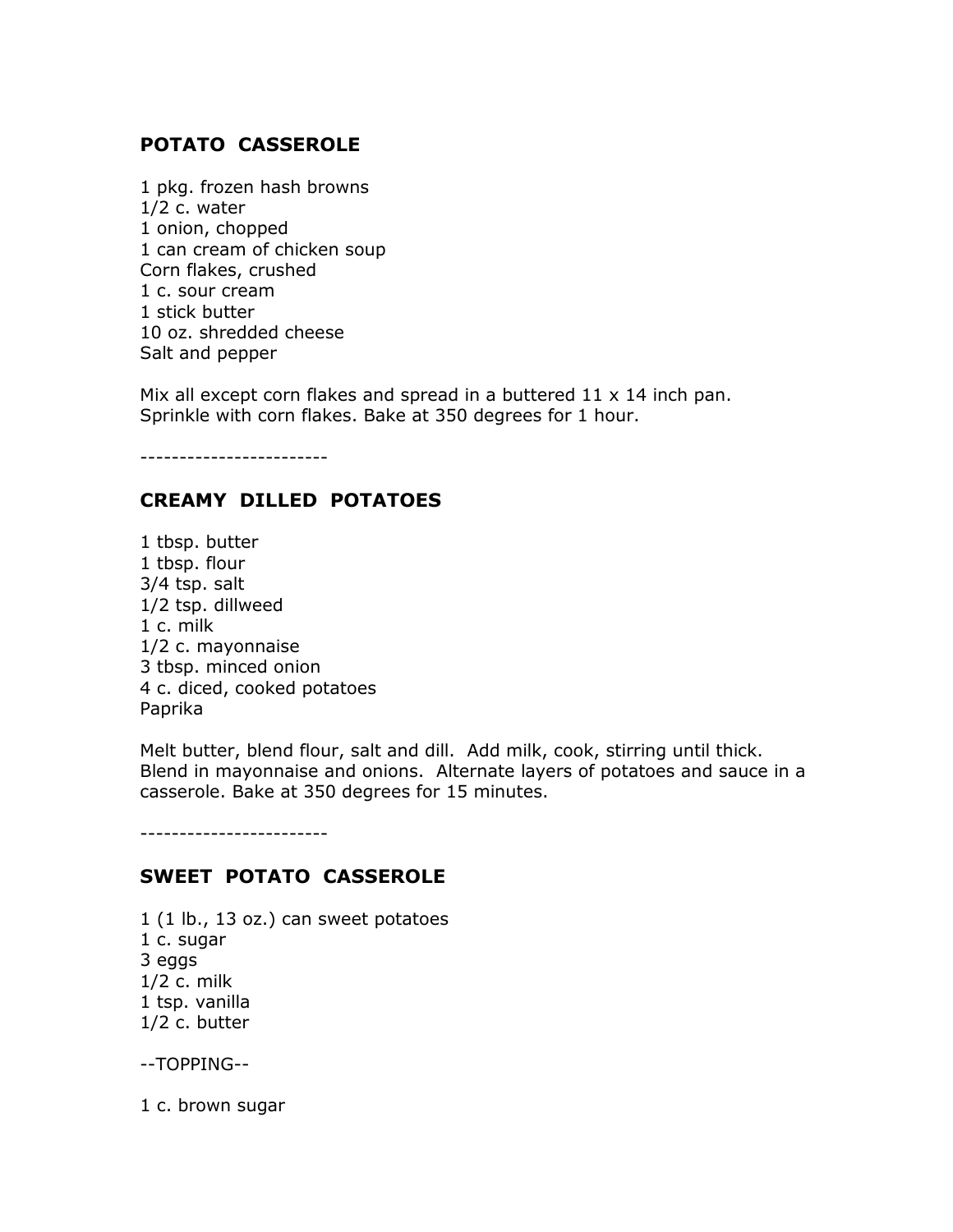1 c. chopped pecans 1/3 c. melted butter 1/3 c. flour

Heat sweet potatoes in syrup. Drain, whip and add other ingredients. Put in casserole dish and top with sugar, nuts and melted butter. Bake at 350 degrees for 30 minutes.

------------------------

## SWEET POTATO SOUFFLE

Approximately 5 fresh sweet potatoes 1/2 c. granulated sugar 3 tbsp. butter 2 eggs 1/4 tsp. cinnamon 1/2 tsp. vanilla flavoring Approximately 1/2 c. milk or to desired consistency

--TOPPING-- Brown sugar - chopped pecans Or marshmallows

Cook fresh sweet potatoes until tender - then puree. Add ingredients with milk to desired consistency. Bake at 350 degrees for 1 hour. Top with chopped pecans and brown sugar last 10 minutes of baking time. OR: Top with marshmallows the last 5 minutes of baking time.

------------------------

#### ORANGE SWEET POTATOES

6 med. sweet potatoes 1 tbsp. cornstarch 1 c. orange juice, divided 3 tbsp. melted butter 2 tbsp. grated orange rind 1/3 c. firmly packed brown sugar 1/3 c. white sugar **Salt** Yellow food coloring, if desired

Boil sweet potatoes in skins. Peel, quarter and arrange in casserole dish. Stir 1/2 cup orange juice into cornstarch stirring until smooth. Heat rest of orange juice, butter, orange rind and sugar, stirring until sugar dissolves. Pour in cornstarch, stirring until thickened. Add a pinch of salt and food coloring. Pour over sweet potatoes.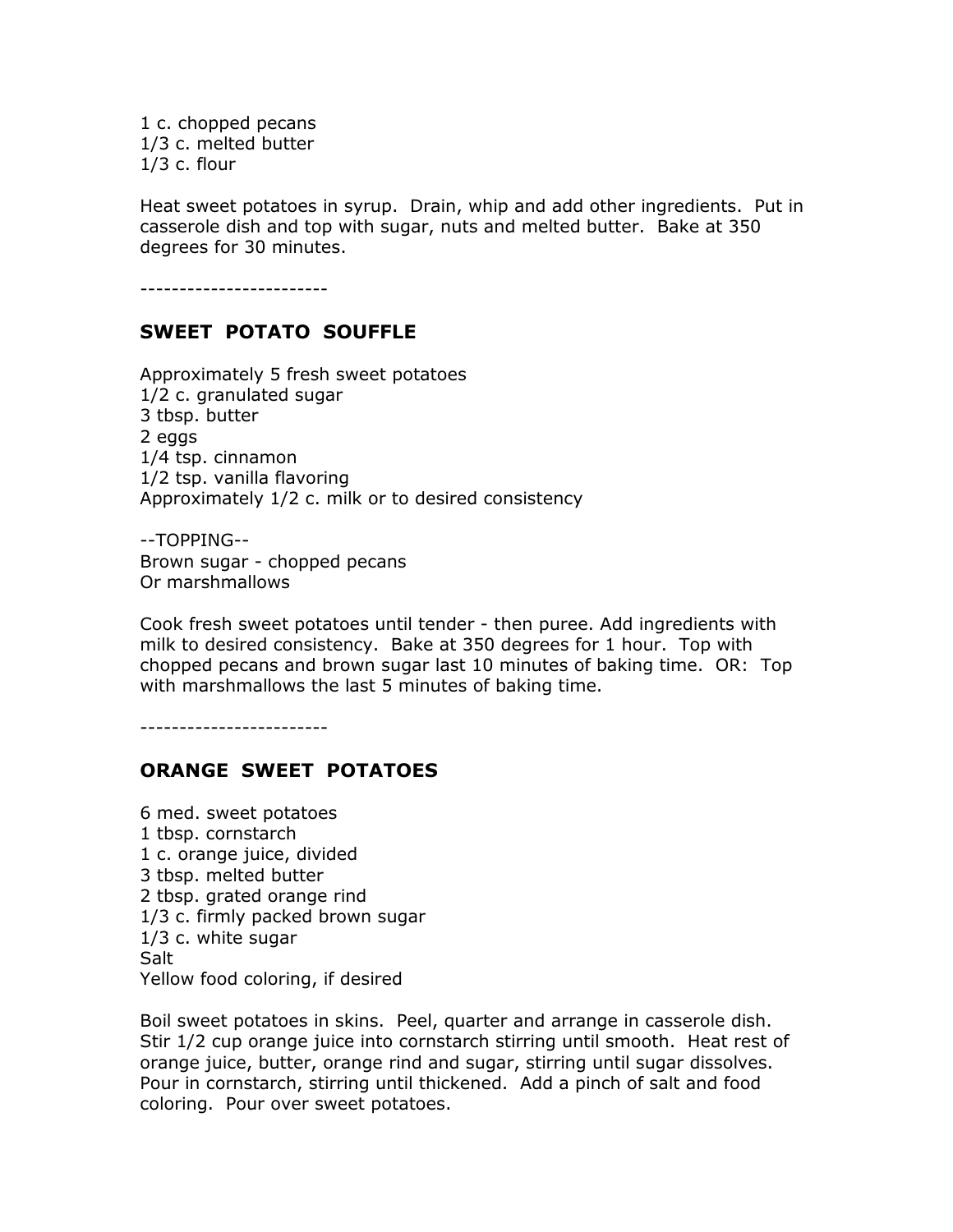## ORANGE-SWEET POTATO CUPS

4 oranges 2 1/2 c. mashed sweet potato 2 tbsp. margarine 1/4 tsp. salt 1/4 c. sherry (cream sherry)

Scoop out orange halves - reserve juice. Mash potatoes - add margarine, orange juice and salt. Beat until fluffy and add sherry. Spoon mixture into orange cups, sprinkle with brown sugar. Bake at 350 degrees until lightly glazed. Serves 4.

------------------------

#### **CARROTS**

2 lb. pkg. carrots, shredded 2 chopped onions 1/2 c. water

Cover and steam for 20 minutes. Drain. Fry 2 cups soft bread crumbs in 1/4 cup butter. Add 1 1/2 teaspoon salt, 3/4 cup cream. Mix with carrots. Put into greased mold. Bake at 350 degrees for 45 minutes.

------------------------

#### HOPPIN' JOHN

1 c. dried blackeyed peas 1 pod red pepper 1/2 lb. bacon or salt pork, diced 3 c. cooked rice As need for taste: salt, black pepper and cayenne pepper

Wash peas and soak overnight. Using the same liquid, add the pork and pepper pod; cook until peas are tender but whole. Add cooked rice, salt and other peppers and mix well. Place in a covered casserole and cook until all the liquid is absorbed. Serves 8.

------------------------

#### SKILLET CABBAGE

4 c. shredded cabbage 1 green pepper, shredded 2 c. diced celery 2 lg. onions, sliced thinly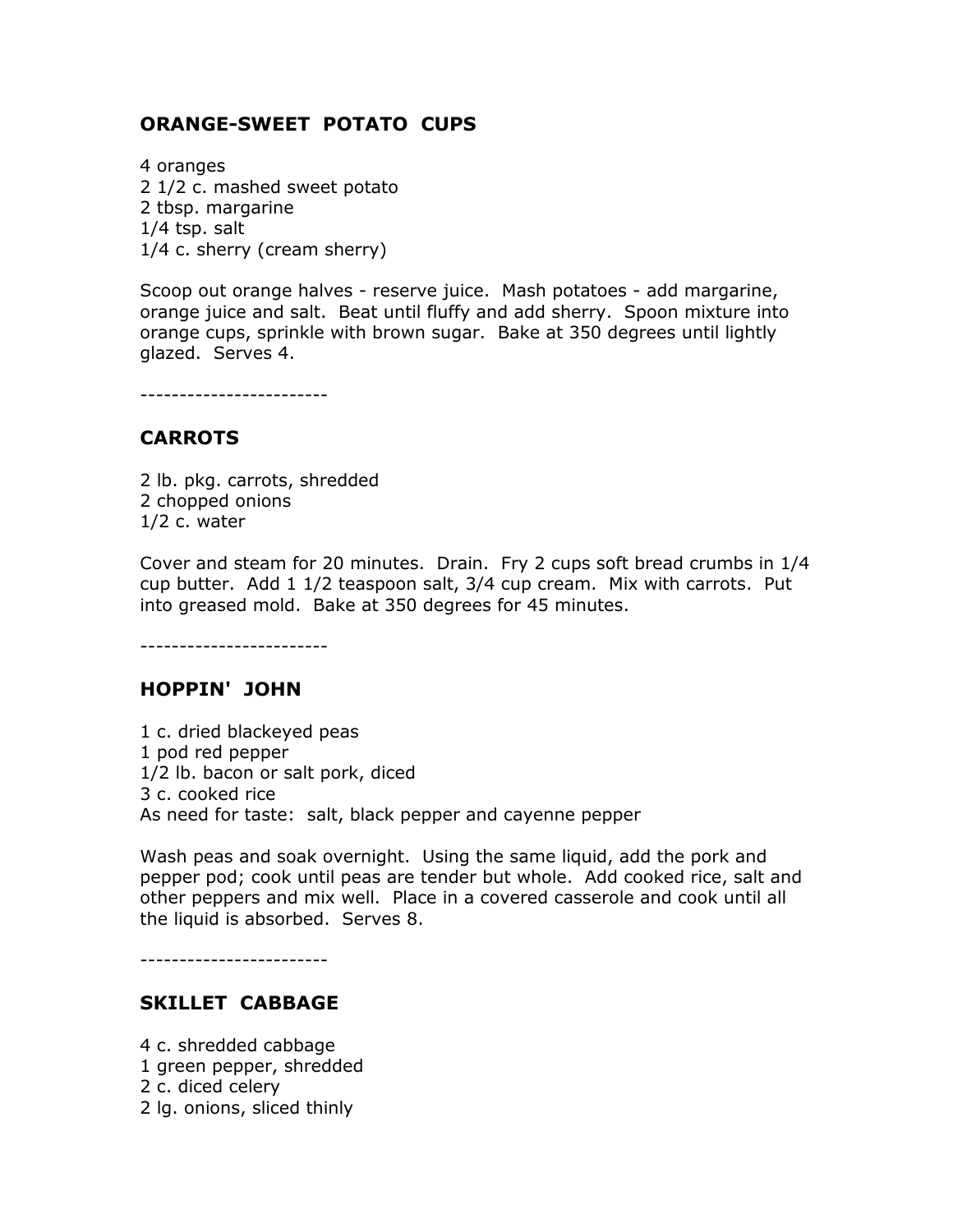2 tomatoes, chopped 1/4 c. bacon fat 2 tsp. sugar 1 tsp. Accent Salt and pepper to taste

Combine ingredients in large skillet. Cover. Cook over medium heat for 15 minutes or longer, if needed. Serves 6.

------------------------

# RATATOUILLE (MICROWAVE)

2 med. onion 1/2 c. oil 2 med. zucchini, thinly sliced 1 med. eggplant, peeled (1/2 inch pieces) 2 tsp. basil flakes 1 tsp. salt 1 med. green pepper, sliced 2 cloves garlic 3 med. tomatoes, chopped 6 oz. V-8 or tomato juice 2 tsp. parsley flakes 1/4 tsp. pepper

Place onions, pepper, garlic and oil in 5 quart microwave bowl. Heat 4-5 minutes covered; stir once. Add the rest of the ingredients, cover and heat for 20 minutes on high, stir once or twice. Let stand five minutes. Then serve.

------------------------

#### CORN PUDDING

1 can cream style corn 1/4 c. sugar 3 tbsp. cornstarch 2 eggs, beaten 1/3 c. milk 1/4 tsp. salt 1/2 tsp. butter flavoring 1 tbsp. butter

Mix dry ingredients; then mix with other ingredients. Bake in greased casserole dish at 350 degrees for 30 minutes.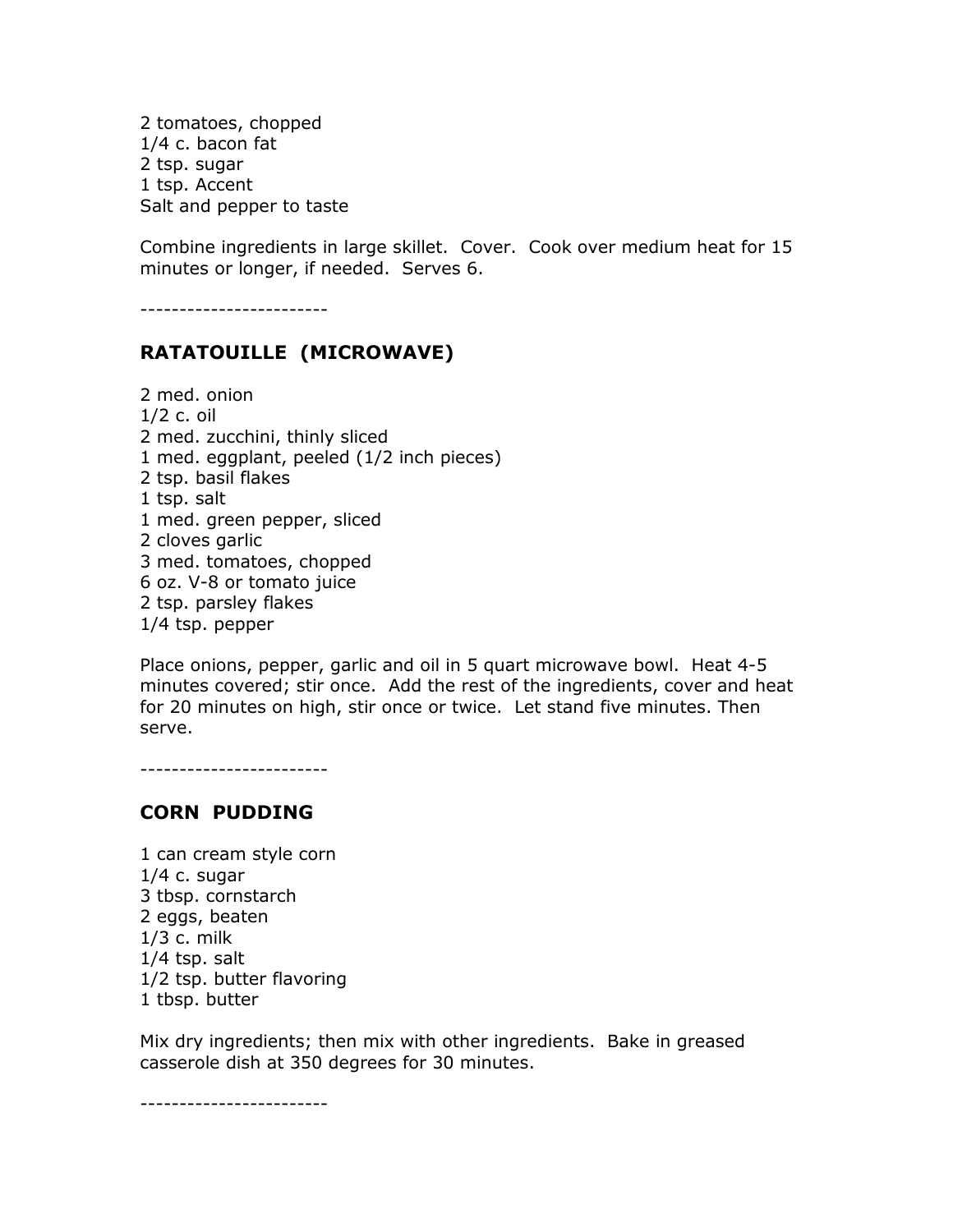## BEETS IN ORANGE SAUCE

8 to 10 beets 3 tbsp. sugar 1 1/2 tsp. cornstarch 1 tsp. salt 1 tbsp. butter 1/2 c. orange juice

Over low heat in saucepan, blend sugar, cornstarch, salt and butter. Slowly add orange juice. Cook and stir until sauce thickens. Pour over 8 to 10 drained hot cooked beets either whole, sliced or diced. Serves 4.

------------------------

#### MUSHROOM, ONION AND PEPPER SAUTE

2 lg. green peppers, seeded and cut into strips 2 lg. onions, sliced 2 c. fresh mushrooms, sliced 2 tbsp. oil Salt and pepper

Heat oil in large skillet and saute until vegetables are tender, salt and pepper. A tasty side dish for steaks or hamburgers.

------------------------

## SCALLOPED ONIONS AND ALMONDS

4 c. sliced raw onions, 1/2 inch thick 1/2 c. blanched slivered almonds 1 (10 1/2 oz.) can cream of mushroom soup **Salt** 1/2 c. packaged corn flake crumbs 2 tbsp. melted margarine

Cook onion slices in boiling salted water until tender and drain. Alternate layers of onion, almonds and soup in a greased shallow 1 quart baking dish. Sprinkle each layer with salt. Combine corn flake crumbs with butter; sprinkle over onion mixture. Bake at 350 degrees for 20 minutes or until crumbs are browned. Makes 6 servings.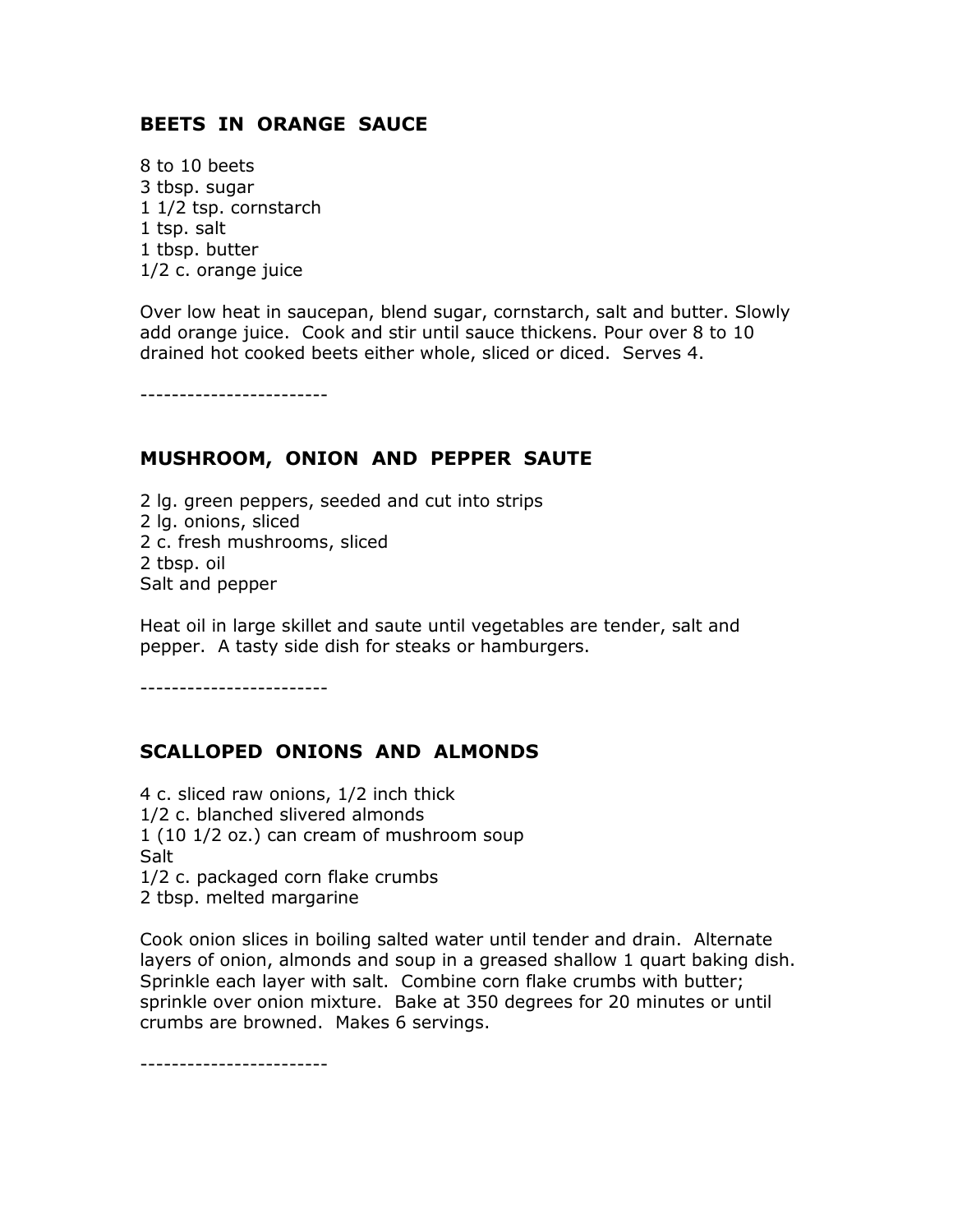# ITALIAN BAKED SPINACH

1 1/2 tbsp. melted margarine 1/2 c. chopped onions

Melt margarine in large skillet over medium-high heat. Add onions and saute until golden. Remove from heat. 2 (10 oz.) pkgs. chopped spinach 1 oz. Parmesan cheese 3/4 c. Ricotta cheese 1/4 tsp. ground nutmeg Salt and pepper to taste 1/8 tsp. garlic powder 1 (8 oz.) can tomato sauce 1/2 tsp. oregano 1/2 tsp. basil

Cook spinach only until separated. Drain well. Stir in Parmesan, Ricotta, nutmeg, salt, pepper, garlic powder. Spoon into 9-inch pie pan that has been sprayed with an nonstick cooking spray. Smooth top of mixture with back of a spoon. Combine tomato sauce, oregano, and basil. Spread evenly over spinach mixture. Bake, uncovered, for 25 minutes in 350 degree oven. Let stand 5 minutes before serving. Serves 4.

------------------------

## LIMA BEAN DELIGHT

2 tbsp. margarine 1 c. milk 1/8 tsp. pepper 1/4 c. chopped pimento 2 tbsp. catsup 2 tbsp. margarine, melted 2 tbsp. all-purpose flour 1 tsp. salt 2 c. lg. lima beans, cooked and drained 1 c. shredded Cheddar cheese 1/2 c. soft bread crumbs

Melt 2 tablespoons margarine in saucepan over low heat; blend in flour. Then add milk, salt and pepper, stir constantly until thick and bubbly. Add beans, pimentos, cheese and catsup; mix well and pour into greased 1 1/2 quart casserole dish. Combine 2 tablespoons melted margarine and bread crumbs; sprinkle over casserole, then bake at 350 degrees for 30 minutes.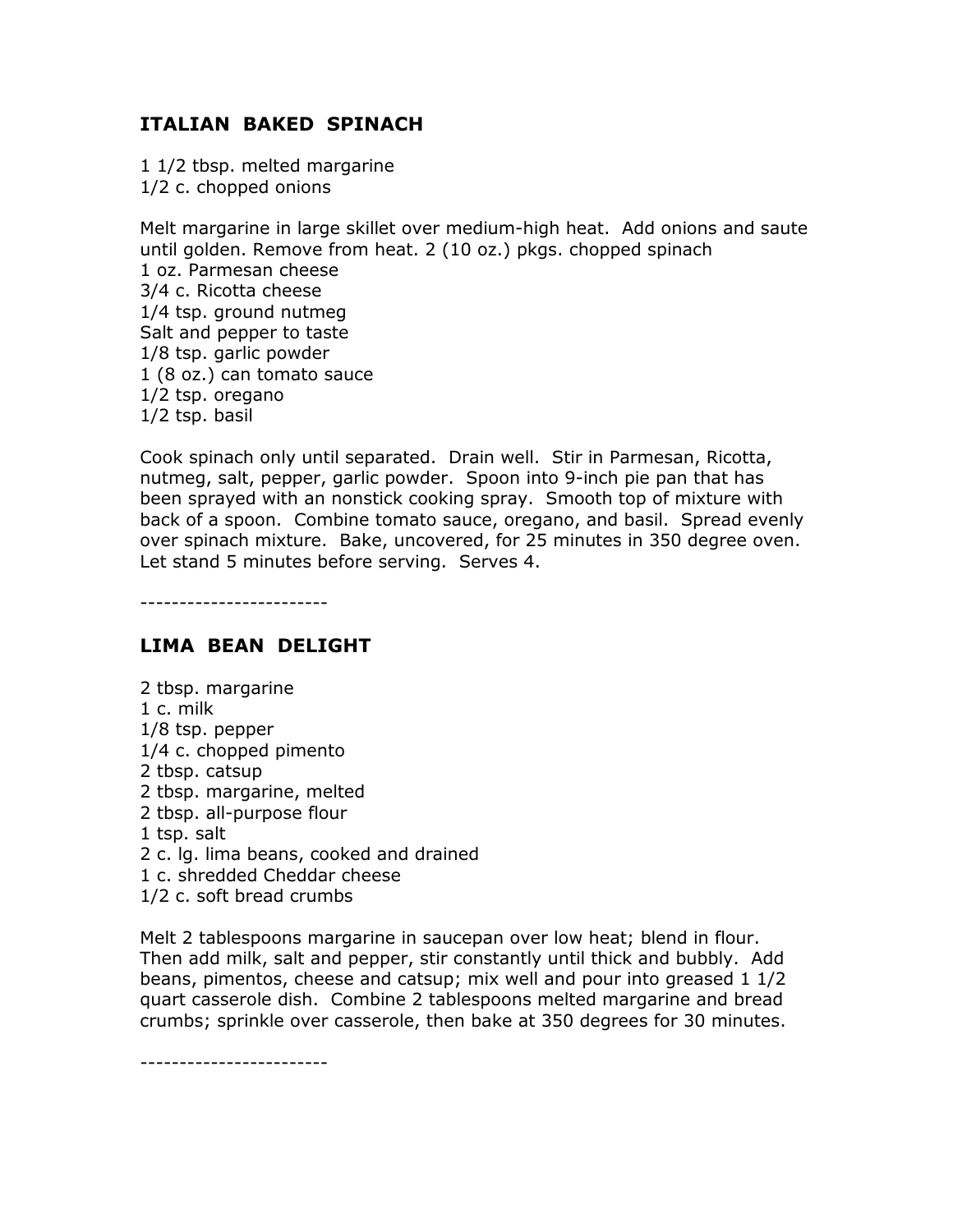#### LIMA BEAN-BACON BAKE

2 (10 oz.) pkg. frozen lima beans 1 1/2 c. water 6 slices bacon, diced 1 c. chopped onion 1/2 c. chopped celery 1 c. (4 oz.) shredded Monterey Jack cheese 1/4 tsp. Worcestershire sauce 1/4 tsp. pepper

Combine lima beans and water; bring to a boil. Cover, reduce heat and simmer 15 minutes. Drain, reserving 1/2 cup liquid. Cook bacon in a large skillet until limp. Remove bacon with slotted spoon. Reserving 1 tablespoon of drippings in skillet, set bacon aside. Saute onion and celery in reserved drippings until tender. Stir in beans, cheese, Worcestershire sauce and pepper. Spoon mixture into lightly greased 2 quart casserole. Sprinkle with bacon. Bake, uncovered, at 350 degrees for 25 minutes or until bacon is browned. 6 to 8 servings.

------------------------

## BLACK-EYED PEAS WITH SAUSAGE

1/2 lb. pork sausage (bulk hot or mild) 2 c. water 1/2 tsp. salt 1/4 tsp. pepper 1/4 tsp. dry mustard 2 (10 oz.) pkgs. frozen black-eyed peas

Brown sausage in a large skillet; drain. Add water and seasoning and bring to a boil. Add peas and return to a boil. Cover, reduce heat and simmer 40 to 45 minutes. 6 to 8 servings.

------------------------

## TANGY PEAS WITH TURMERIC

1/2 lb. sugar snap peas 1 pkg. snow peas 2 tsp. margarine 1 tsp. olive oil 1 clove garlic, minced 1/4 tsp. turmeric 1 tbsp. lemon juice 1 tbsp. finely chopped fresh mint 1/8 tsp. salt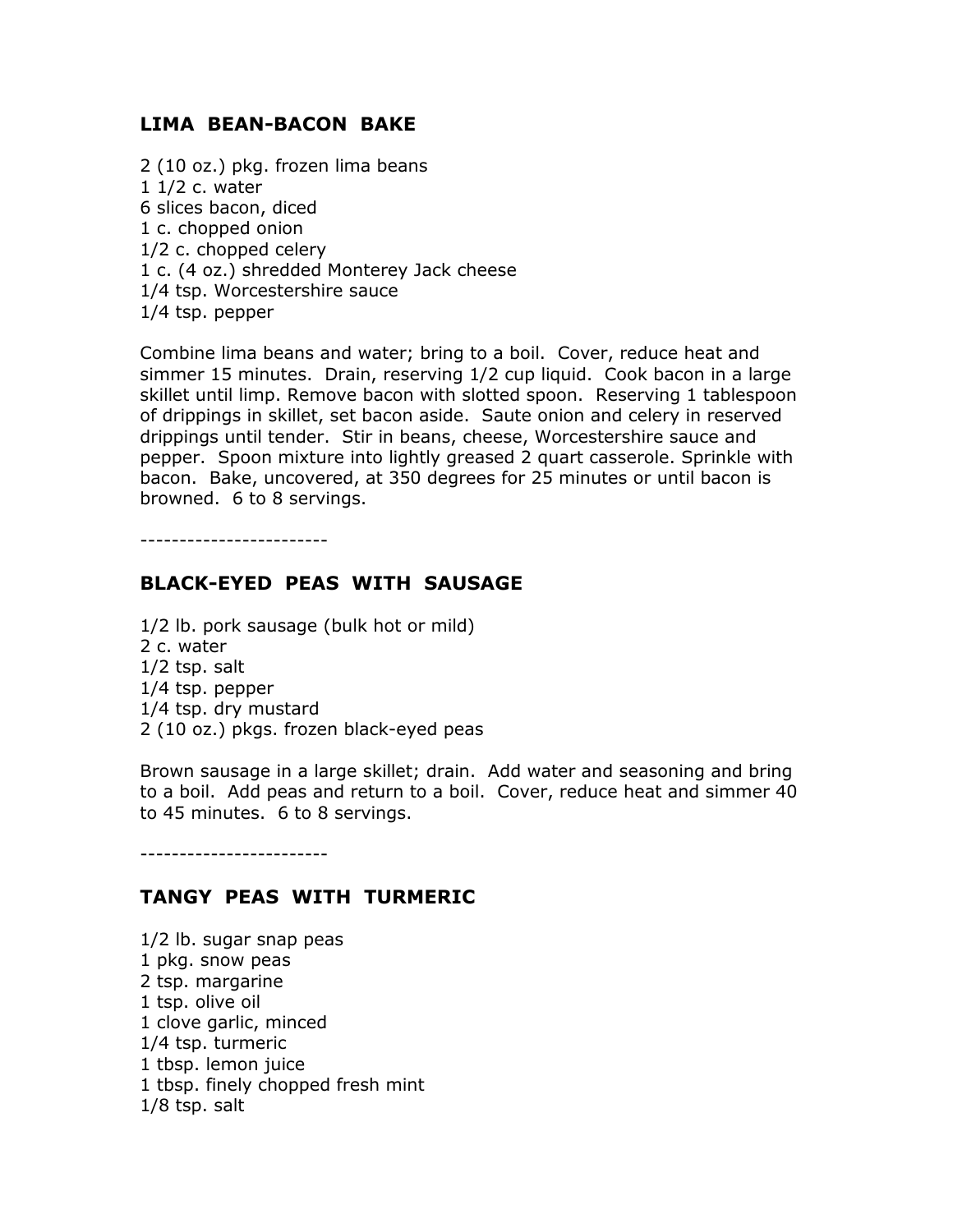Freshly ground black pepper, to taste

Bring 2 cups water to boil in medium sized pan. Snap the ends off the snap and snow peas. Add the sugar snaps to the boiling water and time 30 seconds; add the snow peas and time 1 minute. Drain and rinse with cold water to stop the cooking completely. Pat dry with paper towels. In a medium skillet heat the margarine and olive oil over medium heat. Add the garlic and saute 1 minute. Add the turmeric and lemon juice; swirl to incorporate. Add the peas, mint, salt and pepper. Stir for about 2 minutes to heat the peas through. Serve immediately. All snow peas may be used if snap peas are out of season.

------------------------

### RED BEANS AND RICE

1 pkg. red pinto beans 1 lg. onion Salt, pepper, garlic, hot sauce to taste 1 lb. turkey sausage 2 c. "Minute" rice

Prepare red beans as directed by package, add onion, salt, pepper, garlic, and hot sauce. When beans are half cooked add sausage and finish cooking. When beans and sausage are done prepare rice; serve beans over rice.

------------------------

## BROCCOLI AND RICE CASSEROLE

3/4 c. melted butter or margarine 1/2 c. chopped onions 1/2 c. chopped celery

Simmer not brown. 1 can cream of mushroom soup 1 sm. can mushrooms 2 pkgs. frozen broccoli 1 (8 oz.) jar Cheese Whiz

Mix in 1 cup uncooked Minute rice. Bake at 350 degrees for 35-45 minutes.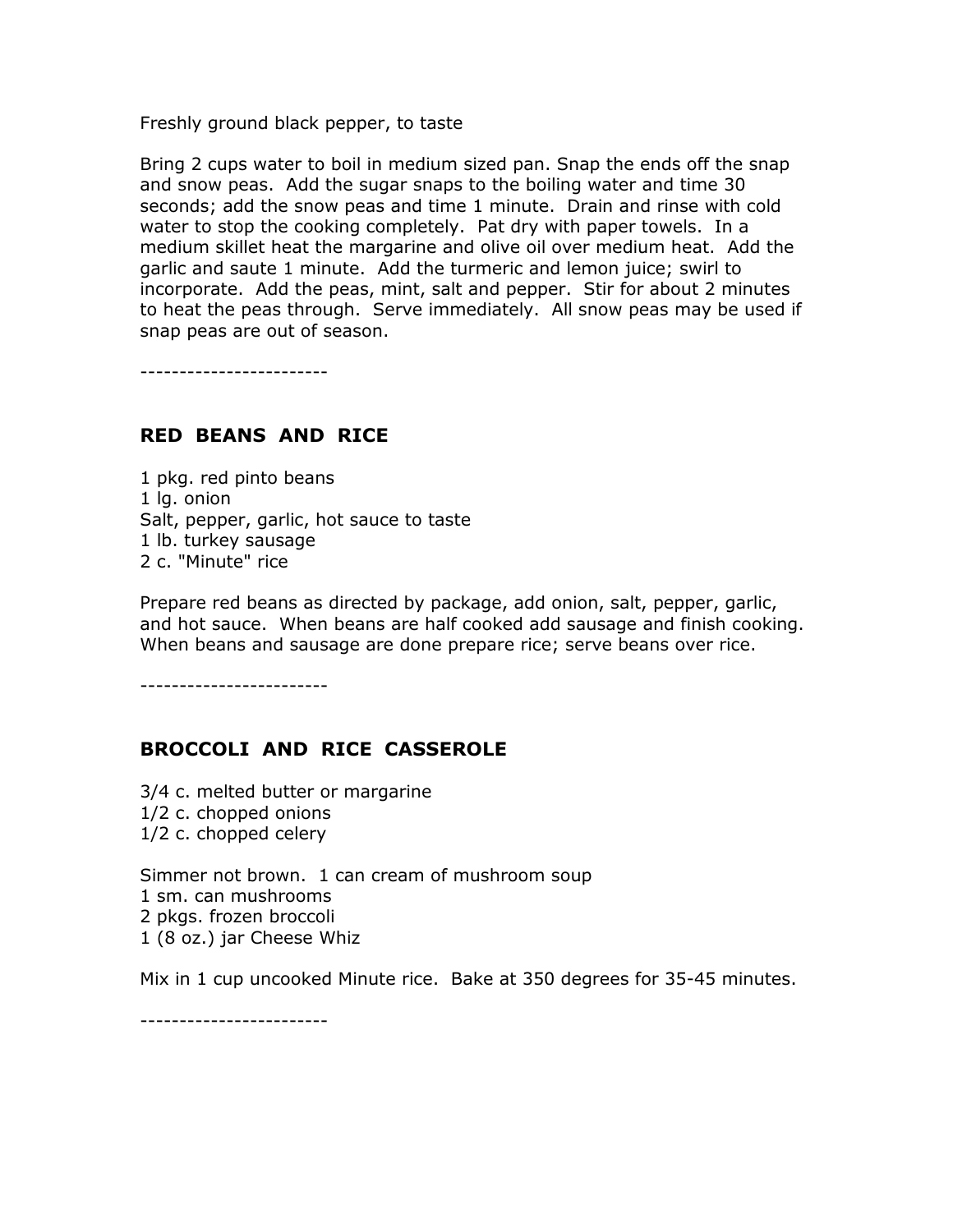# BROCCOLI CASSEROLE

2 pkgs. frozen cut broccoli 1 1/4 c. white shredded American cheese 1 chopped onion 1/4 c. butter or margarine (1/2 stick) 3/4 c. mayonnaise 1 can cream of mushroom soup 2 slightly beaten eggs Ritz crackers

 Cook broccoli until tender. Mix other ingredients together; add drained broccoli. Cover top with crushed Ritz crackers (about 12 or to your taste). Bake at 350 degrees for 40 minutes.

------------------------

# BROCCOLI BREAD BAKE

1 (10 oz.) pkg. frozen broccoli spears 1 beaten egg 1 (10 3/4 oz.) can condensed cream of onion soup 1 tsp. dried parsley flakes 1/4 tsp. dried tarragon, crushed Dash of pepper 1 pkg. refrigerated flaky dinner rolls (6) 1/4 c. milk 1/4 c. finely chopped celery

Cook broccoli according to package directions just until tender; drain well. Meanwhile, combine egg, half of soup, then celery, parsley, tarragon and pepper. Separate dinner rolls. Snip each in quarters. Stir dinner rolls into soup mixture. Arrange broccoli spears crosswise in a  $10 \times 6 \times 3$ -inch baking dish. Spoon soup mixture down center of broccoli. Bake at 350 degrees for 20 to 25 minutes or until rolls are golden brown. In saucepan combine remaining soup and milk. Heat through and serve over baked casserole. 6 servings.

------------------------

## STIR FRY BROCCOLI

Stir-fry 1pound broccoli 1 minute. Steam 3 minutes.

--SAUCE #1--

1/2 tbsp. cornstarch 1/2 tbsp. soy sauce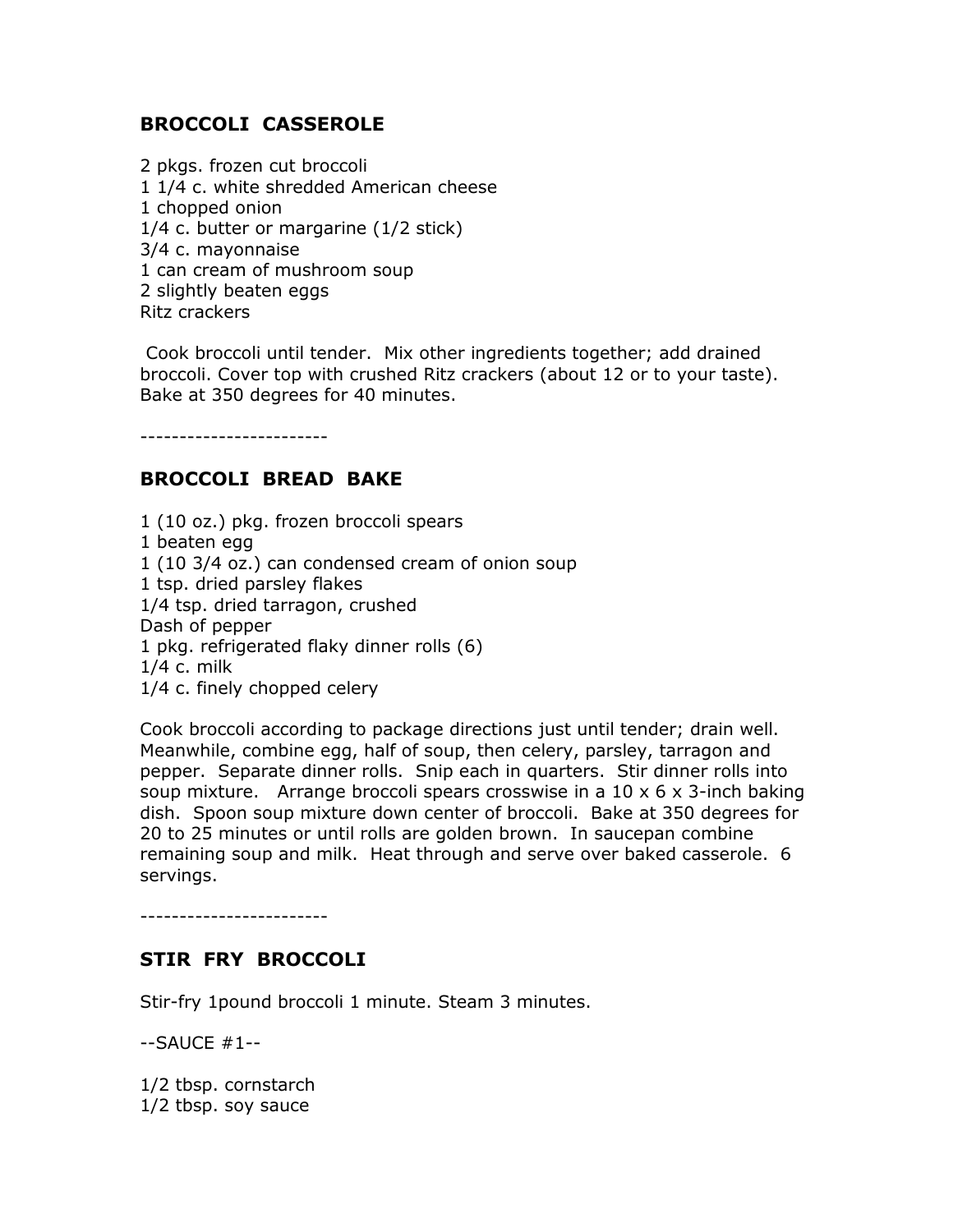1/8 tsp. powdered ginger 1/2 c. chicken broth Salt (optional)

--SAUCE #2--

1 tbsp. cornstarch 1 tbsp. soy sauce 1/8 tsp. ginger 1 c. chicken broth 1-2 tbsp. sherry

Stir-fry sauce to taste.

------------------------

## BROCCOLI-CORN BAKE

1 (16 oz.) can cream-style corn 1 (10 oz.) pkg. chopped broccoli (if frozen, thawed) 1 egg, beaten 1/2 c. crackers, crushed 1 tbsp. onion (instant minced) 2 tbsp. margarine, melted 1/2 tsp. salt 1/4 tsp. pepper

Combine all these ingredients and pour into one quart buttered casserole dish. 1/2 c. crushed saltine crackers, 4 tbsp. melted margarine

Sprinkle over vegetables. Bake, uncovered, at 350 degrees for 35 to 40 minutes or until well heated. Serves 4 to 6.

------------------------

## EASY CORN CASSEROLE

1 (16 oz.) can corn, drained 1 (16 oz.) can creamed corn 1 c. sour cream 2 eggs 1/2 c. Cheddar cheese 1 box sm. corn bread mix

Mix all ingredients together. Melt 1/2 stick margarine in casserole; pour mixture in casserole. Bake at 350 degrees about 1 hour or until center tests firm.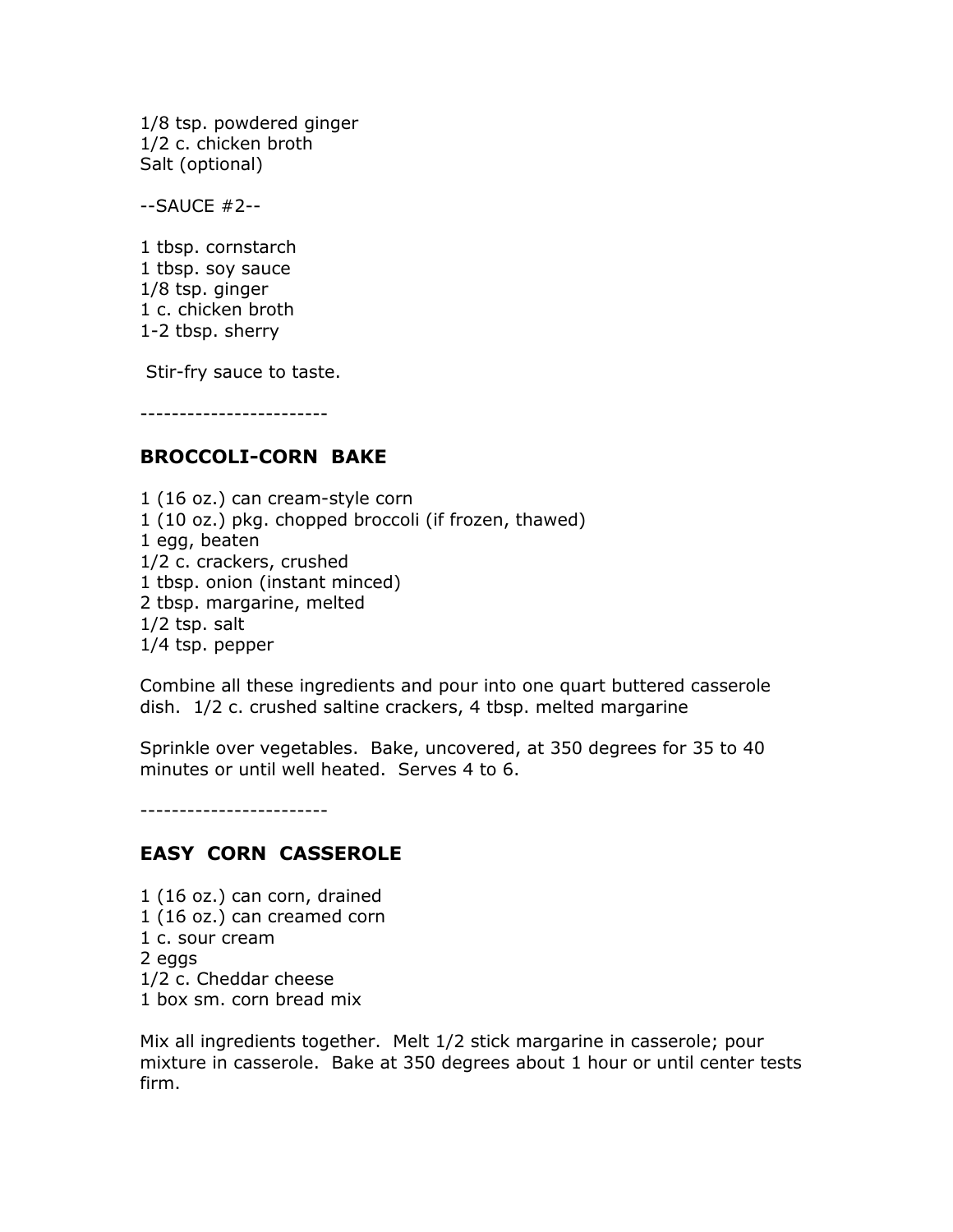# STUFFED TOMATOES

6 med. tomatoes 1 pt. fresh mushrooms, chopped 2 tbsp. butter or margarine 1/2 c. dairy sour cream 2 beaten egg yolks 1/4 c. dry breadcrumbs 1 tsp. salt Dash pepper Dash thyme

Cut stem end from tomatoes; scoop out pulp. Turn shells upside down to drain. Chop pulp fine; measure 1 cup; set aside. Cook mushrooms in the butter or margarine until tender. Combine sour cream and egg yolks. Add to mushrooms with the tomato pulp; mix well. Stir in the crumbs, salt, pepper and thyme. Cook and stir until mixture thickens and boils. Place tomato shells in  $10 \times 6 \times 1$  inch baking dish. Spoon mushroom mixture into tomatoes. Combine 1 tablespoon melted butter and 3 tablespoons fine dry bread crumbs; sprinkle atop tomatoes. Bake in moderate oven (375 degrees) for 25 minutes.

------------------------

## SPINACH-STUFFED BAKED TOMATOES

4 med. tomatoes 1/8 tsp. salt 1 (10 oz.) pkg. frozen chopped spinach, cooked 1/2 c. grated Parmesan cheese, divided 2 tbsp. mayonnaise 2 tsp. grated onion 1/8 tsp. salt 1/8 tsp. pepper

Slice off top of each tomato; scoop out some of the pulp, leaving shells intact. Sprinkle shells with 1/8 teaspoon salt. Invert on paper towels to drain. Drain cooked spinach. Press out excess liquid with back of spoon. Put spinach in blender or food processor and add 1/3 cup Parmesan cheese and remaining ingredients. Pulse several times or until mixture is well blended. Fill tomato shells with spinach mixture. Place in a 1 quart casserole and sprinkle with remaining cheese. Bake, uncovered, at 400 degrees for 15 minutes or until heated. Yield: 4 servings.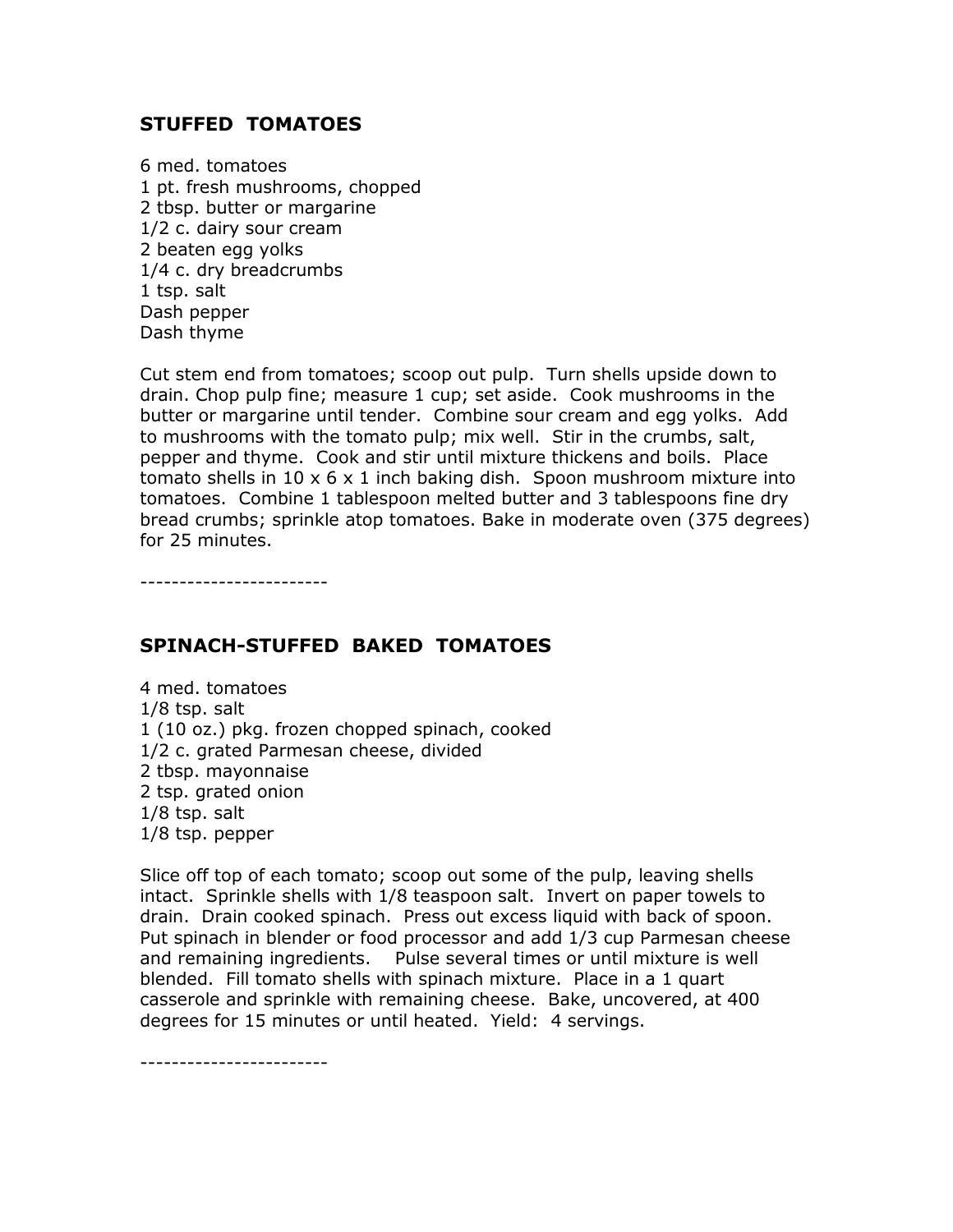# YELLOW SQUASH CASSEROLE

2 c. well drained and cooked yellow squash 3 beaten eggs (lg.) 1 tbsp. minced onion 1/2 c. med.-sharp Cheddar cheese, grated 1/2 tsp. salt 1/2 c. buttered bread crumbs

Mix all ingredients, except bread crumbs. Pour into baking dish and top with buttered bread crumbs. Bake at 350 degrees for 45 minutes or until firm.

------------------------

## SQUASH SUPREME

2 c. fresh yellow, squash, cooked and drained 2 med. carrots, grated 2 tbsp. chopped onion 1 can cream of mushroom soup 1 (2 oz.) jar chopped pimento 1 (8 oz.) sour cream 1 (8 oz.) pkg. herbed stuffing 1 stick margarine

Combine vegetables. Blend undiluted soup and sour cream; stir into vegetables mixture. Toss together stuffing and melted margarine. Pour half of the stuffing into a shallow 3 quart baking dish. Pour vegetable-sour cream mixture over the stuffing, then top with remaining stuffing. Bake at 350 degrees about 30 minutes or until set.

------------------------

## SUMMER SQUASH

1/2 lb. summer squash 1/4 stick butter 1 egg 1 med. red onion, chopped 1/4 tsp. marjoram Parmesan cheese Cracker crumbs

Clean squash; cut in small pieces or slices. Boil squash and onions in salted water until tender; drain well. Add butter and seasonings. Mash lightly with fork. Add eggs; stir lightly. Put in a greased baking dish; sprinkle Parmesan cheese and cracker crumbs over top. Bake at 350 degrees for 30 minutes.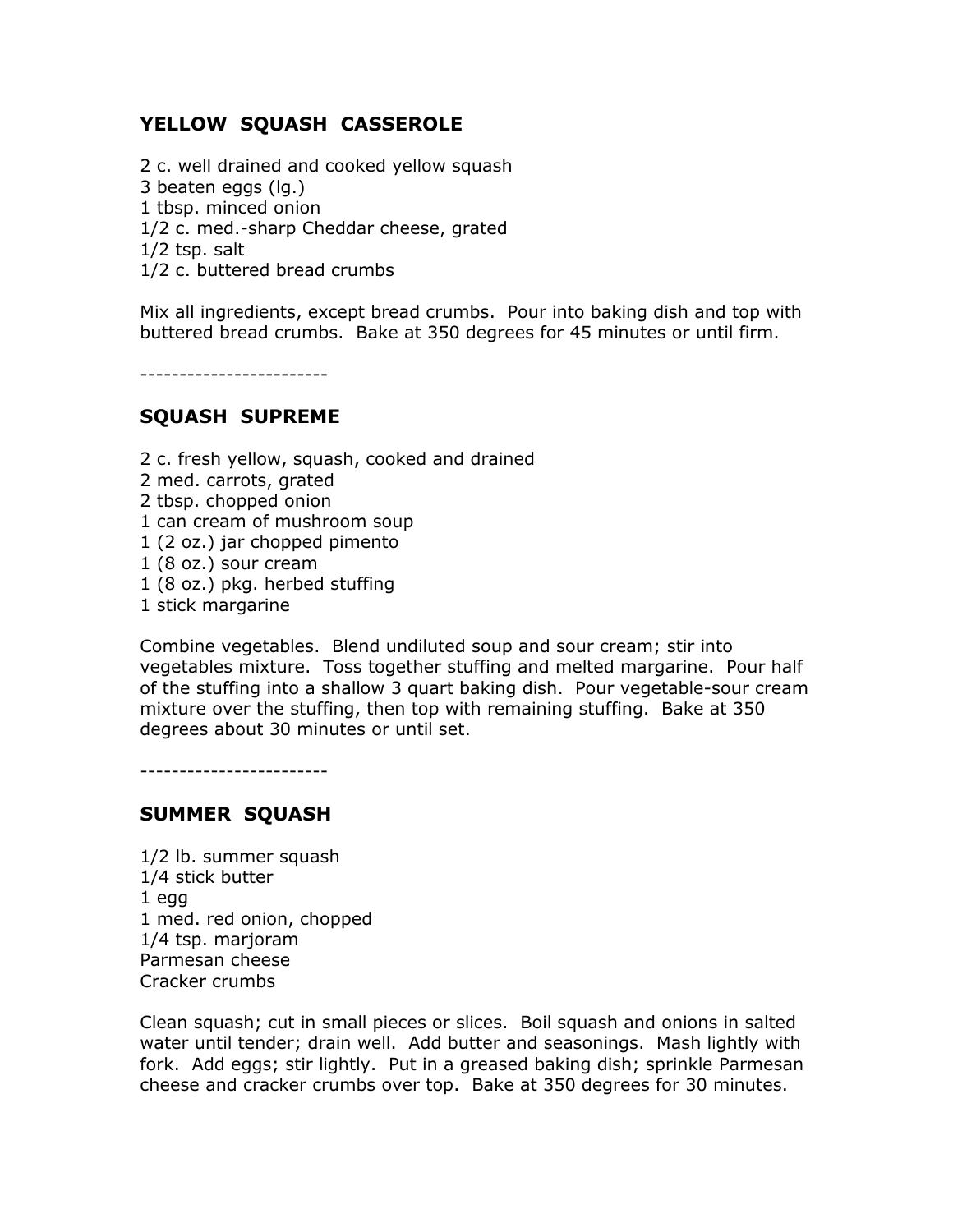# CHEESY STUFFED TURNIPS

6 med. turnips, peeled 3/4 c. crushed saltine crackers 1/2 c. shredded Cheddar cheese 1 1/2 c. milk (not used all together) 5 tbsp. butter or margarine, melted (not used all together) Paprika 2 tbsp. all-purpose flour

Cook turnips, covered, in boiling salted water 25 minutes or until tender. Hollow out each turnip, leaving a 1/2-inch shell. Finely chip turnip centers (should have about 1 cup of chopped turnip). Combine crushed crackers, cheese, 1/4 cup of milk and 3 tablespoons of butter. Fill turnips with cheese mixture. Place in a greased  $10 \times 6 \times 2$ -inch baking pan. Brush with melted butter; sprinkle with paprika. Bake, covered, at 350 degrees for 25 minutes.

Uncover and bake 10 minutes more. Melt remaining 2 tablespoons butter; blend in flour, 1/4 teaspoon salt and 1/8 teaspoon pepper. Add remaining milk. Cook and stir until bubbly. Cook 2 minutes more. Stir in chopped turnip. Heat through. Spoon sauce over turnips. Makes 6 servings.

------------------------

#### FRIED GREEN TOMATOES

1 egg, beaten 1/2 c. milk 1/2 c. cornmeal 1/4 c. all-purpose flour 1 tsp. salt 1/2 tsp. pepper 4 med.-sized green tomatoes, cut into 1/2-inch slices 3 to 4 tbsp. vegetable oil

Combine egg and milk; set aside. Combine cornmeal, flour, salt and pepper. Dip tomatoes in egg mixture; dredge in cornmeal mixture. Fry in oil until golden brown.

------------------------

## OKRA CASSEROLE

**Onions** Green pepper Okra Fresh tomatoes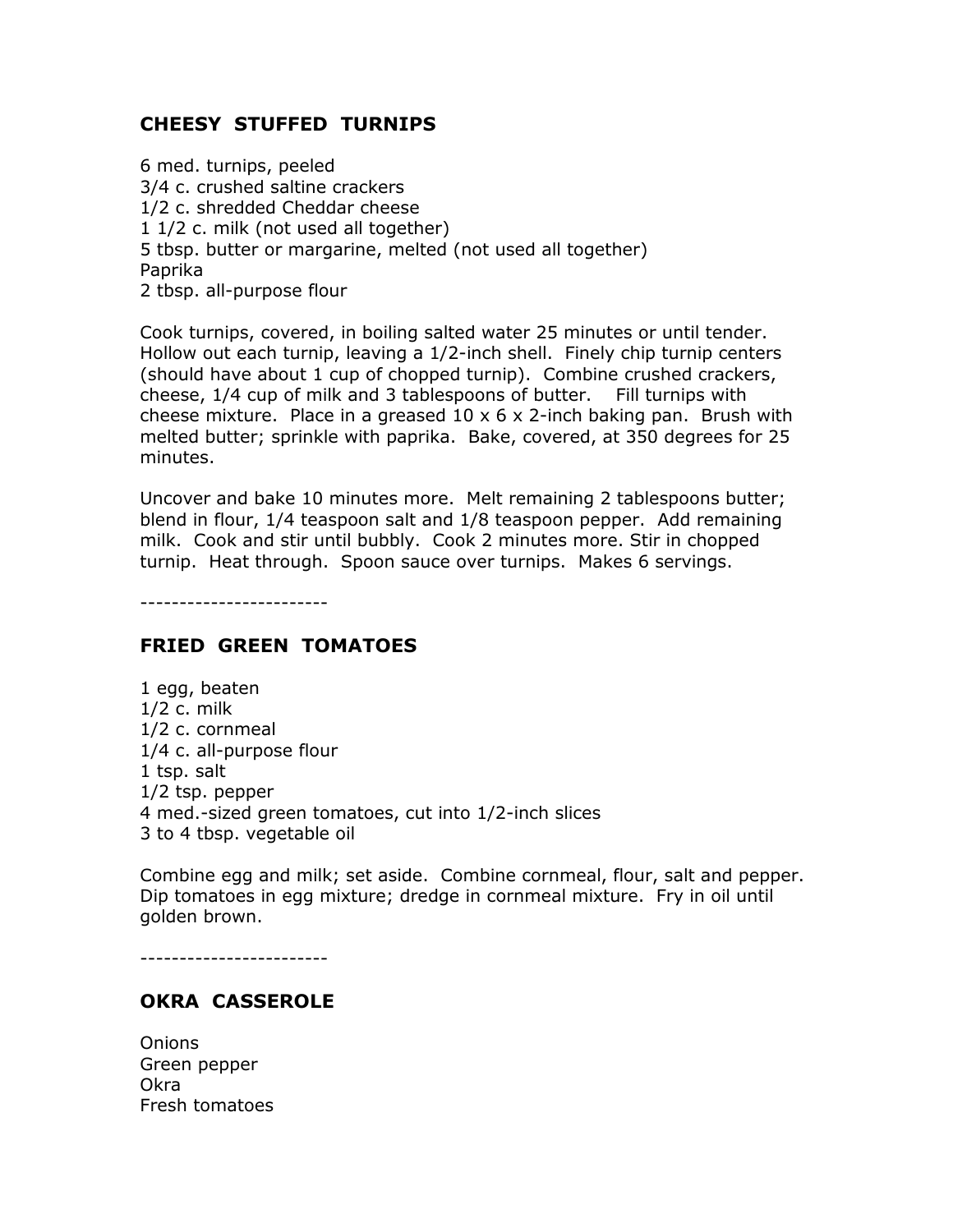**Olives** Butter

Sautee' onions and green pepper in butter. Sautee' okra separately with salt and pepper. When okra is tender, mix with onions and pepper. Layer in casserole dish with fresh tomatoes. Slice olives and put on top. Bake at 400 degrees for 30 to 45 minutes or until bubbly.

------------------------

# OKRA GUMBO

1 (5 lb.) hen 3 qts. water 3/4 c. oil or drippings 2 1/2 lbs. okra, cut finely 1 c. onions, chopped 1 c. green onions, chopped 1/2 c. bell pepper, chopped 1/2 c. parsley, chopped 1 (1 lb., 12 oz.) can tomatoes Salt, pepper, cayenne, Tabasco and Worcestershire sauce Gumbo file'

The day before, boil hen slowly in 3 quarts water that has been seasoned. De-bone and reserve broth, fat removed. In hot fat in large Dutch oven, brown okra, onions, green onions, and bell pepper. Add parsley and tomatoes to the browned vegetables and cook slowly for 15 to 20 minutes, stirring occasionally. Add chicken broth and simmer for 45 minutes. Add chicken and season to taste. Serve over rice and sprinkle on gumbo file' just before serving.

------------------------

#### FRIED OKRA

1/2 c. cornmeal 1/4 c. all-purpose flour 1 tsp. salt 1/4 tsp. pepper 4 c. tender okra Bacon drippings

Combine dry ingredients in a paper or plastic bag and mix well. Rinse okra and cut into 3/4 inch slices. Shake in a bag to coat with dry ingredients. Heat drippings in skillet and fry okra turning often until browned. Makes about 6 servings.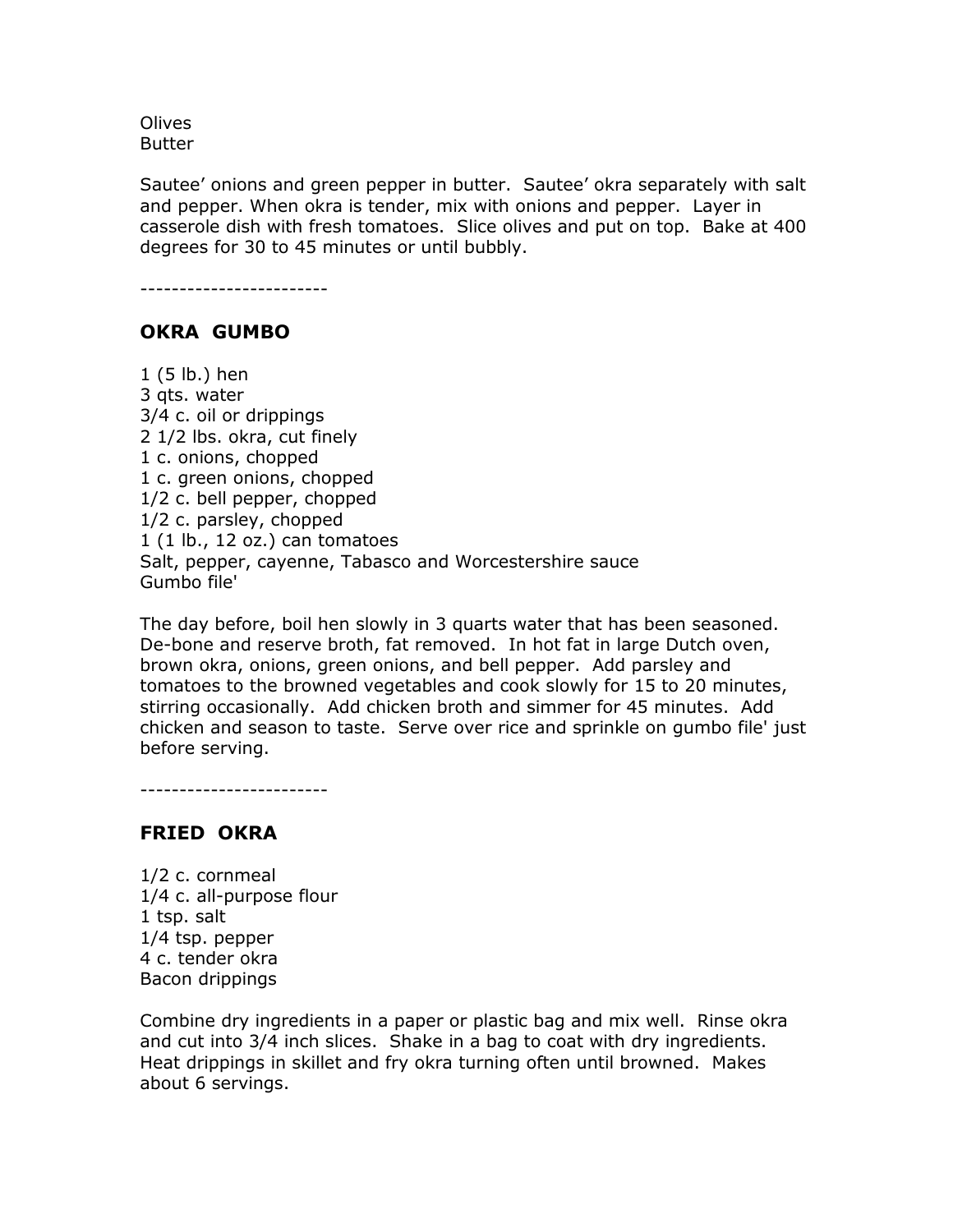# STEWED OKRA AND TOMATOES

1 med. green pepper, chopped 1 lb. okra, fresh\* 1 lb. peeled tomatoes, chopped\*\* 1/2 tsp. pepper 2 slices bacon 1 lg. onion, chopped 1 tsp. salt

 \*(Substitute frozen). \*\*(Substitute 16 ounces stewed tomatoes). Fry bacon until crisp, remove and saute pepper and onion in bacon grease until tender. Crumble bacon and add with all other ingredients. Cover and cook for 35 minutes. Then uncover and cook for 5 minutes more. If substitute items are used reduce cooking time about 5 minutes.

------------------------

## BEST COMPANY TOMATO DISH

2 cans peeled tomatoes 1 sm. chopped onion 3/8 c. sugar Celery salt (liberal shakes) Lawry seasoning salt or tony's Louisiana seasoning (liberal sprinkling) 1 tsp. crushed basil 2-3 slices white bread, torn in pieces Breadcrumbs Grated cheese

Sautee' onions in large skillet. Turn off heat and add all other ingredients except bread crumbs and cheese. Put into greased casserole, top with cheese and bread crumbs. Bake at 350 degrees until bubbly, then turn down heat to 250 degrees for 15 minutes. Serve with roast beef and wild rice.

------------------------

#### EGGPLANT AND TOMATO PARMESAN

1 lg. eggplant 2 tbsp. salad oil 1-2 cloves garlic, minced 1 tbsp. flour 1 lb. can stewed tomatoes, undrained 1 tsp. salt 1 tsp. sugar 1/2 tsp. paprika 1/8 tsp. pepper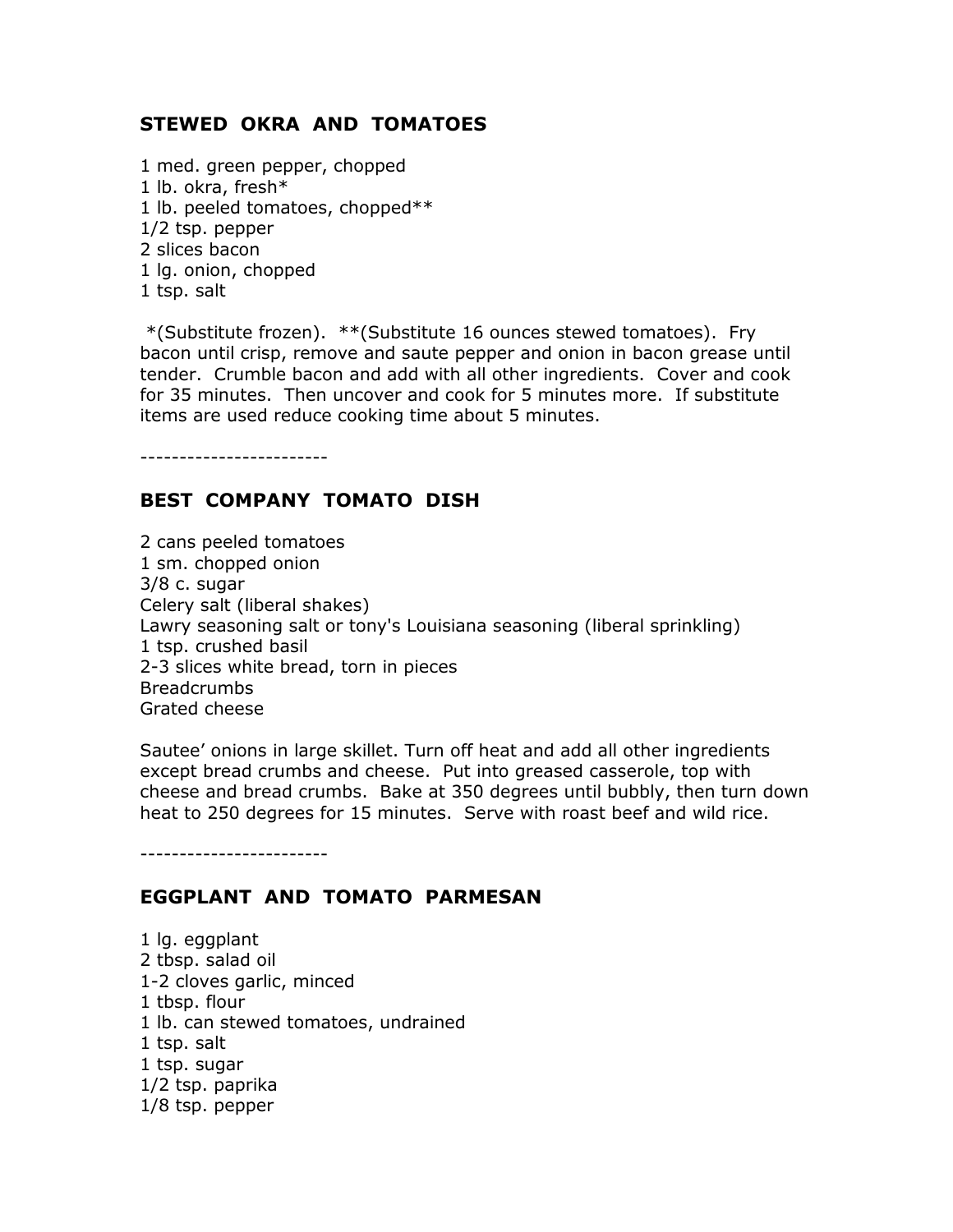1/4 tsp. basil Parmesan cheese

Peel and cut up eggplant. Simmer, covered, in small amount of boiling, salted water for about 5 minutes. Drain thoroughly. In hot oil in skillet, saute garlic until golden. Stir in flour, stewed tomatoes, salt, sugar, paprika, pepper and basil. Cook, stirring over medium heat until mixture boils and is slightly thickened. Mix eggplant with other ingredients, place in greased casserole and top with grated Parmesan. Bake 20 minutes at 375 degrees.

------------------------

# ZUCCHINI AND TOMATO STIR-FRY

2 tbsp. vegetable oil 2 med. onions, sliced 4 med. zucchini, sliced 2 lg. tomatoes, cut into wedges 1 (4 oz.) can sliced mushrooms, drained 1/2 tsp. salt 1/4 tsp. pepper

Pour oil into wok or large skillet. Stir-fry over high heat (350 degrees) for 6 to 8 minutes. Cover, reduce heat and simmer 5 minutes.

------------------------

## VEGETABLE MEDLEY STIR-FRY

3 tbsp. vegetable oil 1 sm. head cabbage, coarsely shredded 1 med. red onion, sliced 1 lg. carrot, cut diagonally into thin slices 2 med. tomatoes, cut into wedges 1 tbsp. dill weed 1/4 tsp. salt 1/4 tsp. cracked black pepper

Pour oil around top of a preheated wok or large skillet. Allow to heat at medium-high (325 degrees) for 2 minutes. Add cabbage, onion and carrots. Stir-fry for 4 minutes. Add remaining ingredients and stir-fry 1 to 2 minutes. Yield: 6 to 8 servings.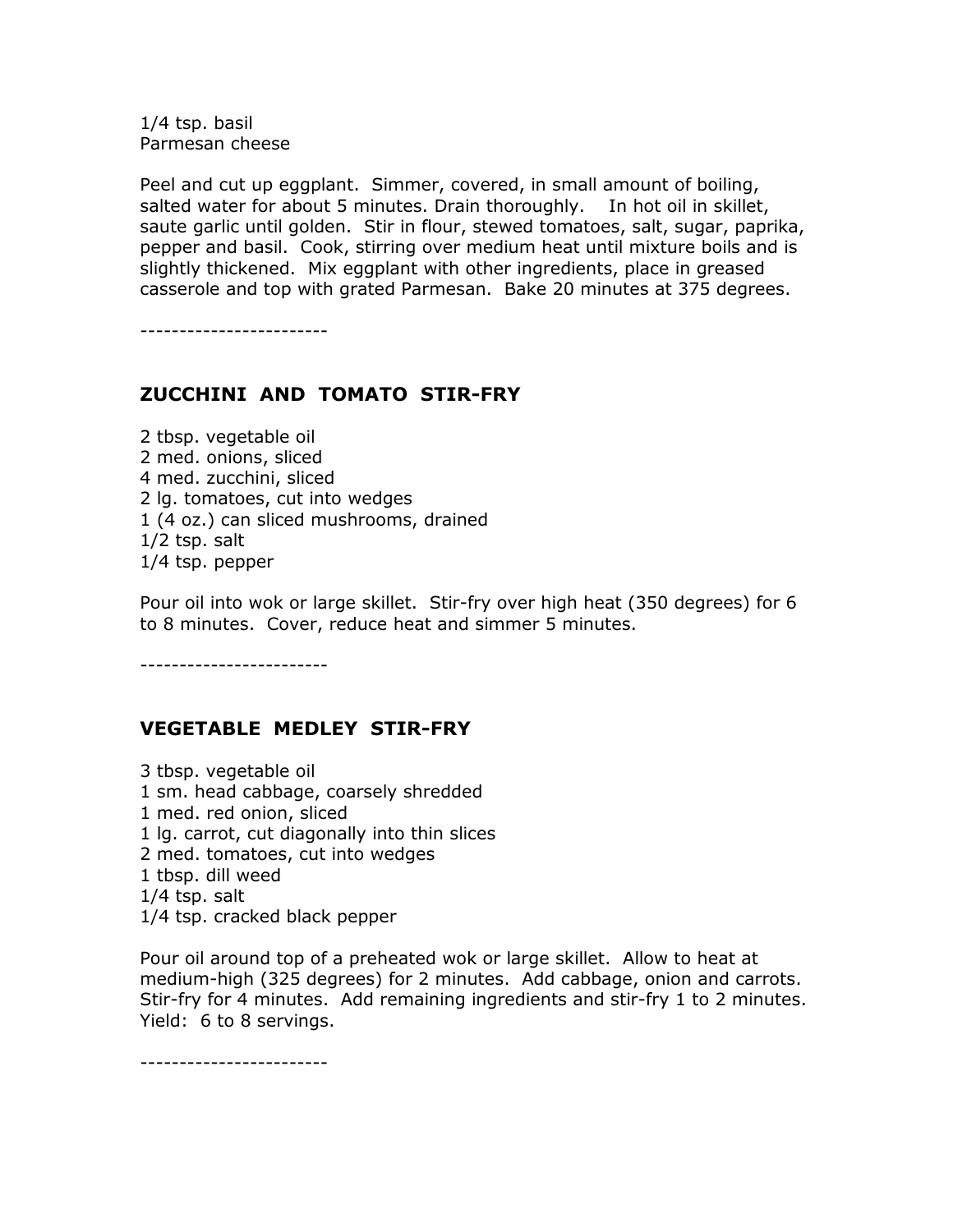### EGGPLANT-ZUCCHINI PARMIGIANA

1/2 c. chicken broth 1/2 c. coarsely chopped celery 1/2 c. chopped onion 1 clove garlic, minced 2 lg. tomatoes, chopped 1/3 c. tomato paste 1 tsp. basil 1/4 tsp. rosemary, crushed 1/8 tsp. pepper 1 med. eggplant 2 c. sliced zucchini 1 c. cottage cheese, drained 1/2 c. shredded Mozzarella cheese 1/4 c. Parmesan cheese, grated

For tomato sauce; in a medium saucepan combine chicken broth, celery, onion, and garlic. Bring to boiling; reduce heat. Simmer, uncovered, for 5 minutes. Stir in chopped tomatoes, tomato paste, basil, rosemary, and pepper. Return mixture to boiling; reduce heat. Simmer uncovered, for 15 minutes, stirring occasionally. Meanwhile, peel eggplant. Cut into 1/2-inch slices; halve slices.

In a Dutch oven or large saucepan bring 1/2 inch of water to boiling. Add eggplant and zucchini slices; simmer, covered, for 4 minutes. Remove vegetable slices from Dutch oven; drain in paper towels. pat dry. Place eggplant and zucchini in casserole dish. Spoon cottage cheese atop. Pour tomato sauce over. Sprinkle with Mozzarella and Parmesan cheeses. Bake, uncovered, at 350 degrees for 20 - 25 minutes or until heated throughly.

------------------------

## CHILI RELLENOS

6 (4 oz. each) cans green chili peppers, drained 3/4 lb. sharp Cheddar, grated (see option) 2 eggs, slightly beaten 3/4 c. milk 1 c. all-purpose flour 1/2 tsp. paprika 1/2 tsp. baking powder 1/4 tsp. salt

Preheat oven to 350 degrees. Remove seeds from chili peppers. Rinse and pat dry. Grease shallow baking dish and make 3 layers each of chili peppers and cheese, starting with a layer of peppers. In a small bowl combine eggs, milk, flour, paprika, baking powder and salt. Beat with a fork until well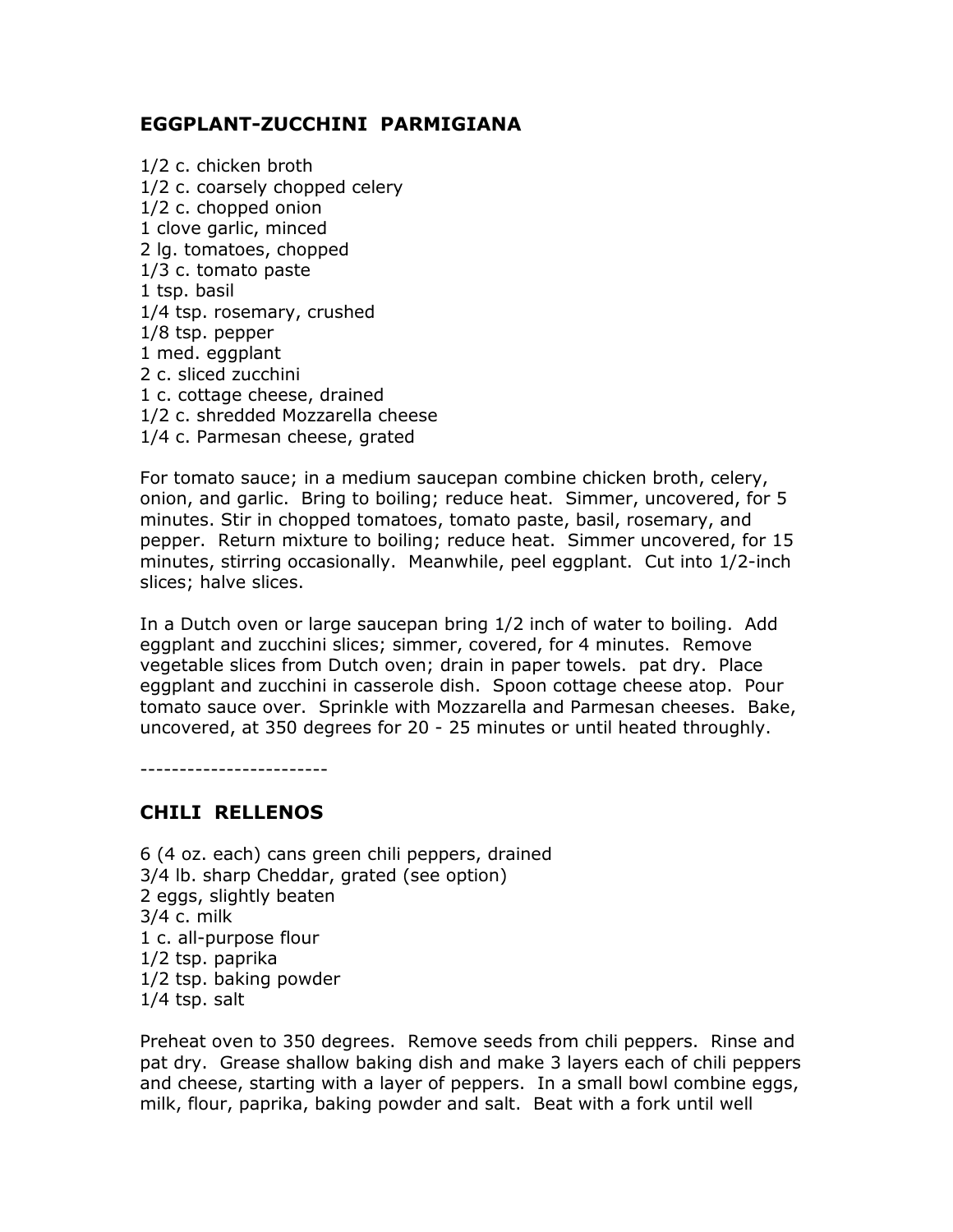mixed. Pour over layers in baking dish. Bake at 350 degrees for 35 to 40 minutes or until lightly browned and filling is set. Makes 6 to 8 servings. Option: May use Monterey Jack cheese or for a "hotter" taste, use 1/2 Monterey Jack and 1/2 Monterey Jack with jalapeno cheese.

------------------------

### BAKED RICE

1 1/2 c. uncooked rice 1 can beef broth 1 can onion soup 1 1/2 cans water 1 stick margarine, melted 1 can mushrooms (optional)

Bake in covered casserole dish at 350 degrees for one hour or until broth is absorbed.

------------------------

#### CAULIFLOWER WITH CHEESE SAUCE

1 head cauliflower 1/2 c. milk 10 1/4 oz. can cream of mushroom soup 1/2 tsp. prepared mustard 1/8 tsp. pepper 8 oz. (2 c.) shredded American cheese

Simmer whole cauliflower in small amount of water in covered saucepan for 15 to 20 minutes or until tender. In small saucepan, combine milk, soup, mustard and pepper; blend until smooth. Cook and stir until mixture is heated through. Add cheese and continue to cook over low heat until cheese melts. Pour sauce over hot cauliflower. 6 servings.

MICROWAVE PREPARATION: Place cauliflower in 2 quart glass casserole; add 1/4 cup water. Cover and microwave on HIGH for 8 to 10 3/4 minutes. Let stand, covered, for 10 minutes. Drain liquid. In glass bowl, combine remaining ingredients except cheese. Microwave at HIGH for 3 to 4 minutes or until heated through, stirring halfway through cooking. Add cheese and continue to microwave on HIGH until cheese is melted, 1 to 2 minutes, stirring every minute during cooking.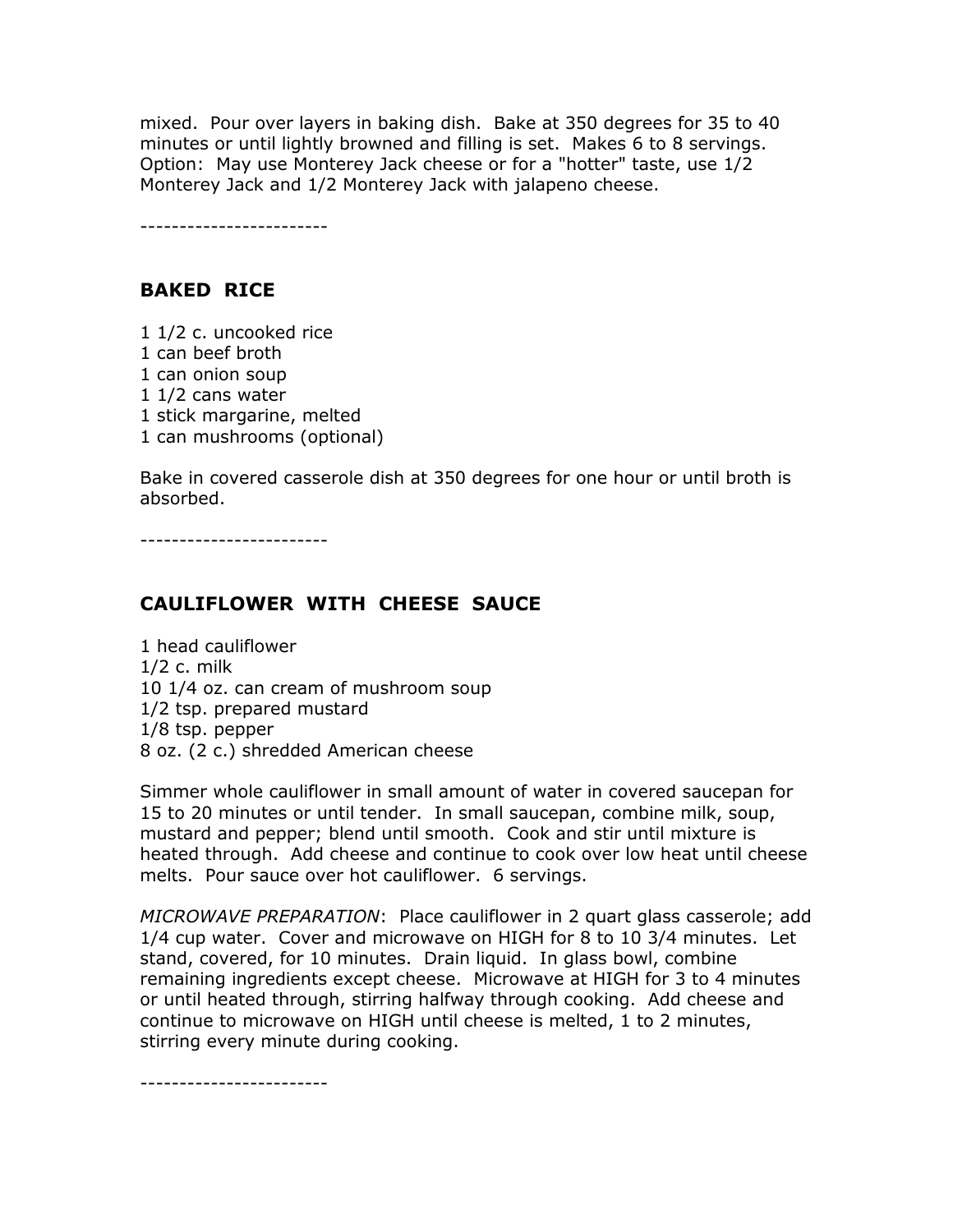## BROCCOLI PUFF

1/2 c. chopped onions 2 tbsp. butter or margarine 1 (10 3/4 oz.) can condensed cream of mushroom soup 2 c. cooked rice 1 (10 oz.) pkg. frozen chopped broccoli, cooked and well drained 1 tsp. Worcestershire sauce 1/2 tsp. thyme 2 c. grated Cheddar cheese 4 eggs, separated

Sautee' onions in butter until tender. Stir in soup, rice, broccoli and seasonings. Turn into a greased shallow 2 qt casserole. Bake at 400 degrees for 20 minutes. Beat egg yolks until thick and lemon colored; add cheese. Beat egg whites until soft peaks form; fold in egg yolk mixture. Remove casserole from oven; stir. Spread egg mixture over top. Bake 15 minutes longer or until golden brown. Makes 4 servings.

------------------------

## EGGPLANT CASSEROLE

1 lg. eggplant cubed and cooked until tender 1 egg 2 or 3 slices day old bread, broken in sm. pieces Grated Cheddar cheese Salt and pepper

Drain eggplant - add bread, eggs and seasoning and stir together. Place 1/2 in greased casserole. Sprinkle with half of cheese. Add 1/2 can of mushroom soup. Put rest of eggplant mixture into casserole and add balance of mushroom soup and cheese. Bake at 325 degrees for 20 to 30 minutes.

------------------------

## SWEET POTATO CASSEROLE

--POTATO MIXTURE--

3 c. cooked sweet potatoes 1 c. sugar 2 eggs 1/2 tsp. salt 1/2 c. evaporated milk 1/2 stick softened margarine

--TOPPING--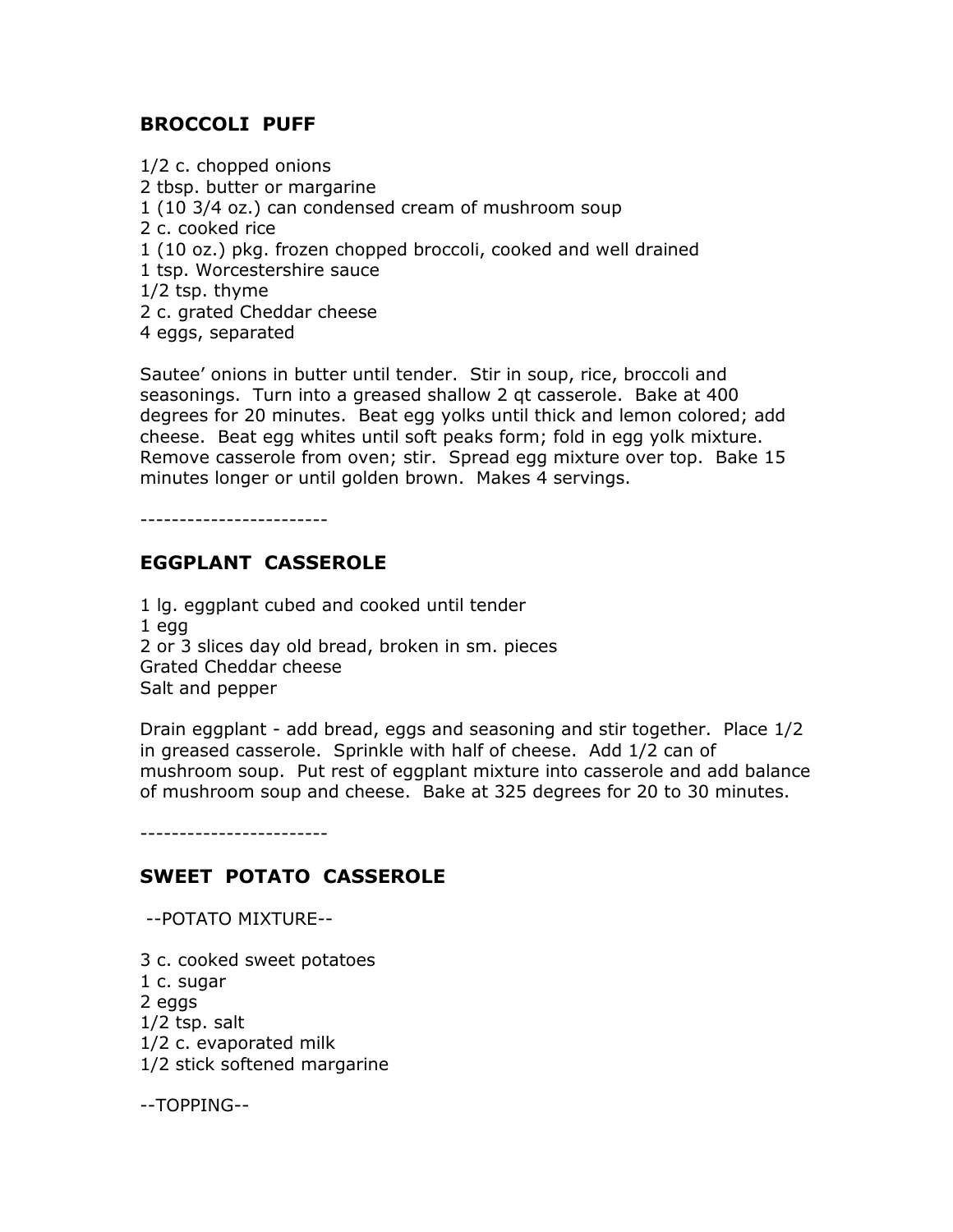1/3 c. butter 1/3 c. brown sugar 1/2 c. coconut 1/3 c. chopped nuts 1/2 c. flour

Mash sweet potatoes and margarine together. Beat eggs, add milk, salt and sugar to egg mixture. Beat again. Fold egg mixture into potatoes. Mix topping ingredients together and crumble over sweet potato mixture. Bake at 350 degrees for 30 minutes.

------------------------

#### SQUASH CASSEROLE

6 yellow squash 1 tsp. salt 3 tbsp. margarine 1 c. grated sharp cheese 1 egg, beaten 1/4 c. chopped onion 1/2 c. milk 1 c. Ritz crackers, crumbled

Cook squash, drain, mash. Add margarine, cheese, egg, onion, milk. Put half of the crumbs in buttered dish. Cover with remaining crumbs. Bake at 425 degrees for 20 to 25 minutes.

------------------------

#### ASPARAGUS CASSEROLE

4 whole chicken breasts, or 1 chicken 2 cans asparagus (or 1 fresh bunch) 2 cans cream of chicken soup 1 tbsp. lemon juice 1/2 c. chicken broth 1 c. mayonnaise 1 c. grated sharp Cheddar cheese 1 c. bread crumbs

Boil chicken until tender; debone meat and hold out broth. Grease casserole; put asparagus on bottom and chicken on top. Mix soup, lemon juice, mayonnaise and chicken broth and pour over chicken. Sprinkle cheese, then bread crumbs. Bake at 350 degrees for 30 to 40 minutes.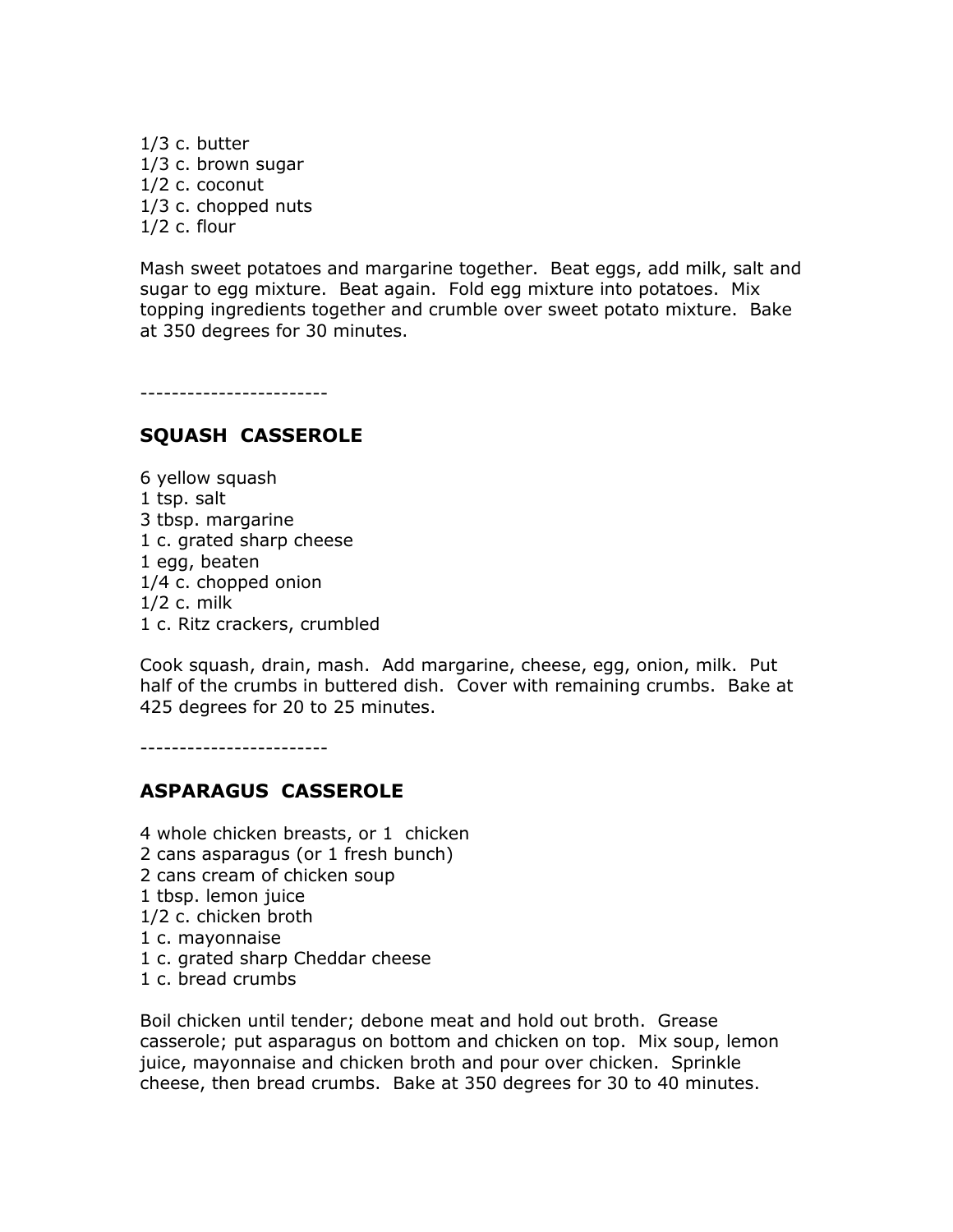## BROCCOLI AND RICE CASSEROLE

- 1 pkg. chopped broccoli (frozen)
- 1 c. instant rice
- 1 (8 oz.) jar Cheez Whiz
- 1 can cream of mushroom soup
- 1 tbsp. chopped onion
- 1/2 stick butter or margarine

Cook broccoli and rice according to directions. Saute onion in butter. Mix all ingredients and put in a casserole dish. Bake at 350 degrees for 25 minutes.

------------------------

### GREEN BEAN CASSEROLE

2 (15 oz.) cans green beans 2 (10 oz.) cans cream of mushroom soup 1/2 tsp. pepper 1/2 tsp. salt 1 1/2 c. French fried onions

Combine beans, soup, salt and pepper. Mix in 3/4 cup of French Fried Onions. Bake uncovered at 350 degrees for 30 minutes. Top with remaining onions and bake for 5 minutes. Serves 8.

------------------------

#### CORN PUDDING

1 (16 oz.) can cream corn 1/2 tsp. salt Pepper to taste 3 tbsp. sugar 3 tbsp. flour 2 eggs (beaten) 2 c. milk 2 tbsp. butter 1 tbsp. nutmeg

Mix together the corn, salt, pepper, sugar and flour, blend well. Add in the beaten eggs and milk. Pour into a 1 1/2 quart casserole dish. Dot with butter and sprinkle the top with nutmeg. Bake at 325 degrees for 1 hour until firm. Serves 6.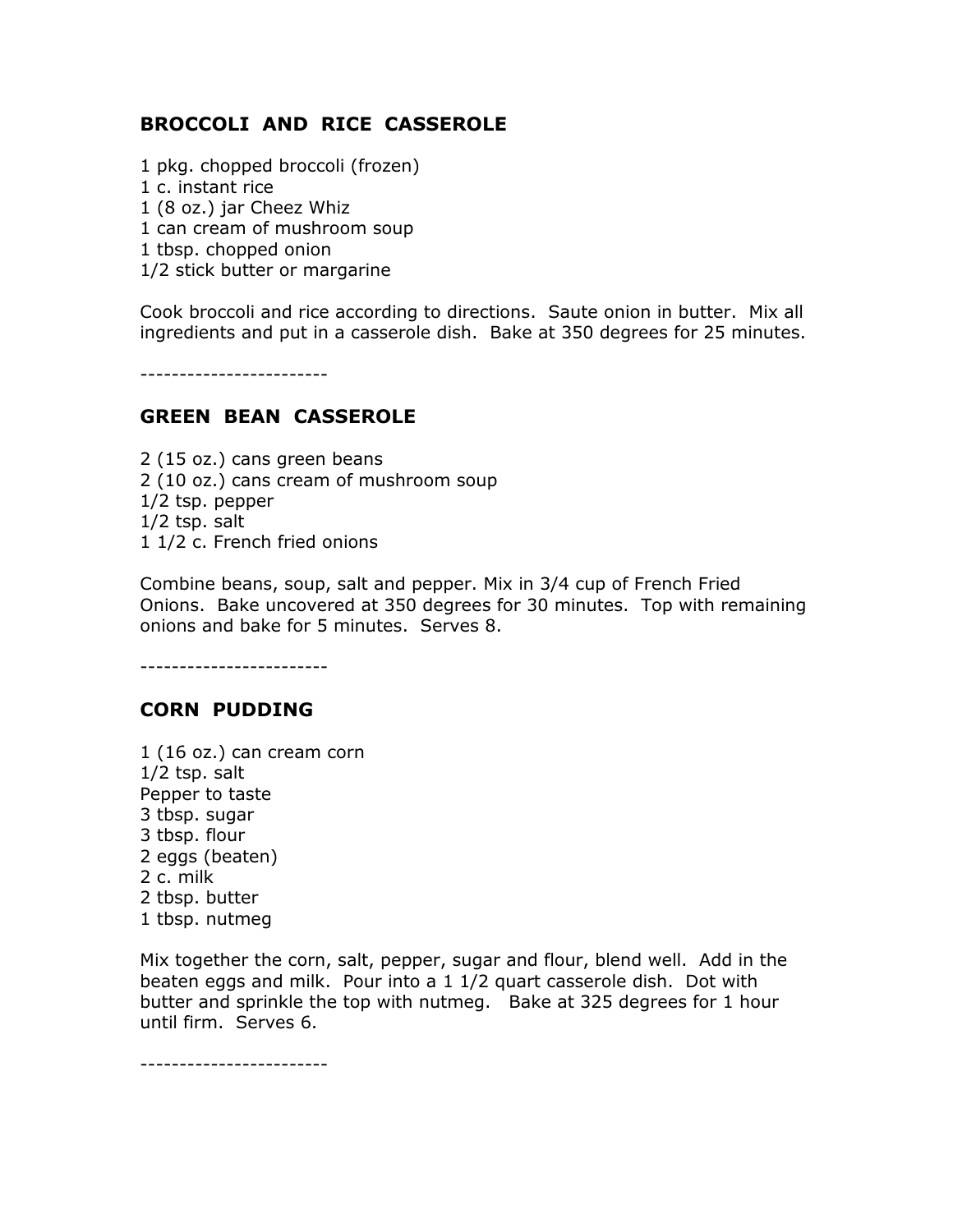## FRESH VEGETABLE MARINADE

1 c. vegetable oil 1/2 c. white wine vinegar  $1/2$  c. sugar 1 tbsp. dry Italian seasoning 2 tsp. dry mustard 1 tsp. salt 1 sm. head cauliflower 1 bunch (1 lb.) broccoli 1/2 lb. fresh mushrooms, sliced 2 med. green peppers, chopped 1 sm. red onion, thinly sliced and separated into rings

Mix first six (6) ingredients and pour over vegetables. Chill at least 3 hours.

------------------------

## POTATO CASSEROLE

6 med. potatoes, cooked and grated 1 1/2 tsp. salt 1 c. sour cream 6 to 8 green onions, chopped 1 c. shredded Cheddar cheese 1/2 c. butter or margarine, melted

Combine all ingredients except butter; spoon into a 2 quart casserole. Pour butter over top and bake at 400 degrees about 25 minutes or until lightly browned on top. 6 to 8 servings.

------------------------

## SOUR CREAM RICE

1 c. uncooked rice 1 lb. sharp cheese 1 pt. sour cream Crushed cayenne Salt to taste 2 tbsp. sugar

Cook rice. In casserole dish, put a layer of this cooked rice. Add half of the sour cream and sprinkle with sugar. Grate cheese and spread a layer over the sour cream. Sprinkle with crushed pepper. Repeat, filling the casserole with two layers. Bake at 350 degrees for 30 minutes until very hot and cheese is melted. Serves 6.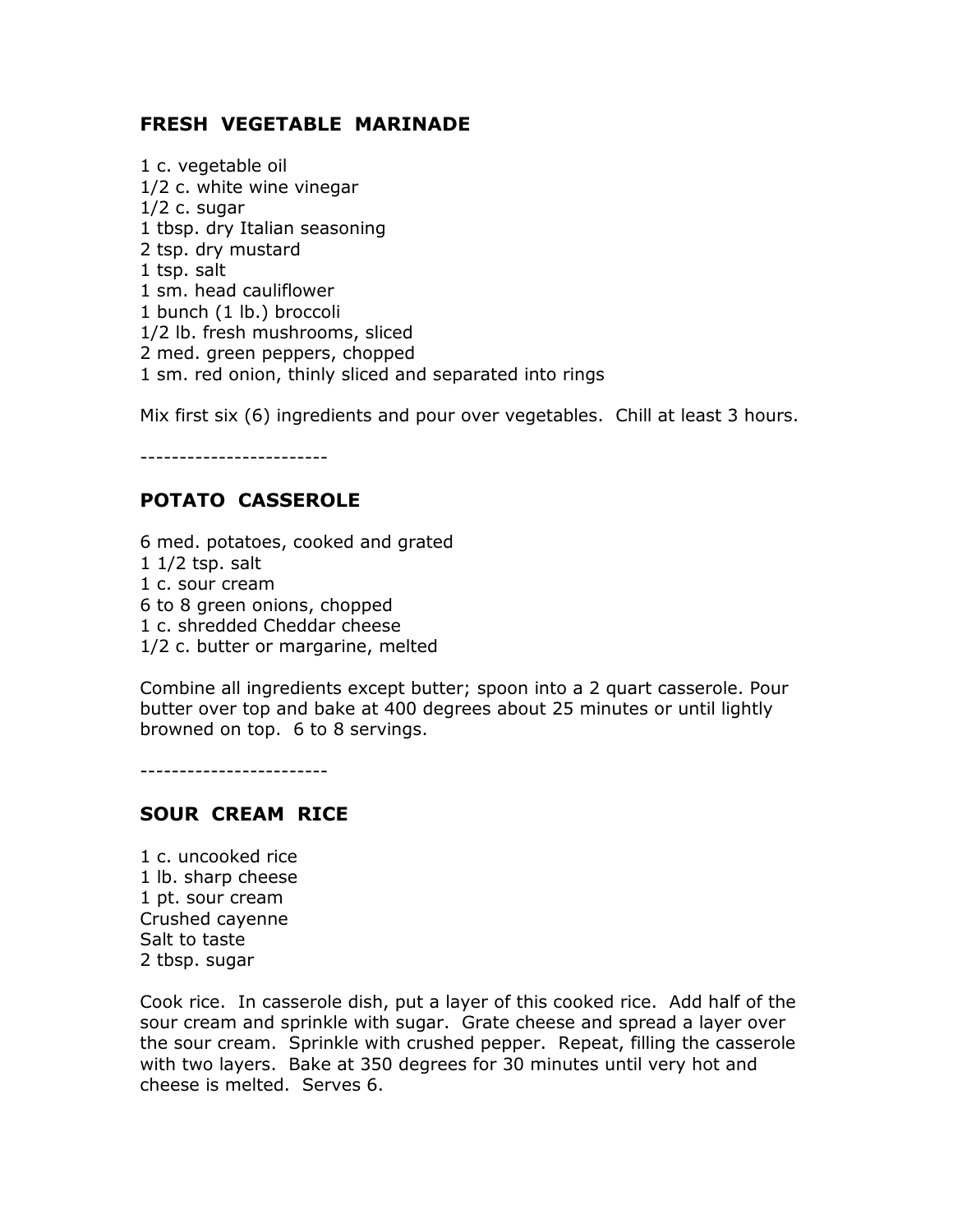## CORN PUDDING

1/2 c. sugar 3 tbsp. cornstarch 1/8 tsp. salt 1 tsp. vanilla 2 eggs 1 1/2 c. milk 1 can cream corn 1/2 stick butter or margarine

Mix ingredients as listed. Melt into mixture. Bake 400 degrees for 30 minutes or brown.

------------------------

### OVEN FRIES - LOW FAT

4 sm. baking potatoes (about 1 lb.) 1 tbsp. margarine, melted 1/4 c. grated Parmesan cheese 1/2 tsp. garlic salt 1/4 tsp. paprika 1/8 tsp. onion powder (optional) Non-stick spray coating

Scrub potatoes thoroughly. Cut each potato lengthwise into 8 slices. Brush cut surfaces of potatoes lightly with melted margarine. In a plastic bag mix together Parmesan cheese, garlic salt, paprika and onion powder. Add 8 potatoes slices to the bag. Shake to coat. Potatoes will not be completely coated. Spray a 7x11 inch baking pan with non-stick coating. Arrange potatoes in baking pan. Repeat with remaining potatoes. Bake, uncovered, in a 400 degree oven until tender, 25 to 30 minutes. Serve hot. 3 - 4 servings.

## CHEESY CHOPPED BROCCOLI

------------------------

 2 pkgs. chopped broccoli 1 stick margarine or butter 1 can Campbell Cheddar cheese soup 1/2 pkg. Pepperidge Farm stuffing crumbs 1/2 c. slivered almonds

Cook 2 packages chopped broccoli. Drain. Place in greased baking dish. Cover with Cheddar cheese soup. Bring 1 cup water to boil and melt margarine. Remove from heat. Add crumbs, mix and spread over the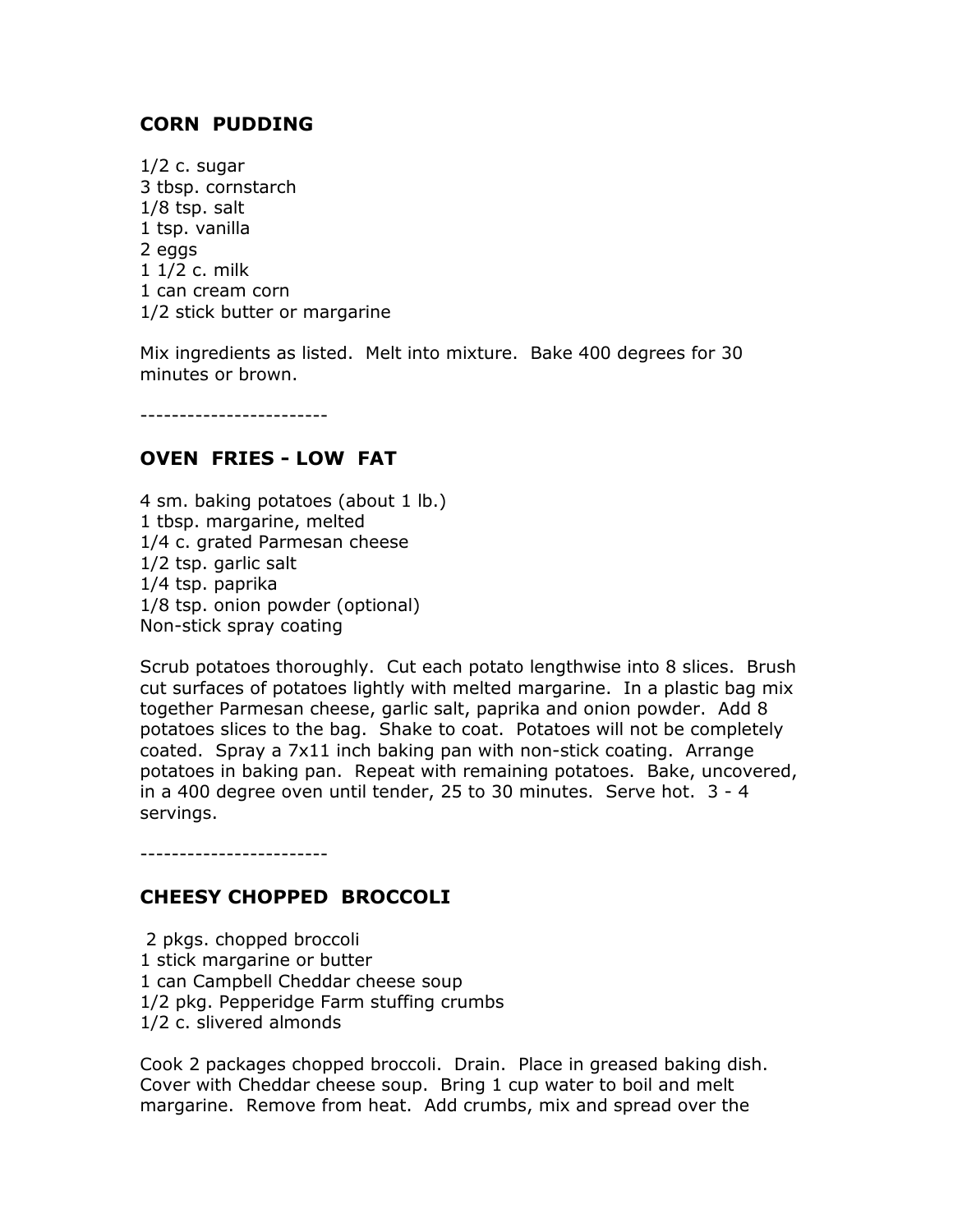broccoli and cheese. Add almonds for garnish. Bake at 375 degrees for 30 minutes. Serves 6 to 8.

------------------------

#### SQUASH CASSEROLE

1 tbsp. margarine 2 tbsp. cooking oil 3 tbsp. flour 2 tbsp. brown sugar 1 lg. green pepper 1 lg. onion 1 can drained tomatoes 6 med. yellow squash Salt and pepper to taste

Slice squash in circles and cook until tender in salt water. Drain. Sautee' green pepper and onion in margarine and cooking oil; add flour and brown sugar and stir until blended. Add tomatoes and cook until thick. Put layer of cooked squash and layer of tomato mixture in casserole, ending with tomato mixture on top. \*Top with buttered breadcrumbs and Parmesan cheese (or a little grated Cheddar cheese). Bake 30 minutes at 350 degrees or until brown. Serves 8.

------------------------

#### SWEET POTATO CASSEROLE

3 lg. cooked sweet potatoes, mashed 1 c. sugar 3 eggs 1/2 c. milk 1/2 stick margarine 1 tsp. vanilla

--TOPPING--

1 c. brown sugar 1/2 stick margarine 1/2 c. pecans 1/4 c. flour

Mix first 6 ingredients. Pour into buttered dish. Top with next 4 ingredients. Bake for 30 minutes at 350 or until brown.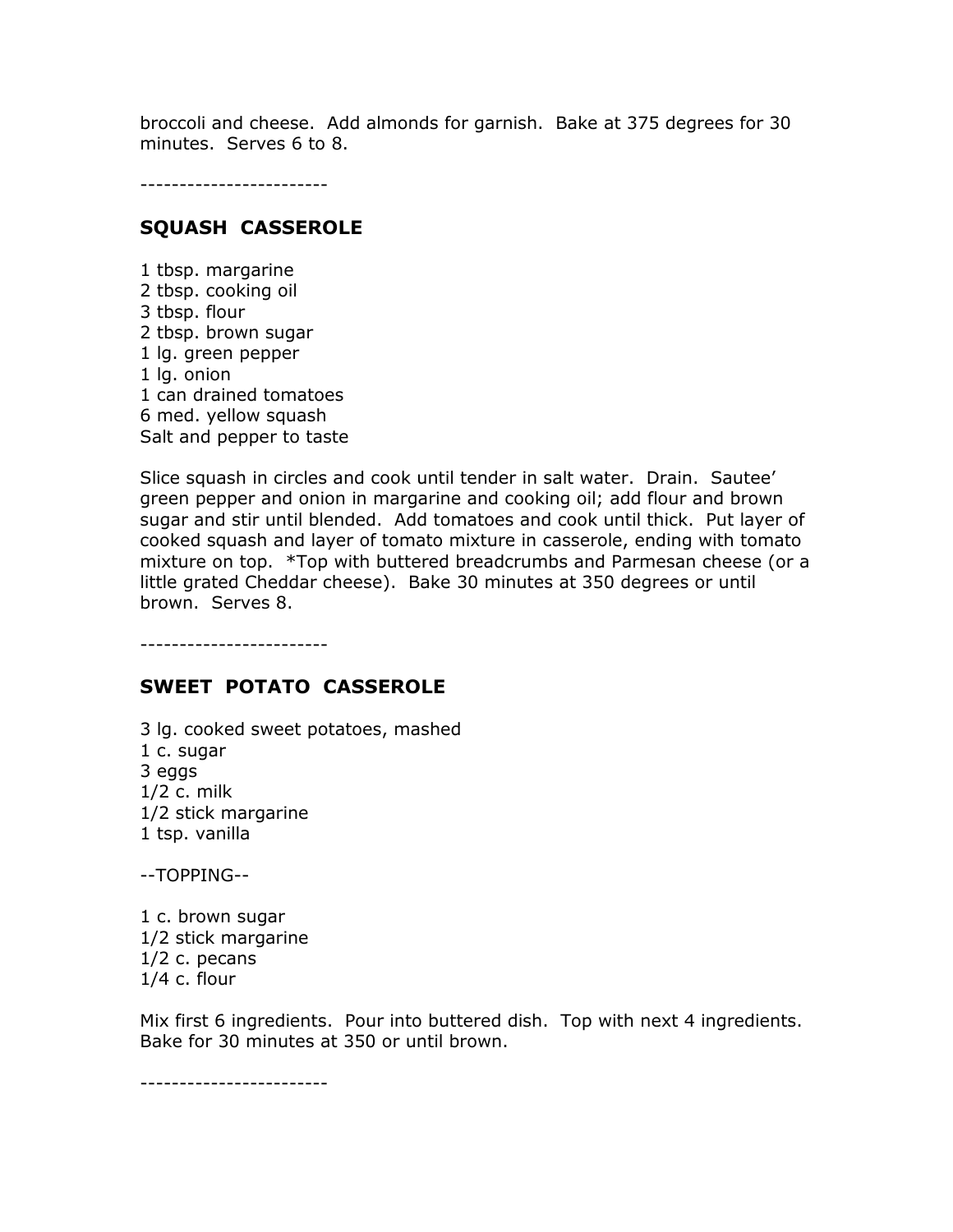## CORN PUDDING

2 eggs 1 tbsp. flour 1 c. sugar 1 can evaporated milk **Salt** 2 tbsp. butter 1 can corn (drain 1/2 of liquid) 1 tbsp. vanilla flavoring

Mix eggs, flour and sugar together. Add remaining ingredients. Bake in glass dish at 350 degrees for 40 minutes or until pudding is firm in center.

------------------------

## EASY CORN PUDDING

1 can (1 lb.) cream style corn 1 egg, slightly beaten 1/4 c. evaporated milk 1/4 stick butter or margarine (or less) 1 tbsp. sugar

Combine all ingredients and blend well. Turn into greased casserole. Bake at 325 degrees for about 35 to 40 minutes.

------------------------

## BOURBON BAKED BEANS

1 (1 lb. 12 oz.) can baked beans 1/3 c. bourbon, sherry or rum 2 tbsp. packed brown sugar 1 tsp. each instant coffee powder and dry mustard 1 tbsp. lemon juice

In a bowl, mix eggs, bourbon and brown sugar, coffee powder, mustard and lemon juice. Turn into individual bean pots or casserole dishes. Bake at 350 degrees 40 to 45 minutes. Makes 4 servings.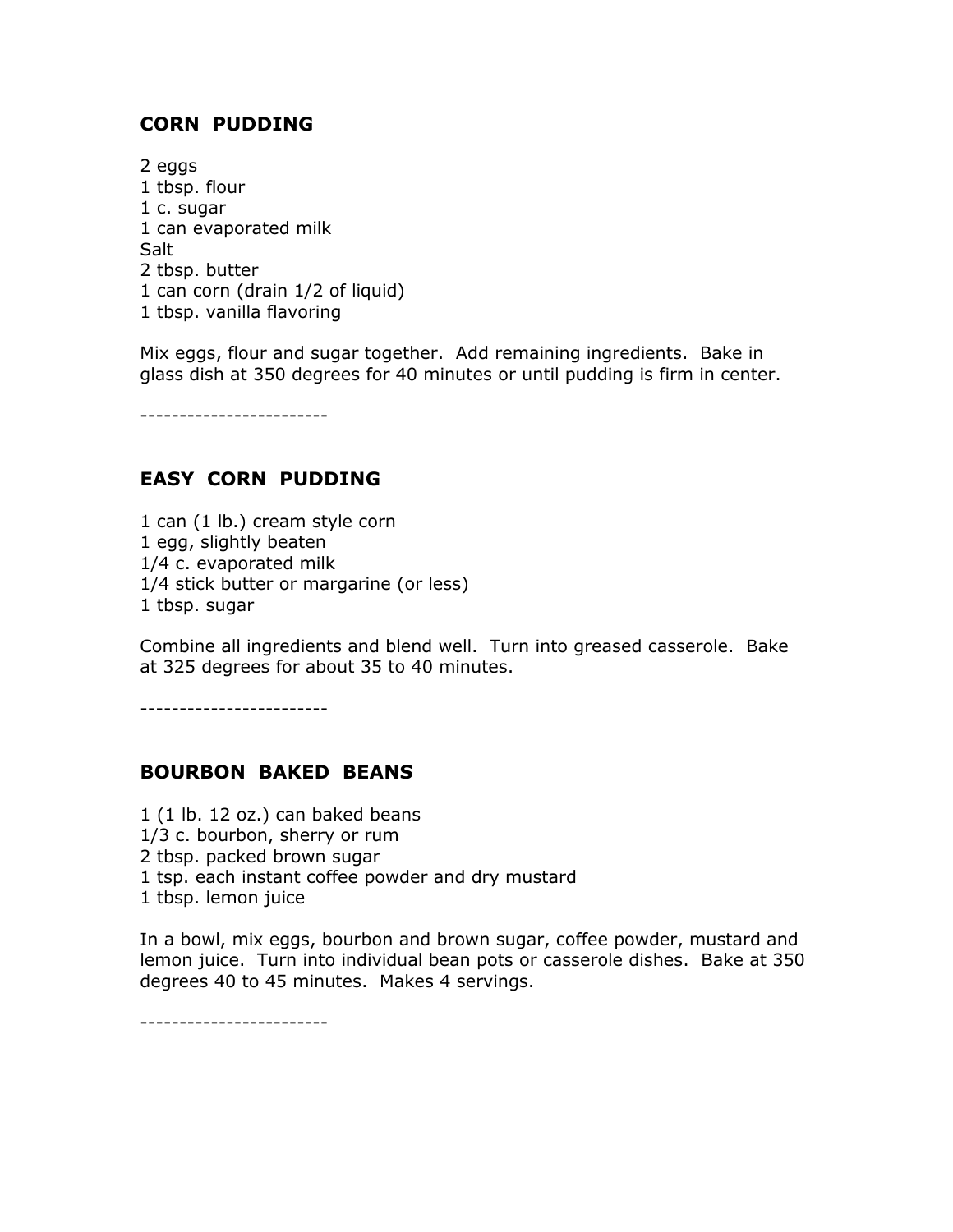## BROCCOLI CASSEROLE

2 (16 oz.) pkgs. frozen broccoli 1 (6 oz.) can Durkee French Fried Onion Rings 2 (8 oz.) cans sliced water chestnuts 1 1/2 (8 oz.) pkgs. shredded cheese 1 1/2 (10 3/4 oz.) cans cream of mushroom soup 2 tbsp. milk

Spray non-stick coating in a 13x9 baking dish. Cook the frozen broccoli as directed on package, then put a layer of broccoli in pan, a layer of water chestnuts, layer of onion rings, layer of cheese, then spread a can of the soup. Repeat all the layers again. Put in the milk and top with remaining cheese. Bake in 350 degree oven for 30 minutes.

------------------------

## FRESH CUCUMBER

6 c. sliced cucumbers 1 c. onions, sliced 1 c. green pepper, chopped 1 1/2 c. sugar 1 c. vinegar 1/8 c. salt

Boil sugar, vinegar and salt. Pour over vegetables. Cover and store in refrigerator. Will keep indefinitely.

------------------------

#### FRESH VEGETABLE MARINATE

4 stalks broccoli 1 med. green pepper, chopped 1 sm. cauliflower, broken 8 lg. mushrooms, sliced 3 stalks celery, chopped

Combine: 1 c. sugar 1 tsp. salt 1 1/2 c. oil 2 tbsp. poppy seed 2 tsp. dry mustard 1/2 c. vinegar Sm. onion, grated

Pour over vegetables. Chill at least 3 hours.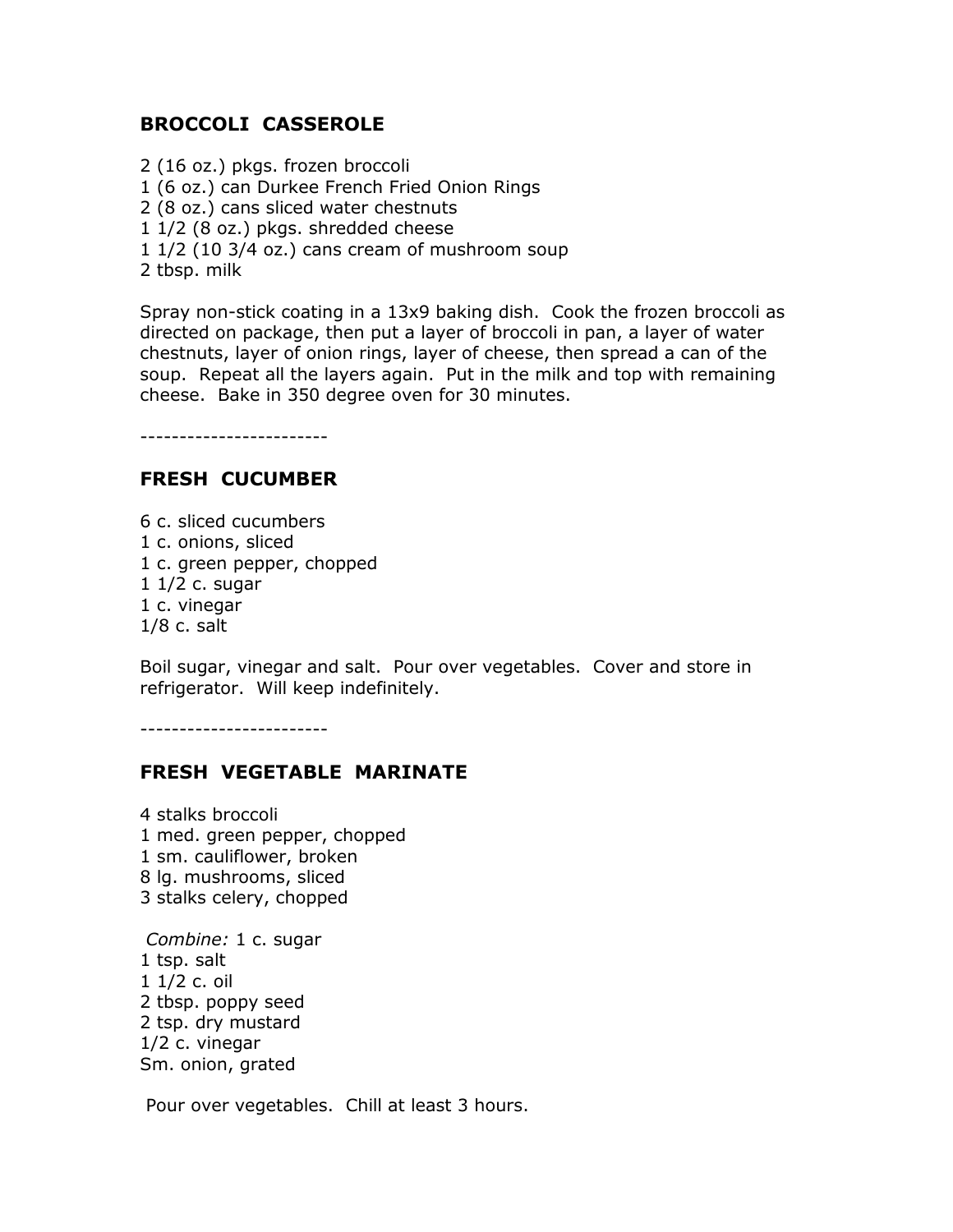## GRILLED SWEET POTATOES WITH CILANTRO SAUCE

--CILANTRO SAUCE--

1 c. low-fat plain yogurt 1/2 c. sour cream 1 fresh jalapeno or other hot chili pepper, cored, seeded, and very finely chopped 1/4 c. chopped fresh cilantro 2 tbsp. grated raw onion 3 tbsp. bottled salsa (hot or mild)

In a bowl, stir together the yogurt and sour cream. When the mixture is smooth, add the jalapeno or hot pepper, cilantro, onion, and salsa. Stir again, and when the sauce is well blended, cover it tightly with plastic wrap and refrigerate for at least 15 minutes (you can store this sauce for up to 2 days).

--SWEET POTATOES--

6 lg. sweet potatoes, rinsed, with skins intact 1/4 c. olive oil Salt and freshly ground black pepper, to taste

Light the grill. Cut the sweet potatoes lengthwise into 8 spears each (you will have 4 dozen all together). Set them, skin down, on a rimmed baking sheet. Brush the cut sides with oil. When the coals turn gray, place the spears on the grill, cut sides down. Cook the potatoes for about 8 minutes, turning them often, until they are charred in spots and cooked through (test them with the tip of a knife to make sure they're soft). Arrange the potatoes on a large platter and serve with the cilantro dipping sauce.

------------------------

## EASY RATATOUILLE

1 eggplant, sliced thinly 2 green peppers, sliced 2-3 onions, sliced Fresh or canned tomatoes, or tomato sauce 3-5 diced carrots 1 or 2 zucchini or summer squash Canned or fresh mushrooms Clove of garlic

In a wok or frying pan, sizzle garlic in small amount of cooking oil. Begin sauteing peppers and onions. Add carrots, eggplant, mushrooms, and squash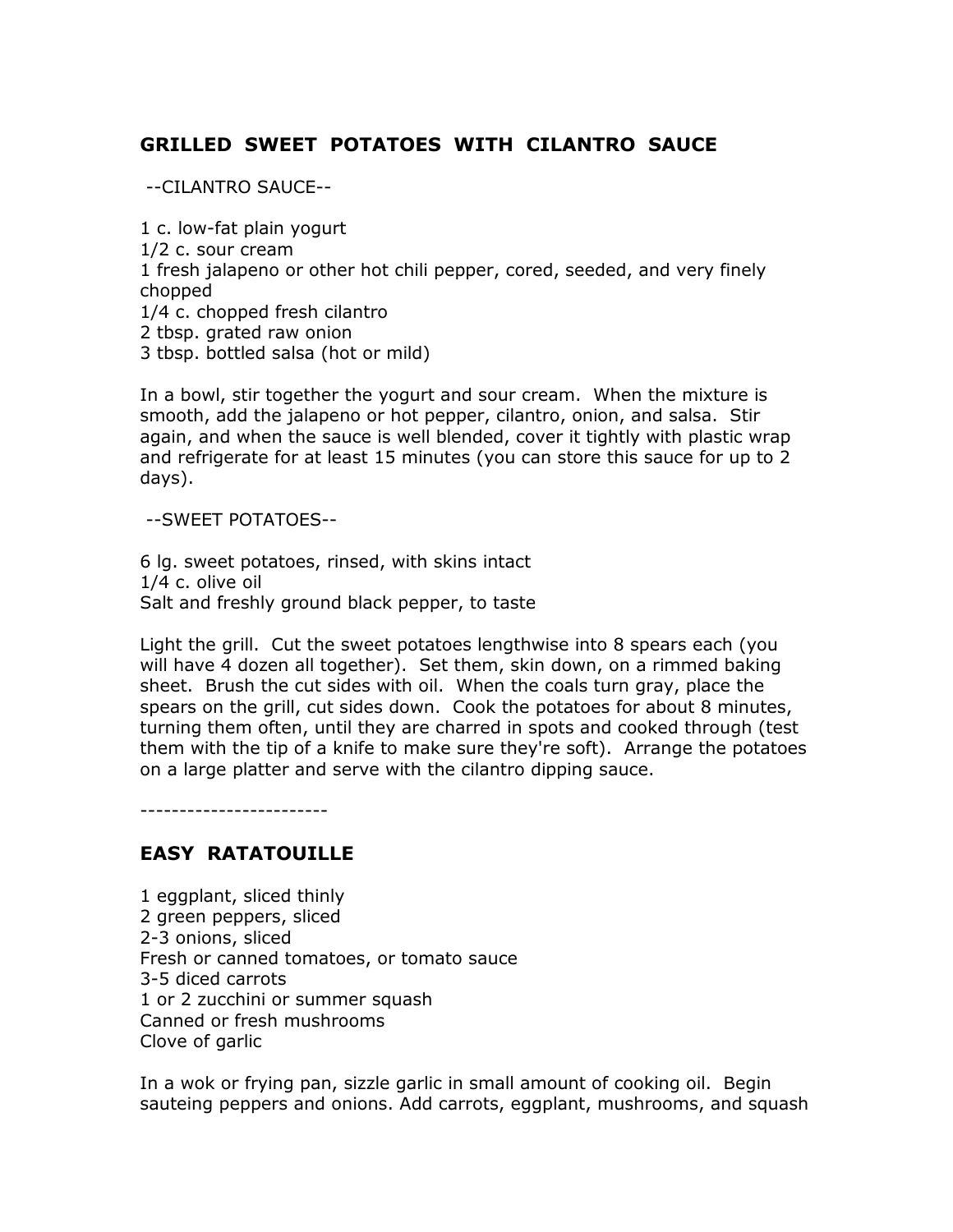next and cook lightly. Tomatoes at the end. Add any spices you wish with oil and garlic. Serve with brown or white rice. Add cooked shrimp or chicken for a complete meal.

------------------------

------------------------

### GOLDEN HAM & CHIVE POTATO CAKE

 Unsalted butter, softened (for the pan) 2 lb. boiling potatoes, such as round whites from Maine or Long Island 1 heaping tbsp. coarse sea salt 4 tbsp. unsalted butter, softened 1 med. onion, finely chopped Sea salt and freshly ground black pepper to taste Freshly grated nutmeg to taste 4 lg. egg yolks 4 oz. unsmoked salt-cured ham, such as prosciutto, coarsely chopped 1/4 c. fresh chives, snipped with a scissors

Preheat the oven to 300 degrees. Coat the bottom and sides of the cake pan with butter. Set aside. Peel and rinse the potatoes. Place in a saucepan, and cover generously with cold water. Add the salt and cook over moderate heat -- do not boil -- until a skewer inserted in a potato comes away easily, about 20 minutes.

Meanwhile, in a medium skillet, combine 1 tablespoon of the butter and the onions over moderate heat. Season lightly, and cook until the onions are soft and translucent, 3 to 4 minutes. Set aside. As soon as the potatoes are cooked, drain them well. Pass them through the fine grid of a food mill into a large mixing bowl. (If the potatoes are large, you may want to halve or quarter them before passing through the mill.) With a wooden spoon, stir in the nutmeg, the remaining 3 tablespoons butter, and the egg yolks, one at a time. Continue stirring vigorously until the butter and egg yolks are thoroughly incorporated. The mixture will be thick and slippery.

Fold the onions, ham, and chives into the potato mixture. Transfer the mixture to the cake pan, and smooth it out with the back of a spoon. Place it in the center of the oven and bake, uncovered, until the potato cake is firm and the top is browned, 45 to 50 minutes. 6. Remove the potato cake from the oven and transfer it, browned-side up (for the golden top side is the prettier), to a large platter. Slice into wedges and serve warm or at room temperature. 6 to 8 servings. *VARIATION*: For individual potato cakes, bake these in nonstick muffin tins. Alternatively, bake the cake in a single 10 1/2-inch round porcelain baking dish.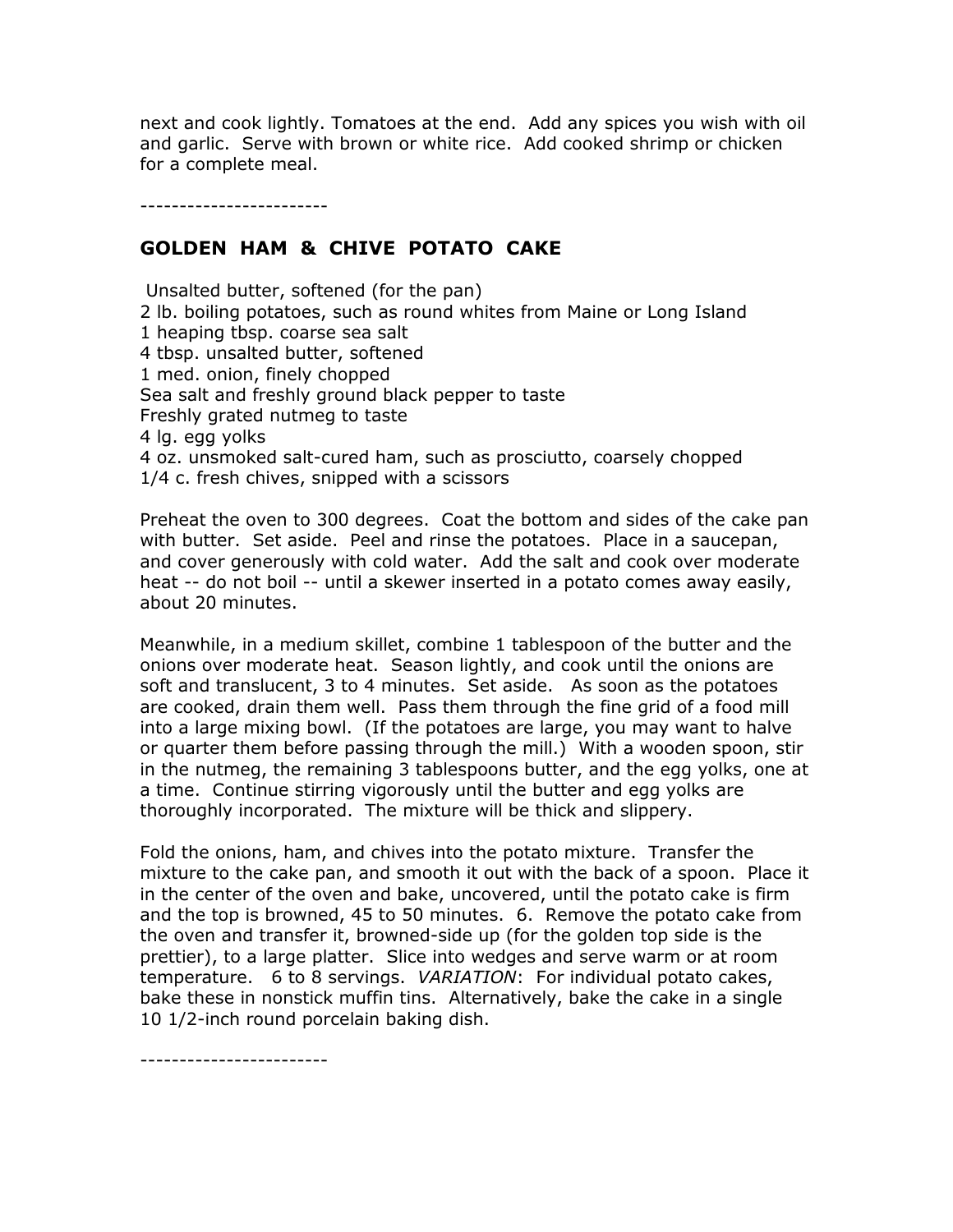## SQUASH CASSEROLE

 6 c. (3 lb.) yellow squash, sliced 1/4 c. chopped onion 1 c. shredded carrots 1 c. sour cream 1 can cream of chicken soup 8 oz. Pepperidge Farm herb crumbs 1/2 c. melted butter

Boil squash and onion 10 minutes. Drain. Add carrots, sour cream, and soup. Combine crumbs and butter. Layer  $1/2$  crumb mixture in a 9  $\times$  13 pan. Add squash mixture and top with rest of crumb mixture. Bake at 350 degrees for 30 minutes.

------------------------

# TASTY BROCCOLI SALAD

1 bunch of broccoli, washed and broken into sm. pieces 1/2 lb. bacon, cooked and crumbled 1 c. raisins 1 c. sliced almonds 1 jar Kraft cole slaw dressing

After breaking washed broccoli into small pieces in salad bowl, crumble in cooked bacon. Add raisins and almonds and pour in dressing to desired moistness.

------------------------

## COPPER PENNY CARROTS

3 lb. carrots, sliced 1 med. onion, thinly sliced 1 sm. green pepper, thinly sliced 1 can tomato soup 1 c. sugar 1 tsp. prepared mustard Salt and pepper 1/2 c. vegetable oil 3/4 c. vinegar 1 tsp. Worcestershire sauce

Cook carrots in salted water 15 minutes. Rinse in ice water. Arrange layers of carrots, green peppers, and onion in bowl or container. Then pour marinade over carrot, green pepper, onion layer and refrigerate at least 6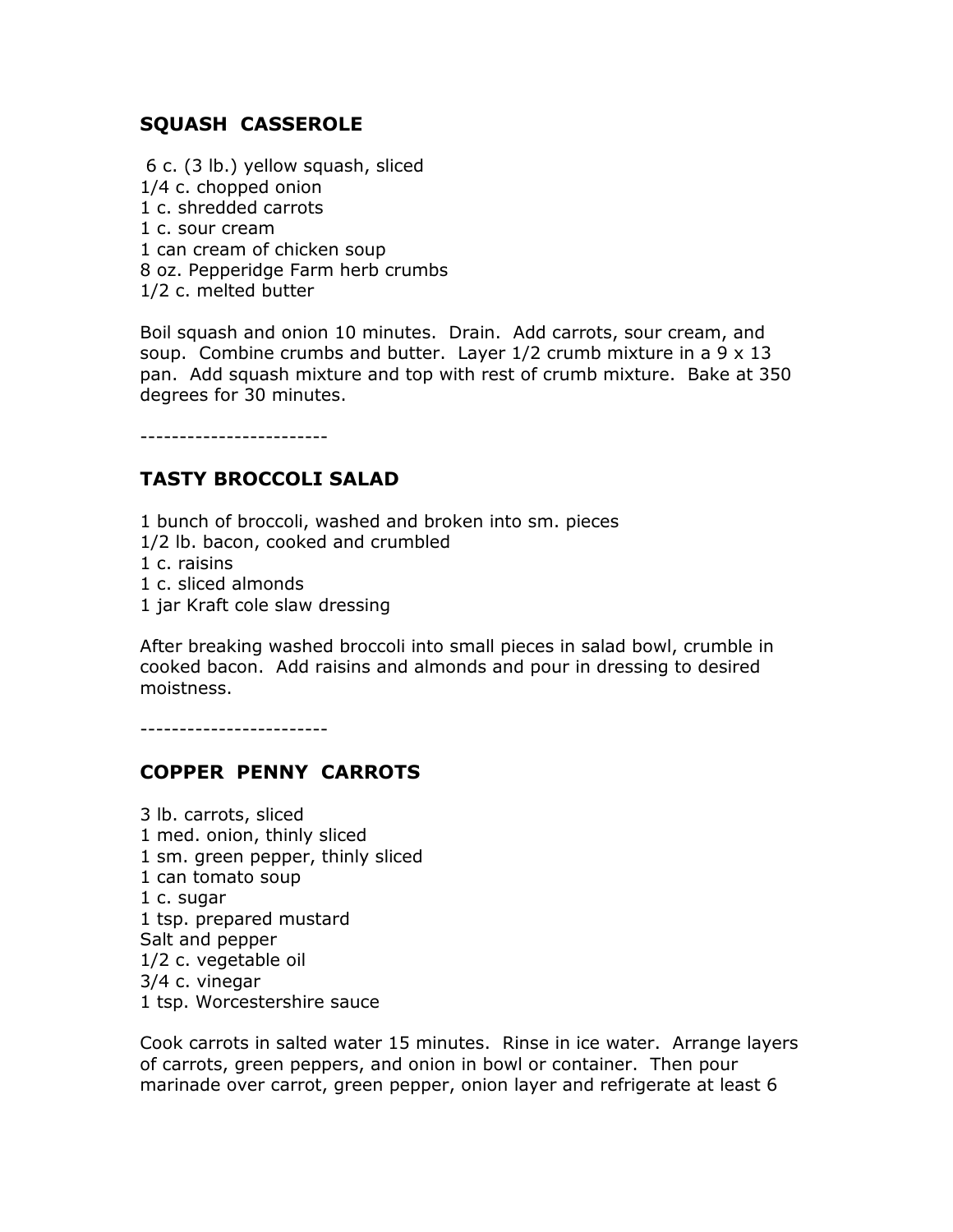hours until flavor is absorbed. Serves 12. This will keep for weeks in the refrigerator and marinade liquid may be used again.

------------------------

## SAUSAGE AND ZUCCHINI SANDWICH

Garlic and cheese sausage Yellow and green zucchinis Olive oil Onions **Garlic** Provolone cheese Red wine

 Part-boil sausages in separate pan. Slice zucchinis 1/4 inch thick, cook in oil, garlic and onions, red wine. Brown sausages on grill, split open and place cooked zucchinis inside sausage, place cheese over zucchinis, melt and place on sausage roll. Good with Italian wine.

------------------------

## MARINATED CARROTS

3 lb. carrots 1 med. onion, sliced and separated into rings 3/4 c. cider vinegar 2/3 c. sugar 1/2 c. vegetable oil 1 tsp. salt 1/4 tsp. pepper 1 tsp. prepared mustard 1/4 c. snipped parsley

Peel and cut carrots diagonally into 1/4 inch slices. Cook in boiling, salted water until crisp-tender, 6-8 minutes; drain. Combine remaining ingredients, stirring until sugar and salt are dissolved. Pour over warm carrots. Refrigerate, covered, at least 12 hours. Serve with slotted spoon.

------------------------

#### SPINACH MUSHROOMS

1 pkg. Jimmy Dean sausage 1 pkg. (10 oz.) frozen spinach 1/2 c. sour cream 1/4 c. tomato sauce 1 c. Parmesan cheese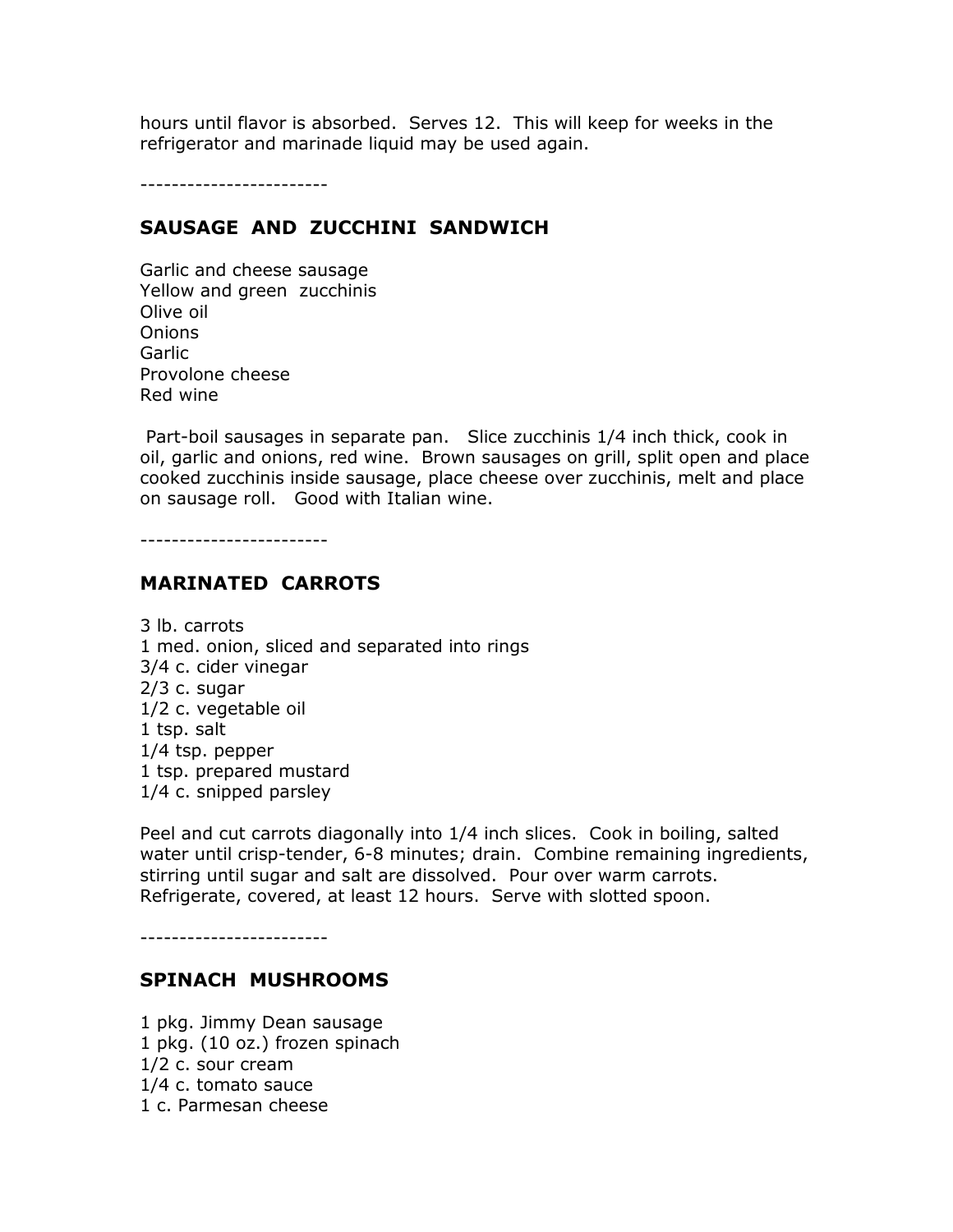Mushrooms 4 tbsp. butter Dash red wine vinegar

Cook sausage and spinach as directed on package. Mix together cooked sausage, spinach, sour cream, tomato sauce, cheese, wine vinegar; set aside. Melt butter, dip mushrooms in butter and place on cookie sheet. Stuff mushrooms. Bake at 350 degrees for 15 minutes or until golden brown.

------------------------

### GREEN BEAN CASSEROLE WITH BACON

1 c. chopped onion 2 tbsp. bacon fat 2 c. canned tomatoes 1 c. diced celery 1/2 green pepper, chopped 1 tbsp. sugar 1 tsp. salt (or less) 1/2 tsp. pepper 1 bay leaf 1 tbsp. chopped parsley 1 clove garlic, crushed 1 1/2 lb. green beans, French Grated sharp cheddar Buttered breadcrumbs Bacon (optional)

Sautee' onion in bacon fat. When lightly brown, add tomatoes, celery, green pepper. Season with sugar, salt, pepper, bay leaf, parsley and garlic. Simmer for 30 minutes, stirring frequently. Remove bay leaf and garlic. Boil green beans in lightly salted water until tender; drain. Place alternate layers of beans, tomato sauce, cheese (and bacon, if desired) in a buttered casserole. Top with buttered crumbs and bake in preheated 325 degree oven for 25 minutes. Serves 6-8.

------------------------

## LOBSTER STUFFED POTATO

6 baking potatoes 1/2 c. fresh mushrooms 1 lg. yellow onion 2 cloves garlic (diced) 8 oz. fresh lobster meat (may substitute crabmeat) 2 scallions, finely chopped 1 pt. sour cream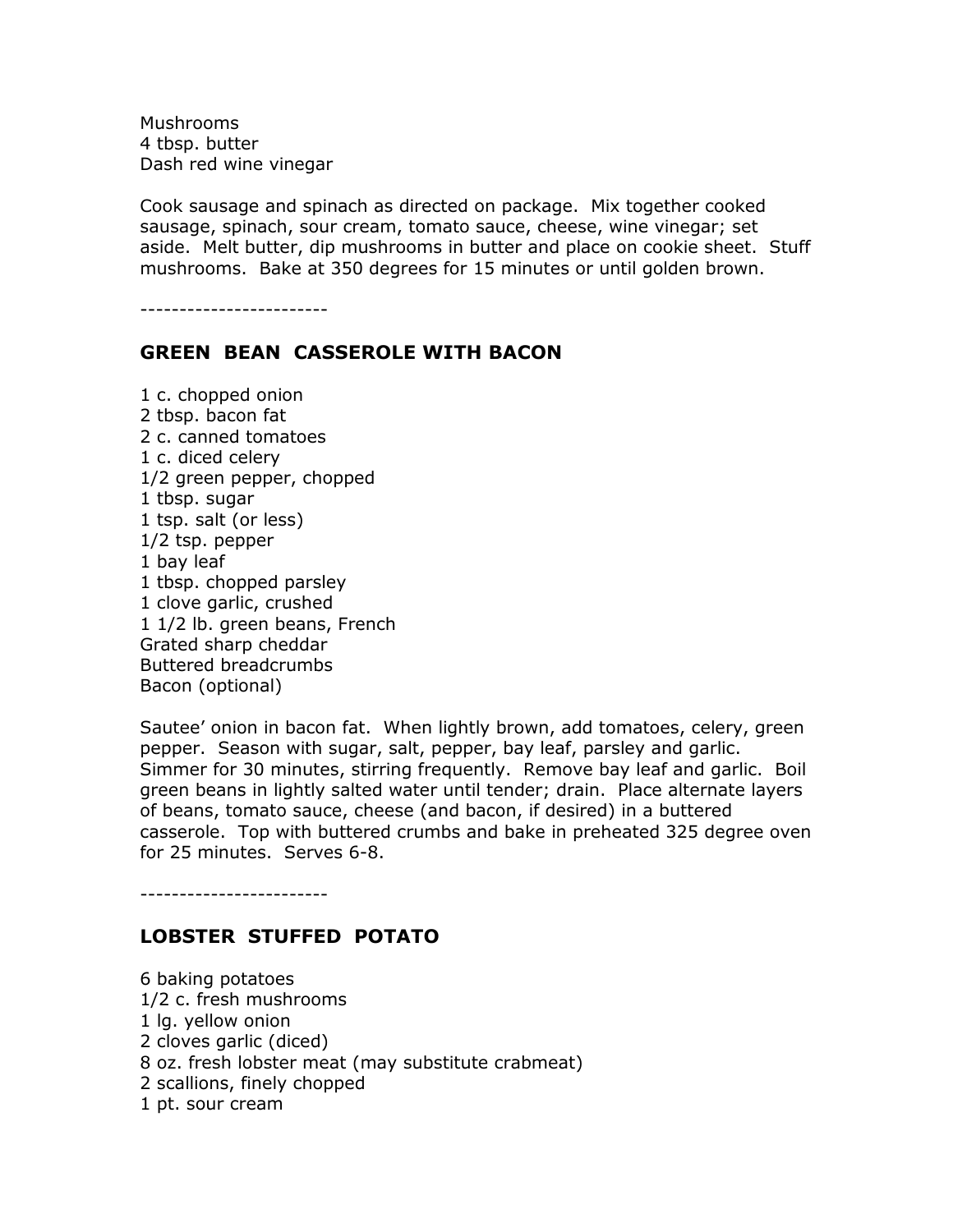1/2 c. fresh Parmesan cheese 1/2 c. guyre or Swiss cheese 1/4 c. cheddar (white cheese) 1/4 c. vermouth Fresh ground black pepper 1 egg (beaten well)

Bake potatoes for 45 minutes in 400 degree oven until tender. Scoop out inside of potatoes, leaving 1/4 inch of potato in skin. Set aside. In skillet, sautee' onion and garlic until transparent, in about 2 tablespoons butter, add mushrooms, sautee' 3-5 minutes.

Meanwhile chop lobster meat into bite-size pieces. Add to sautee' mixture, sautee' about 3 minutes, until it's heated through, turn burner to medium high, add the vermouth, cook until vermouth boils down. Set aside. Meanwhile, add sour cream to potatoes and hand mash together, add the cheddar and Gruyere cheese, mix together, add plenty of fresh-ground pepper, add beaten egg, add the lobster mixture, blend together, add scallions and 1/4 cup of Parmesan. Stuff potatoes with mixture, sprinkle with remaining Parmesan cheese. Bake at 350 degrees until golden brown (about 15 minutes).

------------------------

## STUFFY ROOMS (OR STUFFED MUSHROOMS)

1 pkg. of fresh, lg. mushrooms 1 sm. onion 1/4 c. sour cream 1 tbsp. grated Parmesan 1/4 c. seasoned bread crumbs 2 tbsp. margarine

Wash mushrooms and take off stems. Chop up stems in food processor, put in mixing bowl. Chop up onion and add to bowl. Add margarine. Microwave 2 minutes on #7 or medium high -- stir and microwave 3 more minutes at same temperature. Mix in sour cream, Parmesan cheese and bread crumbs. Place in caps and microwave 7 minutes on #7 or medium high.

------------------------

#### BAKED APPLE & CARROT CASSEROLE

6 apples, cooked, peeled, and thinly sliced 2 c. cooked carrot slices 1/2 c. brown sugar 2 tbsp. flour Salt to taste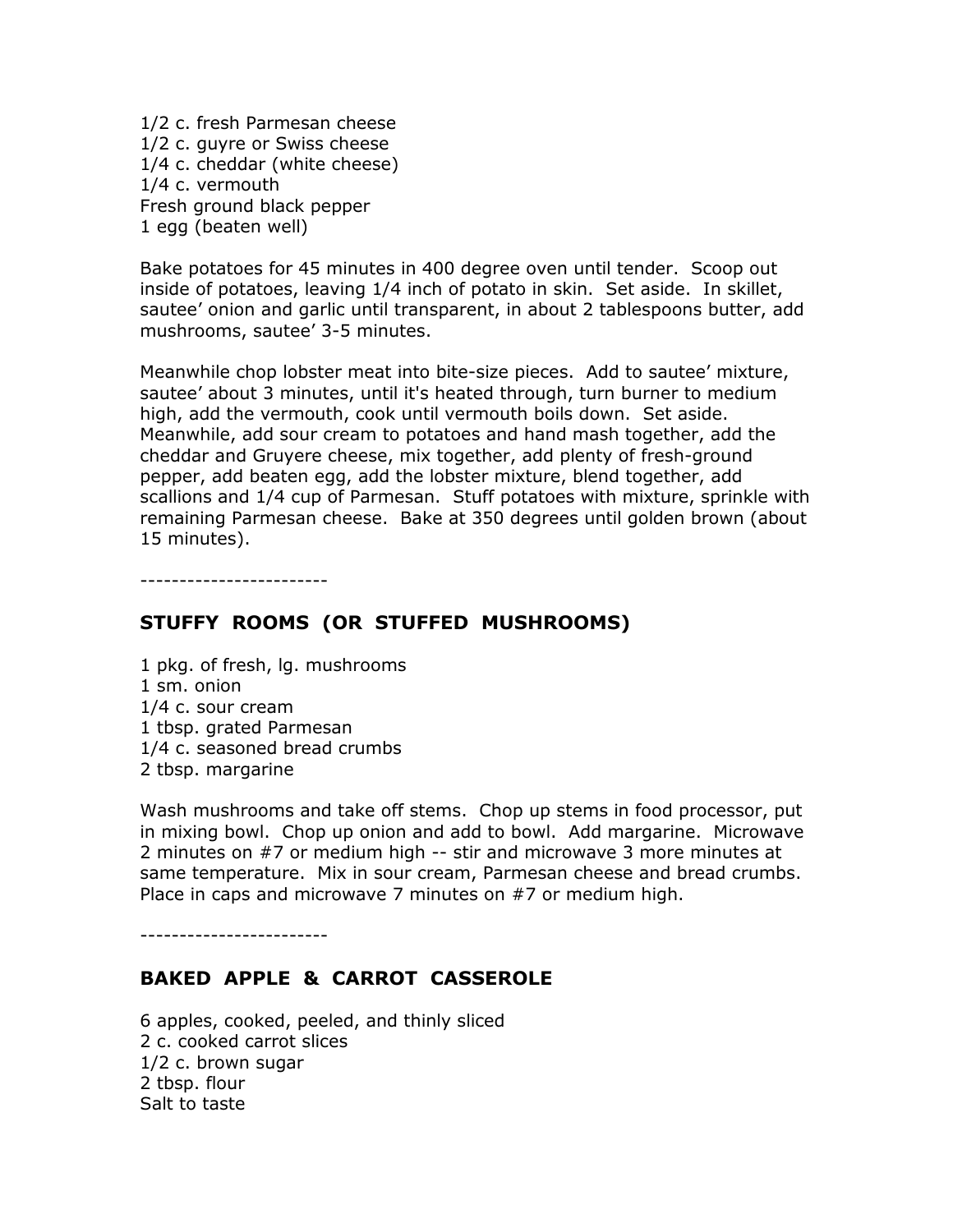3/4 c. orange juice

Place half the apples in greased 2 quart baking dish and cover with half the carrots. Mix brown sugar, flour and salt and sprinkle half the mixture over the carrots. Repeat layers and pour orange juice over top. Bake at 350 degrees for 45 minutes. Serves 6.

------------------------

# POTATO CASSEROLE

1 (16 oz.) bag frozen hash brown potatoes

- 1 stick of butter/margarine, melted
- 1 can cream of mushroom soup
- 1 (16 oz.) container sour cream
- 1 lb. shredded cheddar cheese
- 1 c. corn flakes, crumpled
- 2 tbsp. butter, melted

Mix first 5 ingredients together. Spread into  $9 \times 12$  pan. Mix corn flakes and 2 tablespoons butter, pour over potatoes. Bake at 350 degrees for approximately 30-45 minutes.

------------------------

## ONION ROASTED POTATOES

1 env. Lipton onion recipe soup mix 2 lb. all-purpose potatoes, cut into lg. chunks 1/3 c. olive or vegetable oil

Preheat oven to 450 degrees. In large plastic bag, add all ingredients. Close bag and shake until potatoes are evenly coated. Empty potatoes into shallow baking or roasting pan; discard bag. Bake, stirring occasionally, 40 minutes or until potatoes are tender and golden brown. Garnish, if desired, with chopped parsley. Makes about 8 servings.

------------------------

## MARINATED MUSHROOMS & VEGETABLES

2/3 c. vinegar 2/3 c. oil 1/4 c. chopped onion 2 cloves garlic, minced 1 tsp. each: sugar, salt, basil, oregano 1/4 tsp. pepper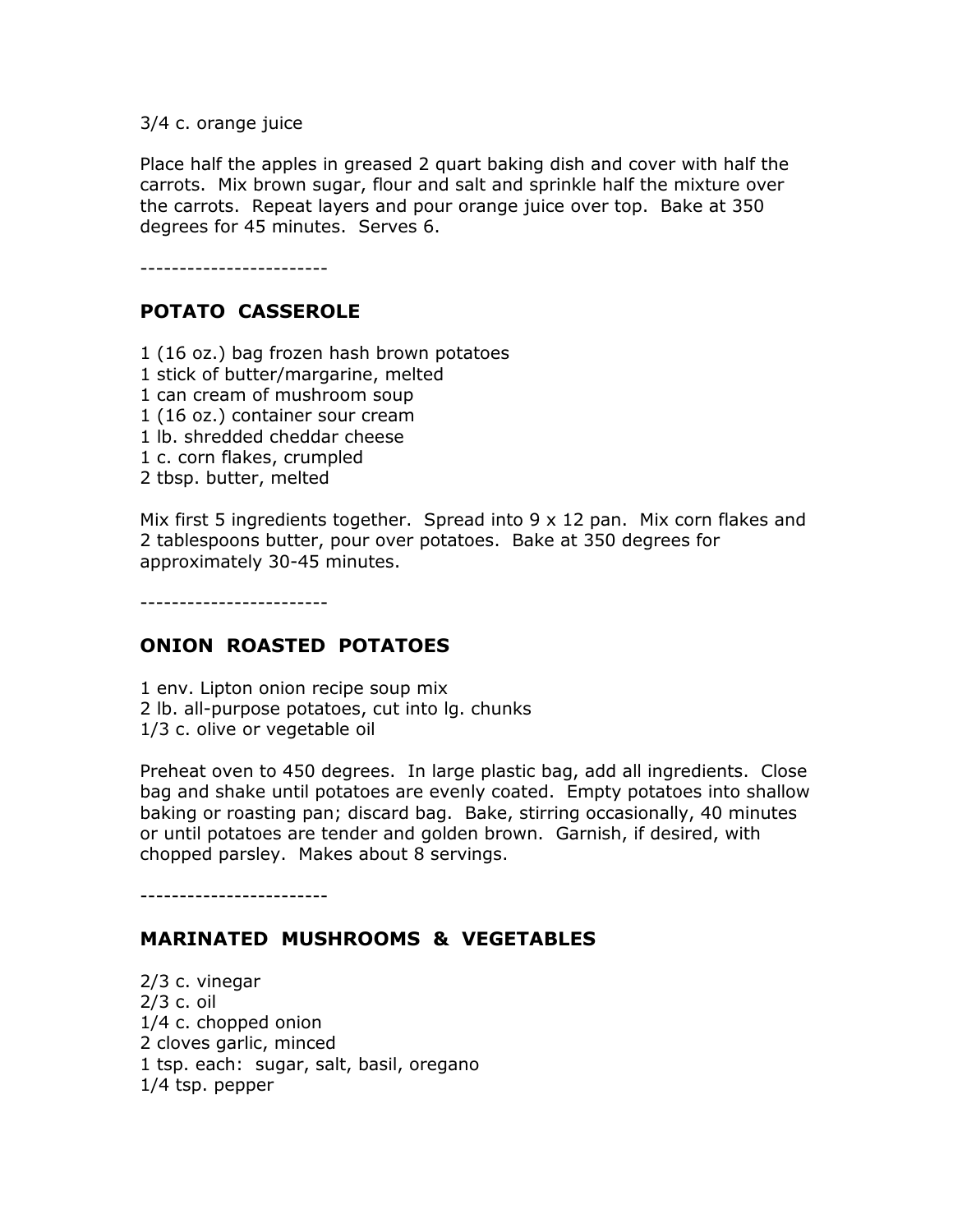Combine in saucepan, bring to boil. Simmer, uncovered, 10 minutes. 8 oz. fresh mushrooms, sliced 1 (16 oz.) can carrots, drained 1 (14 oz.) can artichoke hearts, drained and quartered 1 c. ripe pitted olives, halved 1 c. sliced celery 1/4 c. chopped pimiento

Stir to coat, cover and chill several hours. Drain and serve. (7 cups)

------------------------

## BROCS OF LUCK! (BROCCOLI CASSEROLE)

2 pkgs. frozen chopped broccoli, thawed and drained 3 eggs, well beaten 1 sm. jar of Cheez Whiz 1/2 c. of water 1/4 c. chopped onion 6 tbsp. butter 2 tbsp. flour 1/2 c. crushed Ritz crackers

Sautee' onion in butter. Stir in flour and water and keep stirring until thickened. Stir in Cheez Whiz and take off heat. Stir drained broccoli into sauce. Add eggs and stir in gently. Put in greased baking dish and sprinkle with crackers. Bake in 325 degree oven for 40 to 45 minutes. Or you can refrigerate and bake later for 1 hour at 325 degrees.

------------------------

#### CHANTERELLE SALAD

1 tbsp. butter 2 shallots, pared and finely chopped 10 oz. chanterelles, sliced 2 oz. Balsamic vinegar 1 oz. walnut oil 1 tbsp. parsley, chopped 1 tsp. tarragon, chopped salt and pepper, to taste

Melt butter in medium skillet. Add shallots; sweat. Add chanterelles; cook until tender. Place in bowl; add vinegar, oil and herbs. Toss to combine. Season to taste. Refrigerate until chilled.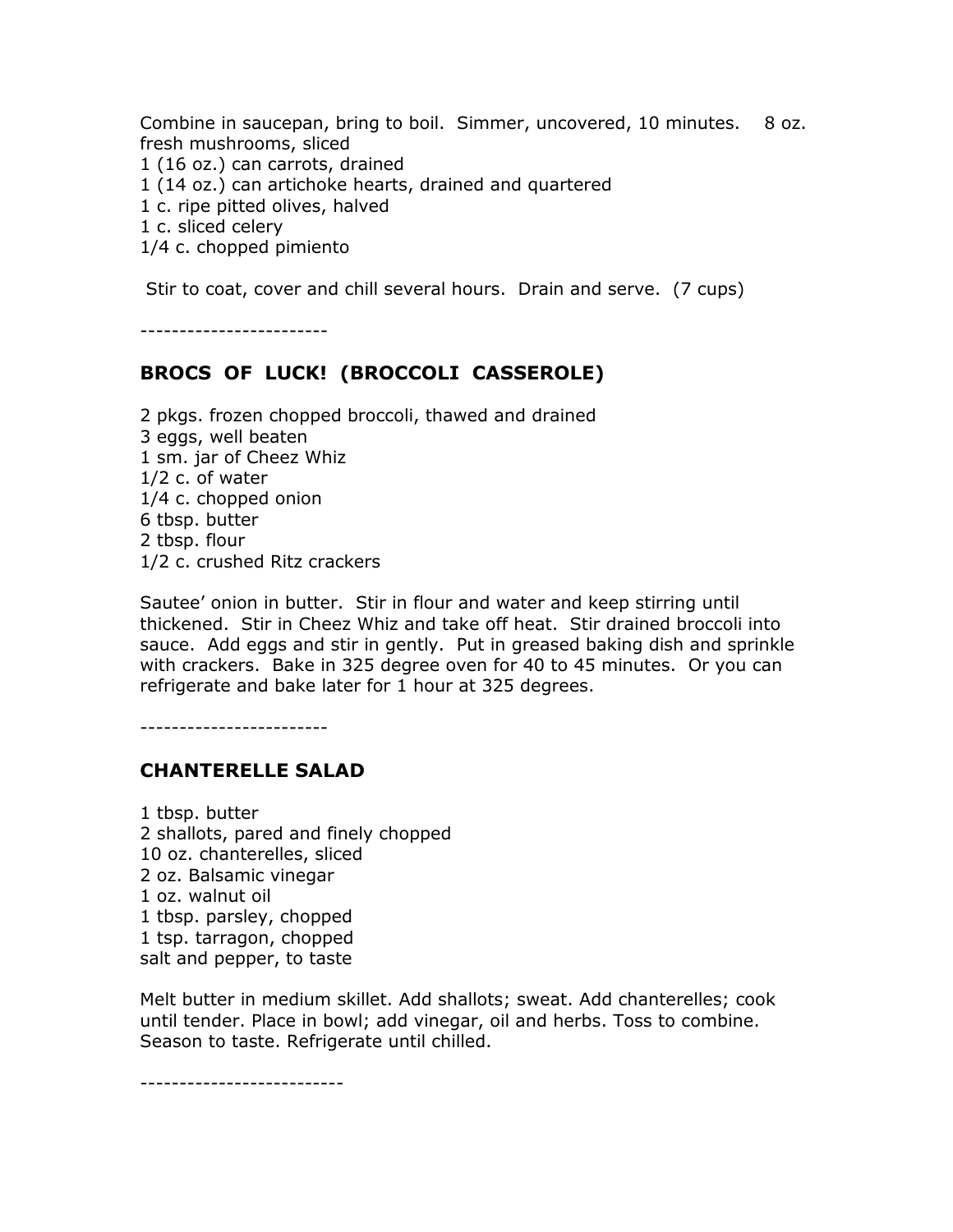### EGGPLANT CASSEROLE

1 large eggplant 1 onion, chopped 1 egg, beaten lightly 1 cup milk 1/2 cup saltine cracker crumbs 1/2 cup Cheddar cheese, grated 1/2 tsp. Worcestershire sauce salt and pepper, to taste

Peel eggplant. Slice or cube. Soak in salty water for 30 minutes. Drain. Cook in boiling water until barely tender. Drain thoroughly. Beat egg. Add milk, Worcestershire sauce and salt and pepper to taste. Add eggplant, onion and half of the cracker crumbs. Mix together. Pour into buttered 1-1/2-qt casserole. Sprinkle with remaining cracker crumbs and grated cheese. Bake at 375 degrees for 30-40 minutes

------------------------

### SAVORY POTATO BAKE

1 cup nonfat ricotta cheese 1/2 cup soft whole grain or white bread crumbs 1 tablespoon chopped fresh or 1 teaspoon dried marjoram leaves 1/2 teaspoon salt 1/4 teaspoon pepper 3 egg whites 4 cups shredded sweet potatoes (about1 pound) 4 cups shredded potatoes (about 1 pound) 3/4 cup chopped onion (about 1 large) Pear Sauce or 2 cups unsweetened applesauce 1/4 cup low-fat sour cream

Pre-heat oven to 375 degrees. Spray rectangular pan, 13 X 9 X 2 inches, with non-stick cooking spray. Mix cheese, bread crumbs, marjoram, salt, pepper and egg whites in large bowl. Stir in potatoes and onion. Spread in pan. Bake 45 to 50 minutes until potatoes are tender and golden brown. Serve with Pear Sauce and sour cream. 6 servings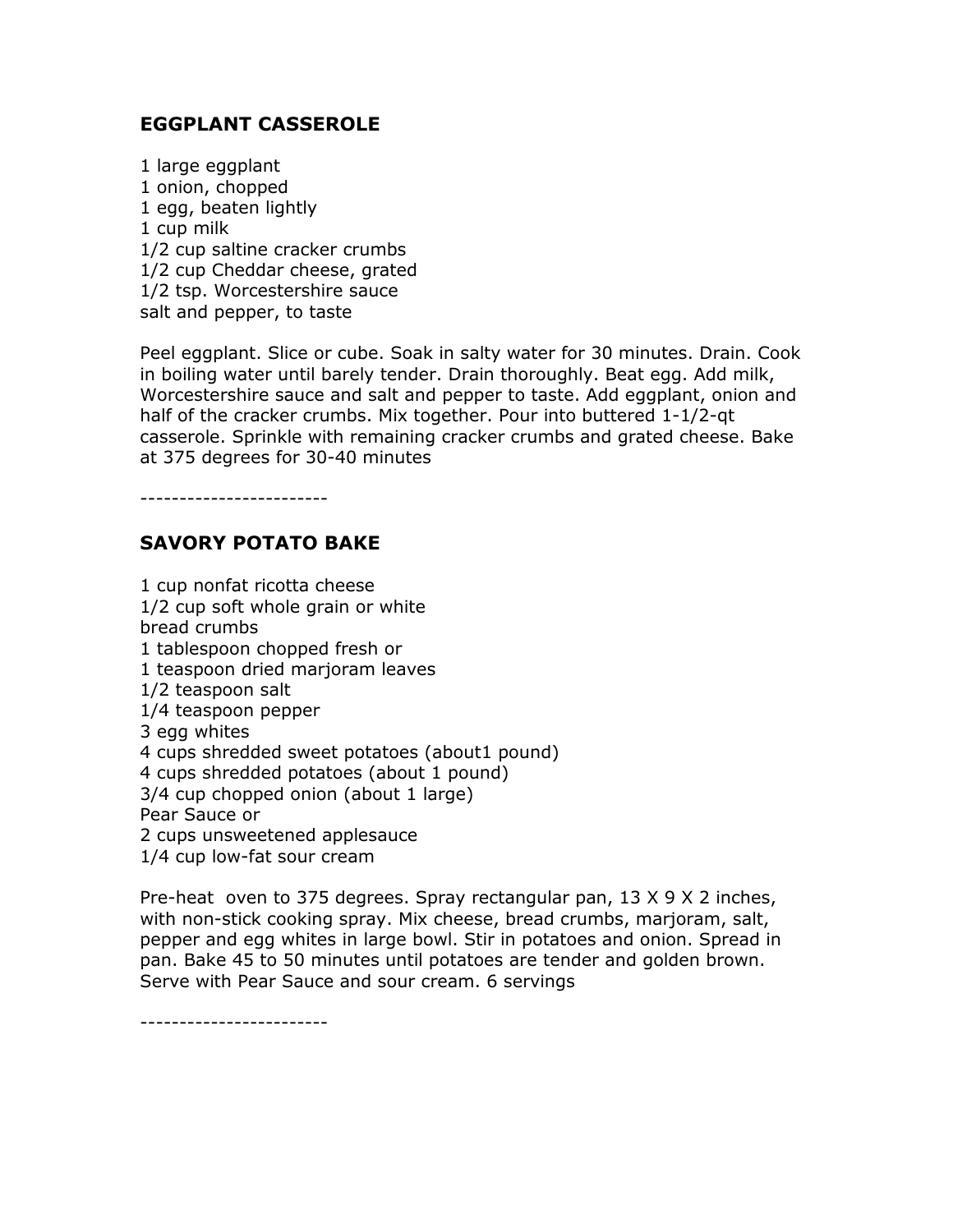## SPICY BEAN CUCUMBER SALAD

2 cups cooked chopped green beans (about 11 ounces) 1 cup finely chopped peeled cucumber (about 1 medium) 1/2 cup finely chopped red onion (about 1/2 medium) 2 tablespoons chopped fresh cilantro leaves 2 tablespoons red wine vinegar or cider vinegar 2 teaspoons chopped fresh hot green chile pepper or 1/4 teaspoon crushed red pepper 1 teaspoon honey

1/2 teaspoon salt

Mix all ingredients. Cover and refrigerate about 2 hours or until chilled. 6 servings

-----------------------

## BACON POTATO SOUP

4 c Diced potatoes 1 c Chopped celery 1 ea Jar (12-oz) bacon pieces 1 c Chicken broth 1 ea Chopped onion 1 ea Sliced carrot 4 tb Butter/margarine 2 c Milk

In 3 qt casserole, combine 1st 7 ingredinets. Cover loosely with plastic wrap. Microwave on high 13-15 minutes or until potatoes are tender; stirring once. Stir in milk, salt and pepper. Recover. Cook at high for 8 minutes or until heated throughly.

------------------------

## CALDO VERDE

16 oz White beans, drained and rinsed 3 Turnips, peeled and sliced 3 Cut-up potatoes 1 Onion, sliced 1/2 lb Diced smoked ham 1 Clove garlic minced 1 lb Fresh, chopped kale 1/2 ts Oregano 1/4 lb Chorizo, sliced Salt and black pepper to tas 8 c Chicken broth